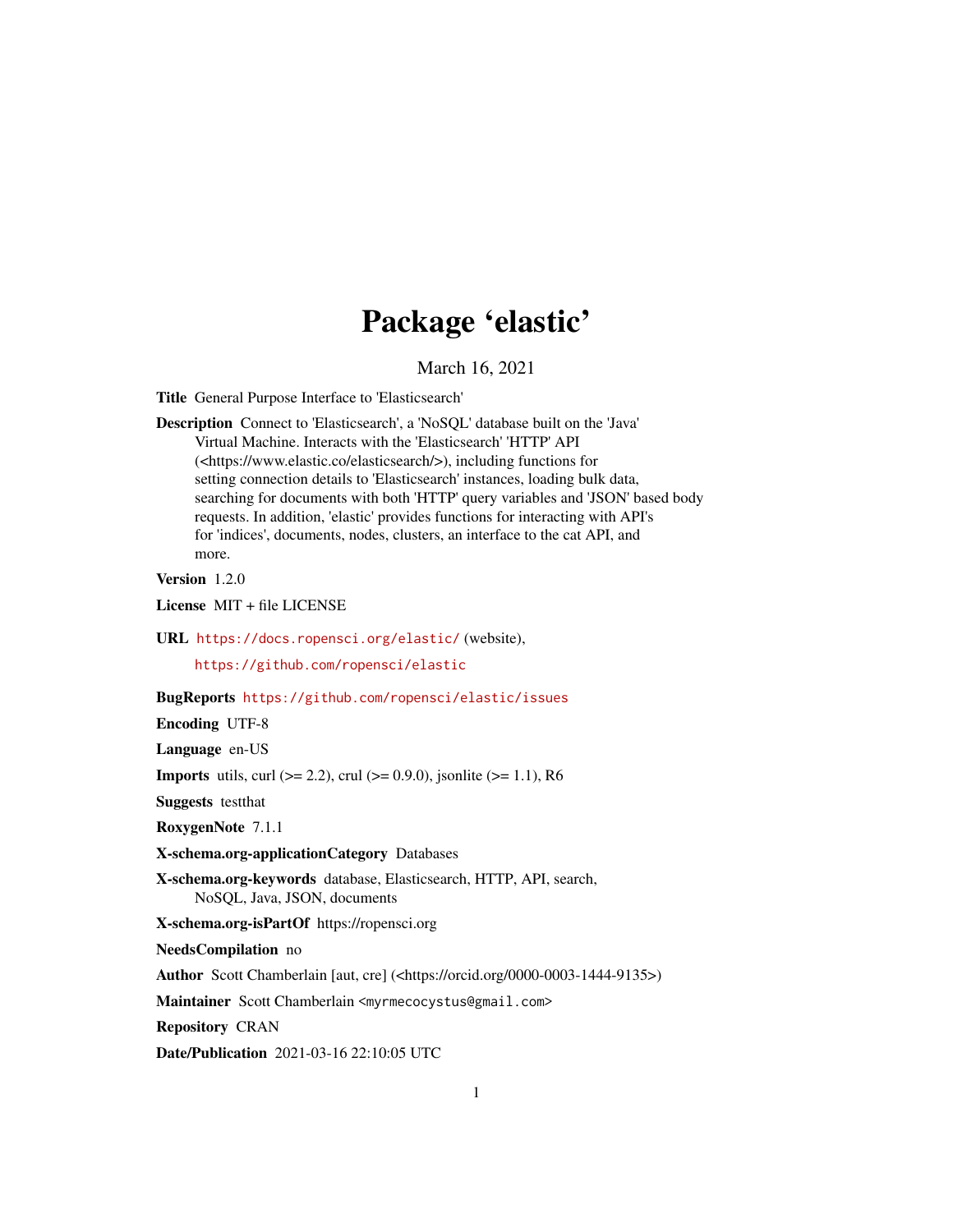# R topics documented:

| alias                                                                                                                 | 3  |
|-----------------------------------------------------------------------------------------------------------------------|----|
|                                                                                                                       | 5  |
|                                                                                                                       | 10 |
|                                                                                                                       | 14 |
| count                                                                                                                 | 16 |
|                                                                                                                       | 18 |
|                                                                                                                       | 23 |
| 25                                                                                                                    |    |
|                                                                                                                       | 26 |
| 28                                                                                                                    |    |
| 32                                                                                                                    |    |
| 34                                                                                                                    |    |
| 36                                                                                                                    |    |
| 37                                                                                                                    |    |
| 40                                                                                                                    |    |
| 42                                                                                                                    |    |
| 44<br>$\text{docs\_update} \dots \dots \dots \dots \dots \dots \dots \dots \dots \dots \dots \dots \dots \dots \dots$ |    |
| 46                                                                                                                    |    |
| 48                                                                                                                    |    |
| 49                                                                                                                    |    |
| 51                                                                                                                    |    |
| 51                                                                                                                    |    |
| 53                                                                                                                    |    |
| 54                                                                                                                    |    |
| 55                                                                                                                    |    |
| 56                                                                                                                    |    |
| 58                                                                                                                    |    |
| 66                                                                                                                    |    |
| 69                                                                                                                    |    |
| 73                                                                                                                    |    |
| 74                                                                                                                    |    |
| 77<br>nodes                                                                                                           |    |
| 79                                                                                                                    |    |
| 85                                                                                                                    |    |
| 86                                                                                                                    |    |
| 86                                                                                                                    |    |
| 88                                                                                                                    |    |
|                                                                                                                       | 92 |
| searchapis                                                                                                            |    |
|                                                                                                                       |    |
|                                                                                                                       |    |
|                                                                                                                       |    |
|                                                                                                                       |    |
|                                                                                                                       |    |
|                                                                                                                       |    |
|                                                                                                                       |    |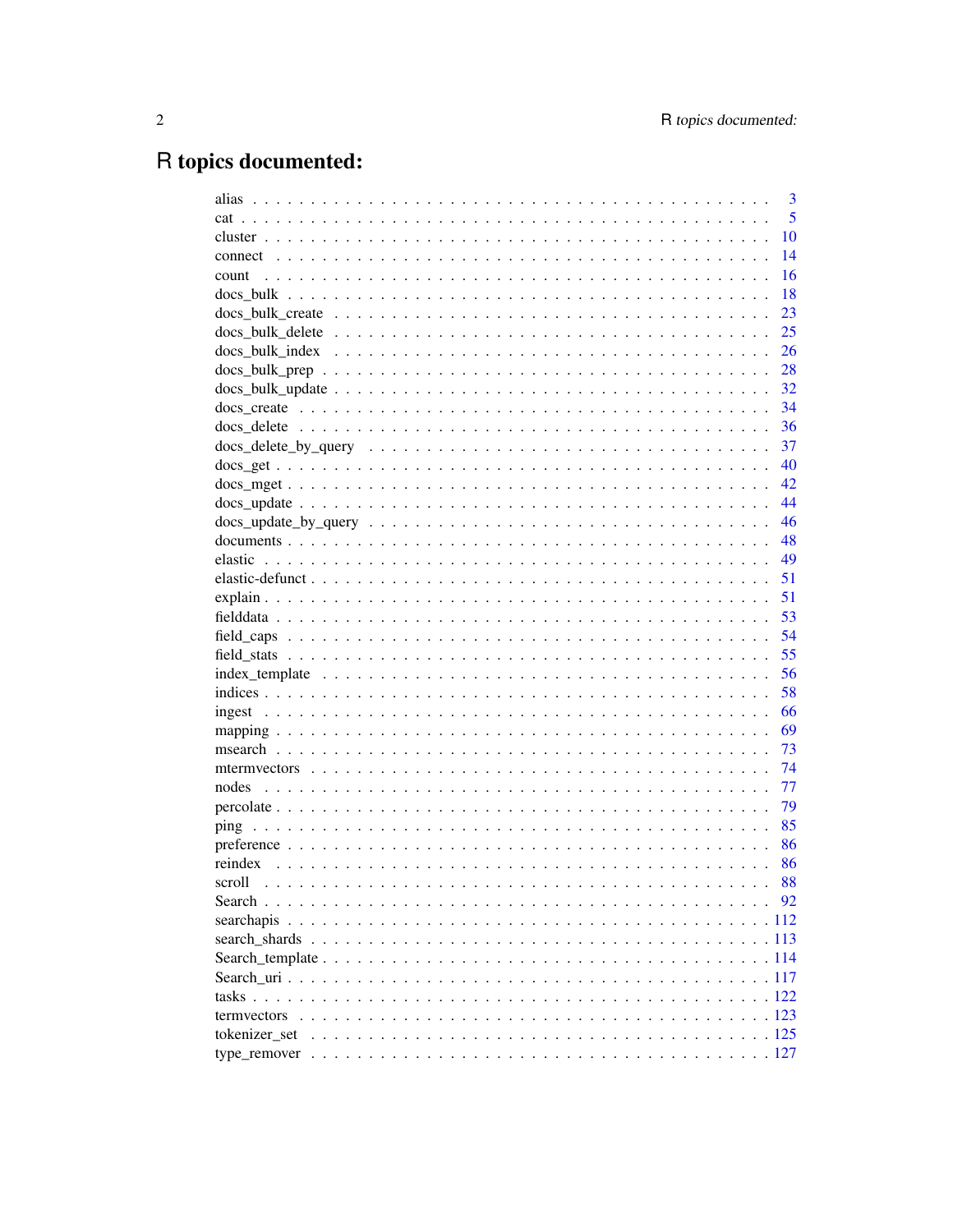<span id="page-2-0"></span>

| Index |                                                                                                                                                                                                                                |  |  |  |  |  |  |  |  |  |  |  |  |  |  |  |  |  |  |
|-------|--------------------------------------------------------------------------------------------------------------------------------------------------------------------------------------------------------------------------------|--|--|--|--|--|--|--|--|--|--|--|--|--|--|--|--|--|--|
|       | validate experience in the contract of the contract of the contract of the contract of the contract of the contract of the contract of the contract of the contract of the contract of the contract of the contract of the con |  |  |  |  |  |  |  |  |  |  |  |  |  |  |  |  |  |  |
|       |                                                                                                                                                                                                                                |  |  |  |  |  |  |  |  |  |  |  |  |  |  |  |  |  |  |
|       |                                                                                                                                                                                                                                |  |  |  |  |  |  |  |  |  |  |  |  |  |  |  |  |  |  |

alias *Elasticsearch alias APIs*

# Description

Elasticsearch alias APIs

# Usage

```
alias_get(conn, index = NULL, alias = NULL, ignore_unavailable = FALSE, ...)
aliases_get(conn, index = NULL, alias = NULL, ignore_unavailable = FALSE, ...)
alias_exists(conn, index = NULL, alias = NULL, ...)
alias_create(
 conn,
  index,
 alias,
  filter = NULL,
  routing = NULL,
  search_routing = NULL,
  index_routing = NULL,
  ...
)
alias_rename(conn, index, alias, alias_new, ...)
alias_delete(conn, index = NULL, alias, ...)
```

| conn               | an Elasticsearch connection object, see connect ()                                                               |
|--------------------|------------------------------------------------------------------------------------------------------------------|
| index              | (character) An index name                                                                                        |
| alias              | (character) An alias name                                                                                        |
| ignore_unavailable |                                                                                                                  |
|                    | (logical) What to do if an specified index name doesn't exist. If set to TRUE then<br>those indices are ignored. |
|                    | Curl args passed on to crul::verb-POST, crul::verb-GET, crul::verb-HEAD, or<br>crul::verb-DELETE                 |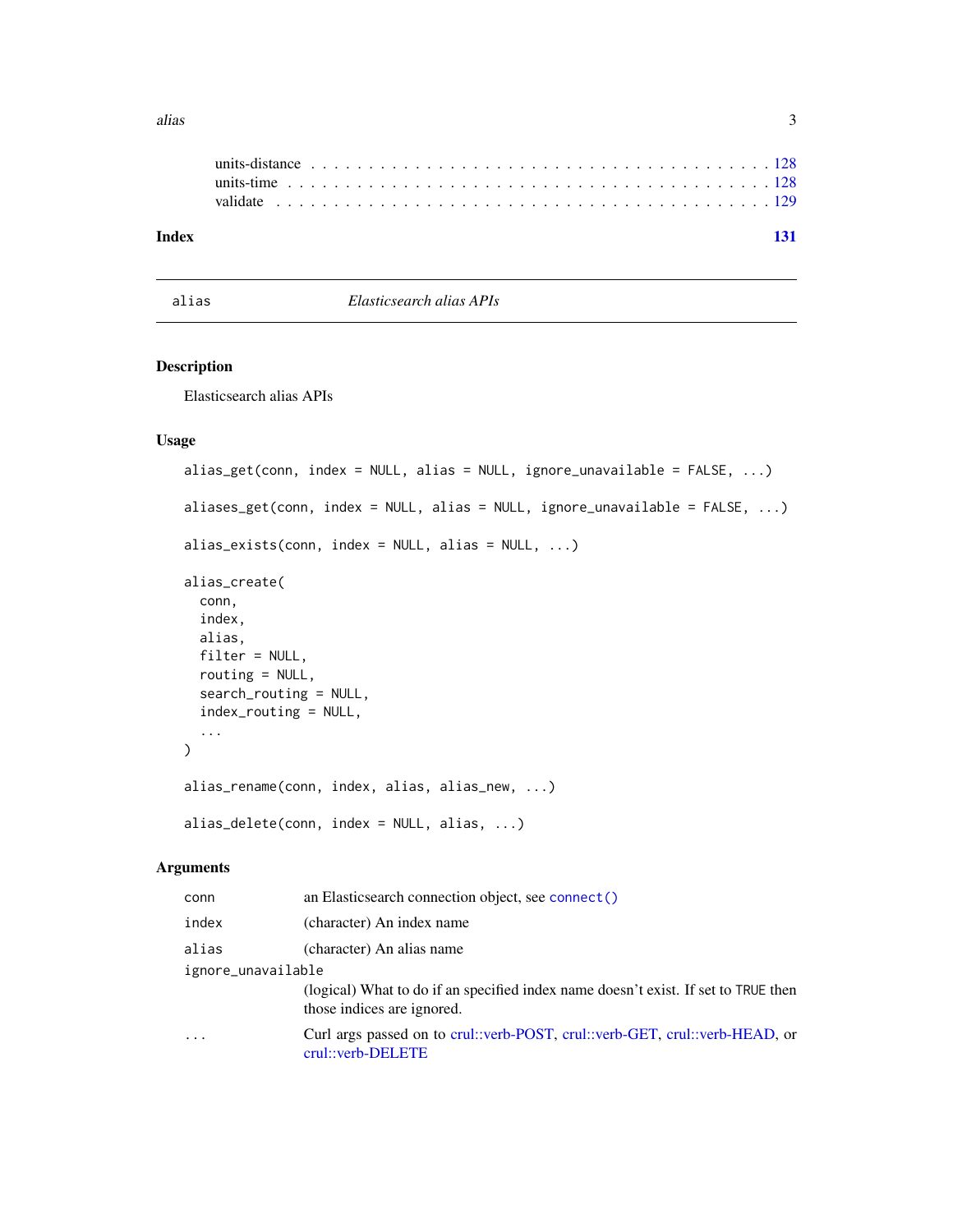| filter    | (named list) provides an easy way to create different "views" of the same index. |
|-----------|----------------------------------------------------------------------------------|
|           | Defined using Query DSL and is applied to all Search, Count, Delete By Query     |
|           | and More Like This operations with this alias. See examples                      |
|           | routing, search_routing, index_routing                                           |
|           | (character) Associate a routing value with an alias                              |
| alias_new | (character) A new alias name, used in rename only                                |

# Details

Note that you can also create aliases when you create indices by putting the directive in the request body. See the Elasticsearch docs link

#### Author(s)

Scott Chamberlain [myrmecocystus@gmail.com](mailto:myrmecocystus@gmail.com)

# References

[https://www.elastic.co/guide/en/elasticsearch/reference/current/indices-aliases.](https://www.elastic.co/guide/en/elasticsearch/reference/current/indices-aliases.html) [html](https://www.elastic.co/guide/en/elasticsearch/reference/current/indices-aliases.html)

#### Examples

```
## Not run:
# connection setup
(x \leq connect())
if (!index_exists(x, "plos")) {
  plosdat <- system.file("examples", "plos_data.json", package = "elastic")
  invisible(docs_bulk(x, plosdat))
}
if (!index_exists(x, "shakespeare")) {
  shake <- system.file("examples", "shakespeare_data_.json", package = "elastic")
  invisible(docs_bulk(x, shake))
}
# Create/update an alias
alias_create(x, index = "plos", alias = "candles")## more than one alias
alias_create(x, index = "plos", alias = c("tables", "chains"))# associate an alias with two multiple different indices
alias_create(x, index = c("plos", "shakespeace"), alias = "stools")# Retrieve a specified alias
alias_get(x, index="plos")
alias_get(x, alias="tables")
alias_get(x, alias="stools")
aliases_get(x)
# rename an alias
```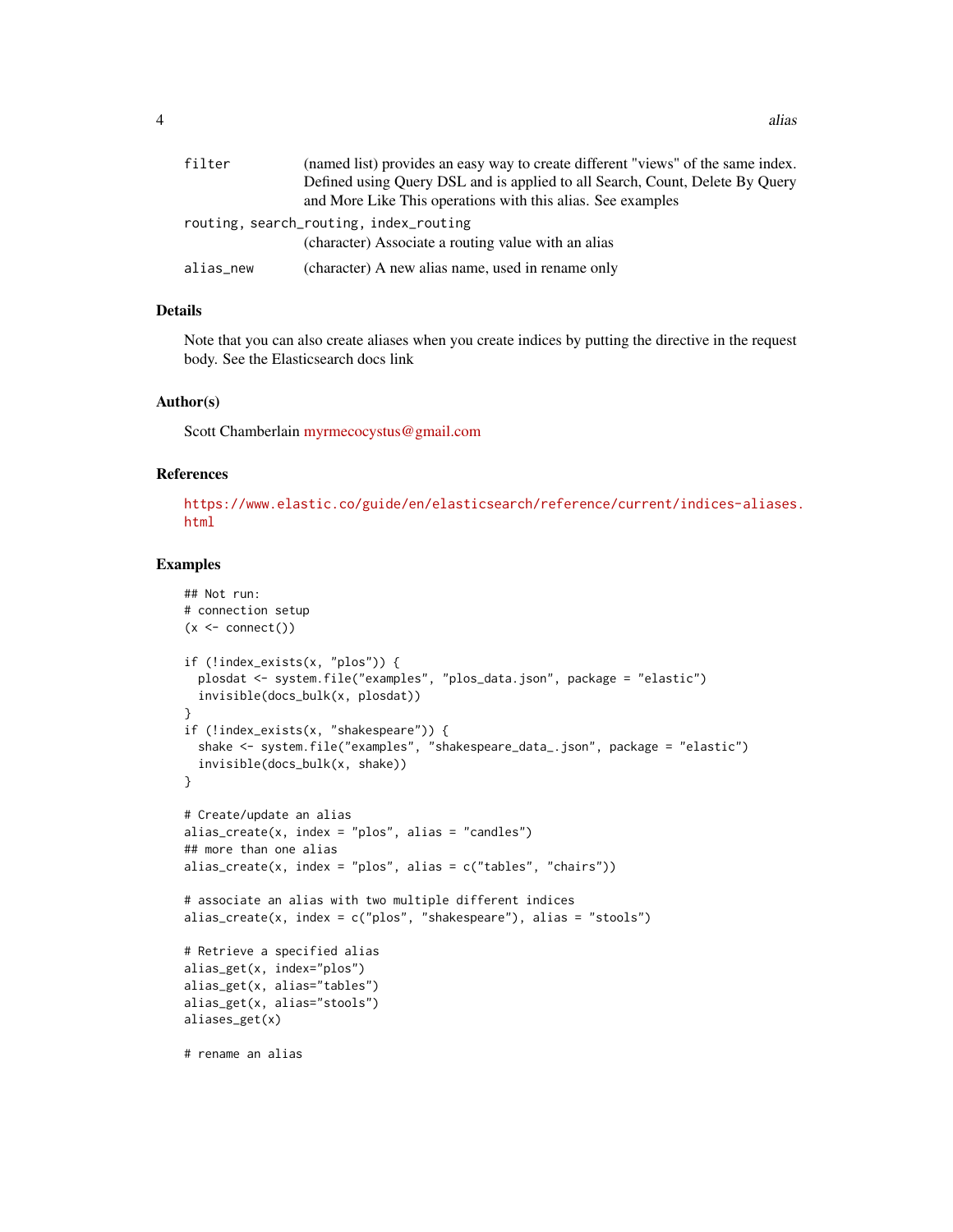```
cat 5 and 5 and 5 and 5 and 5 and 5 and 5 and 5 and 5 and 5 and 5 and 5 and 5 and 5 and 5 and 5 and 5 and 5 and 5 and 5 and 5 and 5 and 5 and 5 and 5 and 5 and 5 and 5 and 5 and 5 and 5 and 5 and 5 and 5 and 5 and 5 and 5
```

```
aliases_get(x, "plos")
alias_rename(x, index = 'plos', alias = "stools", alias_new = "plates")
aliases_get(x, "plos")
# filtered aliases
alias_create(x, index = "plos", alias = "candles",
  filter = list(wildcard = list(title = "cell")))
## a search with the alias should give titles with cell in them
(titles <- Search(x, "candles", asdf = TRUE)$hits$hits$`_source.title`)
grepl("cell", titles, ignore.case = TRUE)
# routing
alias\_create(x, index = "plos", alias = "candles",routing = "1")
# Check for alias existence
alias_exists(x, index = "plos")
alias_exists(x, alias = "tables")
alias_exists(x, alias = "adsfasdf")
# Delete an alias
alias_delete(x, index = "plos", alias = "tables")
alias_exists(x, alias = "tables")
# Curl options
alias\_create(x, index = "plos", alias = "tables")aliases_get(x, alias = "tables", verbose = TRUE)
## End(Not run)
```
cat *Use the cat Elasticsearch api.*

#### <span id="page-4-1"></span>Description

Use the cat Elasticsearch api.

#### Usage

```
cat_{c}(conn, parse = FALSE, ...)cat_aliases(
  conn,
  verbose = FALSE,
  index = NULL,h = NULL,
  help = FALSE,
  bytes = FALSE,
  parse = FALSE,
```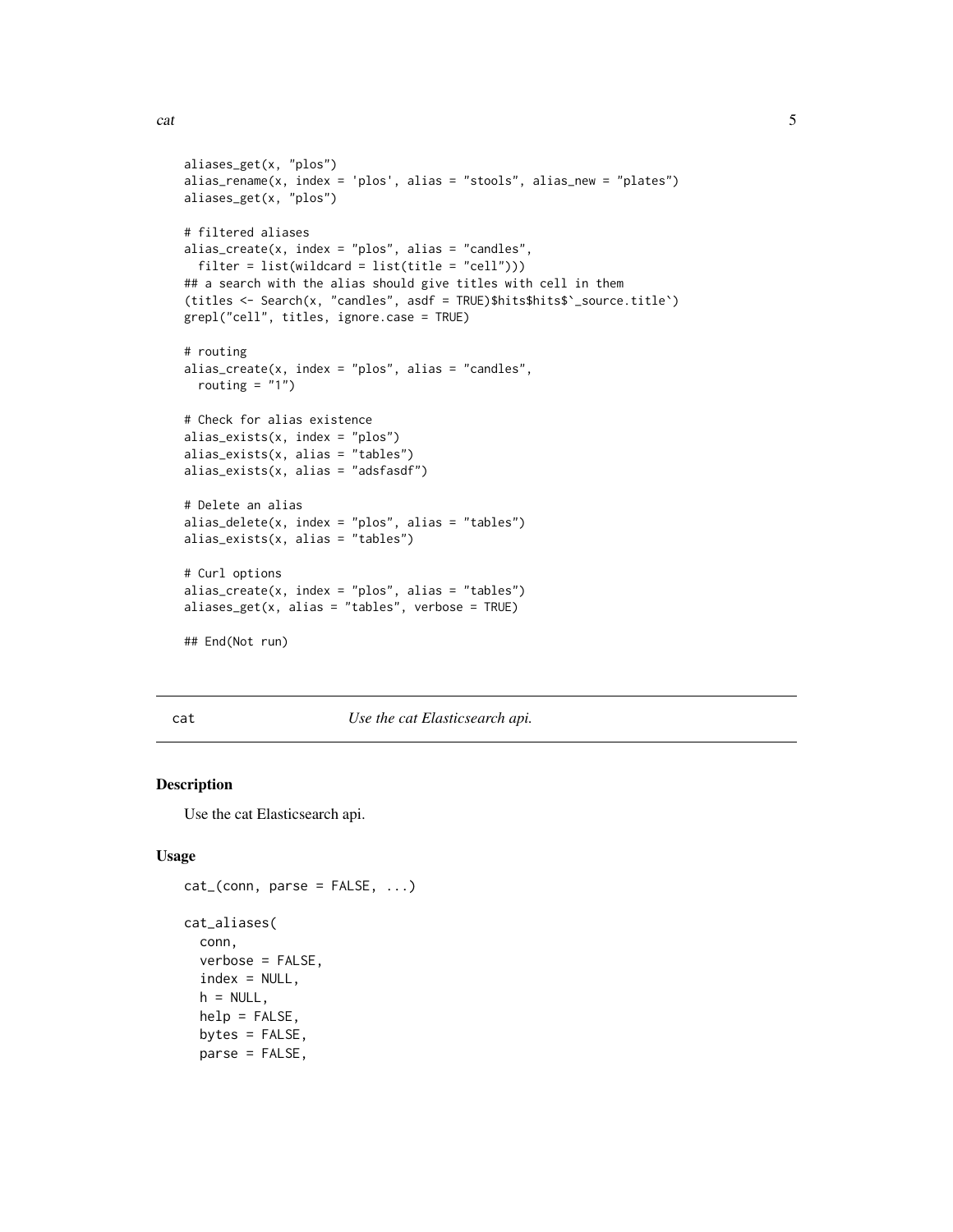$\epsilon$  6 categories that the contract of  $\epsilon$  categories that the contract of  $\epsilon$  categories that the contract of  $\epsilon$  categories that the contract of  $\epsilon$  categories that the contract of  $\epsilon$  categories that the contract

```
expand_wildcards = "all",
  ...
\mathcal{L}cat_allocation(
  conn,
  verbose = FALSE,
  h = NULL,help = FALSE,
  bytes = FALSE,
  parse = FALSE,
  ...
\mathcal{L}cat_count(
  conn,
  verbose = FALSE,
  index = NULL,
  h = NULL,help = FALSE,
  bytes = FALSE,
  parse = FALSE,
  ...
\mathcal{L}cat_segments(
  conn,
  verbose = FALSE,
  index = NULL,
  h = NULL,help = FALSE,
  bytes = FALSE,
  parse = FALSE,
  ...
\mathcal{L}cat_health(
  conn,
  verbose = FALSE,
  h = NULL,help = FALSE,
  bytes = FALSE,
  parse = FALSE,
  ...
\mathcal{L}cat_indices(
  conn,
```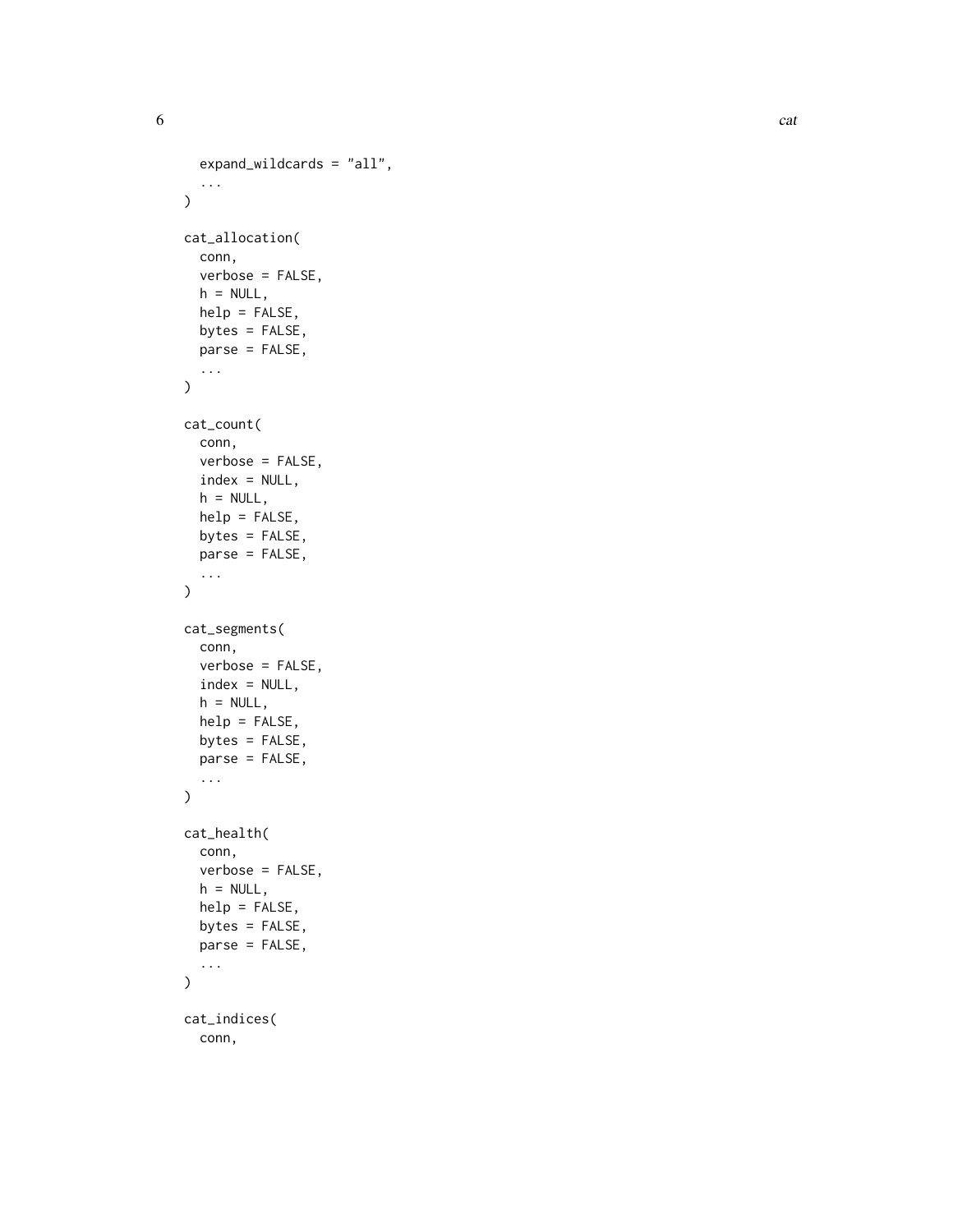cat

```
verbose = FALSE,
  index = NULL,h = NULL,help = FALSE,
  bytes = FALSE,
  parse = FALSE,
  ...
\mathcal{L}cat_master(
  conn,
  verbose = FALSE,
  index = NULL,h = NULL,help = FALSE,
  bytes = FALSE,
  parse = FALSE,
  ...
\lambdacat_nodes(
  conn,
  verbose = FALSE,
  h = NULL,help = FALSE,
  bytes = FALSE,
  parse = FALSE,
  ...
)
cat_nodeattrs(
  conn,
  verbose = FALSE,
  h = NULL,help = FALSE,
  bytes = FALSE,
  parse = FALSE,
  ...
\mathcal{L}cat_pending_tasks(
  conn,
  verbose = FALSE,
  h = NULL,help = FALSE,
  bytes = FALSE,
  parse = FALSE,
  ...
```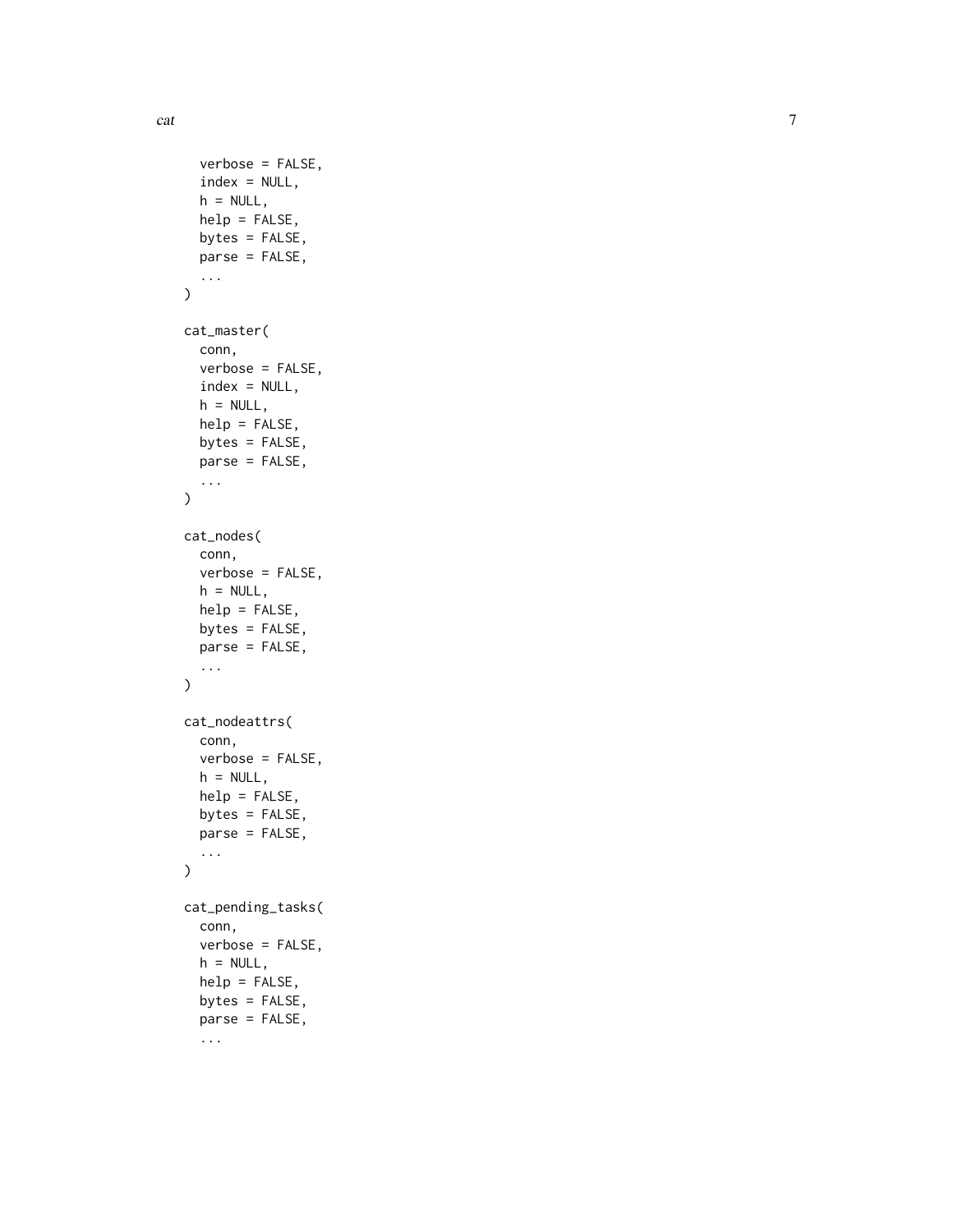8 cat contract the contract of the contract of the contract of the contract of the contract of the contract of the contract of the contract of the contract of the contract of the contract of the contract of the contract of

```
\mathcal{L}cat_plugins(
  conn,
  verbose = FALSE,
  h = NULL,help = FALSE,
  bytes = FALSE,
  parse = FALSE,
  ...
\mathcal{L}cat_recovery(
  conn,
  verbose = FALSE,
  index = NULL,h = NULL,help = FALSE,
  bytes = FALSE,
  parse = FALSE,
  ...
\mathcal{L}cat_thread_pool(
  conn,
  verbose = FALSE,
  index = NULL,
  h = NULL,help = FALSE,
  bytes = FALSE,
  parse = FALSE,
  ...
)
cat_shards(
  conn,
  verbose = FALSE,
  index = NULL,
  h = NULL,help = FALSE,
  bytes = FALSE,
  parse = FALSE,
  ...
\mathcal{L}cat_fielddata(
  conn,
  verbose = FALSE,
```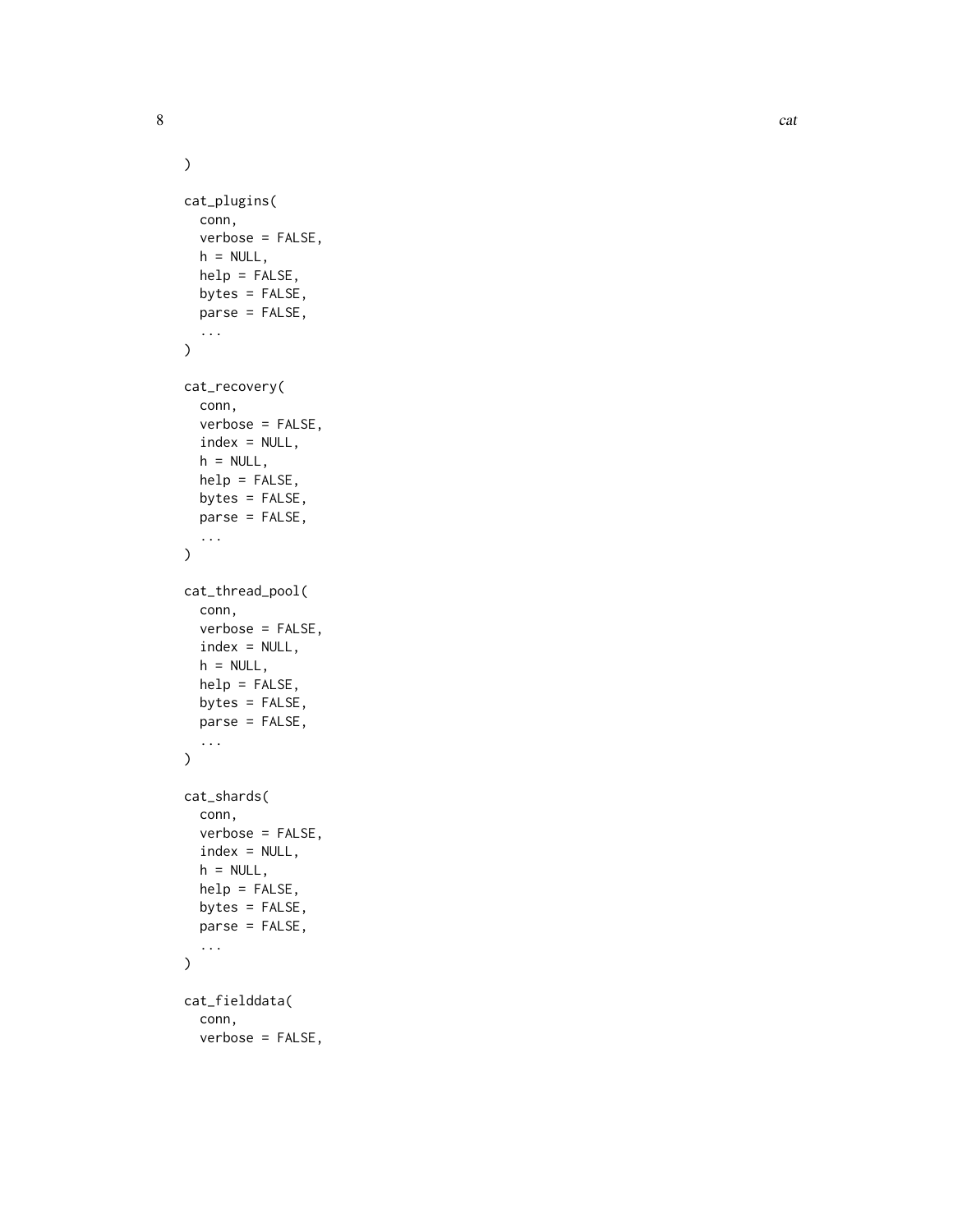```
index = NULL,fields = NULL,
  h = NULL,help = FALSE,
 bytes = FALSE,
 parse = FALSE,
  ...
\lambda
```
#### Arguments

| conn             | an Elasticsearch connection object, see connect()                                                                                                                                                                |
|------------------|------------------------------------------------------------------------------------------------------------------------------------------------------------------------------------------------------------------|
| parse            | (logical) Parse to a data frame or not. Default: FALSE                                                                                                                                                           |
| $\ddotsc$        | Curl args passed on to crul:: HttpClient                                                                                                                                                                         |
| verbose          | (logical) If TRUE (default) the url call used printed to console                                                                                                                                                 |
| index            | (character) Index name                                                                                                                                                                                           |
| h                | (character) Fields to return                                                                                                                                                                                     |
| help             | (logical) Output available columns, and their meanings                                                                                                                                                           |
| bytes            | (logical) Give numbers back machine friendly. Default: FALSE                                                                                                                                                     |
| expand_wildcards |                                                                                                                                                                                                                  |
|                  | (character) Whether to expand wildcard expression to concrete indices that are<br>open, closed or both. Valid choices: 'open', 'closed', 'hidden', 'none', 'all'.<br>default: 'all'. Available in $ES \geq v7.7$ |
| fields           | (character) Fields to return, only used with fielddata                                                                                                                                                           |

# Details

See <https://www.elastic.co/guide/en/elasticsearch/reference/current/cat.html> for the cat API documentation.

Note how [cat\\_\(\)](#page-4-1) has an underscore at the end to avoid conflict with the function [base::cat\(\)](#page-0-0) in base R.

# Examples

```
## Not run:
# connection setup
(x < - \text{connect}())# list Elasticsearch cat endpoints
cat_{-}(x)# Do other cat operations
cat_aliases(x)
alias_create(x, index = "plos", alias = c("tables", "chairs"))
cat_aliases(x, expand_wildcards='open')
cat_aliases(x, expand_wildcards='all')
cat_allocation(x)
```
cat care and  $\sim$  9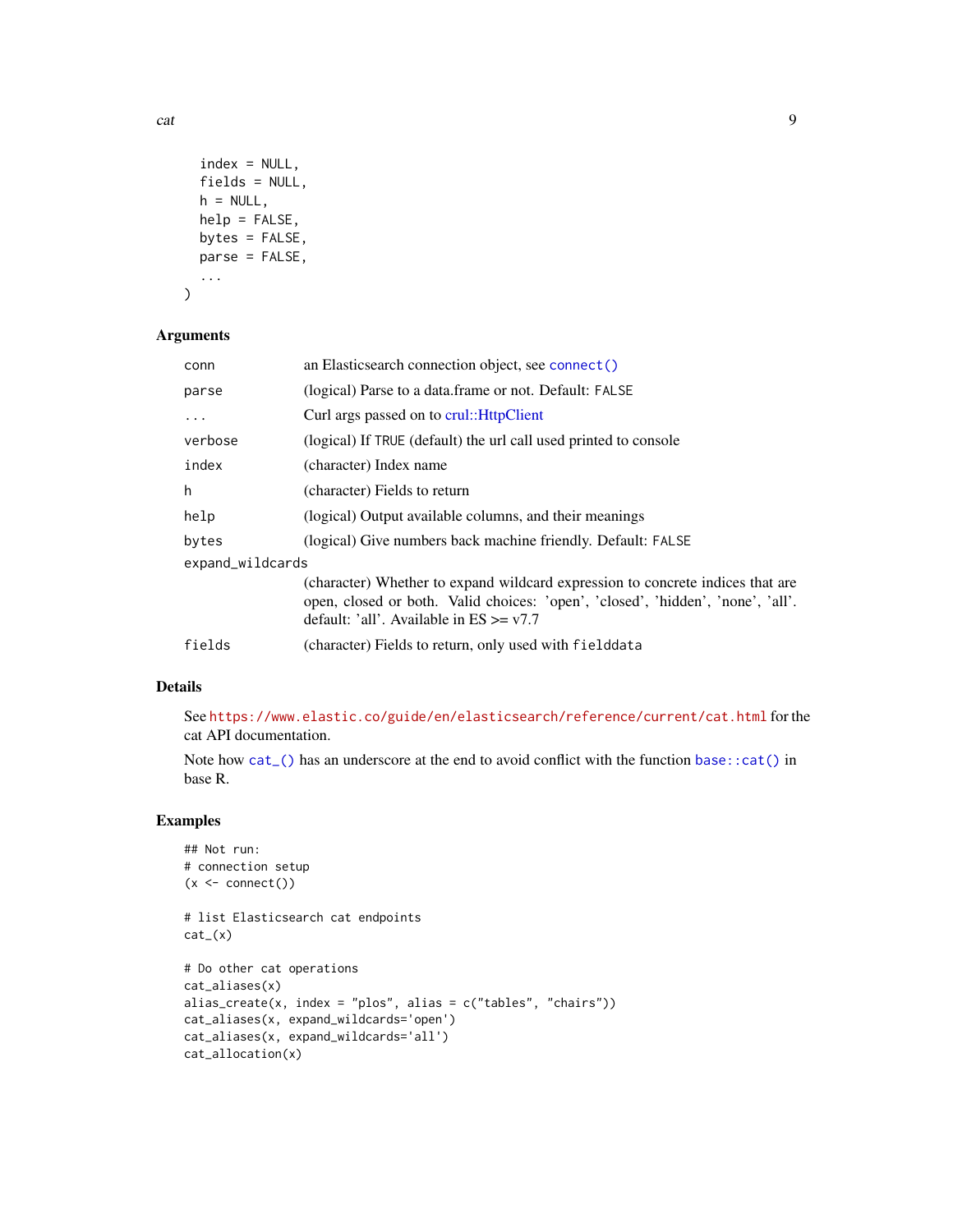10 cluster and the contract of the contract of the contract of the contract of the contract of the contract of the contract of the contract of the contract of the contract of the contract of the contract of the contract of

```
cat_allocation(x, verbose=TRUE)
cat_count(x)
cat_count(x, index='plos')
cat_count(x, index='gbif')
cat_segments(x)
cat_segments(x, index='gbif')
cat_health(x)
cat_indices(x)
cat_master(x)
cat_nodes(x)
# cat_nodeattrs(x) # not available in older ES versions
cat_pending_tasks(x)
cat_plugins(x)
cat_recovery(x, verbose=TRUE)
cat_recovery(x, index='gbif')
cat_thread_pool(x)
cat_thread_pool(x, verbose=TRUE)
cat_shards(x)
cat_fielddata(x)
cat_fielddata(x, fields='body')
# capture cat data into a data.frame
cat_(x, parse = TRUE)
cat_indices(x, parse = TRUE)
cat_indices(x, parse = TRUE, verbose = TRUE)
cat_count(x, parse = TRUE)cat_count(x, parse = TRUE, verbose = TRUE)cat_health(x, parse = TRUE)
cat\_health(x, parse = TRUE, verbose = TRUE)# Get help - what does each column mean
head(cat_indices(x, help = TRUE, parse = TRUE))
cat\_health(x, help = TRUE, parse = TRUE)head(cat_nodes(x, help = TRUE, parse = TRUE))
# Get back only certain fields
cat_nodes(x)
cat_nodes(x, h = c('ip','port','heapPercent','name'))
cat\_nodes(x, h = c('id', 'ip', 'port', 'v', 'm'))cat_indices(x, verbose = TRUE)
cat_indices(x, verbose = TRUE, h = c('index','docs.count','store.size'))
# Get back machine friendly numbers instead of the normal human friendly
cat_indices(x, verbose = TRUE, bytes = TRUE)
# Curl options
# cat_count(x, timeout_ms = 1)
## End(Not run)
```
cluster *Elasticsearch cluster endpoints*

<span id="page-9-0"></span>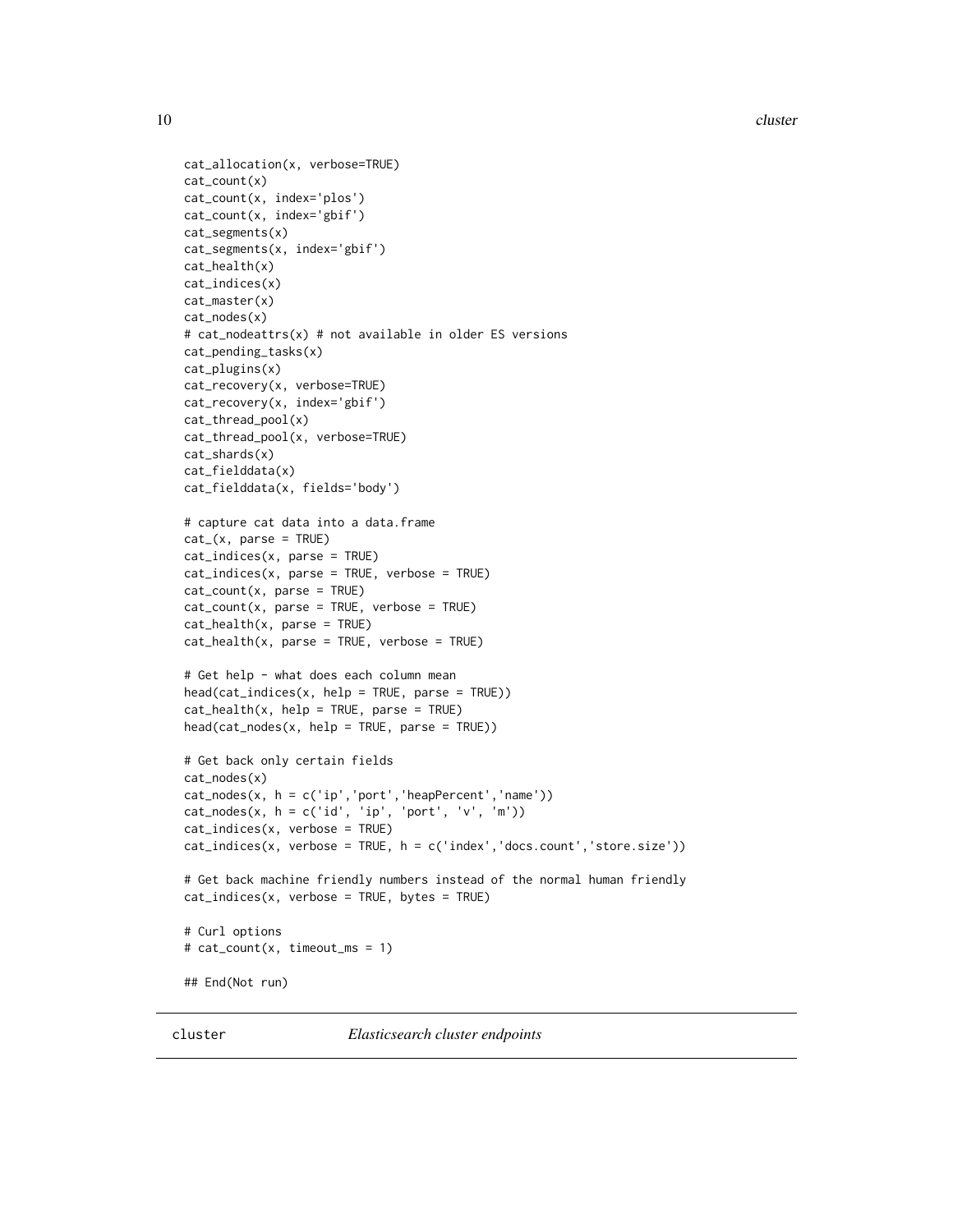#### cluster that the contract of the contract of the contract of the contract of the contract of the contract of the contract of the contract of the contract of the contract of the contract of the contract of the contract of t

# Description

Elasticsearch cluster endpoints

# Usage

```
cluster_settings(
  conn,
  index = NULL,
  raw = FALSE,
 callopts = list(),
 verbose = TRUE,
  ...
\mathcal{L}cluster_health(
  conn,
  index = NULL,level = NULL,
 wait_for_status = NULL,
 wait_for_relocating_shards = NULL,
 wait_for_active_shards = NULL,
 wait_for_nodes = NULL,
  timeout = NULL,
  raw = FALSE,callopts = list(),
  verbose = TRUE,
  ...
\mathcal{L}cluster_state(
  conn,
  index = NULL,metrics = NULL,
 raw = FALSE,callopts = list(),verbose = TRUE,
  ...
\mathcal{L}cluster_stats(
  conn,
  index = NULL,
  raw = FALSE,
 callopts = list(),verbose = TRUE,
  ...
)
```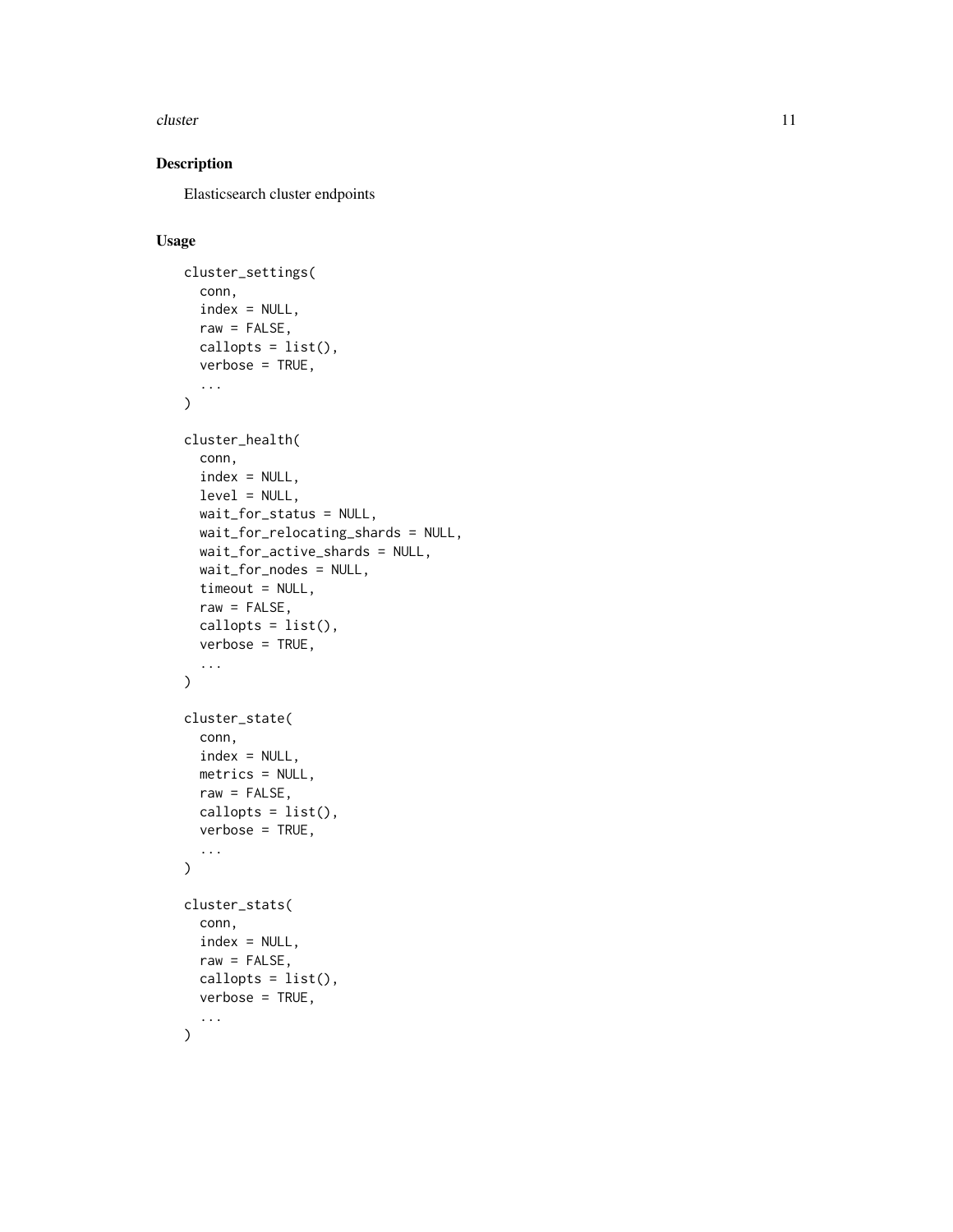12 cluster

```
cluster_reroute(conn, body, raw = FALSE, callopts = list(), ...)
cluster_pending_tasks(
 conn,
 index = NULL,
 raw = FALSE,callopts = list(),verbose = TRUE,
  ...
\mathcal{L}
```
# Arguments

| conn                       | an Elasticsearch connection object, see connect()                                                                                                                                                                     |
|----------------------------|-----------------------------------------------------------------------------------------------------------------------------------------------------------------------------------------------------------------------|
| index                      | Index                                                                                                                                                                                                                 |
| raw                        | If TRUE (default), data is parsed to list. If FALSE, then raw JSON.                                                                                                                                                   |
| callopts                   | Curl args passed on to crul: verb-POST                                                                                                                                                                                |
| verbose                    | If TRUE (default) the url call used printed to console.                                                                                                                                                               |
| $\cdots$                   | Further args passed on to elastic search HTTP API as parameters.                                                                                                                                                      |
| level                      | Can be one of cluster, indices or shards. Controls the details level of the health<br>information returned. Defaults to cluster.                                                                                      |
| wait_for_status            |                                                                                                                                                                                                                       |
|                            | One of green, yellow or red. Will wait (until the timeout provided) until the<br>status of the cluster changes to the one provided or better, i.e. green > yellow ><br>red. By default, will not wait for any status. |
| wait_for_relocating_shards |                                                                                                                                                                                                                       |
|                            | A number controlling to how many relocating shards to wait for. Usually will<br>be 0 to indicate to wait till all relocations have happened. Defaults to not wait.                                                    |
| wait_for_active_shards     |                                                                                                                                                                                                                       |
|                            | A number controlling to how many active shards to wait for. Defaults to not<br>wait.                                                                                                                                  |
| wait_for_nodes             | The request waits until the specified number N of nodes is available. It also<br>accepts $>= N, \leq N$ , $> N$ and $< N$ . Alternatively, it is possible to use ge(N), le(N),<br>$gt(N)$ and $lt(N)$ notation.       |
| timeout                    | A time based parameter controlling how long to wait if one of the wait_for_XXX<br>are provided. Defaults to 30s.                                                                                                      |
| metrics                    | One or more of version, master_node, nodes, routing_table, metadata, and blocks.<br>See Details.                                                                                                                      |
| body                       | Query, either a list or json.                                                                                                                                                                                         |
|                            |                                                                                                                                                                                                                       |

### Details

metrics param options:

- version Shows the cluster state version.
- master\_node Shows the elected master\_node part of the response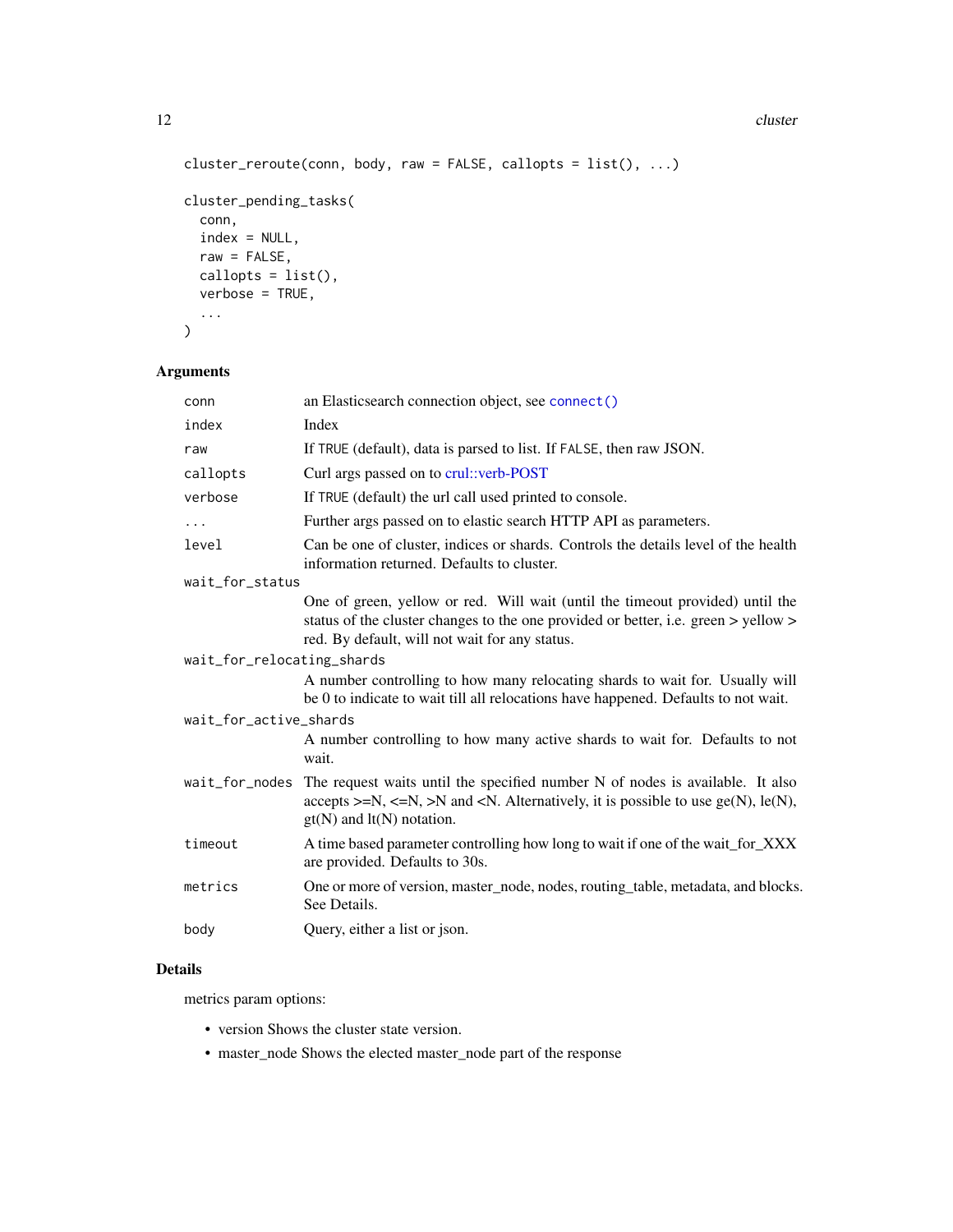#### cluster that the contract of the contract of the contract of the contract of the contract of the contract of the contract of the contract of the contract of the contract of the contract of the contract of the contract of t

- nodes Shows the nodes part of the response
- routing\_table Shows the routing\_table part of the response. If you supply a comma separated list of indices, the returned output will only contain the indices listed.
- metadata Shows the metadata part of the response. If you supply a comma separated list of indices, the returned output will only contain the indices listed.
- blocks Shows the blocks part of the response

Additional parameters that can be passed in:

- metric A comma-separated list of metrics to display. Possible values: '\_all', 'completion', 'docs', 'fielddata', 'filter\_cache', 'flush', 'get', 'id\_cache', 'indexing', 'merge', 'percolate', 'refresh', 'search', 'segments', 'store', 'warmer'
- completion\_fields A comma-separated list of fields for completion metric (supports wildcards)
- fielddata\_fields A comma-separated list of fields for fielddata metric (supports wildcards)
- fields A comma-separated list of fields for fielddata and completion metric (supports wildcards)
- groups A comma-separated list of search groups for search statistics
- allow\_no\_indices Whether to ignore if a wildcard indices expression resolves into no concrete indices. (This includes \_all string or when no indices have been specified)
- expand\_wildcards Whether to expand wildcard expression to concrete indices that are open, closed or both.
- ignore\_indices When performed on multiple indices, allows to ignore missing ones (default: none)
- ignore\_unavailable Whether specified concrete indices should be ignored when unavailable (missing or closed)
- human Whether to return time and byte values in human-readable format.
- level Return stats aggregated at cluster, index or shard level. ('cluster', 'indices' or 'shards', default: 'indices')
- types A comma-separated list of document types for the indexing index metric

#### Examples

```
## Not run:
# connection setup
(x \leq \text{connect}())cluster_settings(x)
cluster_health(x)
cluster_state(x)
cluster_state(x, metrics = "version")
cluster_state(x, metrics = "nodes")
cluster\_state(x, metrics = c("version", "nodes"))cluster_state(x, metrics = c("version", "nodes", 'blocks'))
cluster_state(x, "shakespeare", metrics = "metadata")
cluster_state(x, c("shakespeare", "flights"), metrics = "metadata")
```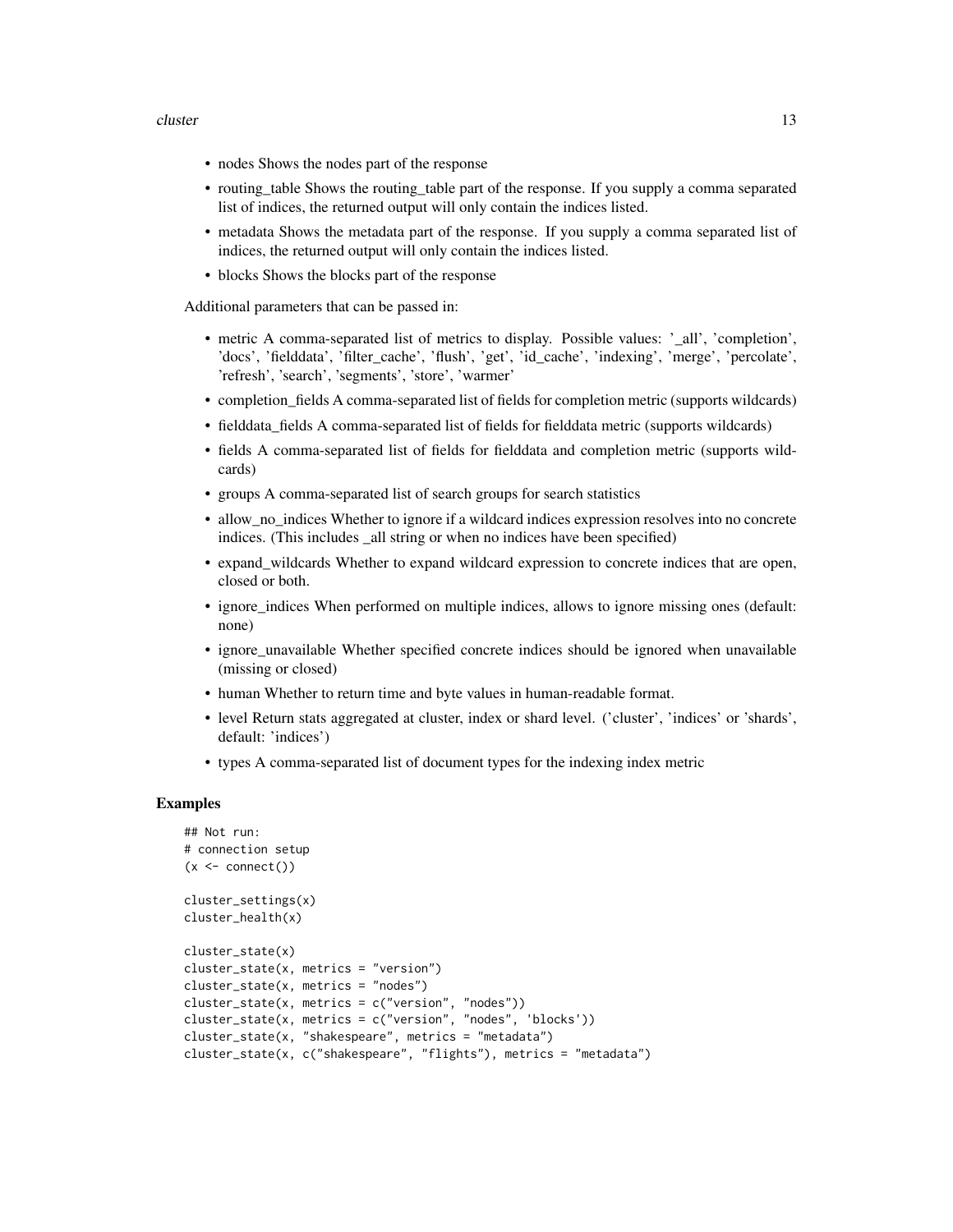```
cluster_stats(x)
cluster_pending_tasks(x)
body \leq - '{
  "commands": [
    {
      "move": {
        "index" : "test", "shard" : \theta,
        "from_node" : "node1", "to_node" : "node2"
      }
    },
    {
      "allocate_replica" : {
        "index" : "test", "shard" : 1, "node" : "node3"
      }
    }
 ]
}'
# cluster_reroute(x, body = body)
cluster_health(x)
# cluster_health(x, wait_for_status = "yellow", timeout = "3s")
## End(Not run)
```
<span id="page-13-1"></span>connect *Set connection details to an Elasticsearch engine.*

# Description

Set connection details to an Elasticsearch engine.

#### Usage

```
connect(
  host = "127.0.0.1",
 port = 9200,
 path = NULL,
  transport_schema = "http",
  user = NULL,
  pwd = NULL,
  headers = NULL,
  cainfo = NULL,
  force = FALSE,
 errors = "simple",
 warn = TRUE,
  ignore_version = FALSE,
  ...
)
```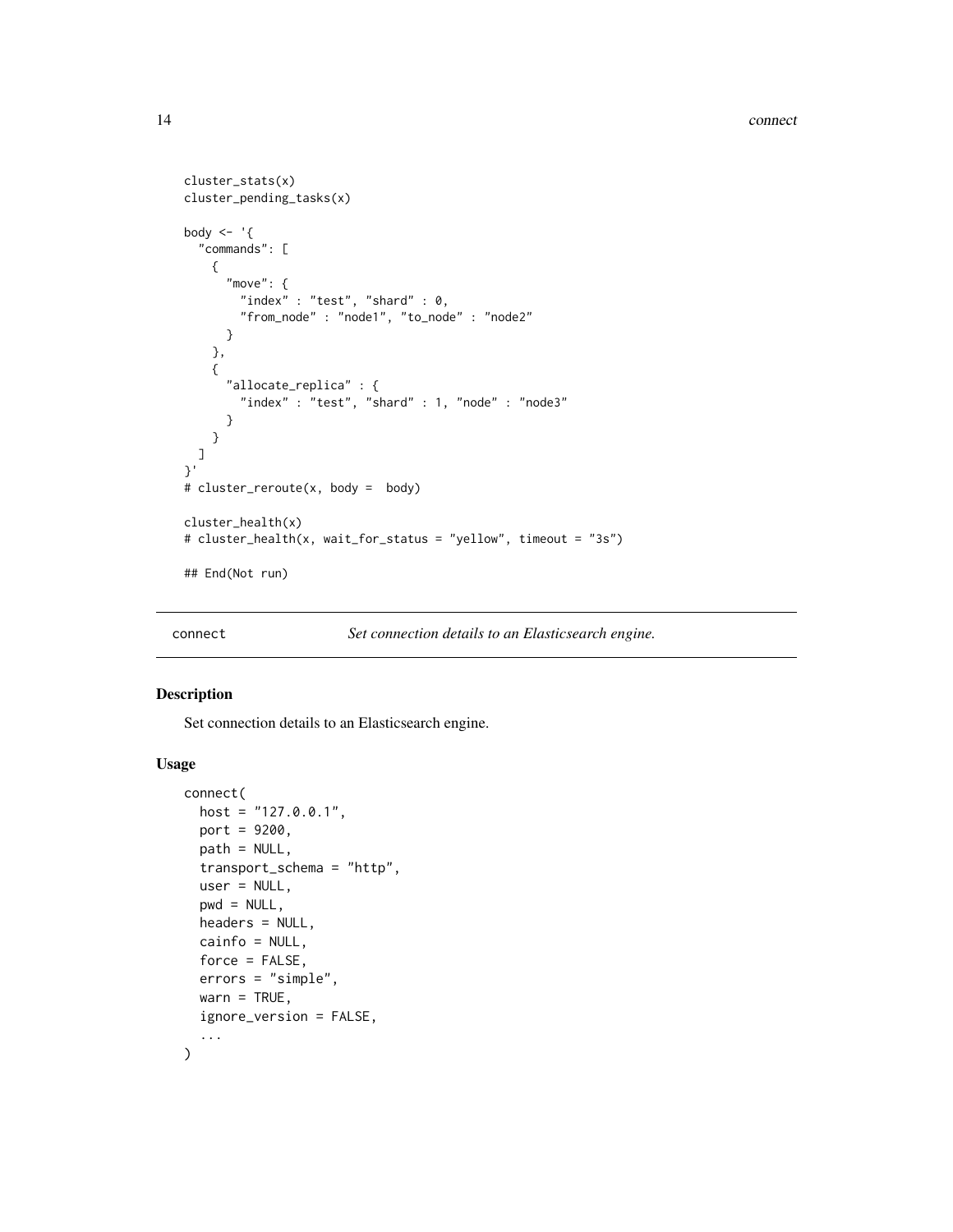#### connect that the connect is a set of the connect of the connect is  $\sim 15$

#### Arguments

| host             | (character) The base host, defaults to 127.0.0.1                                                                                                                                                                                                                                                                                                                                                                                                 |
|------------------|--------------------------------------------------------------------------------------------------------------------------------------------------------------------------------------------------------------------------------------------------------------------------------------------------------------------------------------------------------------------------------------------------------------------------------------------------|
| port             | (character) port to connect to, defaults to 9200 (optional)                                                                                                                                                                                                                                                                                                                                                                                      |
| path             | (character) context path that is appended to the end of the url. Default: NULL,<br>ignored                                                                                                                                                                                                                                                                                                                                                       |
| transport_schema |                                                                                                                                                                                                                                                                                                                                                                                                                                                  |
|                  | (character) http or https. Default: http                                                                                                                                                                                                                                                                                                                                                                                                         |
| user             | (character) User name, if required for the connection. You can specify, but ig-<br>nored for now.                                                                                                                                                                                                                                                                                                                                                |
| pwd              | (character) Password, if required for the connection. You can specify, but ig-<br>nored for now.                                                                                                                                                                                                                                                                                                                                                 |
| headers          | named list of headers. These headers are used in all requests                                                                                                                                                                                                                                                                                                                                                                                    |
| cainfo           | (character) path to a crt bundle, passed to curl option cainfo                                                                                                                                                                                                                                                                                                                                                                                   |
| force            | (logical) Force re-load of connection details. Default: FALSE                                                                                                                                                                                                                                                                                                                                                                                    |
| errors           | (character) One of simple (Default) or complete. Simple gives http code and er-<br>ror message on an error, while complete gives both http code and error message,<br>and stack trace, if available.                                                                                                                                                                                                                                             |
| warn             | (logical) whether to throw warnings from the Elasticsearch server when pro-<br>vided. Pulls warnings from response headers when given. default: TRUE. To turn<br>these off, you can set warn=FALSE or wrap function calls in suppressWarnings().<br>You can also see warnings in headers by using curl verbose.                                                                                                                                  |
|                  | ignore_version (logical) ignore Elasticsearch version checks? default: FALSE. Setting this to<br>TRUE may cause some problems, it has not been fully tested yet. You may want<br>to set this to TRUE if it's not possible to ping the root route of the Elasticsearch in-<br>stance, which has the Elasticsearch version. We use the version to do alter what<br>request is sent as different Elasticsearch versions allow different parameters. |
| .                | additional curl options to be passed in ALL http requests                                                                                                                                                                                                                                                                                                                                                                                        |

# Details

The default configuration is set up for localhost access on port 9200, with no username or password.

Running this connection method doesn't ping the ES server, but only prints your connection details.

All connection details are stored within the returned object. We used to store them in various env vars, but are now contained within the object so you can have any number of connection objects and they shouldn't conflict with one another.

#### What is the connection object?

Creating a connection object with connect() does not create a DBI-like connection object. DBIlike objects have externalptr, etc., while connect() simply holds details about your Elasticsearch instance (host, port, authentication, etc.) that is used by other methods in this package to interact with your instances' ES API. connect() is more or less a fancy list.

You can connect to different Elasticsearch intances within the same R session by creating a separate connection object for each instance; then pass the appropriate connection object to each elastic method.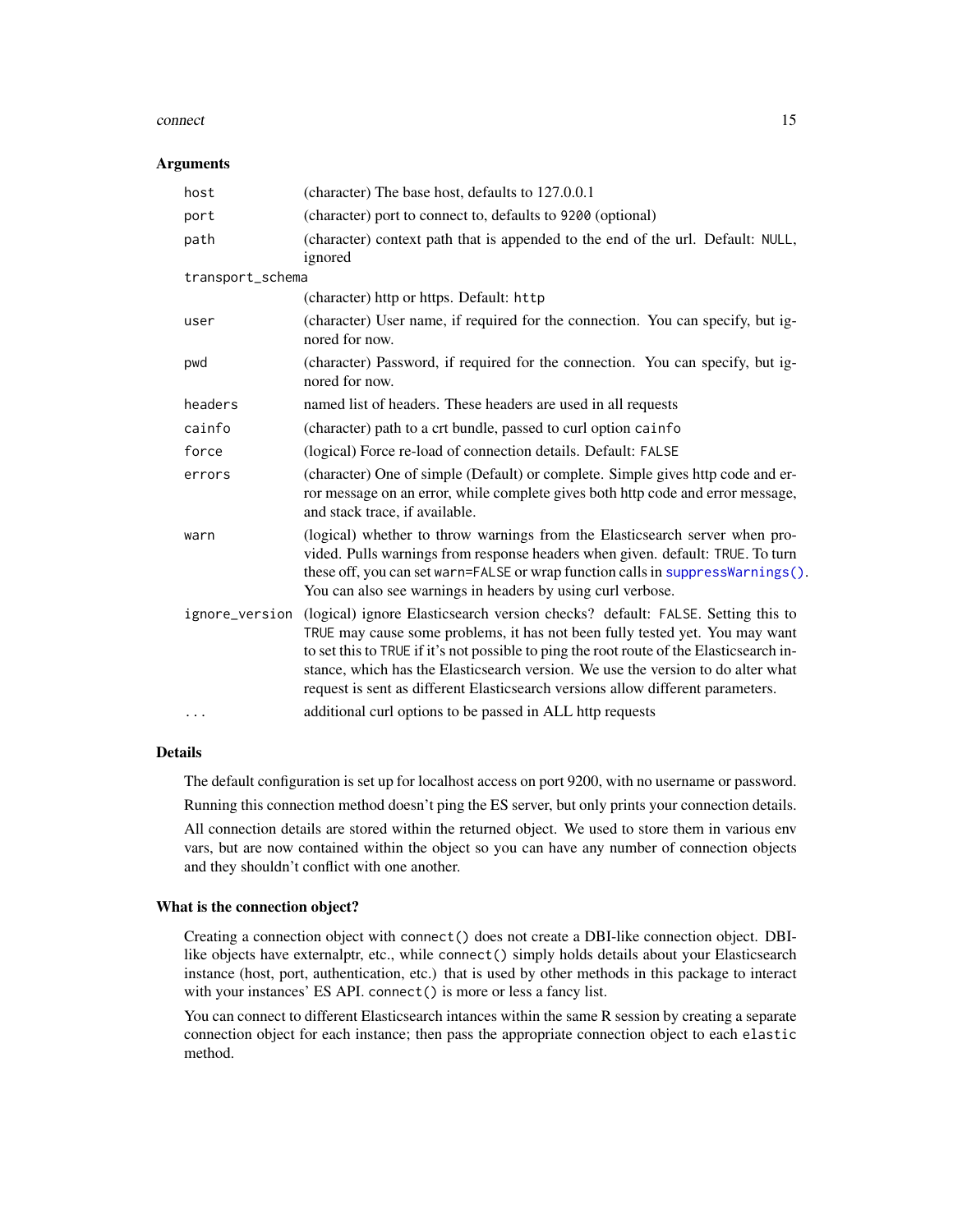#### <span id="page-15-0"></span>Examples

```
## Not run:
# the default is set to 127.0.0.1 (i.e., localhost) and port 9200
(x \leq connect())
x$make_url()
x$ping()
# pass connection object to function calls
Search(x, q = "*.*")
# set username/password (hidden in print method)
connect(user = "me", pwd = "stuff")# set a different host
# connect(host = '162.243.152.53')
# => http://162.243.152.53:9200
# set a different port
# connect(port = 8000)
# => http://localhost:8000
# set a different context path
# connect(path = 'foo_bar')
# => http://localhost:9200/foo_bar
# set to https
# connect(transport_schema = 'https')
# => https://localhost:9200
# set headers
connect(headers = list(a = 'footar') )# set cainfo path (hidden in print method)
connect(cainfo = '/some/path/bundle.crt')
## End(Not run)
```
count *Get counts of the number of records per index.*

# Description

Get counts of the number of records per index.

#### Usage

```
count(conn, index = NULL, type = NULL, callback = list(), verbose = TRUE, ...)
```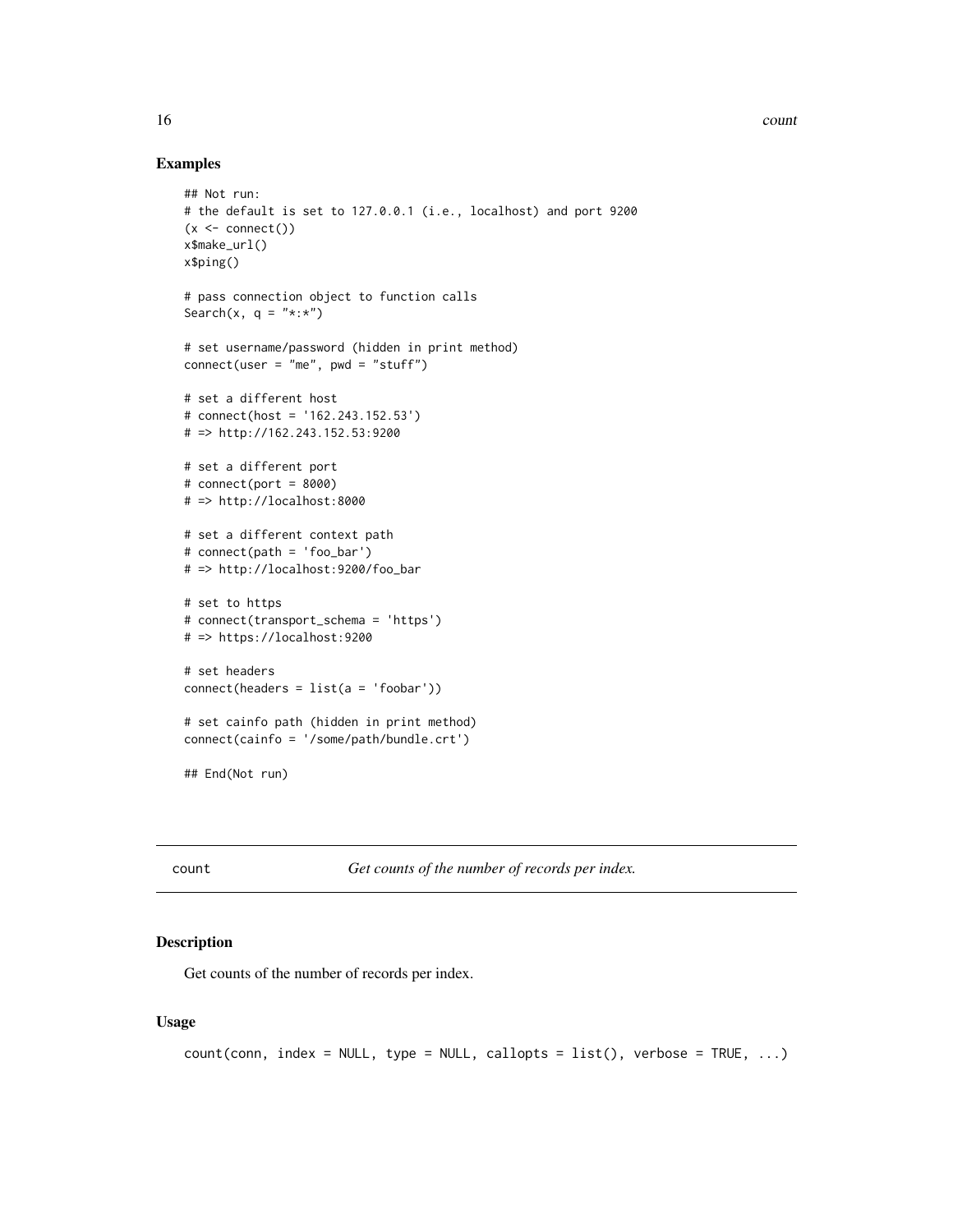#### count and the count of the count of the count of the count of the count of the count of the count of the count of the count of the count of the count of the count of the count of the count of the count of the count of the

#### Arguments

| conn     | an Elasticsearch connection object, see connect()                |
|----------|------------------------------------------------------------------|
| index    | Index, defaults to all indices                                   |
| type     | Document type, optional                                          |
| callopts | Curl args passed on to crul::verb-GET                            |
| verbose  | If TRUE (default) the url call used printed to console.          |
|          | Further args passed on to elastic search HTTP API as parameters. |

# Details

See docs for the count API here [https://www.elastic.co/guide/en/elasticsearch/reference](https://www.elastic.co/guide/en/elasticsearch/reference/current/search-count.html)/ [current/search-count.html](https://www.elastic.co/guide/en/elasticsearch/reference/current/search-count.html)

You can also get a count of documents using [Search\(\)](#page-91-1) or [Search\\_uri\(\)](#page-116-1) and setting size =  $0$ 

# Examples

```
## Not run:
# connection setup
(x \leq connect())
if (!index_exists(x, "plos")) {
  plosdat <- system.file("examples", "plos_data.json",
   package = "elastic")
  plosdat <- type_remover(plosdat)
  invisible(docs_bulk(x, plosdat))
}
if (!index_exists(x, "shakespeare")) {
  shake <- system.file("examples", "shakespeare_data_.json",
   package = "elastic")
  invisible(docs_bulk(x, shake))
}
count(x)
count(x, index='plos')
count(x, index='shakespeare')
count(x, index=c('plos','shakespeare'), q="a*")
count(x, index=c('plos','shakespeare'), q="z*")
# Curl options
count(x, callopts = list(verbose = TRUE))## End(Not run)
```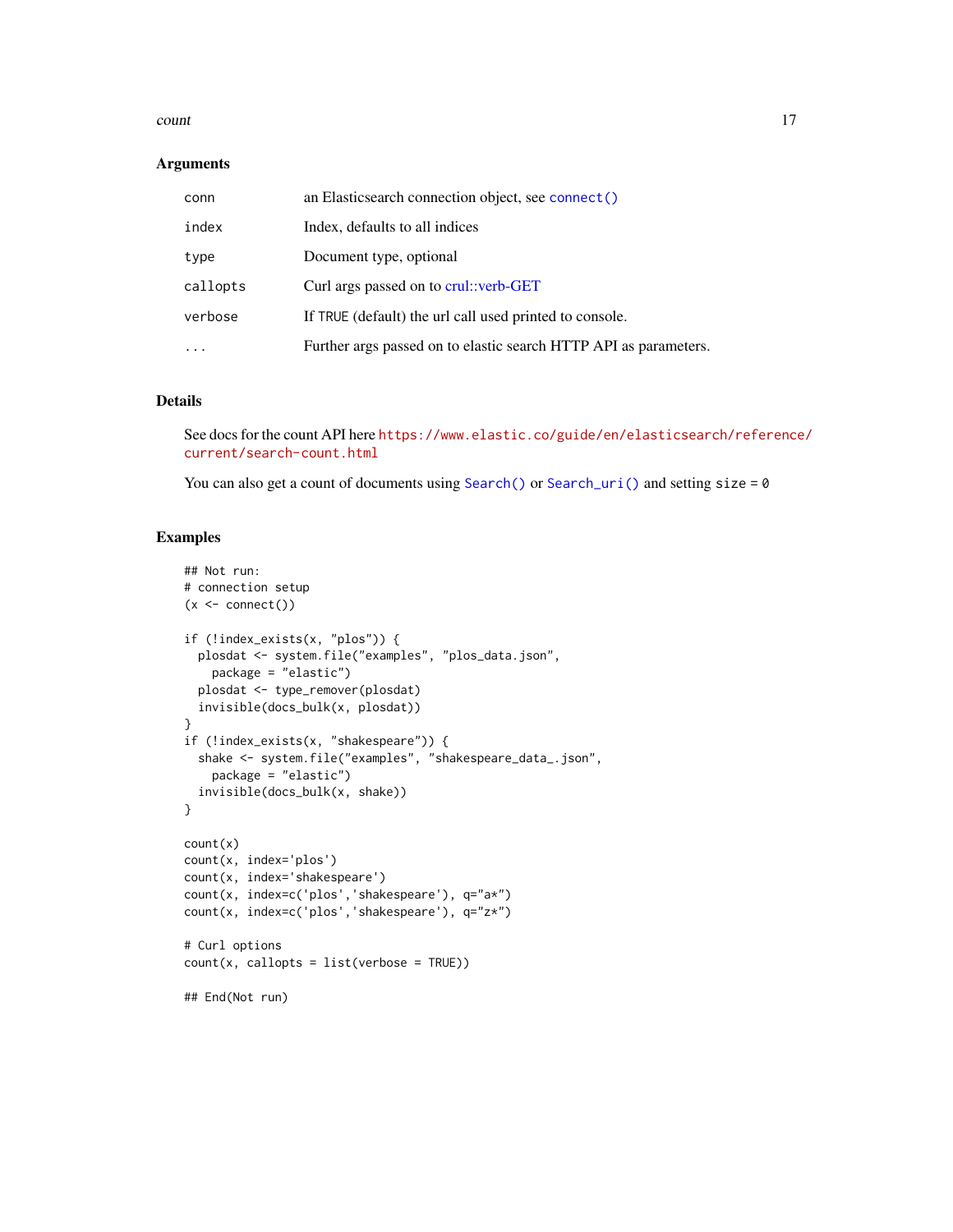<span id="page-17-1"></span><span id="page-17-0"></span>

# Description

Use the bulk API to create, index, update, or delete documents.

# Usage

```
docs_bulk(
  conn,
  x,
  index = NULL,type = NULL,
  chunk_size = 1000,doc_ids = NULL,
 es\_ids = TRUE,raw = FALSE,quiet = FALSE,
  query = list(),
 digits = NA,
  ...
)
```

| conn       | an Elasticsearch connection object, see connect()                                                                                                                                                                                                                                                                                                                                               |
|------------|-------------------------------------------------------------------------------------------------------------------------------------------------------------------------------------------------------------------------------------------------------------------------------------------------------------------------------------------------------------------------------------------------|
| X          | A list, data.frame, or character path to a file. required.                                                                                                                                                                                                                                                                                                                                      |
| index      | (character) The index name to use. Required for data.frame input, but optional<br>for file inputs.                                                                                                                                                                                                                                                                                              |
| type       | (character) The type. default: NULL. Note that type is deprecated in Elastic-<br>search v7 and greater, and removed in Elasticsearch v8                                                                                                                                                                                                                                                         |
| chunk_size | (integer) Size of each chunk. If your data frame is smaller thank chunk_size,<br>this parameter is essentially ignored. We write in chunks because at some point,<br>depending on size of each document, and Elasticsearch setup, writing a very<br>large number of documents in one go becomes slow, so chunking can help. This<br>parameter is ignored if you pass a file name. Default: 1000 |
| $doc\_ids$ | An optional vector (character or numeric/integer) of document ids to use. This<br>vector has to equal the size of the documents you are passing in, and will error<br>if not. If you pass a factor we convert to character. Default: not passed                                                                                                                                                 |
| es_ids     | (boolean) Let Elasticsearch assign document IDs as UUIDs. These are sequen-<br>tial, so there is order to the IDs they assign. If TRUE, doc_ids is ignored. De-<br>fault: TRUE                                                                                                                                                                                                                  |
| raw        | (logical) Get raw JSON back or not. If TRUE you get JSON; if FALSE you get a<br>list. Default: FALSE                                                                                                                                                                                                                                                                                            |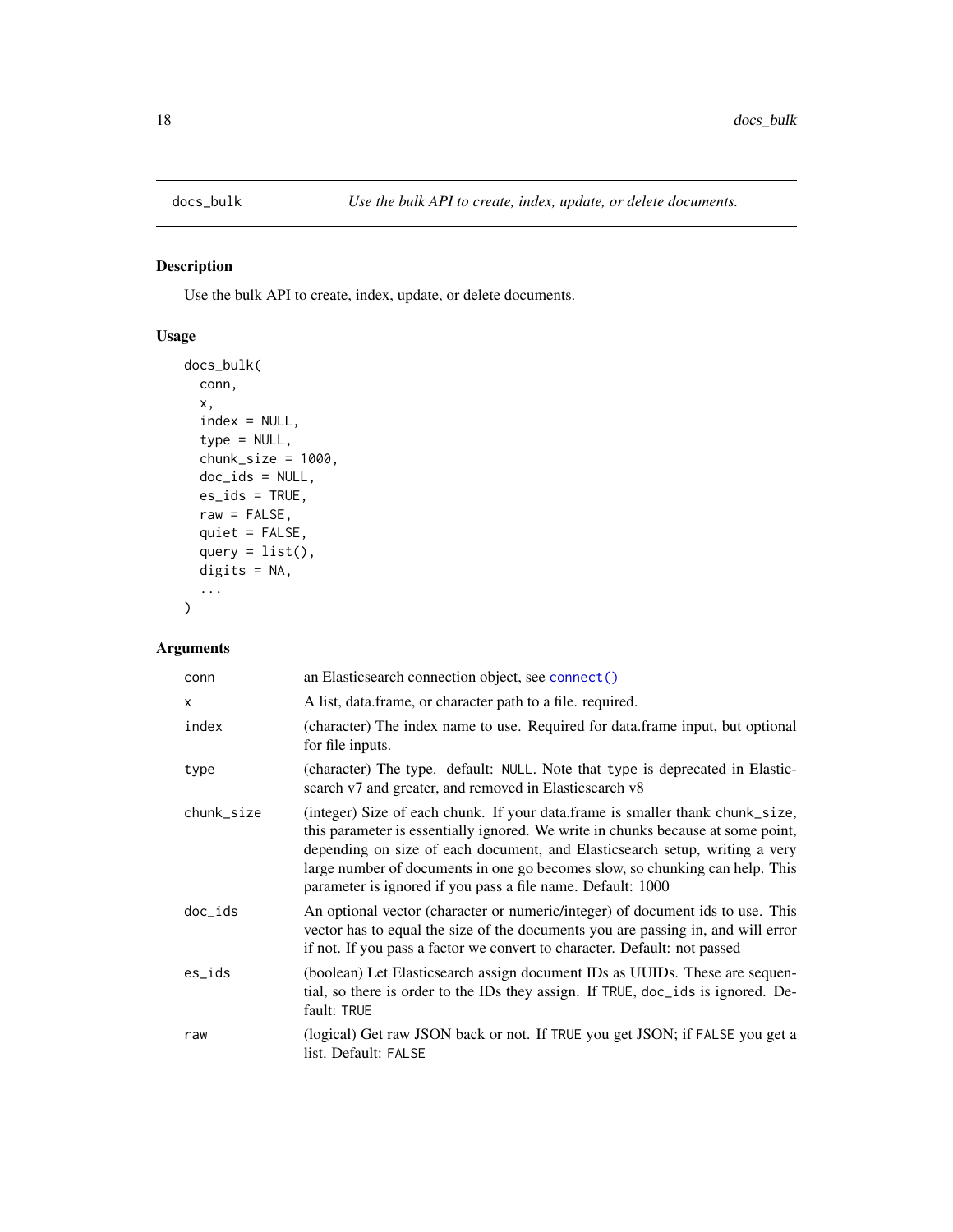| quiet    | (logical) Suppress progress bar. Default: FALSE                                                                                                                                                                             |
|----------|-----------------------------------------------------------------------------------------------------------------------------------------------------------------------------------------------------------------------------|
| query    | (list) a named list of query parameters, optional, options include: pipeline, re-<br>fresh, routing, _source, _source_excludes, _source_includes, timeout, wait_for_active_shards.<br>See the docs bulk ES page for details |
| digits   | digits used by the parameter of the same name by jsonlite::toJSON() to con-<br>vert data to JSON before being submitted to your ES instance. default: NA                                                                    |
| $\cdots$ | Pass on curl options to crul:: HttpClient                                                                                                                                                                                   |

#### Details

More on the Bulk API: [https://www.elastic.co/guide/en/elasticsearch/reference/curre](https://www.elastic.co/guide/en/elasticsearch/reference/current/docs-bulk.html)nt/ [docs-bulk.html](https://www.elastic.co/guide/en/elasticsearch/reference/current/docs-bulk.html)

This function dispatches on data.frame or character input. Character input has to be a file name or the function stops with an error message.

If you pass a data.frame to this function, we by default do an index operation, that is, create the record in the index given by those parameters to the function. Down the road perhaps we will try to support other operations on the bulk API. if you pass a file, of course in that file, you can specify any operations you want.

Row names are dropped from data.frame, and top level names for a list are dropped as well.

A progress bar gives the progress for data.frames and lists - the progress bar is based around a for loop, where progress indicates progress along the iterations of the for loop, where each iteration is a chunk of data that's converted to bulk format, then pushed into Elasticsearch. The character method has no for loop, so no progress bar.

### Value

A list

#### Document IDs

Document IDs can be passed in via the doc\_ids paramater when passing in data.frame or list, but not with files. If ids are not passed to doc\_ids, we assign document IDs from 1 to length of the object (rows of a data.frame, or length of a list). In the future we may allow the user to select whether they want to assign sequential numeric IDs or to allow Elasticsearch to assign IDs, which are UUIDs that are actually sequential, so you still can determine an order of your documents.

#### Document IDs and Factors

If you pass in ids that are of class factor, we coerce them to character with as.character. This applies to both data.frame and list inputs, but not to file inputs.

#### Large numbers for document IDs

Until recently, if you had very large integers for document IDs, docs\_bulk failed. It should be fixed now. Let us know if not.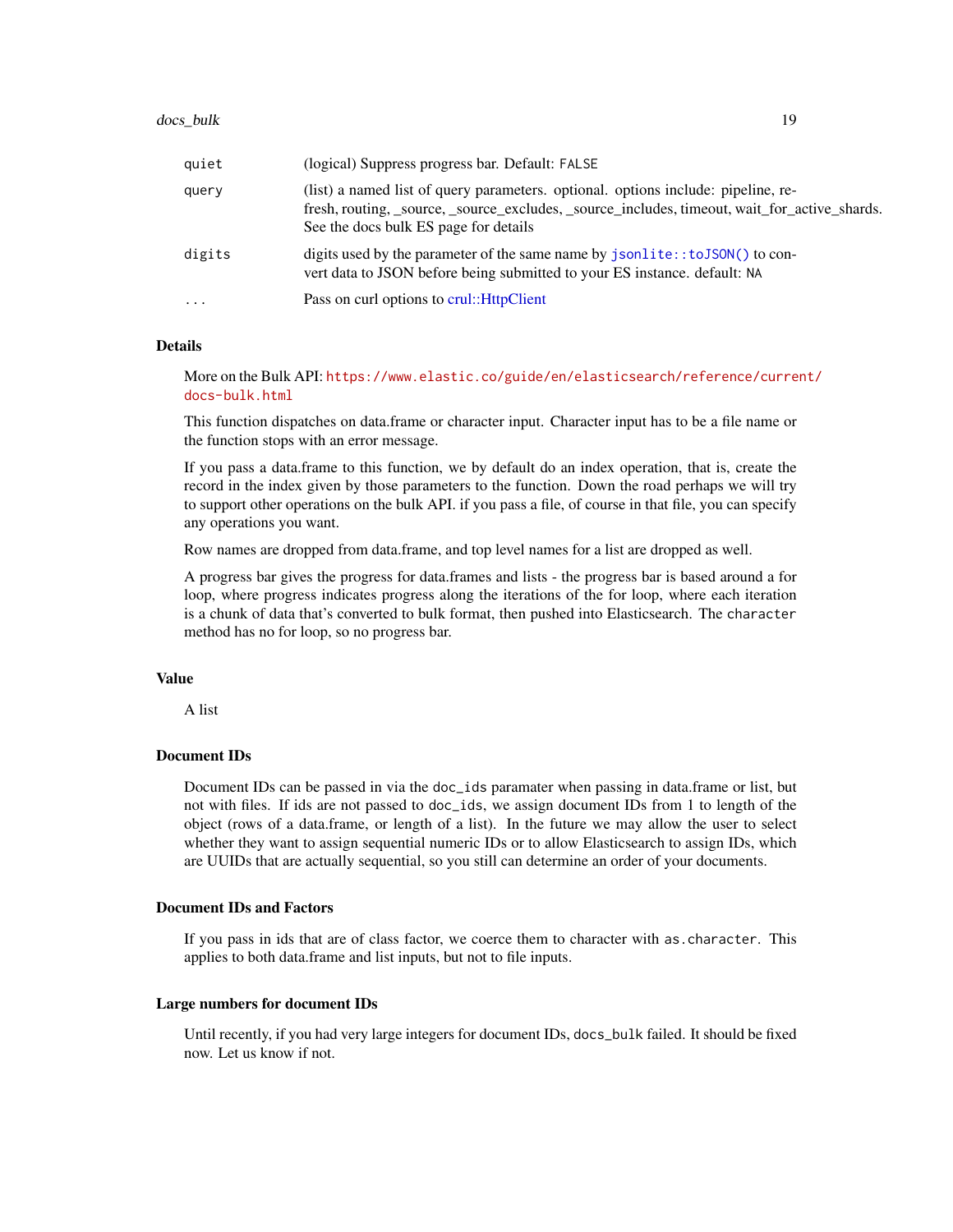#### Missing data

As of elastic version 0.7.8.9515 we convert NA to null before loading into Elasticsearch. Previously, fields that had an NA were dropped - but when you read data back from Elasticsearch into R, you retain those missing values as **jsonlite** fills those in for you. Now, fields with NA's are made into null, and are not dropped in Elasticsearch.

Note also that null values can not be indexed or searched [https://www.elastic.co/guide/en/](https://www.elastic.co/guide/en/elasticsearch/reference/5.3/null-value.html) [elasticsearch/reference/5.3/null-value.html](https://www.elastic.co/guide/en/elasticsearch/reference/5.3/null-value.html)

#### **Tips**

This function returns the response from Elasticsearch, but you'll likely not be that interested in the response. If not, wrap your call to docs\_bulk in [invisible\(\)](#page-0-0), like so: invisible(docs\_bulk(...))

#### Connections/Files

We create temporary files, and connections to those files, when data.frame's and lists are passed in to docs\_bulk() (not when a file is passed in since we don't need to create a file). After inserting data into your Elasticsearch instance, we close the connections and delete the temporary files.

There are some exceptions though. When you pass in your own file, whether a tempfile or not, we don't delete those files after using them - in case you need those files again. Your own tempfile's will be cleaned up/delete when the R session ends. Non-tempfile's won't be cleaned up/deleted after the R session ends.

#### Elasticsearch versions that don't support type

See the [type\\_remover\(\)](#page-126-1) function.

#### See Also

Other bulk-functions: [docs\\_bulk\\_create\(](#page-22-1)), [docs\\_bulk\\_delete\(](#page-24-1)), [docs\\_bulk\\_index\(](#page-25-1)), [docs\\_bulk\\_prep\(](#page-27-1)), [docs\\_bulk\\_update\(](#page-31-1))

# Examples

```
## Not run:
# connection setup
(x \leq - \text{connect}())# From a file already in newline delimited JSON format
plosdat <- system.file("examples", "plos_data.json", package = "elastic")
docs_bulk(x, plosdat)
aliases_get(x)
index_delete(x, index='plos')
aliases_get(x)
# From a data.frame
docs_bulk(x, mtcars, index = "hello")
## field names cannot contain dots
names(iris) <- gsub("\\'.", "-"., names(iris))docs_bulk(x, iris, "iris")
```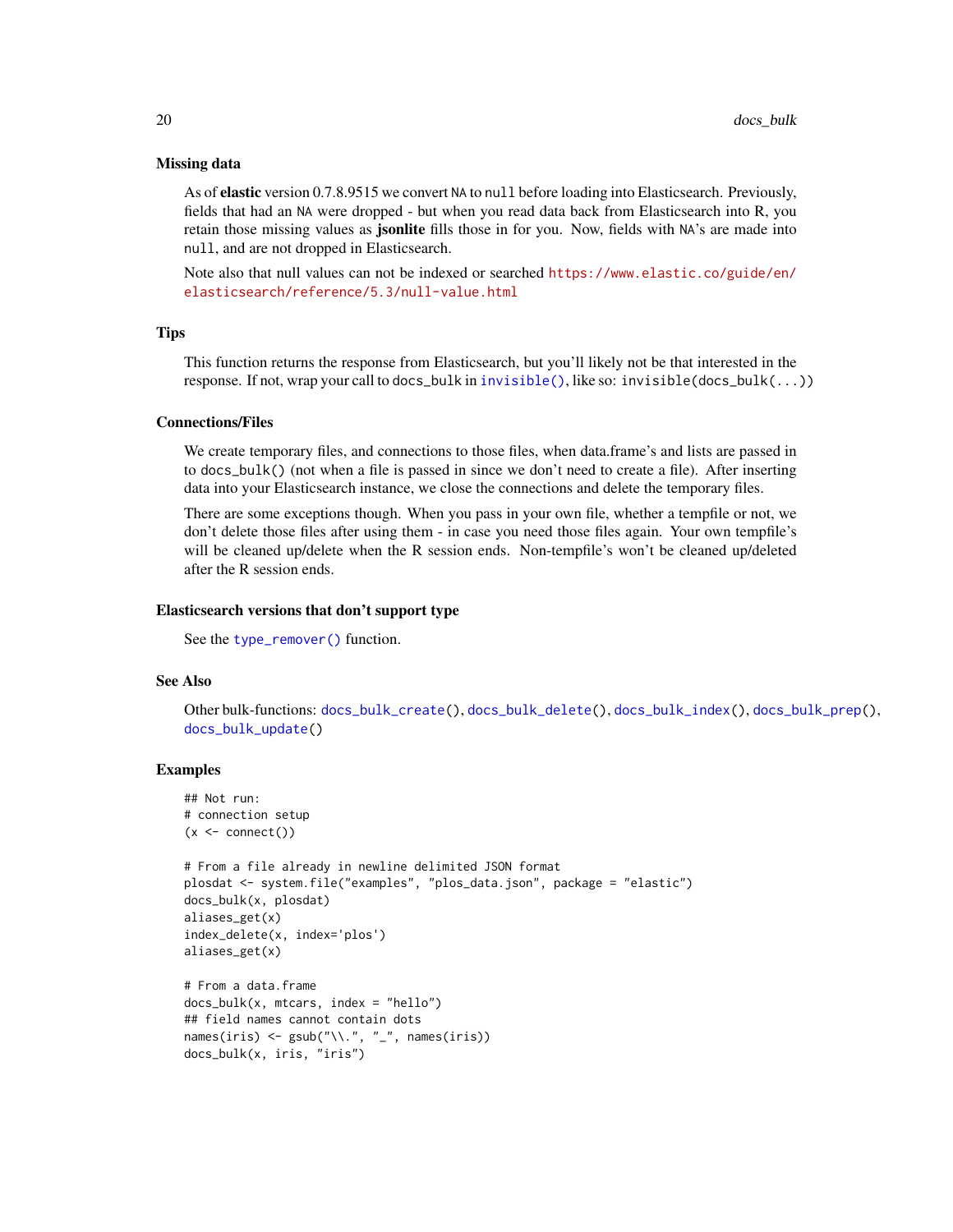#### docs\_bulk 21

```
## type can be missing, but index can not
docs_bulk(x, iris, "flowers")
## big data.frame, 53K rows, load ggplot2 package first
# res <- docs_bulk(x, diamonds, "diam")
# Search(x, "diam")$hits$total
# From a list
docs_bulk(x, apply(iris, 1, as.list), index="iris")
docs_bulk(x, apply(USArrests, 1, as.list), index="arrests")
# dim_list <- apply(diamonds, 1, as.list)
# out <- docs_bulk(x, dim_list, index="diamfromlist")
# When using in a loop
## We internally get last _id counter to know where to start on next bulk
## insert but you need to sleep in between docs_bulk calls, longer the
## bigger the data is
files <- c(system.file("examples", "test1.csv", package = "elastic"),
           system.file("examples", "test2.csv", package = "elastic"),
           system.file("examples", "test3.csv", package = "elastic"))
for (i in seq_along(files)) {
 d <- read.csv(files[[i]])
 docs_bulk(x, d, index = "tests")Sys.sleep(1)
}
count(x, "testes")
index_delete(x, "testes")
# You can include your own document id numbers
## Either pass in as an argument
index_create(x, "testes")
files <- c(system.file("examples", "test1.csv", package = "elastic"),
           system.file("examples", "test2.csv", package = "elastic"),
           system.file("examples", "test3.csv", package = "elastic"))
tt <- vapply(files, function(z) NROW(read.csv(z)), numeric(1))
ids <- list(1:tt[1],
           (tt[1] + 1):(tt[1] + tt[2]),
           (tt[1] + tt[2] + 1):sum(t))for (i in seq_along(files)) {
 d <- read.csv(files[[i]])
 docs_bulk(x, d, index = "tests", docids =ids[[i]],es_ids = FALSE)
}
count(x, "testes")
index_delete(x, "testes")
## or include in the input data
### from data.frame's
index_create(x, "testes")
files <- c(system.file("examples", "test1_id.csv", package = "elastic"),
           system.file("examples", "test2_id.csv", package = "elastic"),
           system.file("examples", "test3_id.csv", package = "elastic"))
readLines(files[[1]])
for (i in seq_along(files)) {
```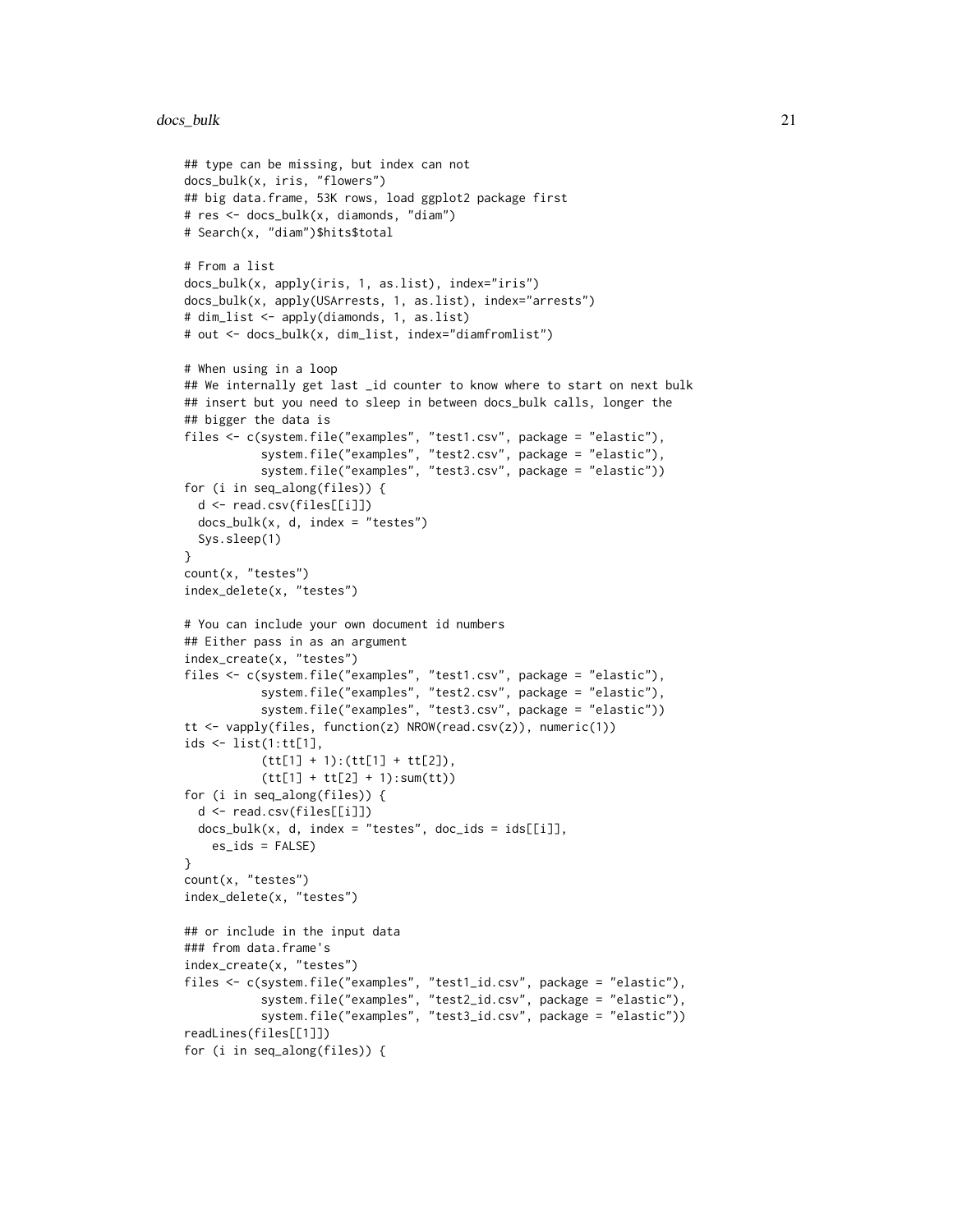```
d <- read.csv(files[[i]])
  docs_bulk(x, d, index = "tests")}
count(x, "testes")
index_delete(x, "testes")
### from lists via file inputs
index_create(x, "testes")
for (i in seq_along(files)) {
  d <- read.csv(files[[i]])
  d <- apply(d, 1, as.list)
  docs_bulk(x, d, index = "testes")
}
count(x, "testes")
index_delete(x, "testes")
# data.frame's with a single column
## this didn't use to work, but now should work
db <- paste0(sample(letters, 10), collapse = "")
index_create(x, db)
res \le data.frame(foo = 1:10)
out \leq docs_bulk(x, res, index = db)
count(x, db)
index_delete(x, db)
# data.frame with a mix of actions
## make sure you use a column named 'es_action' or this won't work
## if you need to delete or update you need document IDs
if (index_exists(x, "baz")) index_delete(x, "baz")
df <- data.frame(a = 1:5, b = 6:10, c = letters[1:5], stringsAsFactors = FALSE)
invisible(docs_bulk(x, df, "baz"))
Sys.sleep(3)
(res <- Search(x, 'baz', asdf=TRUE)$hits$hits)
df[1, "a"] <- 99
df[1, "c"] \leq "aa"
df[3, "c"] <-33df[3, "c"] <- "cc"df$es_action <- c('update', 'delete', 'update', 'delete', 'delete')
df$id <- res$`_id`
df
invisible(docs_bulk(x, df, "baz", es_ids = FALSE))
### or es_ids = FALSE and pass in document ids to doc_ids
# invisible(docs_bulk(df, "baz", es_ids = FALSE, doc_ids = df$id))
Search(x, 'baz', asdf=TRUE)$hits$hits
# Curl options
plosdat <- system.file("examples", "plos_data.json",
  package = "elastic")
plosdat <- type_remover(plosdat)
invisible(docs_bulk(x, plosdat, verbose = TRUE))
```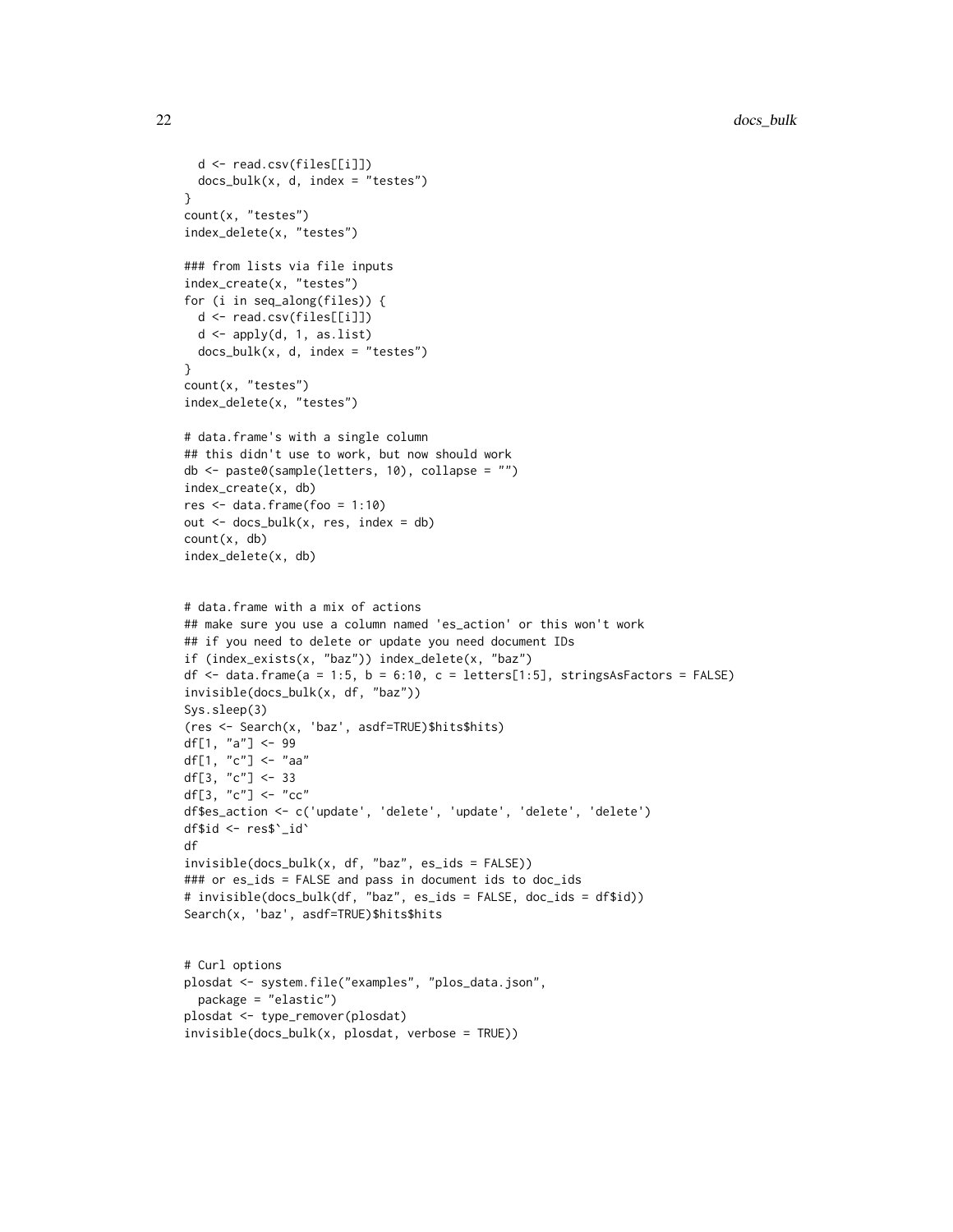```
# suppress progress bar
invisible(docs_bulk(x, mtcars, index = "hello", quiet = TRUE))
## vs.
invisible(docs_bulk(x, mtcars, index = "hello", quiet = FALSE))
## End(Not run)
```
<span id="page-22-1"></span>docs\_bulk\_create *Use the bulk API to create documents*

# Description

Use the bulk API to create documents

### Usage

```
docs_bulk_create(
 conn,
  x,
  index = NULL,
  type = NULL,
  chunk_size = 1000,doc\_ids = NULL,es\_ids = TRUE,raw = FALSE,
 quiet = FALSE,
  query = list(),
  ...
\mathcal{L}
```

| conn       | an Elasticsearch connection object, see connect()                                                                                                                                                                                                                                                                                                                                               |
|------------|-------------------------------------------------------------------------------------------------------------------------------------------------------------------------------------------------------------------------------------------------------------------------------------------------------------------------------------------------------------------------------------------------|
| X          | A list, data frame, or character path to a file. required.                                                                                                                                                                                                                                                                                                                                      |
| index      | (character) The index name to use. Required for data.frame input, but optional<br>for file inputs.                                                                                                                                                                                                                                                                                              |
| type       | (character) The type. default: NULL. Note that type is deprecated in Elastic-<br>search v7 and greater, and removed in Elasticsearch v8                                                                                                                                                                                                                                                         |
| chunk_size | (integer) Size of each chunk. If your data.frame is smaller thank chunk_size,<br>this parameter is essentially ignored. We write in chunks because at some point,<br>depending on size of each document, and Elasticsearch setup, writing a very<br>large number of documents in one go becomes slow, so chunking can help. This<br>parameter is ignored if you pass a file name. Default: 1000 |
| $doc\_ids$ | An optional vector (character or numeric/integer) of document ids to use. This<br>vector has to equal the size of the documents you are passing in, and will error<br>if not. If you pass a factor we convert to character. Default: not passed                                                                                                                                                 |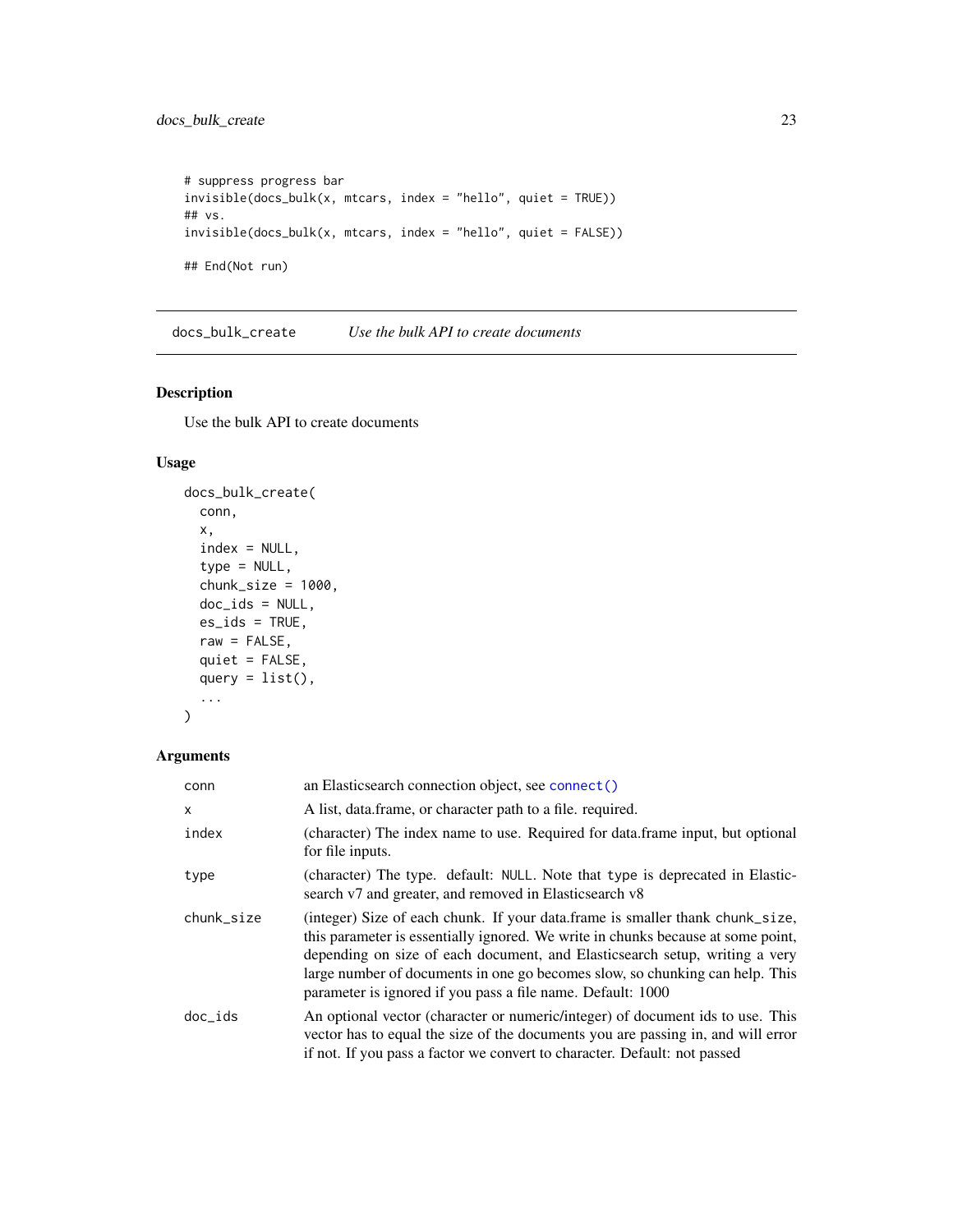| $es\_ids$ | (boolean) Let Elasticsearch assign document IDs as UUIDs. These are sequen-<br>tial, so there is order to the IDs they assign. If TRUE, doc_ids is ignored. De-<br>fault: TRUE                                              |
|-----------|-----------------------------------------------------------------------------------------------------------------------------------------------------------------------------------------------------------------------------|
| raw       | (logical) Get raw JSON back or not. If TRUE you get JSON; if FALSE you get a<br>list. Default: FALSE                                                                                                                        |
| quiet     | (logical) Suppress progress bar. Default: FALSE                                                                                                                                                                             |
| query     | (list) a named list of query parameters, optional, options include: pipeline, re-<br>fresh, routing, _source, _source_excludes, _source_includes, timeout, wait_for_active_shards.<br>See the docs bulk ES page for details |
| $\cdots$  | Pass on curl options to crul:: HttpClient                                                                                                                                                                                   |

# Details

For doing create with a file already prepared for the bulk API, see [docs\\_bulk\(\)](#page-17-1) Only data.frame's are supported for now.

#### References

<https://www.elastic.co/guide/en/elasticsearch/reference/current/docs-bulk.html>

#### See Also

Other bulk-functions: [docs\\_bulk\\_delete\(](#page-24-1)), [docs\\_bulk\\_index\(](#page-25-1)), [docs\\_bulk\\_prep\(](#page-27-1)), [docs\\_bulk\\_update\(](#page-31-1)), [docs\\_bulk\(](#page-17-1))

#### Examples

```
## Not run:
x \leftarrow \text{connect}()if (index_exists(x, "foobar")) index_delete(x, "foobar")
df \le data.frame(name = letters[1:3], size = 1:3, id = 100:102)
docs_bulk_create(x, df, 'foobar', es_ids = FALSE)
Search(x, "foobar", asdf = TRUE)$hits$hits
# more examples
docs_bulk_create(x, mtcars, index = "hello")
## field names cannot contain dots
names(iris) <- gsub("\\`', "_", names(iris))
docs_bulk_create(x, iris, "iris")
## type can be missing, but index can not
docs_bulk_create(x, iris, "flowers")
## big data.frame, 53K rows, load ggplot2 package first
# res <- docs_bulk_create(x, diamonds, "diam")
# Search(x, "diam")$hits$total$value
```
## End(Not run)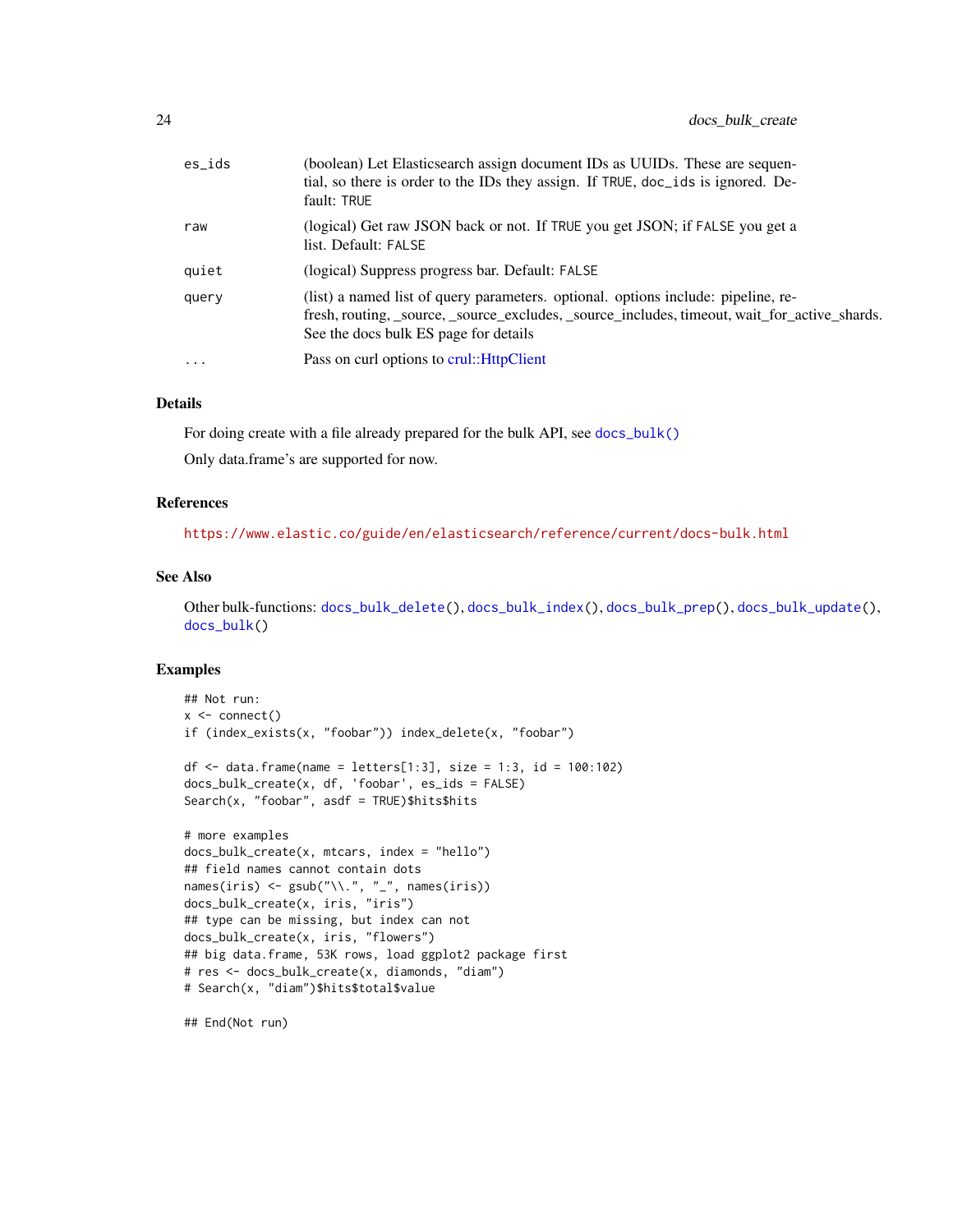<span id="page-24-1"></span><span id="page-24-0"></span>docs\_bulk\_delete *Use the bulk API to delete documents*

# Description

Use the bulk API to delete documents

# Usage

```
docs_bulk_delete(
  conn,
  x,
  index = NULL,type = NULL,
  chunk_size = 1000,doc\_ids = NULL,raw = FALSE,quiet = FALSE,
  query = list(),
  digits = NA,
  ...
\overline{\phantom{a}}
```

| conn       | an Elasticsearch connection object, see connect()                                                                                                                                                                                                                                                                                                                                               |
|------------|-------------------------------------------------------------------------------------------------------------------------------------------------------------------------------------------------------------------------------------------------------------------------------------------------------------------------------------------------------------------------------------------------|
| x          | A list, data.frame, or character path to a file. required.                                                                                                                                                                                                                                                                                                                                      |
| index      | (character) The index name to use. Required for data.frame input, but optional<br>for file inputs.                                                                                                                                                                                                                                                                                              |
| type       | (character) The type. default: NULL. Note that type is deprecated in Elastic-<br>search v7 and greater, and removed in Elasticsearch v8                                                                                                                                                                                                                                                         |
| chunk_size | (integer) Size of each chunk. If your data.frame is smaller thank chunk_size,<br>this parameter is essentially ignored. We write in chunks because at some point,<br>depending on size of each document, and Elasticsearch setup, writing a very<br>large number of documents in one go becomes slow, so chunking can help. This<br>parameter is ignored if you pass a file name. Default: 1000 |
| $doc\_ids$ | An optional vector (character or numeric/integer) of document ids to use. This<br>vector has to equal the size of the documents you are passing in, and will error<br>if not. If you pass a factor we convert to character. Default: not passed                                                                                                                                                 |
| raw        | (logical) Get raw JSON back or not. If TRUE you get JSON; if FALSE you get a<br>list. Default: FALSE                                                                                                                                                                                                                                                                                            |
| quiet      | (logical) Suppress progress bar. Default: FALSE                                                                                                                                                                                                                                                                                                                                                 |
| query      | (list) a named list of query parameters. optional. options include: pipeline, re-<br>fresh, routing, _source, _source_excludes, _source_includes, timeout, wait_for_active_shards.<br>See the docs bulk ES page for details                                                                                                                                                                     |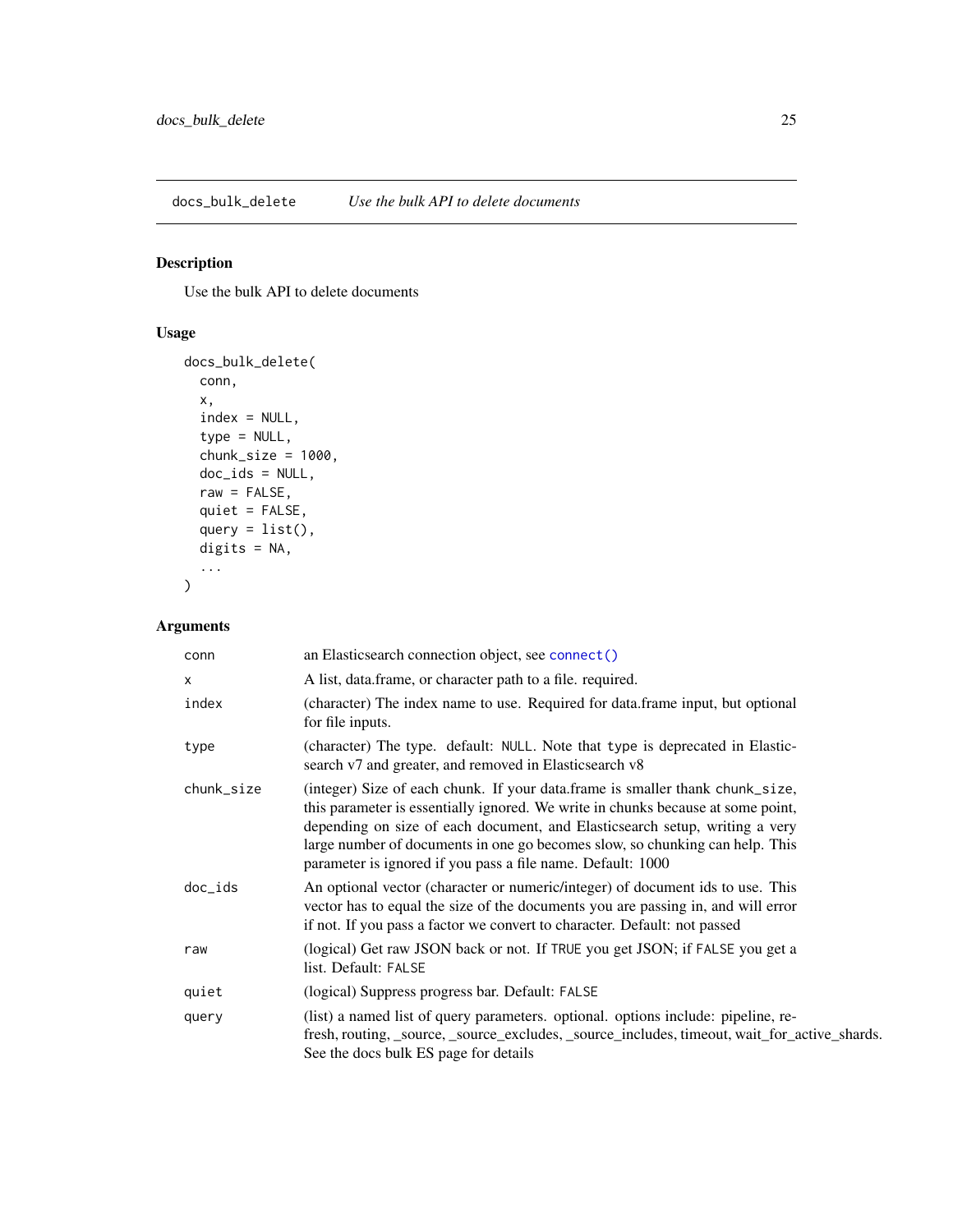<span id="page-25-0"></span>

| digits   | ignored, used in other docs bulk functions but not used here |
|----------|--------------------------------------------------------------|
| $\cdots$ | Pass on curl options to crul:: HttpClient                    |

#### Details

For doing deletes with a file already prepared for the bulk API, see [docs\\_bulk\(\)](#page-17-1) Only data.frame's are supported for now.

# References

<https://www.elastic.co/guide/en/elasticsearch/reference/current/docs-bulk.html>

# See Also

Other bulk-functions: [docs\\_bulk\\_create\(](#page-22-1)), [docs\\_bulk\\_index\(](#page-25-1)), [docs\\_bulk\\_prep\(](#page-27-1)), [docs\\_bulk\\_update\(](#page-31-1)), [docs\\_bulk\(](#page-17-1))

#### Examples

```
## Not run:
x <- connect()
if (index_exists(x, "foobar")) index_delete(x, "foobar")
df \le data.frame(name = letters[1:3], size = 1:3, id = 100:102)
invisible(docs_bulk(x, df, 'foobar', es_ids = FALSE))
Search(x, "foobar", asdf = TRUE)$hits$hits
# delete using doc ids from the data.frame you used to create
invisible(docs_bulk_delete(x, df, index = 'foobar'))
Search(x, "foobar", asdf = TRUE)$hits$total$value
# delete by passing in doc ids
## recreate data first
if (index_exists(x, "foobar")) index_delete(x, "foobar")
df \le data.frame(name = letters[1:3], size = 1:3, id = 100:102)
invisible(docs_bulk(x, df, 'foobar', es_ids = FALSE))
docs_bulk_delete(x, df, index = 'foobar', doc_ids = df$id)
Search(x, "foobar", asdf = TRUE)$hits$total$value
```
<span id="page-25-1"></span>docs\_bulk\_index *Use the bulk API to index documents*

#### Description

## End(Not run)

Use the bulk API to index documents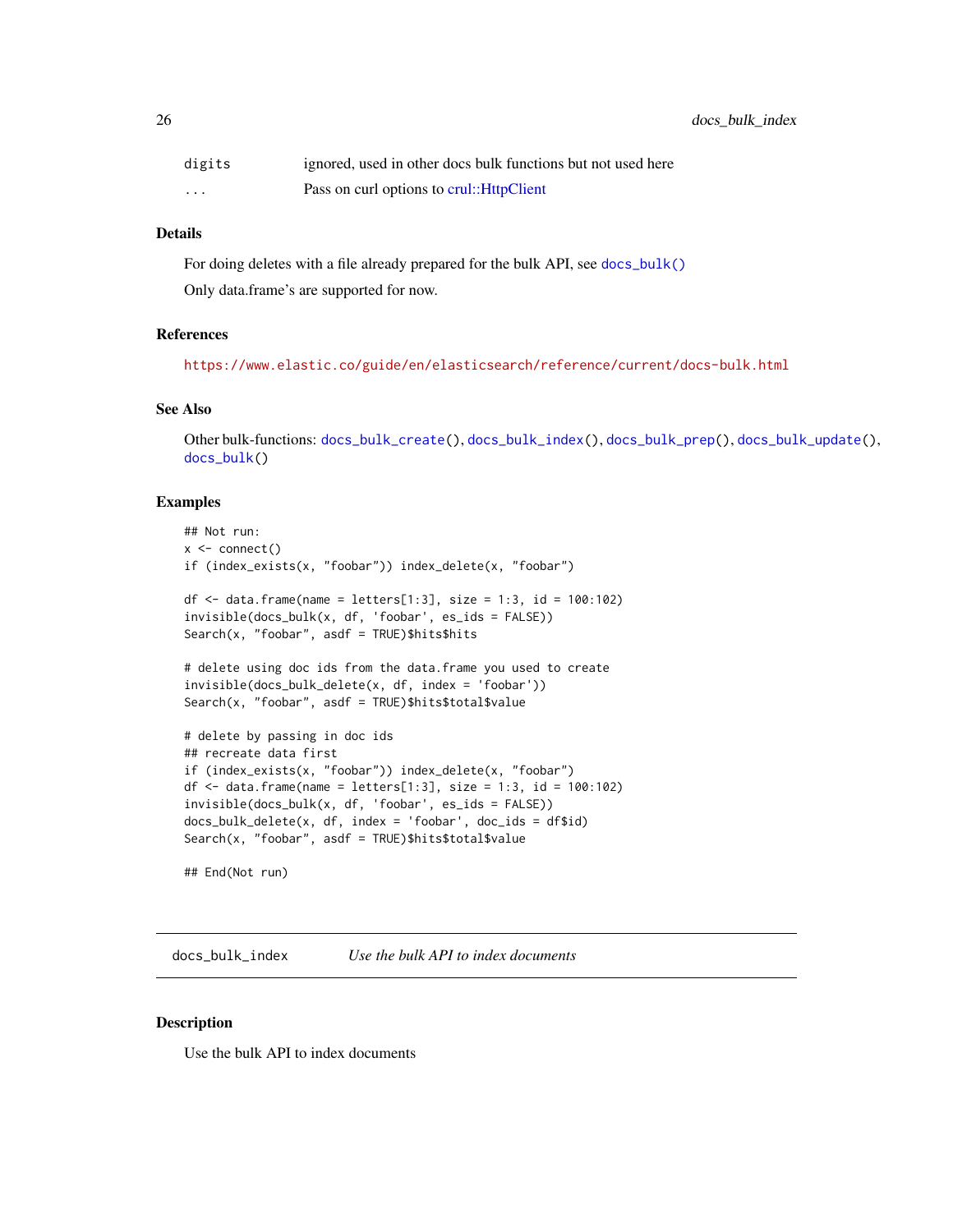docs\_bulk\_index 27

# Usage

```
docs_bulk_index(
 conn,
 x,
 index = NULL,type = NULL,
 chunk_size = 1000,doc\_ids = NULL,es\_ids = TRUE,raw = FALSE,quiet = FALSE,
 query = list(),
 digits = NA,
  ...
)
```

| conn       | an Elasticsearch connection object, see connect()                                                                                                                                                                                                                                                                                                                                               |
|------------|-------------------------------------------------------------------------------------------------------------------------------------------------------------------------------------------------------------------------------------------------------------------------------------------------------------------------------------------------------------------------------------------------|
| x          | A list, data.frame, or character path to a file. required.                                                                                                                                                                                                                                                                                                                                      |
| index      | (character) The index name to use. Required for data.frame input, but optional<br>for file inputs.                                                                                                                                                                                                                                                                                              |
| type       | (character) The type. default: NULL. Note that type is deprecated in Elastic-<br>search v7 and greater, and removed in Elasticsearch v8                                                                                                                                                                                                                                                         |
| chunk_size | (integer) Size of each chunk. If your data.frame is smaller thank chunk_size,<br>this parameter is essentially ignored. We write in chunks because at some point,<br>depending on size of each document, and Elasticsearch setup, writing a very<br>large number of documents in one go becomes slow, so chunking can help. This<br>parameter is ignored if you pass a file name. Default: 1000 |
| doc_ids    | An optional vector (character or numeric/integer) of document ids to use. This<br>vector has to equal the size of the documents you are passing in, and will error<br>if not. If you pass a factor we convert to character. Default: not passed                                                                                                                                                 |
| es_ids     | (boolean) Let Elasticsearch assign document IDs as UUIDs. These are sequen-<br>tial, so there is order to the IDs they assign. If TRUE, doc_ids is ignored. De-<br>fault: TRUE                                                                                                                                                                                                                  |
| raw        | (logical) Get raw JSON back or not. If TRUE you get JSON; if FALSE you get a<br>list. Default: FALSE                                                                                                                                                                                                                                                                                            |
| quiet      | (logical) Suppress progress bar. Default: FALSE                                                                                                                                                                                                                                                                                                                                                 |
| query      | (list) a named list of query parameters. optional. options include: pipeline, re-<br>fresh, routing, _source, _source_excludes, _source_includes, timeout, wait_for_active_shards.<br>See the docs bulk ES page for details                                                                                                                                                                     |
| digits     | digits used by the parameter of the same name by jsonlite:: to JSON() to con-<br>vert data to JSON before being submitted to your ES instance. default: NA                                                                                                                                                                                                                                      |
| $\cdots$   | Pass on curl options to crul:: HttpClient                                                                                                                                                                                                                                                                                                                                                       |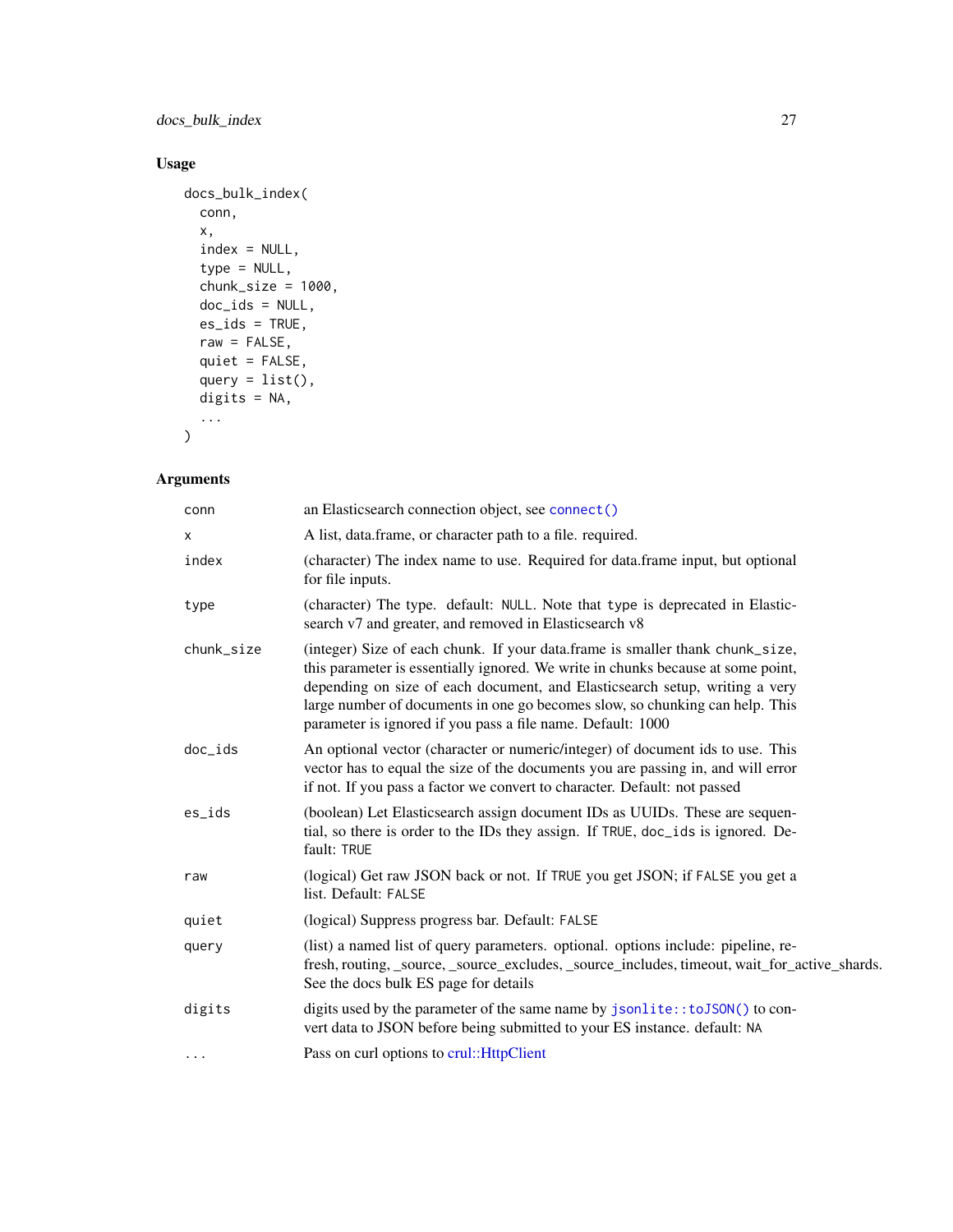#### <span id="page-27-0"></span>Details

For doing index with a file already prepared for the bulk API, see [docs\\_bulk\(\)](#page-17-1)

Only data.frame's are supported for now.

#### References

<https://www.elastic.co/guide/en/elasticsearch/reference/current/docs-bulk.html>

# See Also

Other bulk-functions: [docs\\_bulk\\_create\(](#page-22-1)), [docs\\_bulk\\_delete\(](#page-24-1)), [docs\\_bulk\\_prep\(](#page-27-1)), [docs\\_bulk\\_update\(](#page-31-1)), [docs\\_bulk\(](#page-17-1))

#### Examples

```
## Not run:
x \leftarrow \text{connect}()if (index_exists(x, "foobar")) index_delete(x, "foobar")
df \le data.frame(name = letters[1:3], size = 1:3, id = 100:102)
docs_bulk_index(x, df, 'foobar')
docs_bulk_index(x, df, 'foobar', es_ids = FALSE)
Search(x, "foobar", asdf = TRUE)$hits$hits
# more examples
docs_bulk_index(x, mtcars, index = "hello")
## field names cannot contain dots
names(iris) <- gsub("\\'.", "__", names(iris))docs_bulk_index(x, iris, "iris")
## type can be missing, but index can not
docs_bulk_index(x, iris, "flowers")
## big data.frame, 53K rows, load ggplot2 package first
# res <- docs_bulk_index(x, diamonds, "diam")
# Search(x, "diam")$hits$total$value
```
## End(Not run)

<span id="page-27-1"></span>docs\_bulk\_prep *Use the bulk API to prepare bulk format data*

# Description

Use the bulk API to prepare bulk format data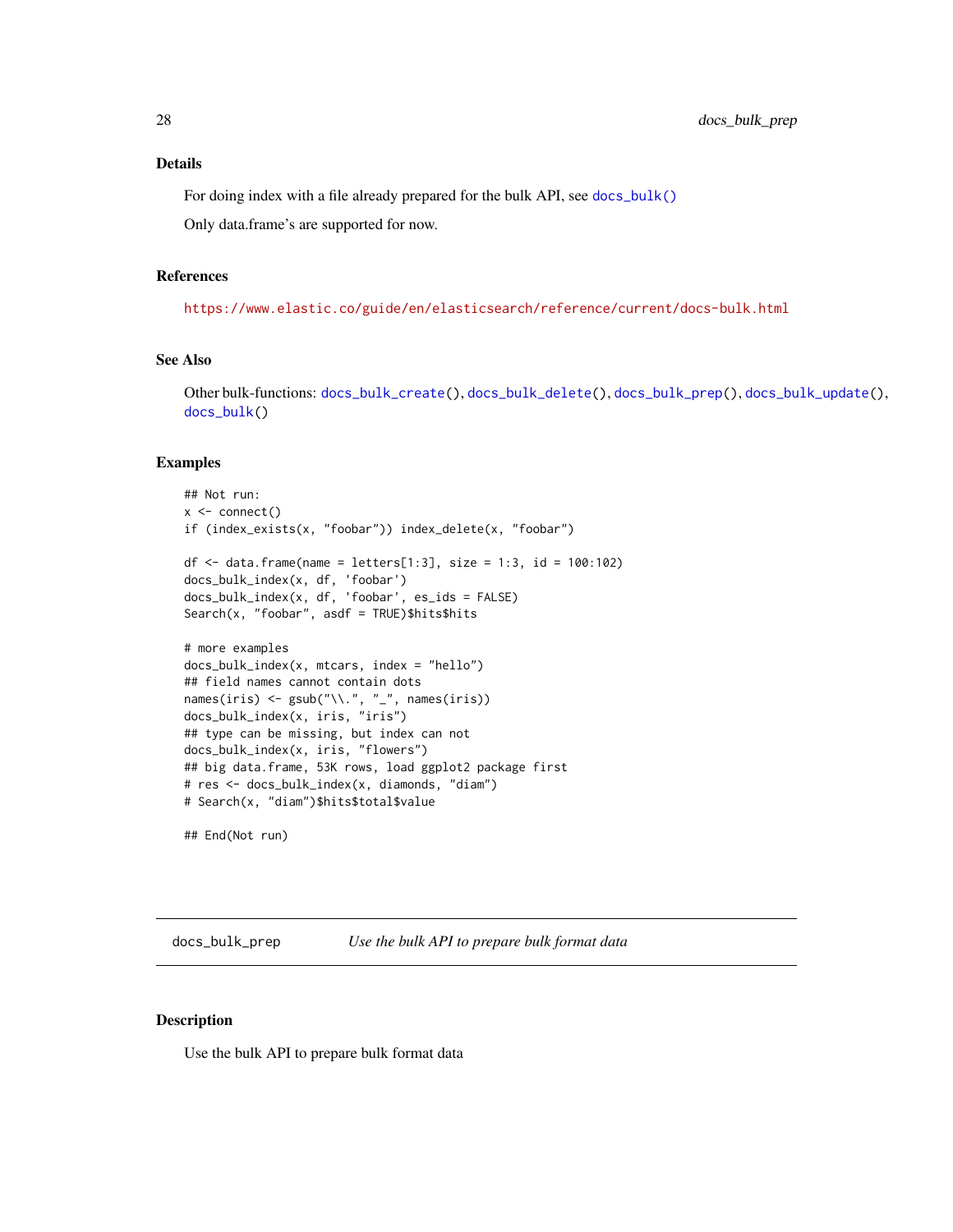docs\_bulk\_prep 29

# Usage

```
docs_bulk_prep(
  x,
  index,
 path,
  type = NULL,
  chunk_size = 1000,doc\_ids = NULL,quiet = FALSE,
  digits = NA
)
```
# Arguments

| x          | A data.frame or a list. required.                                                                                                                                                                                                                                                                                                                                                               |
|------------|-------------------------------------------------------------------------------------------------------------------------------------------------------------------------------------------------------------------------------------------------------------------------------------------------------------------------------------------------------------------------------------------------|
| index      | (character) The index name, required.                                                                                                                                                                                                                                                                                                                                                           |
| path       | (character) Path to the file. If data is broken into chunks, we'll use this path as<br>the prefix, and suffix each file path with a number, required.                                                                                                                                                                                                                                           |
| type       | (character) The type. default: NULL. Note that type is deprecated in Elastic-<br>search v7 and greater, and removed in Elasticsearch v8                                                                                                                                                                                                                                                         |
| chunk_size | (integer) Size of each chunk. If your data.frame is smaller thank chunk_size,<br>this parameter is essentially ignored. We write in chunks because at some point,<br>depending on size of each document, and Elasticsearch setup, writing a very<br>large number of documents in one go becomes slow, so chunking can help. This<br>parameter is ignored if you pass a file name. Default: 1000 |
| doc_ids    | An optional vector (character or numeric/integer) of document ids to use. This<br>vector has to equal the size of the documents you are passing in, and will error<br>if not. If you pass a factor we convert to character. Default: not passed                                                                                                                                                 |
| quiet      | (logical) Suppress progress bar. Default: FALSE                                                                                                                                                                                                                                                                                                                                                 |
| digits     | digits used by the parameter of the same name by jsonlite::toJSON() to con-<br>vert data to JSON before being submitted to your ES instance. default: NA                                                                                                                                                                                                                                        |

### Value

File path(s). By default we use temporary files; these are cleaned up at the end of a session

#### **Tempfiles**

In docs\_bulk we create temporary files in some cases, and delete those before the function exits. However, we don't clean up those files in this function because the point of the function is to create the newline delimited JSON files that you need. Tempfiles are cleaned up when you R session ends though - be aware of that. If you want to keep the files make sure to move them outside of the temp directory.

### See Also

Other bulk-functions: [docs\\_bulk\\_create\(](#page-22-1)), [docs\\_bulk\\_delete\(](#page-24-1)), [docs\\_bulk\\_index\(](#page-25-1)), [docs\\_bulk\\_update\(](#page-31-1)), [docs\\_bulk\(](#page-17-1))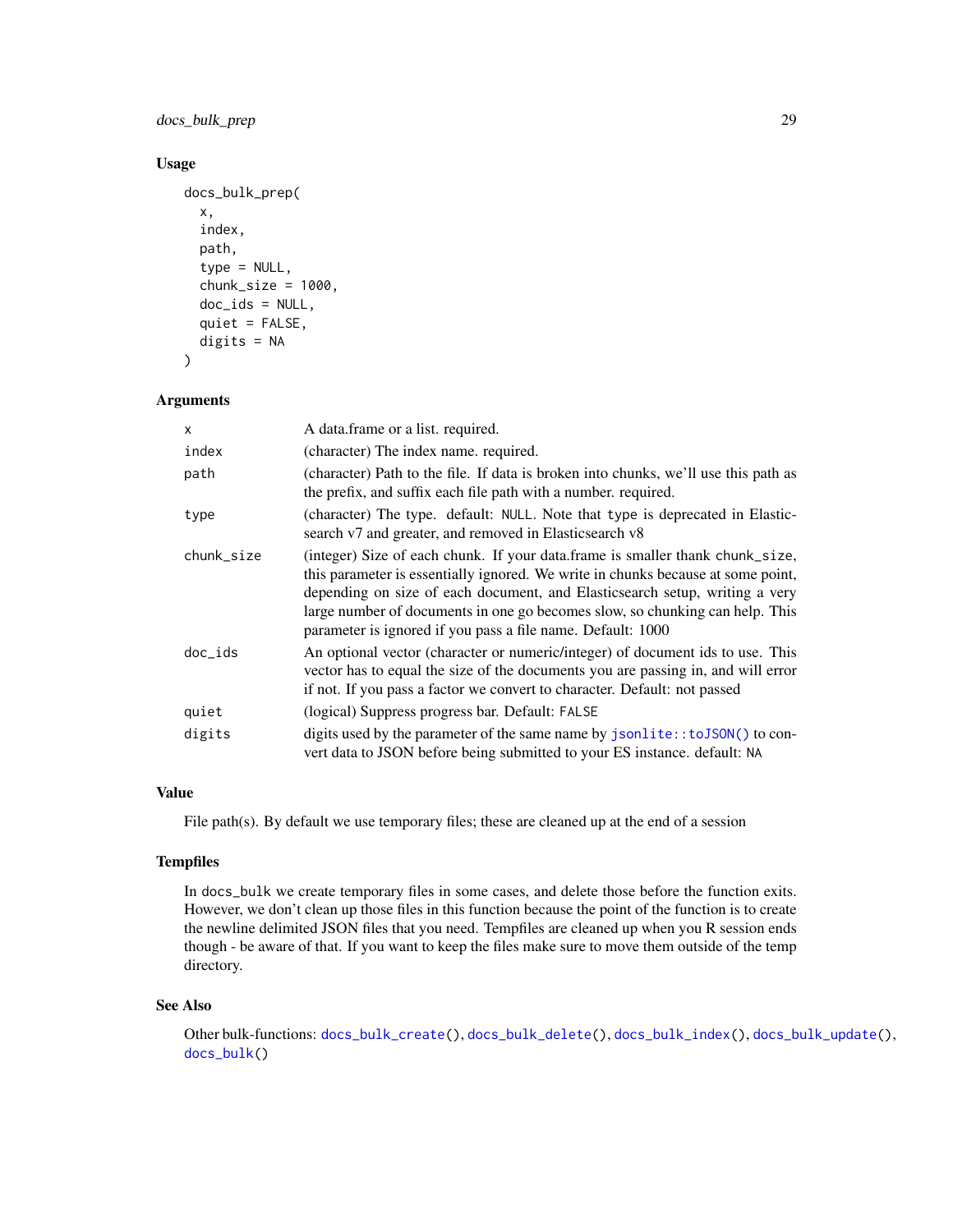### Examples

## Not run:

```
# From a data.frame
ff <- tempfile(fileext = ".json")
docs_bulk_prep(mtcars, index = "hello", path = ff)
readLines(ff)
## field names cannot contain dots
names(iris) <- gsub("\\'.", "__", names(iris))docs_bulk_prep(iris, "iris", path = tempfile(fileext = ".json"))
## type can be missing, but index can not
docs_bulk_prep(iris, "flowers", path = tempfile(fileext = ".json"))
# From a list
docs_bulk_prep(apply(iris, 1, as.list), index="iris",
   path = tempfile(fileext = ".json"))
docs_bulk_prep(apply(USArrests, 1, as.list), index="arrests",
   path = tempfile(fileext = ".json"))
# when chunking
## multiple files created, one for each chunk
bigiris <- do.call("rbind", replicate(30, iris, FALSE))
docs_bulk_prep(bigiris, index = "big", path = tempfile(fileext = ".json"))
# When using in a loop
## We internally get last _id counter to know where to start on next bulk
## insert but you need to sleep in between docs_bulk_prep calls, longer the
## bigger the data is
files <- c(system.file("examples", "test1.csv", package = "elastic"),
           system.file("examples", "test2.csv", package = "elastic"),
           system.file("examples", "test3.csv", package = "elastic"))
paths <- vector("list", length = length(files))
for (i in seq_along(files)) {
  d <- read.csv(files[[i]])
  paths[i] <- docs_bulk_prep(d, index = "stuff",
     path = tempfile(fileext = ".json"))
}
unlist(paths)
# You can include your own document id numbers
## Either pass in as an argument
files <- c(system.file("examples", "test1.csv", package = "elastic"),
           system.file("examples", "test2.csv", package = "elastic"),
           system.file("examples", "test3.csv", package = "elastic"))
tt <- vapply(files, function(z) NROW(read.csv(z)), numeric(1))
ids <- list(1:tt[1],
           (tt[1] + 1):(tt[1] + tt[2]),(tt[1] + tt[2] + 1):sum(t))paths <- vector("list", length = length(files))
for (i in seq_along(files)) {
 d <- read.csv(files[[i]])
```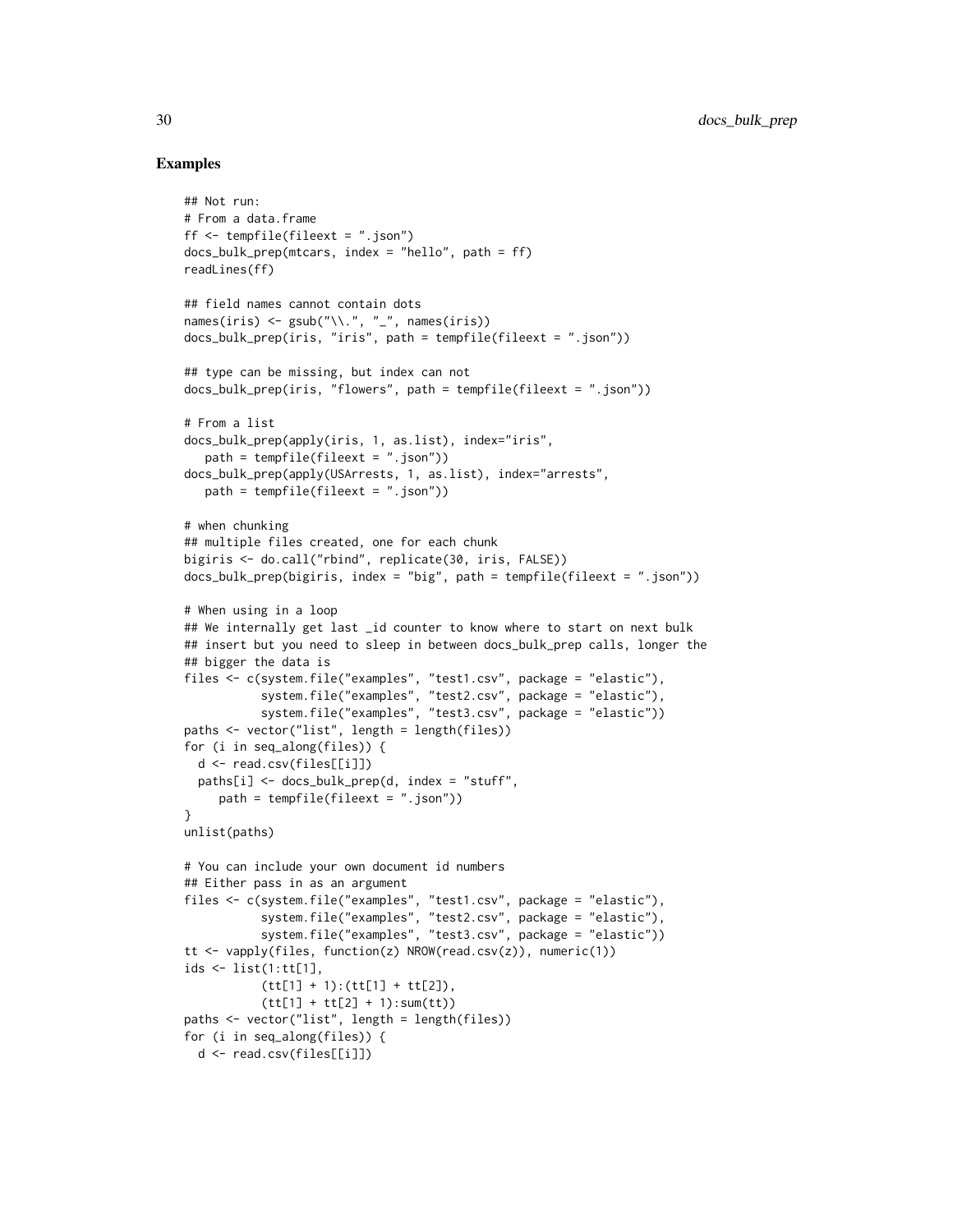```
paths[i] <- docs_bulk_prep(d, index = "testes",
   doc\_ids =ids[[i]], path = tempfile(fileext = ".json"))}
unlist(paths)
## or include in the input data
### from data.frame's
files <- c(system.file("examples", "test1_id.csv", package = "elastic"),
           system.file("examples", "test2_id.csv", package = "elastic"),
           system.file("examples", "test3_id.csv", package = "elastic"))
paths <- vector("list", length = length(files))
for (i in seq_along(files)) {
  d <- read.csv(files[[i]])
  paths[i] <- docs_bulk_prep(d, index = "testes",
     path = tempfile(fileext = ".json"))
}
unlist(paths)
### from lists via file inputs
paths <- vector("list", length = length(files))
for (i in seq_along(files)) {
 d <- read.csv(files[[i]])
  d <- apply(d, 1, as.list)
  paths[i] <- docs_bulk_prep(d, index = "testes",
      path = tempfile(fileext = ".json"))
}
unlist(paths)
# A mix of actions
## make sure you use a column named 'es_action' or this won't work
## if you need to delete or update you need document IDs
if (index_exists(x, "baz")) index_delete(x, "baz")
df \le data.frame(a = 1:5, b = 6:10, c = letters[1:5], stringsAsFactors = FALSE)
f <- tempfile(fileext = ".json")
invisible(docs_bulk_prep(df, "baz", f))
cat(readLines(f), sep = "n")docs_bulk(x, f)
Sys.sleep(2)
(res <- Search(x, 'baz', asdf=TRUE)$hits$hits)
df[1, "a"] <- 99
df[1, "c"] <- "aa"
df[3, "c"] <- 33
df[3, "c"] \leq "cc"
df$es_action <- c('update', 'delete', 'update', 'delete', 'delete')
df$id <- res$`_id`
df
f <- tempfile(fileext = ".json")
invisible(docs_bulk_prep(df, "baz", path = f, doc_ids = df$id))
cat(readLines(f), sep = "\\n")docs_bulk(x, f)
```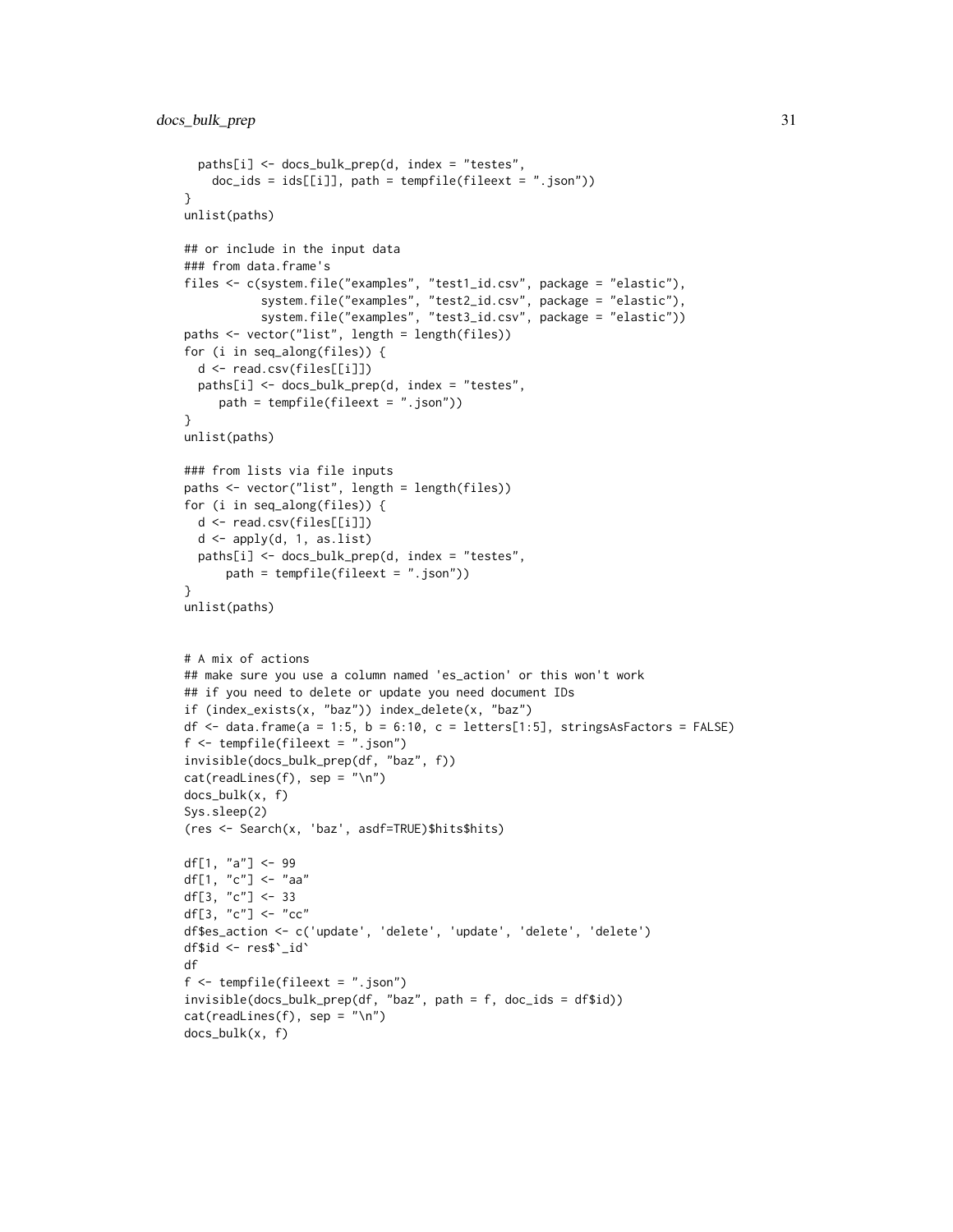```
# suppress progress bar
docs_bulk_prep(mtcars, index = "hello",
 path = tempfile(fileext = ".json"), quiet = TRUE)
## vs.
docs_bulk_prep(mtcars, index = "hello",
 path = tempfile(fileext = ".json"), quiet = FALSE)
## End(Not run)
```
<span id="page-31-1"></span>docs\_bulk\_update *Use the bulk API to update documents*

# Description

Use the bulk API to update documents

#### Usage

```
docs_bulk_update(
  conn,
 x,
  index = NULL,type = NULL,
  chunk_size = 1000,doc_ids = NULL,
 raw = FALSE,
 quiet = FALSE,
 query = list(),
 digits = NA,
  ...
\mathcal{L}
```

| conn       | an Elasticsearch connection object, see connect()                                                                                                                                                                                                                                                                                                                                               |
|------------|-------------------------------------------------------------------------------------------------------------------------------------------------------------------------------------------------------------------------------------------------------------------------------------------------------------------------------------------------------------------------------------------------|
| $\times$   | A list, data.frame, or character path to a file. required.                                                                                                                                                                                                                                                                                                                                      |
| index      | (character) The index name to use. Required for data.frame input, but optional<br>for file inputs.                                                                                                                                                                                                                                                                                              |
| type       | (character) The type. default: NULL. Note that type is deprecated in Elastic-<br>search v7 and greater, and removed in Elasticsearch v8                                                                                                                                                                                                                                                         |
| chunk_size | (integer) Size of each chunk. If your data frame is smaller thank chunk_size,<br>this parameter is essentially ignored. We write in chunks because at some point,<br>depending on size of each document, and Elasticsearch setup, writing a very<br>large number of documents in one go becomes slow, so chunking can help. This<br>parameter is ignored if you pass a file name. Default: 1000 |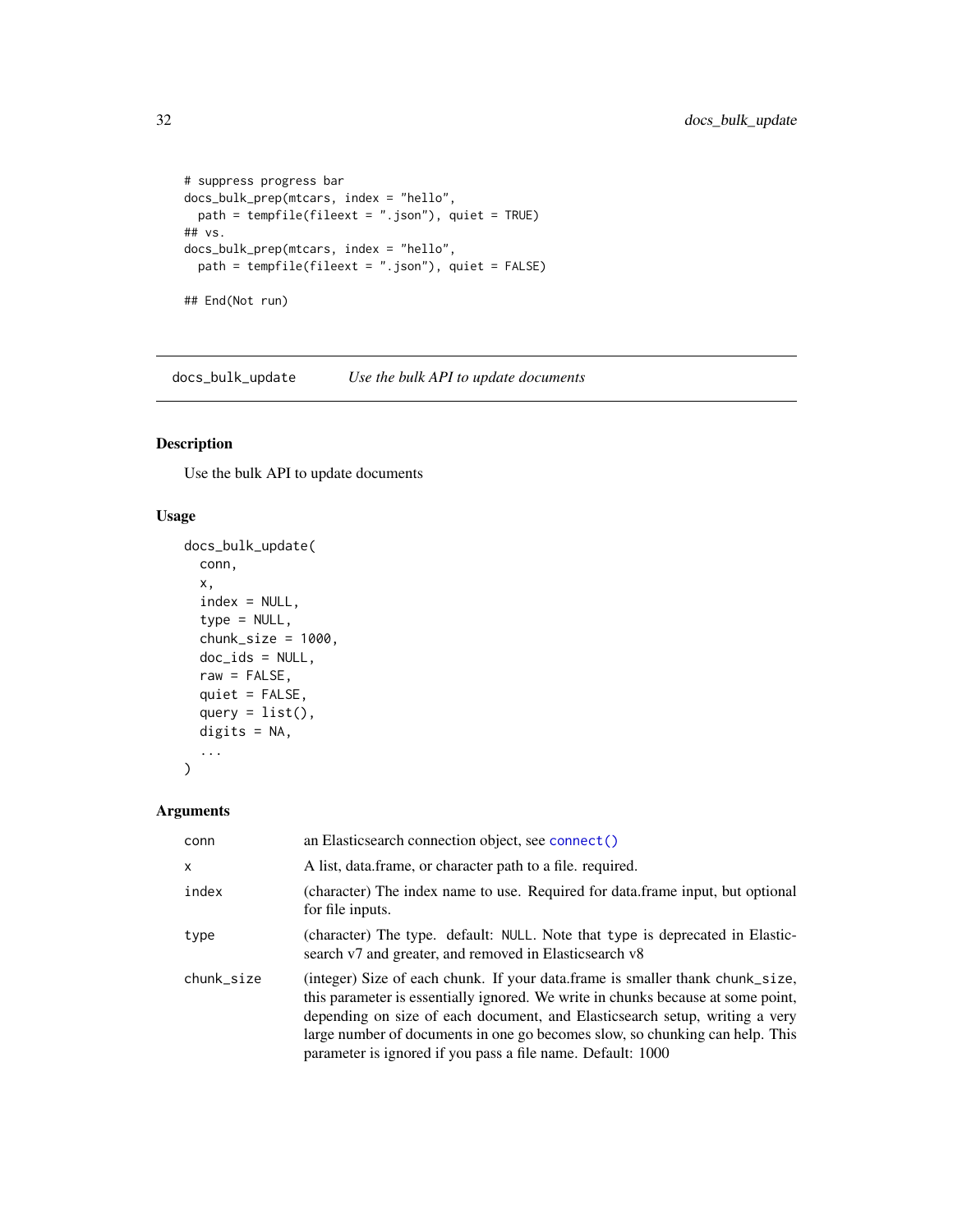| doc ids   | An optional vector (character or numeric/integer) of document ids to use. This<br>vector has to equal the size of the documents you are passing in, and will error<br>if not. If you pass a factor we convert to character. Default: not passed |
|-----------|-------------------------------------------------------------------------------------------------------------------------------------------------------------------------------------------------------------------------------------------------|
| raw       | (logical) Get raw JSON back or not. If TRUE you get JSON; if FALSE you get a<br>list. Default: FALSE                                                                                                                                            |
| quiet     | (logical) Suppress progress bar. Default: FALSE                                                                                                                                                                                                 |
| query     | (list) a named list of query parameters. optional. options include: pipeline, re-<br>fresh, routing, _source, _source_excludes, _source_includes, timeout, wait_for_active_shards.<br>See the docs bulk ES page for details                     |
| digits    | digits used by the parameter of the same name by jsonlite::toJSON() to con-<br>vert data to JSON before being submitted to your ES instance, default: NA                                                                                        |
| $\ddotsc$ | Pass on curl options to crul:: HttpClient                                                                                                                                                                                                       |
|           |                                                                                                                                                                                                                                                 |

# Details

• doc\_as\_upsert - is set to TRUE for all records

For doing updates with a file already prepared for the bulk API, see [docs\\_bulk\(\)](#page-17-1)

Only data.frame's are supported for now.

#### References

[https://www.elastic.co/guide/en/elasticsearch/reference/current/docs-bulk.html#](https://www.elastic.co/guide/en/elasticsearch/reference/current/docs-bulk.html#bulk-update) [bulk-update](https://www.elastic.co/guide/en/elasticsearch/reference/current/docs-bulk.html#bulk-update)

#### See Also

Other bulk-functions: [docs\\_bulk\\_create\(](#page-22-1)), [docs\\_bulk\\_delete\(](#page-24-1)), [docs\\_bulk\\_index\(](#page-25-1)), [docs\\_bulk\\_prep\(](#page-27-1)), [docs\\_bulk\(](#page-17-1))

# Examples

```
## Not run:
x \leftarrow \text{connect}()if (index_exists(x, "foobar")) index_delete(x, "foobar")
df \le data.frame(name = letters[1:3], size = 1:3, id = 100:102)
invisible(docs_bulk(x, df, 'foobar', es\_ids = FALSE))# add new rows in existing fields
(df2 <- data.frame(size = c(45, 56), id = 100:101))
(df2 < - data frame(size = c(45, 56)))df2$`_id` <- 100:101
df2
Search(x, "foobar", asdf = TRUE)$hits$hits
invisible(docs_bulk_update(x, df2, index = 'foobar'))
Search(x, "foobar", asdf = TRUE)$hits$hits
# add new fields (and new rows by extension)
(df3 <- data.frame(color = c("blue", "red", "green"), id = 100:102))
```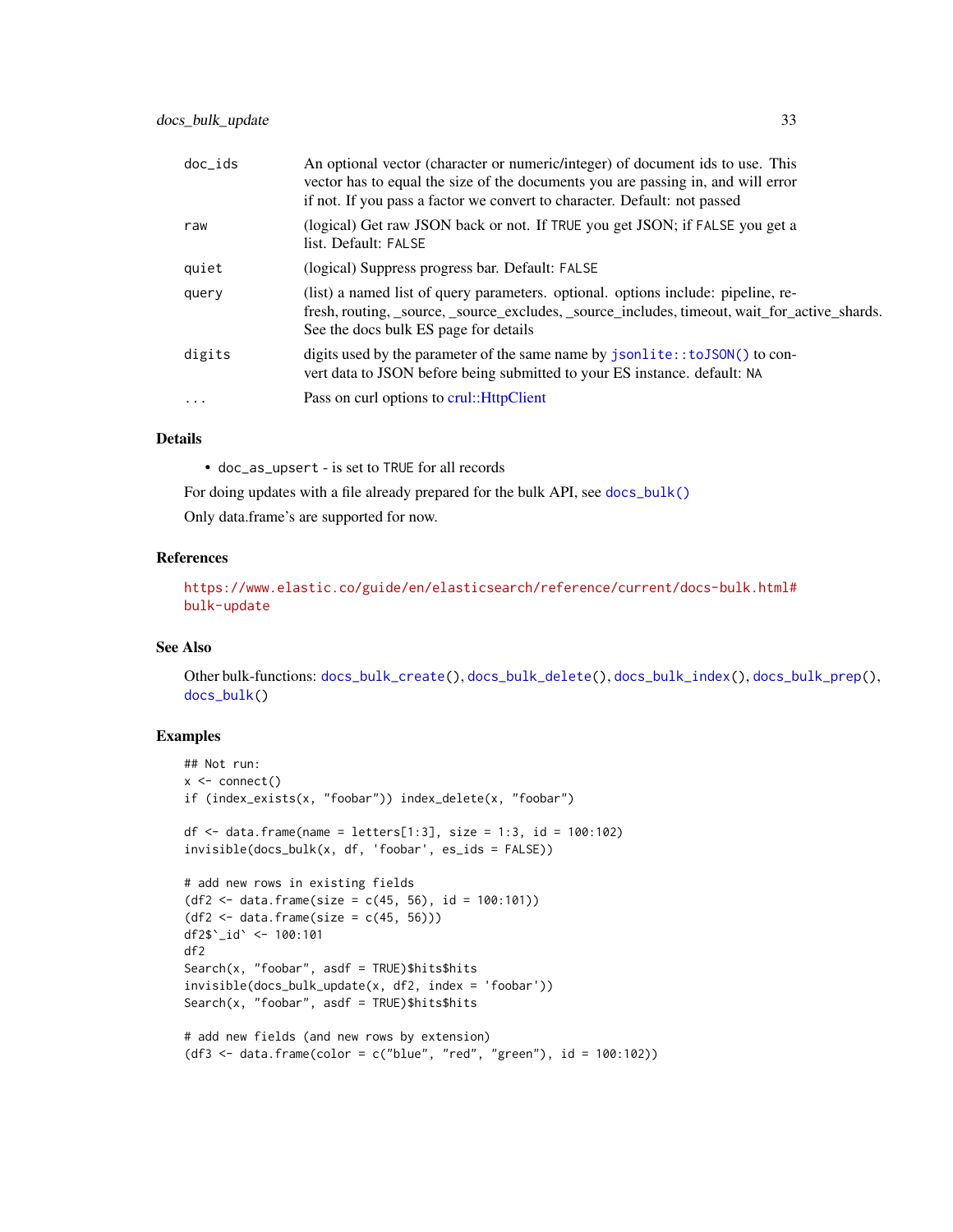```
Search(x, "foobar", asdf = TRUE)$hits$hits
invisible(docs_bulk_update(x, df3, index = 'foobar'))
Sys.sleep(2) # wait for a few sec to make sure you see changes reflected
Search(x, "foobar", asdf = TRUE)$hits$hits
```
## End(Not run)

docs\_create *Create a document*

# Description

Create a document

# Usage

```
docs_create(
  conn,
  index,
  body,
  type = NULL,
  id = NULL,version = NULL,
  version_type = NULL,
  op_{xype} = NULL,
  routing = NULL,
  parent = NULL,timestamp = NULL,
  \text{ttl} = \text{NULL},
  refresh = NULL,
  timeout = NULL,
  callopts = list(),
  ...
\mathcal{L}
```

| conn         | an Elasticsearch connection object, see connect()                                                                                               |
|--------------|-------------------------------------------------------------------------------------------------------------------------------------------------|
| index        | (character) The name of the index. Required                                                                                                     |
| body         | The document                                                                                                                                    |
| type         | (character) The type of the document. optional                                                                                                  |
| id           | (numeric/character) The document ID. Can be numeric or character. Optional.<br>if not provided, Elasticsearch creates the ID for you as a UUID. |
| version      | (character) Explicit version number for concurrency control                                                                                     |
| version_type | (character) Specific version type. One of internal, external, external gte, or<br>force                                                         |

<span id="page-33-0"></span>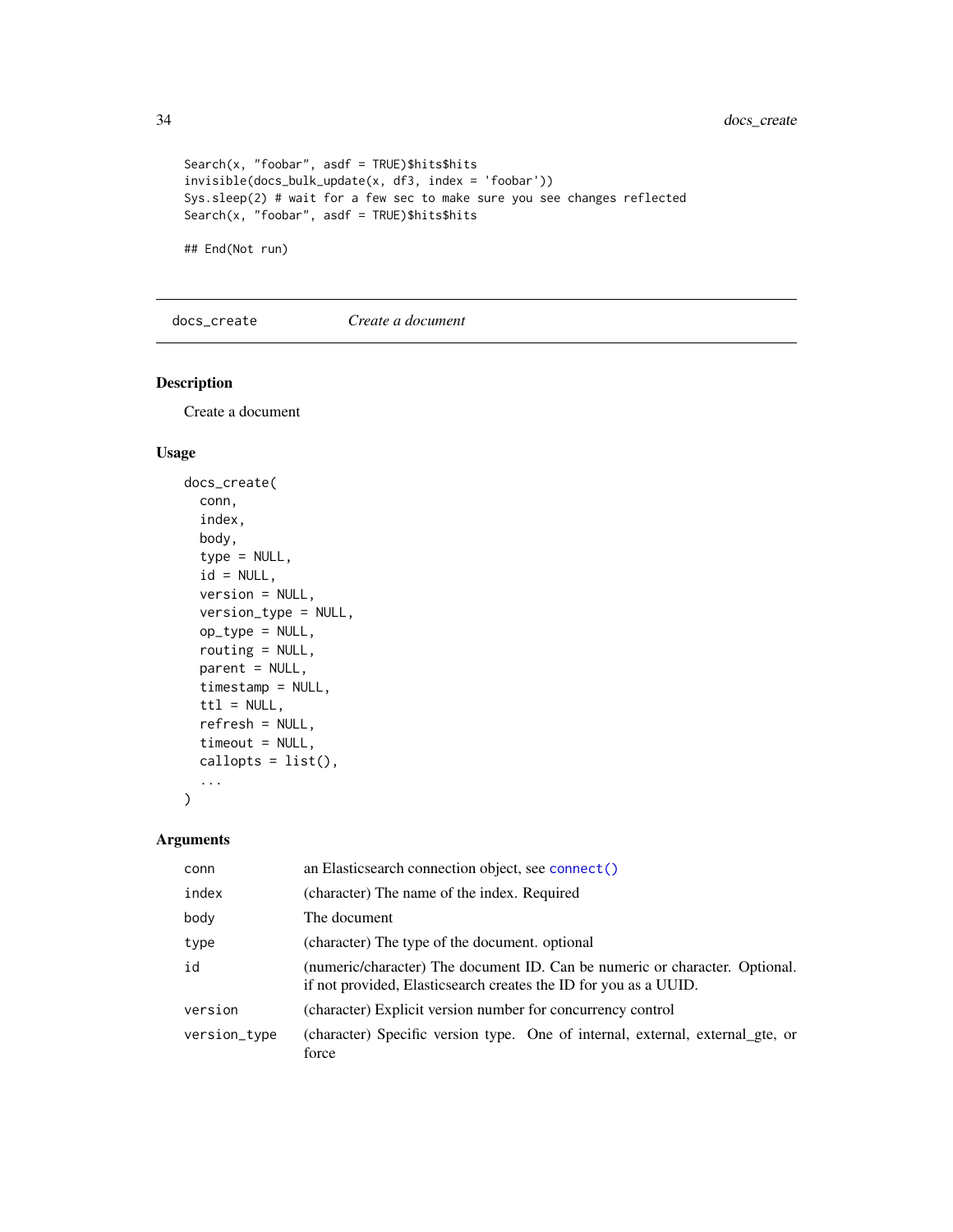# docs\_create 35

| op_type   | (character) Operation type. One of create, or                                                                                                                                                                                                                                                                                                                                                                                                           |
|-----------|---------------------------------------------------------------------------------------------------------------------------------------------------------------------------------------------------------------------------------------------------------------------------------------------------------------------------------------------------------------------------------------------------------------------------------------------------------|
| routing   | (character) Specific routing value                                                                                                                                                                                                                                                                                                                                                                                                                      |
| parent    | (numeric) A parent document ID                                                                                                                                                                                                                                                                                                                                                                                                                          |
| timestamp | (date) Explicit timestamp for the document                                                                                                                                                                                                                                                                                                                                                                                                              |
| ttl       | (aka "time to live") Expiration time for the document. Expired documents will<br>be expunged automatically. The expiration date that will be set for a document<br>with a provided ttl is relative to the timestamp of the document, meaning it can<br>be based on the time of indexing or on any time provided. The provided ttl must<br>be strictly positive and can be a number (in milliseconds) or any valid time value<br>$(e.g. 86400000, 1d)$ . |
| refresh   | (logical) Refresh the index after performing the operation                                                                                                                                                                                                                                                                                                                                                                                              |
| timeout   | (character) Explicit operation timeout, e.g., 5m (for 5 minutes)                                                                                                                                                                                                                                                                                                                                                                                        |
| callopts  | Curl options passed on to crul:: HttpClient                                                                                                                                                                                                                                                                                                                                                                                                             |
| .         | Further args to query DSL                                                                                                                                                                                                                                                                                                                                                                                                                               |

#### References

[https://www.elastic.co/guide/en/elasticsearch/reference/current/docs-index\\_.html](https://www.elastic.co/guide/en/elasticsearch/reference/current/docs-index_.html)

#### Examples

```
## Not run:
(x < - \text{connect}())if (!index_exists(x, 'plos')) {
 plosdat <- system.file("examples", "plos_data.json",
   package = "elastic")
  plosdat <- type_remover(plosdat)
  invisible(docs_bulk(x, plosdat))
}
# give a document id
z <- docs_create(x, index = 'plos', id = 1002,
 body = list(id = "12345", title = "New title"))z
# and the document is there now
docs\_get(x, index = 'plos', id = 1002)# let Elasticsearch create the document id for you
z <- docs_create(x, index='plos', body=list(id="6789", title="Some title"))
z
# and the document is there now
docs_get(x, index='plos', id=z$`_id`)
## End(Not run)
```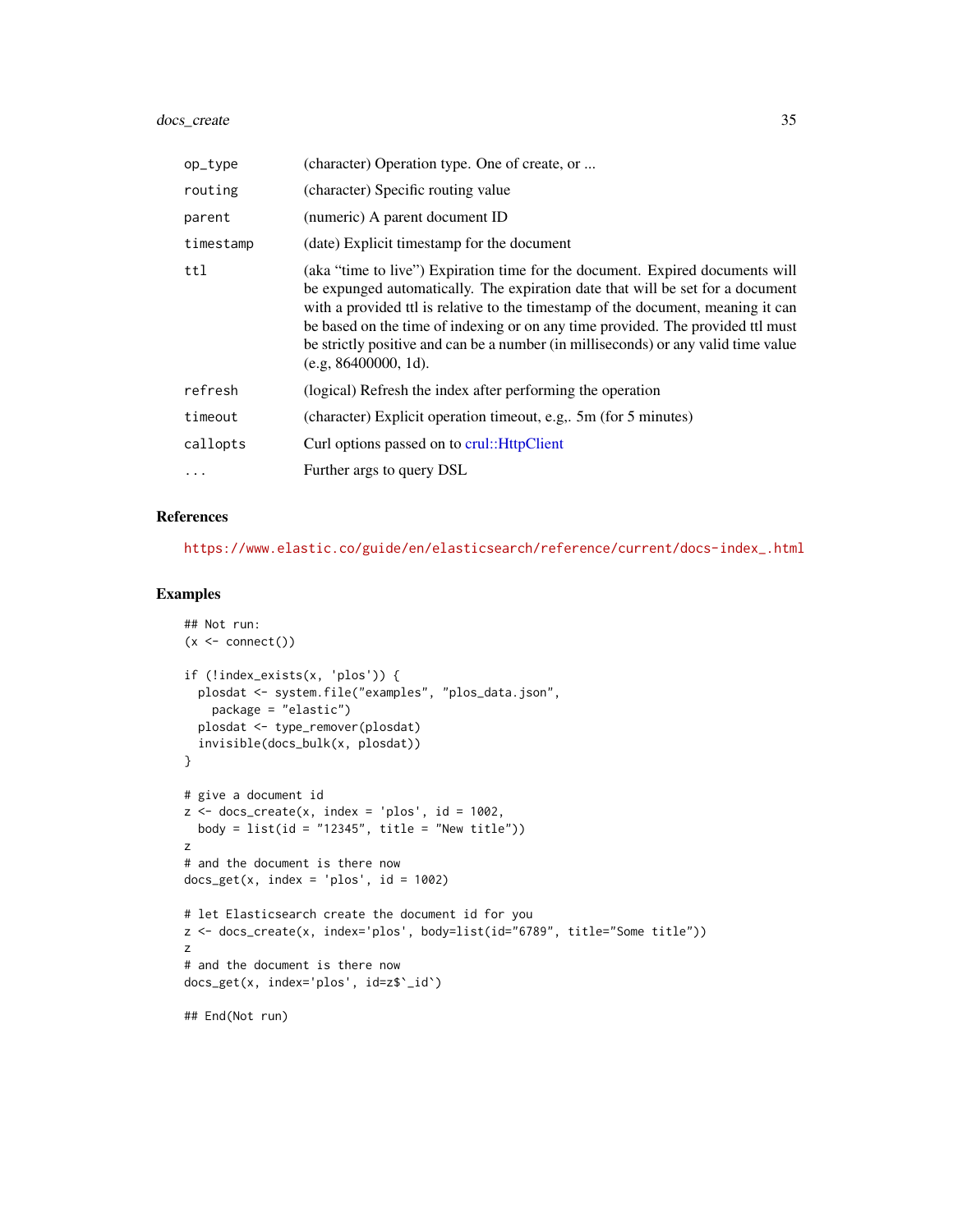<span id="page-35-0"></span>

# Description

Delete a document

# Usage

```
docs_delete(
 conn,
  index,
  id,
  type = NULL,
  refresh = NULL,
  routing = NULL,
  timeout = NULL,
 version = NULL,
 version_type = NULL,
 callopts = list(),...
)
```
# Arguments

| conn         | an Elasticsearch connection object, see connect()                          |
|--------------|----------------------------------------------------------------------------|
| index        | (character) The name of the index. Required                                |
| id           | (numeric/character) The document ID. Can be numeric or character. Required |
| type         | (character) The type of the document. optional                             |
| refresh      | (logical) Refresh the index after performing the operation                 |
| routing      | (character) Specific routing value                                         |
| timeout      | (character) Explicit operation timeout, e.g., 5m (for 5 minutes)           |
| version      | (character) Explicit version number for concurrency control                |
| version_type | (character) Specific version type. One of internal or external             |
| callopts     | Curl args passed on to crul:: HttpClient                                   |
| $\cdots$     | Further args to query DSL                                                  |

# References

<https://www.elastic.co/guide/en/elasticsearch/reference/current/docs-delete.html>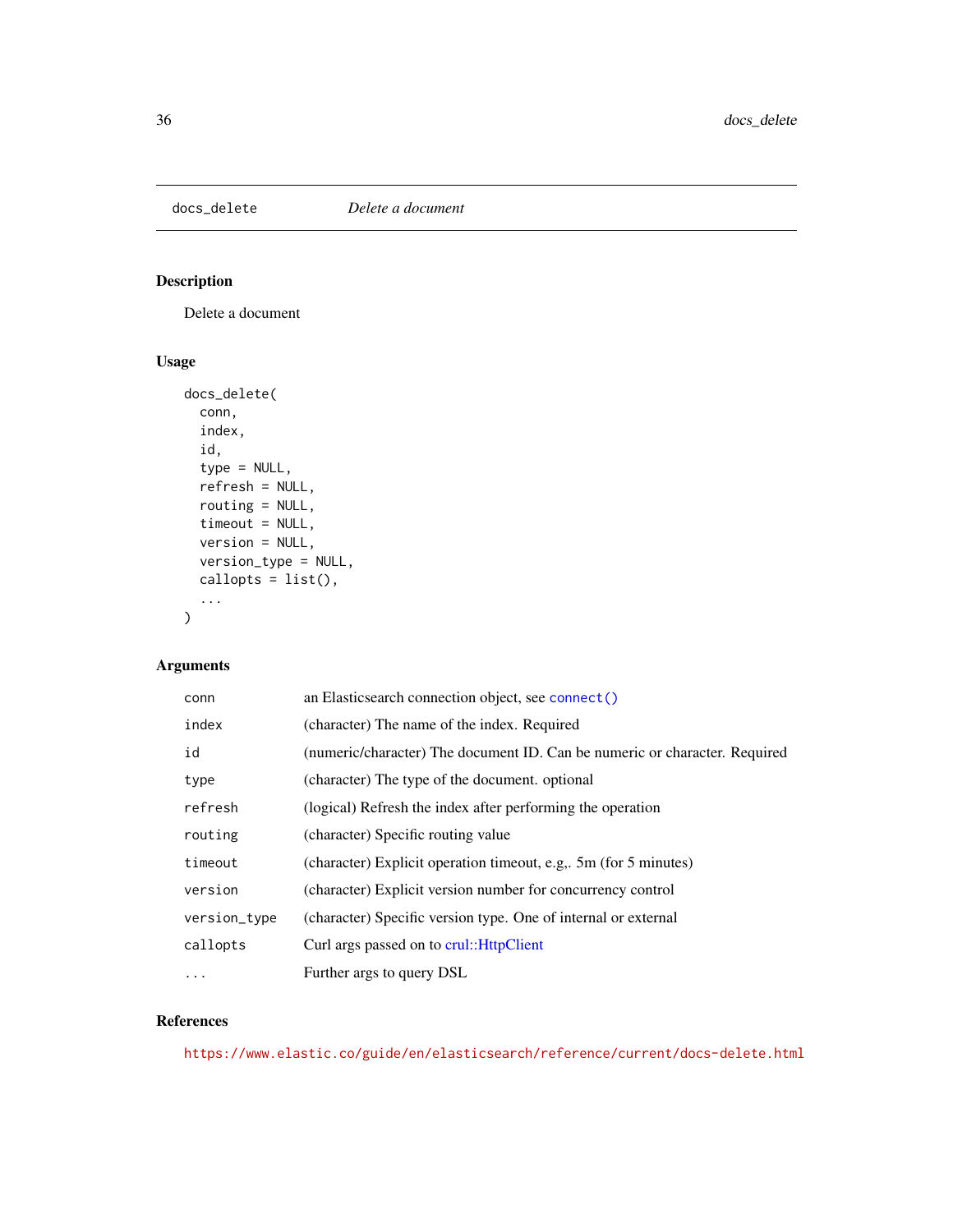docs\_delete\_by\_query 37

### Examples

```
## Not run:
(x \leq connect())
x$ping()
if (!index_exists(x, "plos")) {
 plosdat <- system.file("examples", "plos_data.json",
   package = "elastic")
 plosdat <- type_remover(plosdat)
 docs_bulk(x, plosdat)
}
# delete a document
if (!docs_get(x, index='plos', id=36, exists=TRUE)) {
  docs_create(x, index='plos', id=36,
   body = list(id="12345", title="New title")
 \lambda}
docs_get(x, index='plos', id=36)
docs_delete(x, index='plos', id=36)
# docs_get(x, index='plos', id=36) # and the document is gone
## End(Not run)
```
<span id="page-36-0"></span>docs\_delete\_by\_query *Delete documents by query*

### Description

delete documents by query via a POST request

### Usage

```
docs_delete_by_query(
  conn,
  index,
 body,
  type = NULL,conflicts = NULL,
  routing = NULL,
  scroll_size = NULL,
  refresh = NULL,
  wait_for_completion = NULL,
  wait_for_active_shards = NULL,
  timeout = NULL,
  scroll = NULL,
  requests_per_second = NULL,
  ...
\mathcal{L}
```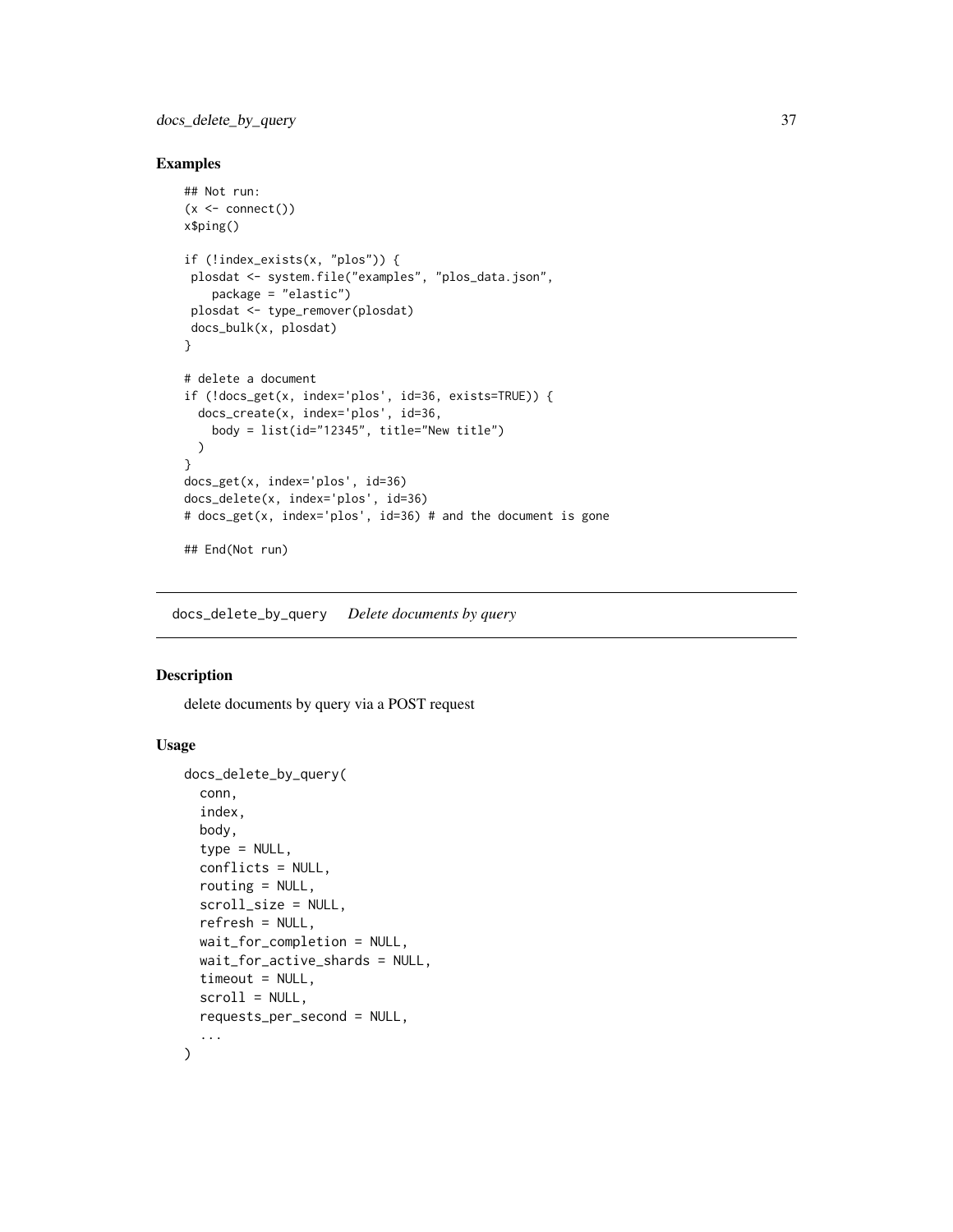# Arguments

| conn                   | an Elasticsearch connection object, see connect()                                                                                                                                                                                                                                                                                                                                                                                                                                   |  |
|------------------------|-------------------------------------------------------------------------------------------------------------------------------------------------------------------------------------------------------------------------------------------------------------------------------------------------------------------------------------------------------------------------------------------------------------------------------------------------------------------------------------|--|
| index                  | (character) The name of the index. Required                                                                                                                                                                                                                                                                                                                                                                                                                                         |  |
| body                   | (character/json) query to be passed on to POST request body                                                                                                                                                                                                                                                                                                                                                                                                                         |  |
| type                   | (character) The type of the document. optional                                                                                                                                                                                                                                                                                                                                                                                                                                      |  |
| conflicts              | (character) If you'd like to count version conflicts rather than cause them to abort<br>then set conflicts=proceed                                                                                                                                                                                                                                                                                                                                                                  |  |
| routing                | (character) Specific routing value                                                                                                                                                                                                                                                                                                                                                                                                                                                  |  |
| scroll_size            | (integer) By default uses scroll batches of 1000. Change batch size with this<br>parameter.                                                                                                                                                                                                                                                                                                                                                                                         |  |
| refresh                | (logical) Refresh the index after performing the operation                                                                                                                                                                                                                                                                                                                                                                                                                          |  |
| wait_for_completion    |                                                                                                                                                                                                                                                                                                                                                                                                                                                                                     |  |
|                        | (logical) If wait_for_completion=FALSE then Elasticsearch will perform some<br>preflight checks, launch the request, and then return a task which can be used<br>with Tasks APIs to cancel or get the status of the task. Elasticsearch will also<br>create a record of this task as a document at .tasks/task/\$taskId. This is yours to<br>keep or remove as you see fit. When you are done with it, delete it so Elastic-<br>search can reclaim the space it uses. Default: TRUE |  |
| wait_for_active_shards |                                                                                                                                                                                                                                                                                                                                                                                                                                                                                     |  |
|                        | (logical) controls how many copies of a shard must be active before proceeding<br>with the request.                                                                                                                                                                                                                                                                                                                                                                                 |  |
| timeout                | (character) Explicit operation timeout, e.g,. 5m (for 5 minutes)                                                                                                                                                                                                                                                                                                                                                                                                                    |  |
| scroll                 | (integer) control how long the "search context" is kept alive, eg scroll='10m',<br>by default it's 5 minutes (5m)                                                                                                                                                                                                                                                                                                                                                                   |  |
| requests_per_second    |                                                                                                                                                                                                                                                                                                                                                                                                                                                                                     |  |
|                        | (integer) any positive decimal number (1.4, 6, 1000, etc); throttles rate at which<br>_delete_by_query issues batches of delete operations by padding each batch<br>with a wait time. The throttling can be disabled by setting requests_per_second=-1                                                                                                                                                                                                                              |  |
| $\cdots$               | Curl args passed on to crul::verb-POST                                                                                                                                                                                                                                                                                                                                                                                                                                              |  |
|                        |                                                                                                                                                                                                                                                                                                                                                                                                                                                                                     |  |

### References

[https://www.elastic.co/guide/en/elasticsearch/reference/current/docs-delete-by-](https://www.elastic.co/guide/en/elasticsearch/reference/current/docs-delete-by-query.html)query. [html](https://www.elastic.co/guide/en/elasticsearch/reference/current/docs-delete-by-query.html)

### See Also

[docs\\_update\\_by\\_query\(\)](#page-45-0)

```
## Not run:
(x < - \text{connect}())x$ping()
```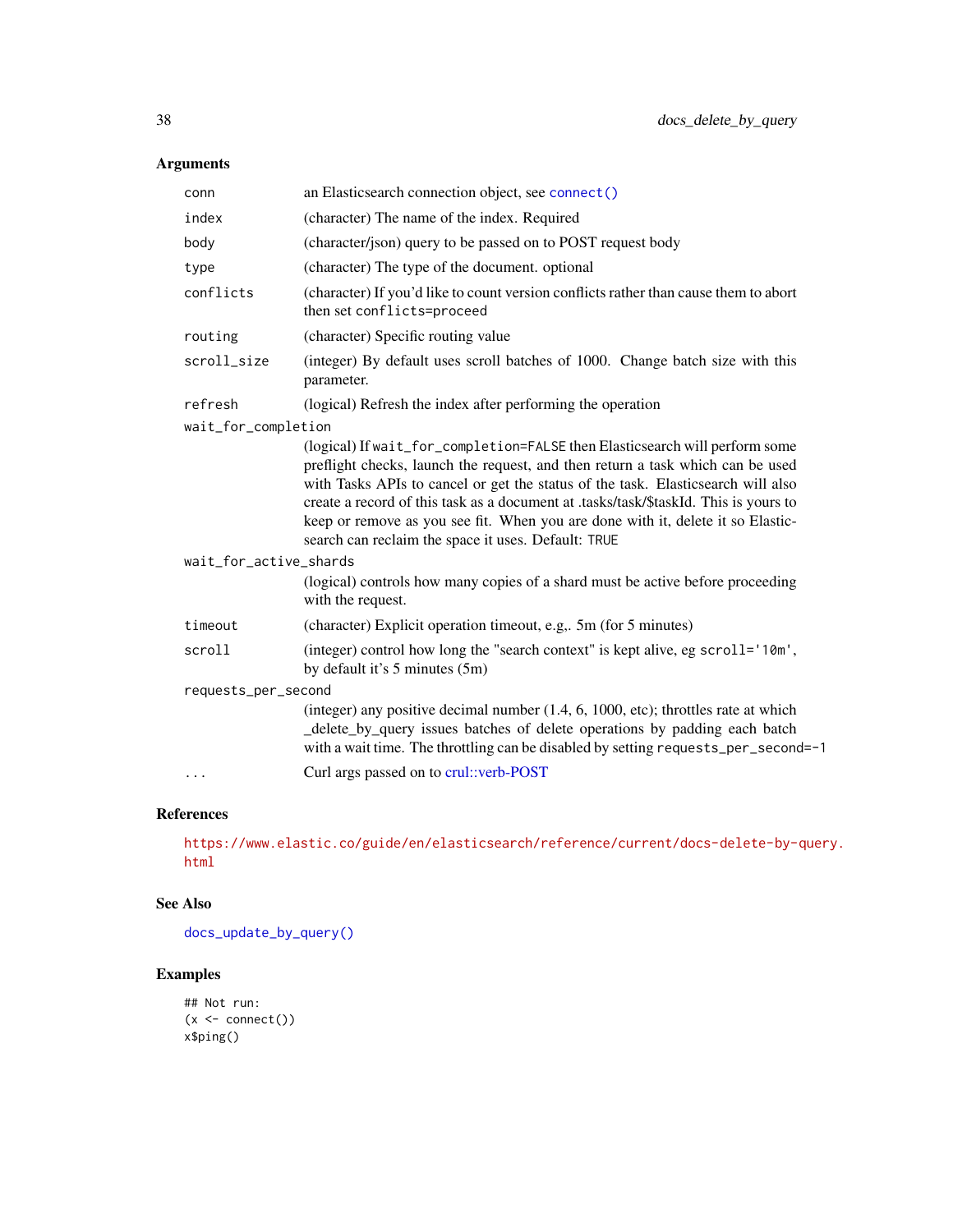```
plosdat <- system.file("examples", "plos_data.json",
  package = "elastic")
plosdat <- type_remover(plosdat)
if (!index_exists(x, "plos")) invisible(docs_bulk(x, plosdat))
# delete with fuzzy matching
body \leq - '{
  "query": {
    "match": {
      "title": {
        "query": "cells",
        "fuzziness": 1
      }
   }
 }
}'
docs_delete_by_query(x, index='plos', body = body)
# delete with no fuzziness
if (index_exists(x, "plos")) index_delete(x, 'plos')
invisible(docs_bulk(x, plosdat))
count(x, "plos")
body \leq - '{
  "query": {
    "match": {
      "title": {
       "query": "cells",
        "fuzziness": 0
     }
   }
 }
}'
docs<sub>delete_by_query(x, index='plos', body = body)</sub>
# delete all docs with match_all query
if (index_exists(x, "plos")) index_delete(x, 'plos')
invisible(docs_bulk(x, plosdat))
body \leq - '{
  "query": {
    "match_all": {}
  }
}'
docs_delete_by_query(x, index='plos', body = body)
# put plos back in
if (index_exists(x, "plos")) index_delete(x, 'plos')
invisible(docs_bulk(x, plosdat))
# delete docs from more than one index
foo <- system.file("examples/foo.json", package = "elastic")
if (!index_exists(x, "foo")) invisible(docs_bulk(x, foo))
bar <- system.file("examples/bar.json", package = "elastic")
if (!index_exists(x, "bar")) invisible(docs_bulk(x, bar))
```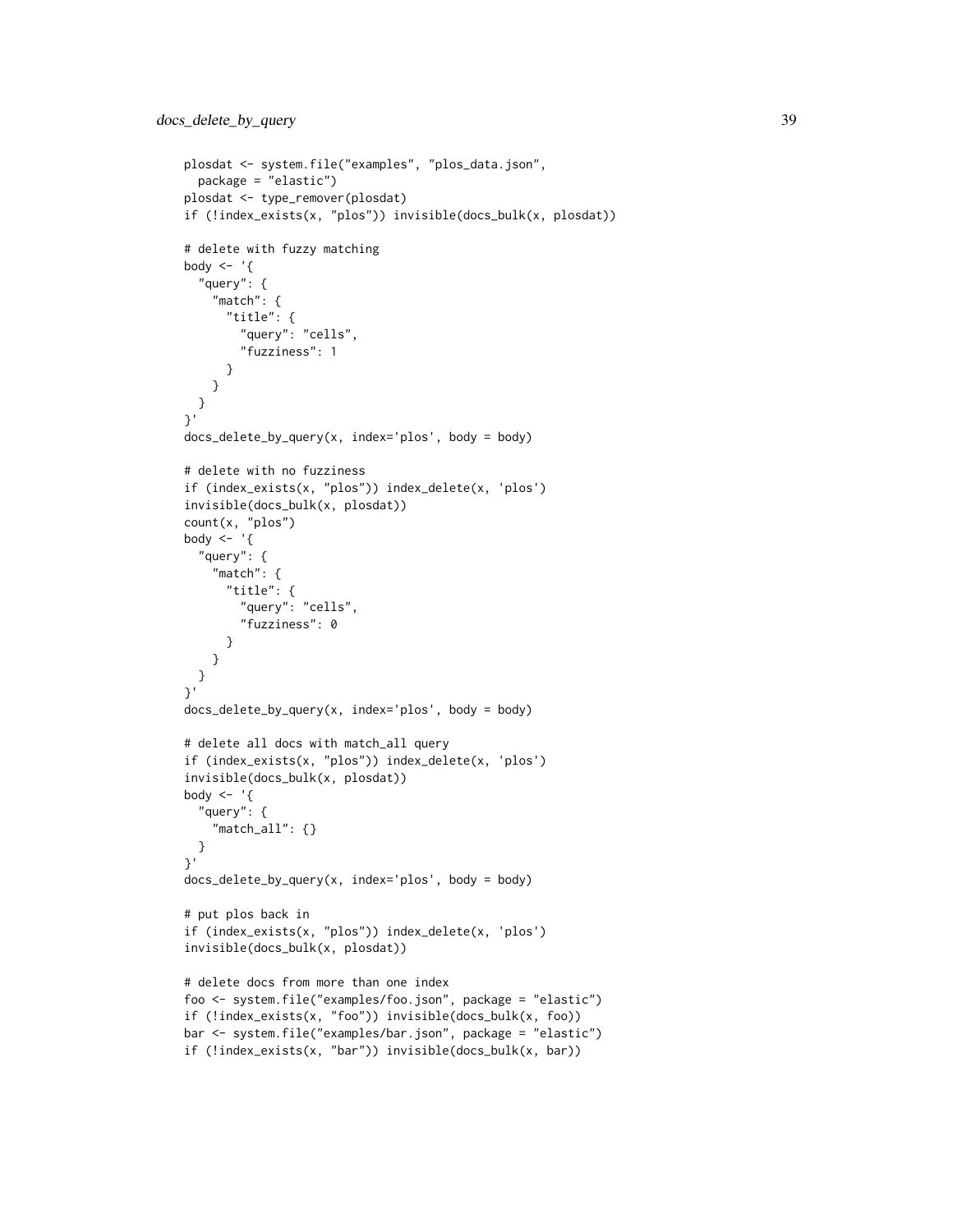```
body <- '{
  "query": {
   "match_all": {}
 }
}'
docs_delete_by_query(x, index=c('foo','bar'),
 body = body, verbose = TRUE)
## End(Not run)
```
<span id="page-39-0"></span>docs\_get *Get documents*

### Description

Get documents

### Usage

```
docs_get(
  conn,
  index,
  id,
  type = NULL,
  source = NULL,
 fields = NULL,
  source_includes = NULL,
  source_excludes = NULL,
 exists = FALSE,
 raw = FALSE,
  callopts = list(),
 verbose = TRUE,
  ...
)
```
### Arguments

| conn   | an Elasticsearch connection object, see connect ()                                                                                                                                                                                            |
|--------|-----------------------------------------------------------------------------------------------------------------------------------------------------------------------------------------------------------------------------------------------|
| index  | (character) The name of the index. Required                                                                                                                                                                                                   |
| id     | (numeric/character) The document ID. Can be numeric or character. Required                                                                                                                                                                    |
| type   | (character) The type of the document. optional                                                                                                                                                                                                |
| source | (logical) If TRUE (default), return source, note that it is actually set to NULL in<br>the function definition, but within Elasticsearch, it returns the source by default.<br>alternatively, you can pass a vector of field names to return. |
| fields | Fields to return from the response object.                                                                                                                                                                                                    |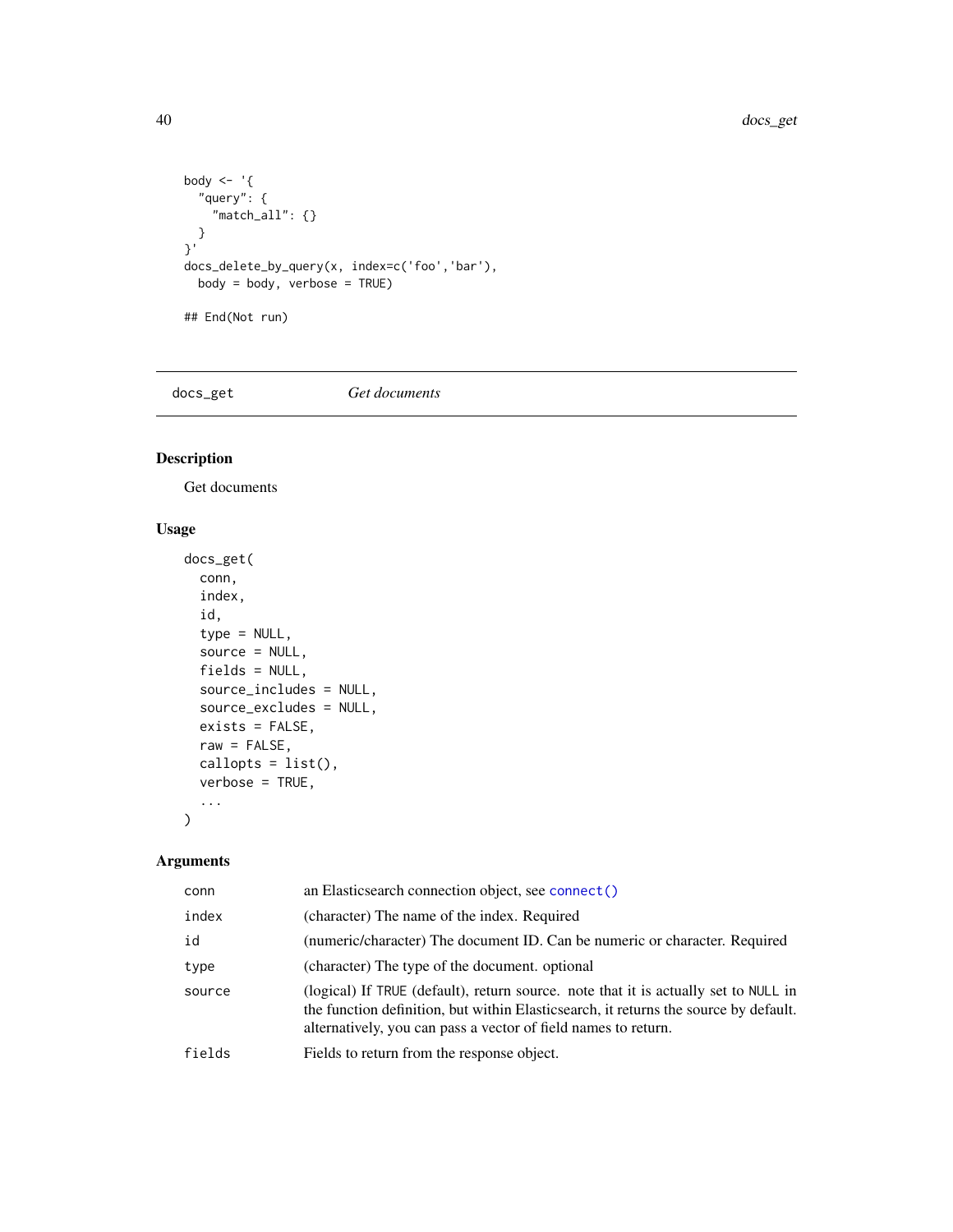#### docs\_get 41

|          | source_includes, source_excludes                                                             |
|----------|----------------------------------------------------------------------------------------------|
|          | (character) fields to include in the returned document, or to exclude, a character<br>vector |
| exists   | (logical) Only return a logical as to whether the document exists or not.                    |
| raw      | If TRUE (default), data is parsed to list. If FALSE, then raw JSON.                          |
| callopts | Curl args passed on to crul:: HttpClient                                                     |
| verbose  | If TRUE (default) the url call used printed to console.                                      |
| $\cdots$ | Further args passed on to elastic search HTTP API as parameters.                             |

#### References

<https://www.elastic.co/guide/en/elasticsearch/reference/current/docs-get.html>

```
## Not run:
(x \leq \text{connect}())if (!index_exists(x, "shakespeare")) {
 shakespeare <- system.file("examples", "shakespeare_data_.json",
    package = "elastic")
 shakespeare <- type_remover(shakespeare)
 invisible(docs_bulk(x, shakespeare))
}
docs_get(x, index='shakespeare', id=10)
docs_get(x, index='shakespeare', id=12)
docs_get(x, index='shakespeare', id=12, source=TRUE)
# Get certain fields
if (gsub("\\.", "", x$ping()$version$number) < 500) {
 ### ES < v5
 docs_get(x, index='shakespeare', id=10, fields='play_name')
 docs_get(x, index='shakespeare', id=10, fields=c('play_name','speaker'))
} else {
 ### ES > v5
 docs_get(x, index='shakespeare', id=10, source='play_name')
 docs_get(x, index='shakespeare', id=10, source=c('play_name','speaker'))
}
# Just test for existence of the document
docs_get(x, index='plos', id=1, exists=TRUE)
docs_get(x, index='plos', id=123456, exists=TRUE)
# source includes / excludes
docs_get(x, index='shakespeare', id=10, source_includes = "play_name")
docs_get(x, index='shakespeare', id=10, source_excludes = "play_name")
## End(Not run)
```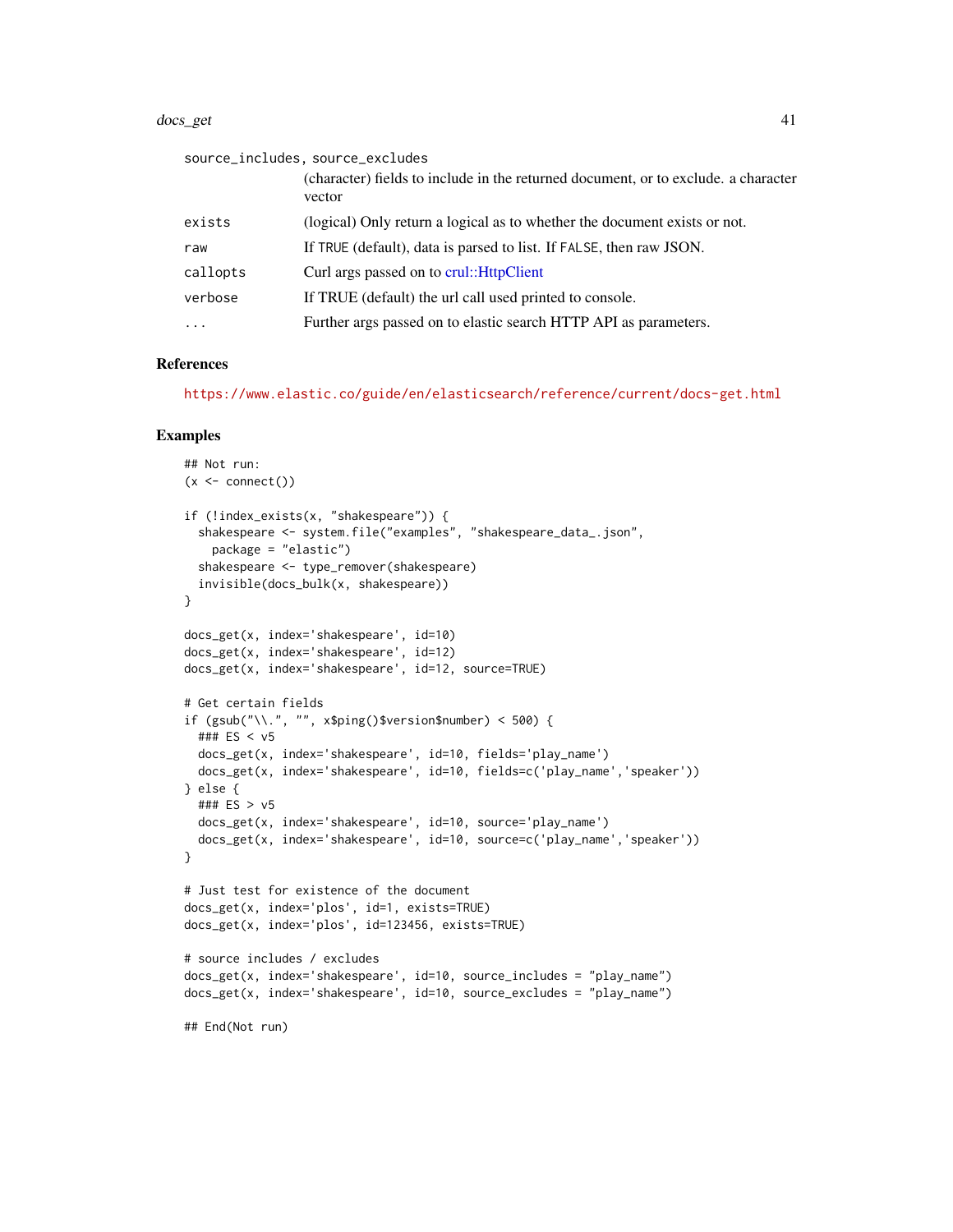<span id="page-41-0"></span>

# Description

Get multiple documents via the multiple get API

# Usage

```
docs_mget(
 conn,
  index = NULL,
  type = NULL,
  ids = NULL,
  type_id = NULL,
  index_type_id = NULL,
  source = NULL,
 fields = NULL,raw = FALSE,callopts = list(),
 verbose = TRUE,
  ...
\mathcal{L}
```
# Arguments

| conn     | an Elasticsearch connection object, see connect()                                        |
|----------|------------------------------------------------------------------------------------------|
| index    | Index. Required.                                                                         |
| type     | Document type. Required.                                                                 |
| ids      | More than one document id, see examples.                                                 |
| type_id  | List of vectors of length 2, each with an element for type and id.                       |
|          | index_type_id List of vectors of length 3, each with an element for index, type, and id. |
| source   | (logical) If TRUE, return source.                                                        |
| fields   | Fields to return from the response object.                                               |
| raw      | If TRUE (default), data is parsed to list. If FALSE, then raw JSON.                      |
| callopts | Curl args passed on to HttpClient                                                        |
| verbose  | If TRUE (default) the url call used printed to console.                                  |
| $\cdots$ | Further args passed on to elastic search HTTP API as parameters.                         |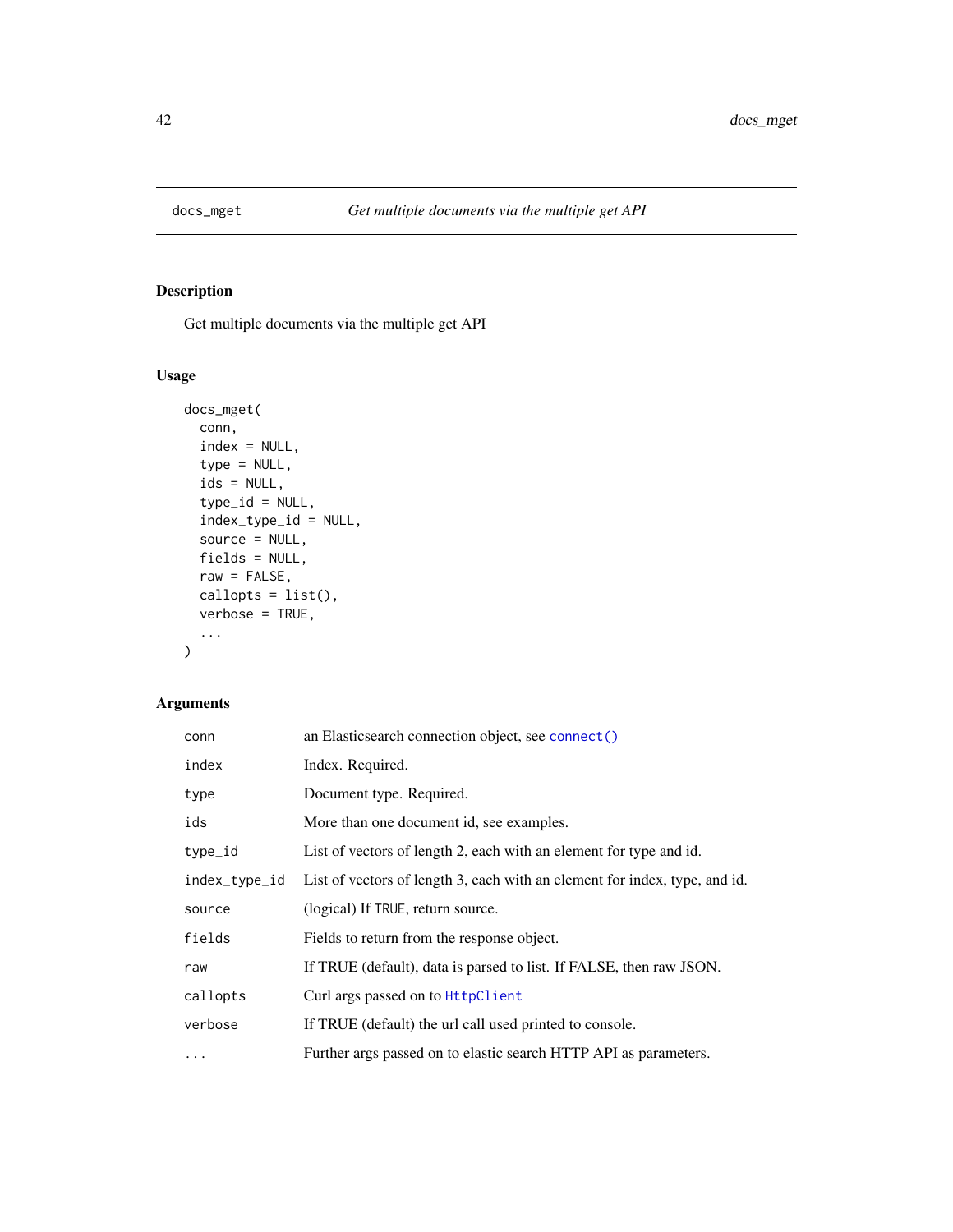### docs\_mget 43

### Details

You can pass in one of three combinations of parameters:

- Pass in something for index, type, and id. This is the simplest, allowing retrieval from the same index, same type, and many ids.
- Pass in only index and type\_id this allows you to get multiple documents from the same index, but from different types.
- Pass in only index\_type\_id this is so that you can get multiple documents from different indexes and different types.

#### References

[https://www.elastic.co/guide/en/elasticsearch/reference/current/docs-multi-get.](https://www.elastic.co/guide/en/elasticsearch/reference/current/docs-multi-get.html) [html](https://www.elastic.co/guide/en/elasticsearch/reference/current/docs-multi-get.html)

```
## Not run:
(x \leq connect())
if (!index_exists(x, 'plos')) {
 plosdat <- system.file("examples", "plos_data.json",
   package = "elastic")
 plosdat <- type_remover(plosdat)
 invisible(docs_bulk(x, plosdat))
}
# same index, many ids
docs_mget(x, index="plos", ids=c(9,10))
# Same index and type
docs_mget(x, index="plos", type="_doc", ids=c(9,10))
tmp <- docs_mget(x, index="plos", ids=c(9, 10), raw=TRUE)
es_parse(tmp)
docs_mget(x, index="plos", ids=c(9, 10), source='title')
docs_mget(x, index="plos", ids=c(14, 19), source=TRUE)
# curl options
docs_mget(x, index="plos", ids=1:2, callopts=list(verbose=TRUE))
# Same index, but different types
if (index_exists(x, 'shakespeare')) index_delete(x, 'shakespeare')
shakedat <- system.file("examples", "shakespeare_data.json",
 package = "elastic")
invisible(docs_bulk(x, shakedat))
docs_mget(x, index="shakespeare", type_id=list(c("scene",1), c("line",20)))
docs_mget(x, index="shakespeare", type_id=list(c("scene",1), c("line",20)),
 source='play_name')
```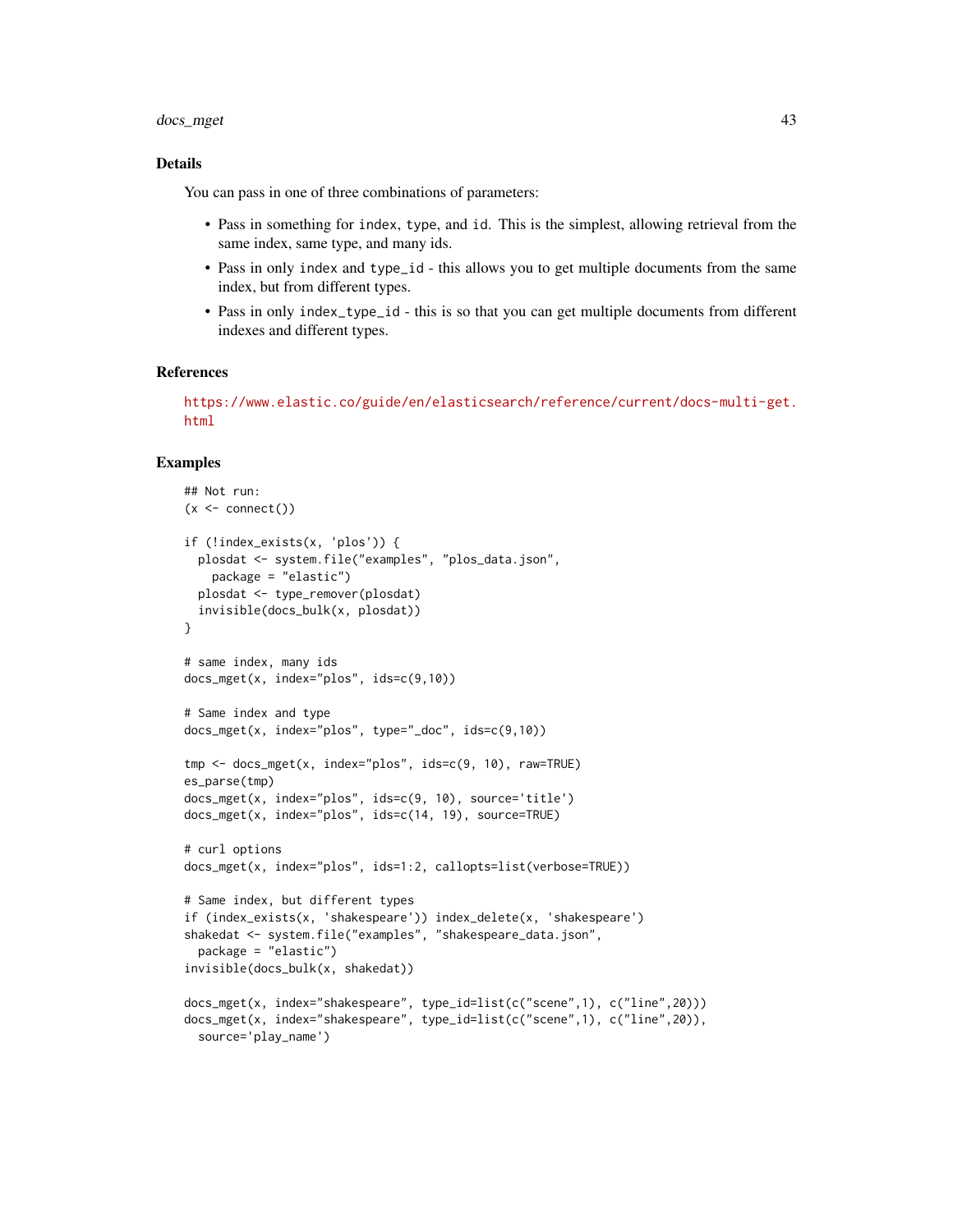```
# Different indices and different types pass in separately
docs_mget(x, index_type_id = list(
  c("shakespeare", "line", 20),
 c("plos", "article", 1)
)
\mathcal{L}## End(Not run)
```
docs\_update *Update a document*

### Description

Update a document

### Usage

```
docs_update(
  conn,
  index,
  id,
  body,
  type = NULL,
  fields = NULL,
  source = NULL,
  version = NULL,
  version_type = NULL,
  routing = NULL,
  parent = NULL,
  timestamp = NULL,
  \text{ttl} = \text{NULL},
  refresh = NULL,
  timeout = NULL,
  retry_on_conflict = NULL,
  wait_for_active_shards = NULL,
  detect_noop = NULL,
  callopts = list(),...
\mathcal{L}
```
### Arguments

| conn  | an Elasticsearch connection object, see connect()                          |
|-------|----------------------------------------------------------------------------|
| index | (character) The name of the index. Required                                |
| id    | (numeric/character) The document ID. Can be numeric or character. Required |
| body  | The document, either a list or json                                        |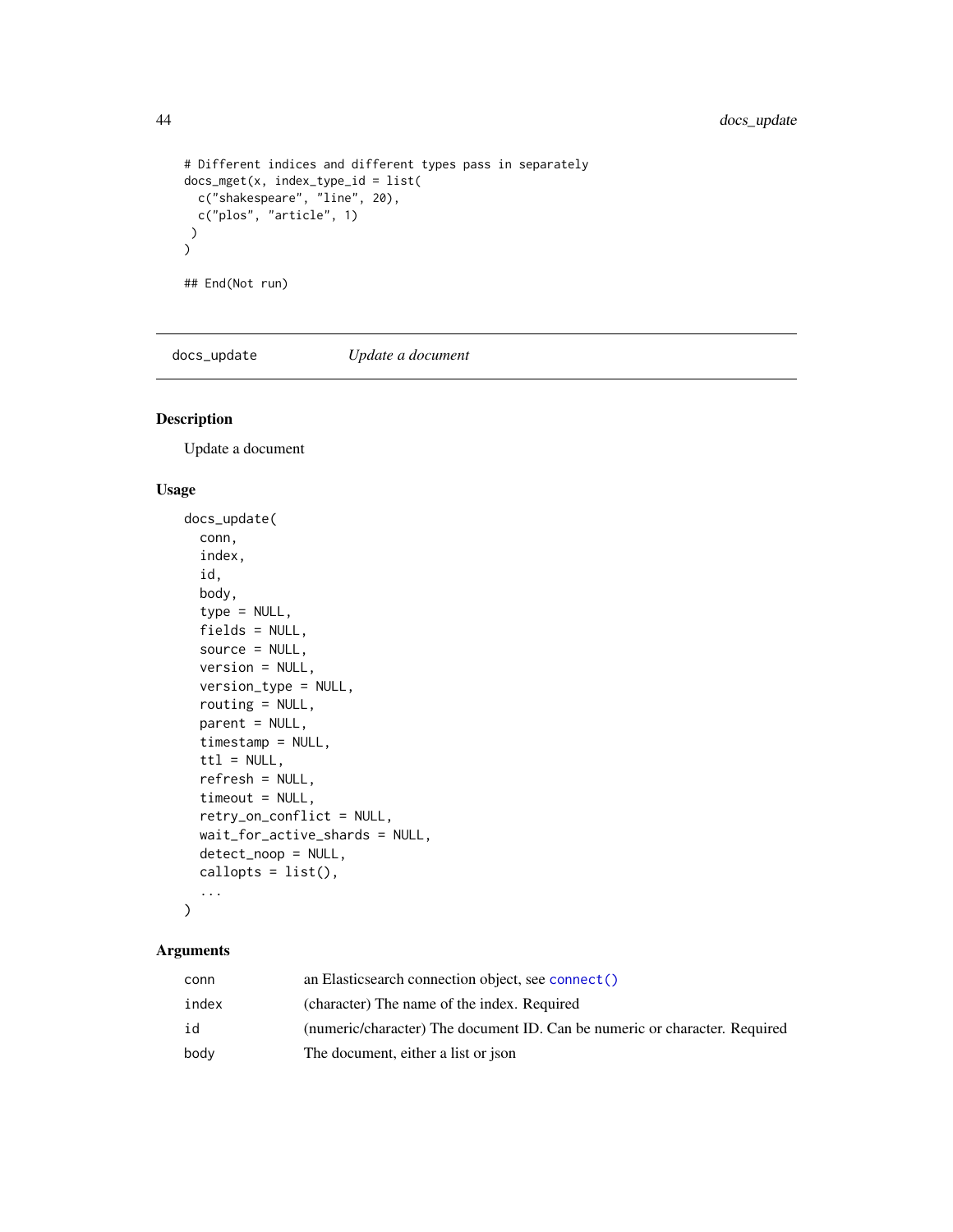| type                   | (character) The type of the document. optional                                                                                                                                                                                                                                                                                                                                                                                                       |  |
|------------------------|------------------------------------------------------------------------------------------------------------------------------------------------------------------------------------------------------------------------------------------------------------------------------------------------------------------------------------------------------------------------------------------------------------------------------------------------------|--|
| fields                 | A comma-separated list of fields to return in the response                                                                                                                                                                                                                                                                                                                                                                                           |  |
| source                 | Allows to control if and how the updated source should be returned in the re-<br>sponse. By default the updated source is not returned.                                                                                                                                                                                                                                                                                                              |  |
| version                | (character) Explicit version number for concurrency control                                                                                                                                                                                                                                                                                                                                                                                          |  |
| version_type           | (character) Specific version type. One of internal, external, external_gte, or<br>force                                                                                                                                                                                                                                                                                                                                                              |  |
| routing                | (character) Specific routing value                                                                                                                                                                                                                                                                                                                                                                                                                   |  |
| parent                 | ID of the parent document. Is is only used for routing and when for the upsert<br>request                                                                                                                                                                                                                                                                                                                                                            |  |
| timestamp              | (date) Explicit timestamp for the document                                                                                                                                                                                                                                                                                                                                                                                                           |  |
| ttl                    | (aka "time to live") Expiration time for the document. Expired documents will<br>be expunged automatically. The expiration date that will be set for a document<br>with a provided ttl is relative to the timestamp of the document, meaning it can<br>be based on the time of indexing or on any time provided. The provided ttl must<br>be strictly positive and can be a number (in milliseconds) or any valid time value<br>(e.g. 86400000, 1d). |  |
| refresh                | Refresh the index after performing the operation.                                                                                                                                                                                                                                                                                                                                                                                                    |  |
| timeout                | (character) Explicit operation timeout, e.g., 5m (for 5 minutes)                                                                                                                                                                                                                                                                                                                                                                                     |  |
| retry_on_conflict      |                                                                                                                                                                                                                                                                                                                                                                                                                                                      |  |
|                        | Specify how many times should the operation be retried when a conflict occurs<br>(detault: 0)                                                                                                                                                                                                                                                                                                                                                        |  |
| wait_for_active_shards |                                                                                                                                                                                                                                                                                                                                                                                                                                                      |  |
|                        | The number of shard copies required to be active before proceeding with the<br>update operation.                                                                                                                                                                                                                                                                                                                                                     |  |
| detect_noop            | (logical) Specifying TRUE will cause Elasticsearch to check if there are changes<br>and, if there aren't, turn the update request into a noop.                                                                                                                                                                                                                                                                                                       |  |
| callopts               | Curl options passed on to crul:: HttpClient                                                                                                                                                                                                                                                                                                                                                                                                          |  |
| $\cdots$               | Further args to query DSL                                                                                                                                                                                                                                                                                                                                                                                                                            |  |

```
## Not run:
(x \leq \text{connect}())if (!index_exists(x, 'plos')) {
  plosdat <- system.file("examples", "plos_data.json",
    package = "elastic")
  plosdat <- type_remover(plosdat)
  invisible(docs_bulk(x, plosdat))
}
docs_create(x, index='plos', id=1002,
  body=list(id="12345", title="New title"))
# and the document is there now
docs_get(x, index='plos', id=1002)
```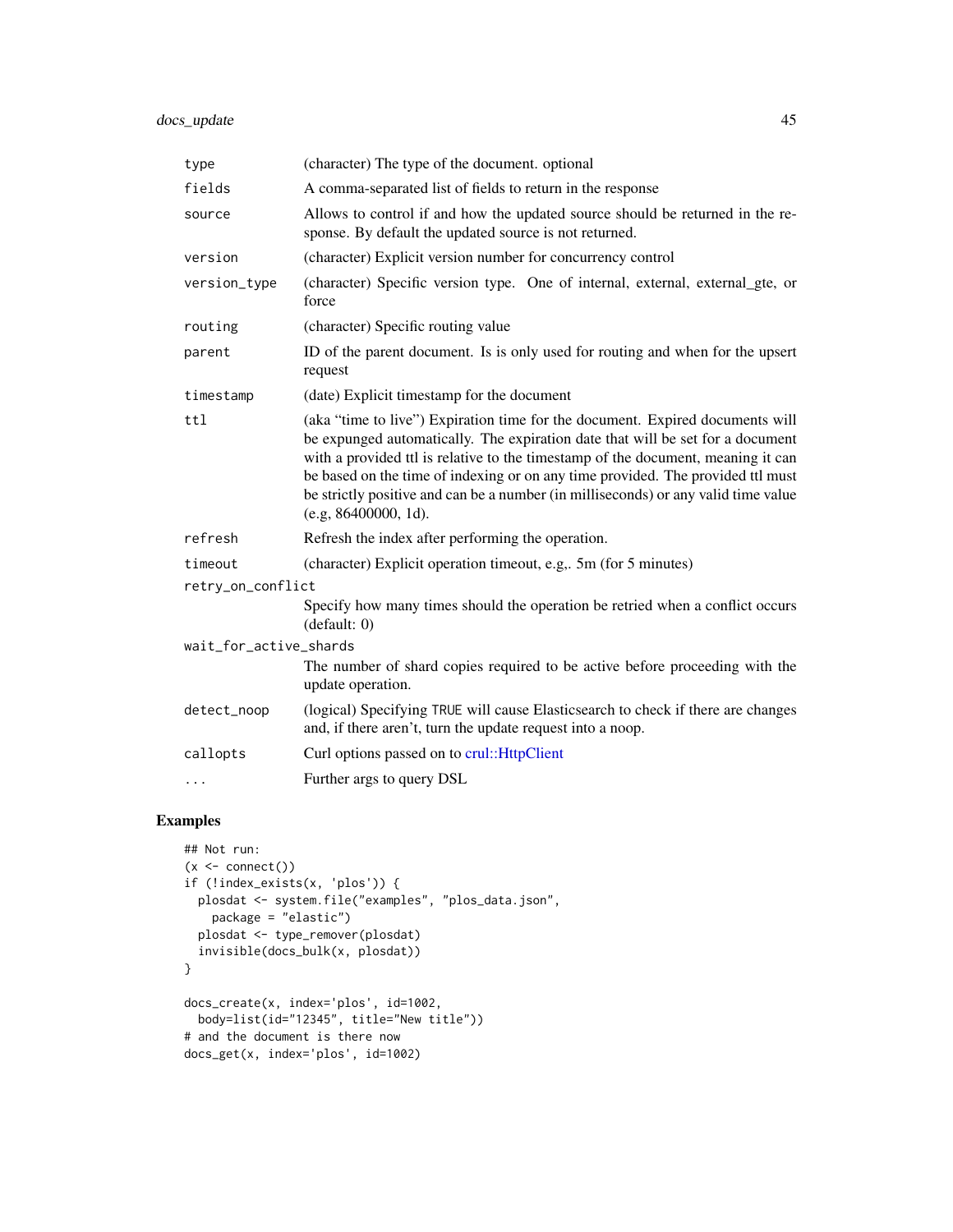```
# update the document
docs_update(x, index='plos', id=1002,
 body = list(doc = list(title = "Even newer title again")))
# get it again, notice changes
docs_get(x, index='plos', id=1002)
if (!index_exists(x, 'stuffthings')) {
  index_create(x, "stuffthings")
}
docs_create(x, index='stuffthings', id=1,
  body=list(name = "foo", what = "bar")docs_update(x, index='stuffthings', id=1,
  body = listdoc = list(name = "hello", what = "bar"),
  source = 'name')
## End(Not run)
```
<span id="page-45-0"></span>docs\_update\_by\_query *Update documents by query*

### Description

update documents by query via a POST request

#### Usage

```
docs_update_by_query(
 conn,
  index,
 body = NULL,
  type = NULL,
  conflicts = NULL,
  routing = NULL,
  scroll_size = NULL,
  refresh = NULL,
 wait_for_completion = NULL,
 wait_for_active_shards = NULL,
  timeout = NULL,
  scroll = NULL,requests_per_second = NULL,
 pipeline = NULL,
  ...
\mathcal{L}
```
### Arguments

| conn  | an Elasticsearch connection object, see connect() |
|-------|---------------------------------------------------|
| index | (character) The name of the index. Required       |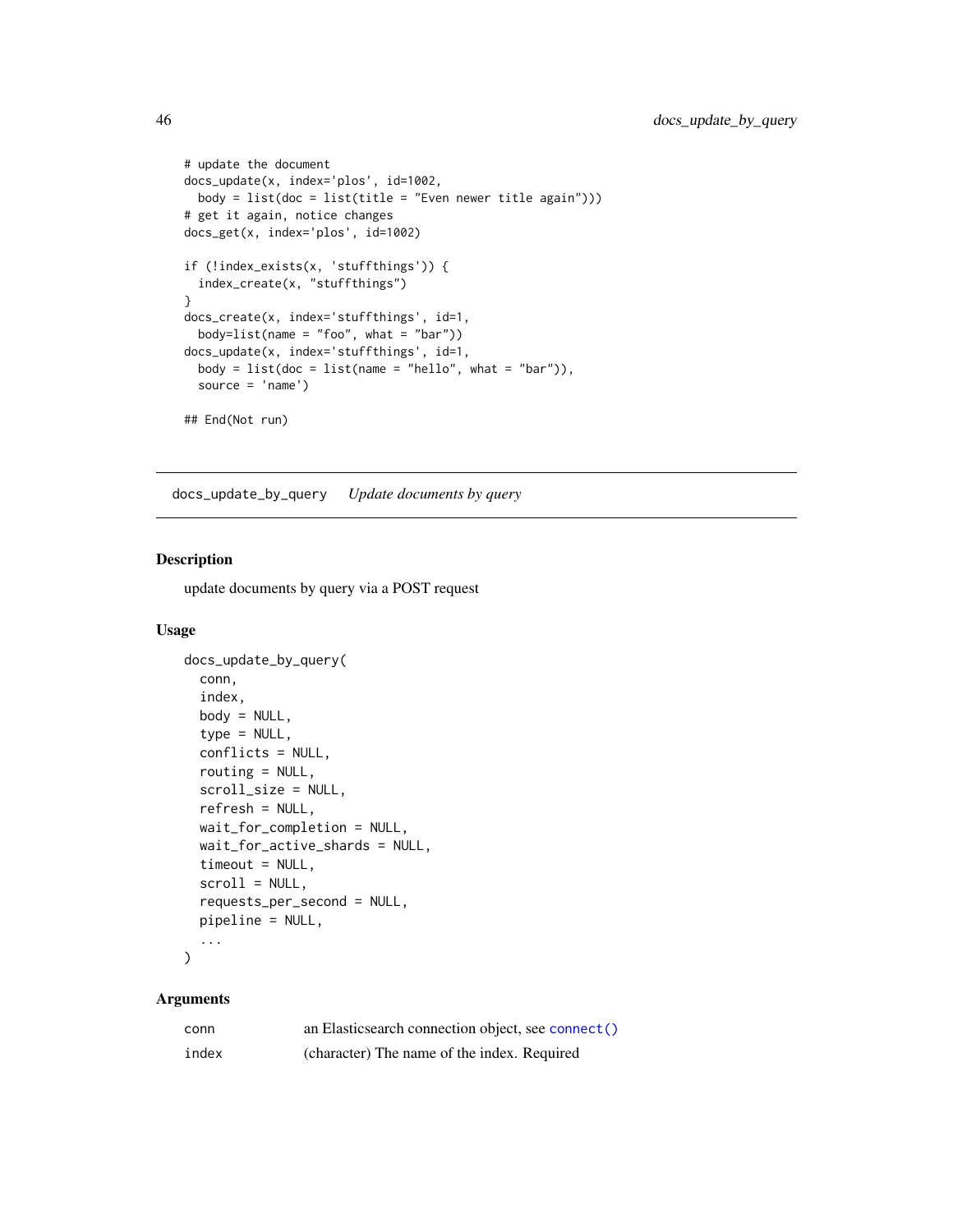| body                   | (character/json) query to be passed on to POST request body                                                                                                                                                                                                                                                                                                                                                                                                                         |  |
|------------------------|-------------------------------------------------------------------------------------------------------------------------------------------------------------------------------------------------------------------------------------------------------------------------------------------------------------------------------------------------------------------------------------------------------------------------------------------------------------------------------------|--|
| type                   | (character) The type of the document. optional                                                                                                                                                                                                                                                                                                                                                                                                                                      |  |
| conflicts              | (character) If you'd like to count version conflicts rather than cause them to abort<br>then set conflicts=proceed                                                                                                                                                                                                                                                                                                                                                                  |  |
| routing                | (character) Specific routing value                                                                                                                                                                                                                                                                                                                                                                                                                                                  |  |
| scroll_size            | (integer) By default uses scroll batches of 1000. Change batch size with this<br>parameter.                                                                                                                                                                                                                                                                                                                                                                                         |  |
| refresh                | (logical) Refresh the index after performing the operation                                                                                                                                                                                                                                                                                                                                                                                                                          |  |
| wait_for_completion    |                                                                                                                                                                                                                                                                                                                                                                                                                                                                                     |  |
|                        | (logical) If wait_for_completion=FALSE then Elasticsearch will perform some<br>preflight checks, launch the request, and then return a task which can be used<br>with Tasks APIs to cancel or get the status of the task. Elasticsearch will also<br>create a record of this task as a document at .tasks/task/\$taskId. This is yours to<br>keep or remove as you see fit. When you are done with it, delete it so Elastic-<br>search can reclaim the space it uses. Default: TRUE |  |
| wait_for_active_shards |                                                                                                                                                                                                                                                                                                                                                                                                                                                                                     |  |
|                        | (logical) controls how many copies of a shard must be active before proceeding<br>with the request.                                                                                                                                                                                                                                                                                                                                                                                 |  |
| timeout                | (character) Explicit operation timeout, e.g., 5m (for 5 minutes)                                                                                                                                                                                                                                                                                                                                                                                                                    |  |
| scroll                 | (integer) control how long the "search context" is kept alive, eg scroll='10m',<br>by default it's 5 minutes (5m)                                                                                                                                                                                                                                                                                                                                                                   |  |
| requests_per_second    |                                                                                                                                                                                                                                                                                                                                                                                                                                                                                     |  |
|                        | (integer) any positive decimal number $(1.4, 6, 1000, etc)$ ; throttles rate at which<br>_delete_by_query issues batches of delete operations by padding each batch<br>with a wait time. The throttling can be disabled by setting requests_per_second=-1                                                                                                                                                                                                                           |  |
| pipeline               | (character) a pipeline name                                                                                                                                                                                                                                                                                                                                                                                                                                                         |  |
| $\cdots$               | Curl args passed on to crul::verb-POST                                                                                                                                                                                                                                                                                                                                                                                                                                              |  |
|                        |                                                                                                                                                                                                                                                                                                                                                                                                                                                                                     |  |

### References

[https://www.elastic.co/guide/en/elasticsearch/reference/current/docs-update-by-](https://www.elastic.co/guide/en/elasticsearch/reference/current/docs-update-by-query.html)query. [html](https://www.elastic.co/guide/en/elasticsearch/reference/current/docs-update-by-query.html) [https://www.elastic.co/guide/en/elasticsearch/painless/current/painless-api](https://www.elastic.co/guide/en/elasticsearch/painless/current/painless-api-reference.html)-reference. [html](https://www.elastic.co/guide/en/elasticsearch/painless/current/painless-api-reference.html)

# See Also

```
docs_delete_by_query()
```

```
## Not run:
(x \leq \text{connect}())x$ping()
omdb <- system.file("examples", "omdb.json", package = "elastic")
omdb <- type_remover(omdb)
```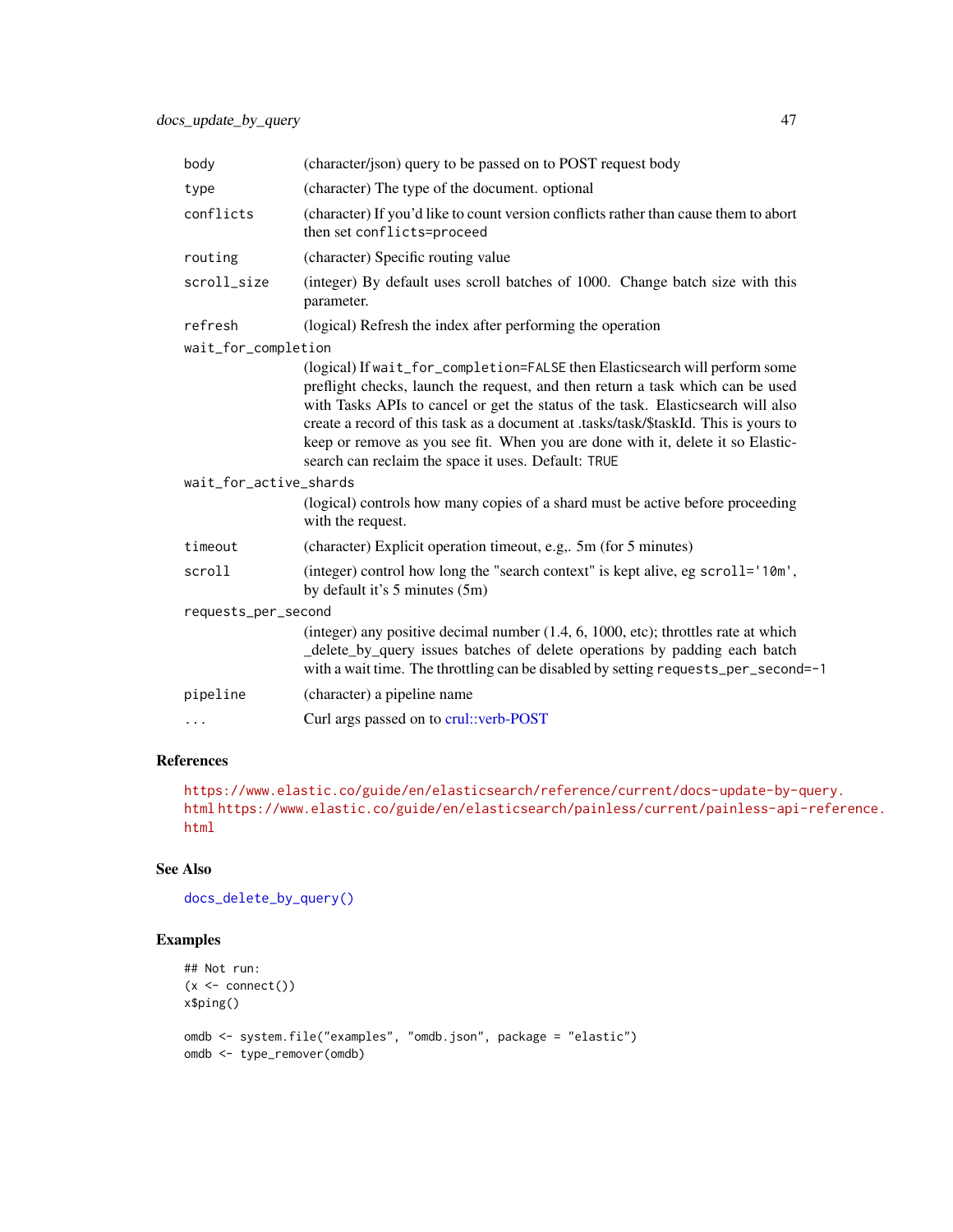#### 48 documents

```
if (!index_exists(x, "omdb")) invisible(docs_bulk(x, omdb))
# can be sent without a body
docs_update_by_query(x, index='omdb')
# update
## note this works with imdbRating, a float, but didn't seem to work
## with Metascore, a long
## See link above for Painless API reference
body \leq - '{
  "script": {
   "source": "ctx._source.imdbRating++",
    "lang": "painless"
  },
  "query": {
    "match": {
      "Rated": "R"
    }
  }
}'
Search(x, "omdb", q = "Rated:\"R\"", asdf=TRUE,
  source = c("Title", "Rated", "imdbRating"))$hits$hits
docs_update_by_query(x, index='omdb', body = body)
Search(x, "omdb", q = "Rated:\"R\"", asdf=TRUE,
  source = c("Title", "Rated", "imdbRating"))$hits$hits
```

```
## End(Not run)
```
documents *Elasticsearch documents functions.*

### Description

Elasticsearch documents functions.

#### Details

There are five functions to work directly with documents.

- [docs\\_get\(\)](#page-39-0)
- [docs\\_mget\(\)](#page-41-0)
- [docs\\_create\(\)](#page-33-0)
- [docs\\_delete\(\)](#page-35-0)
- [docs\\_bulk\(\)](#page-17-0)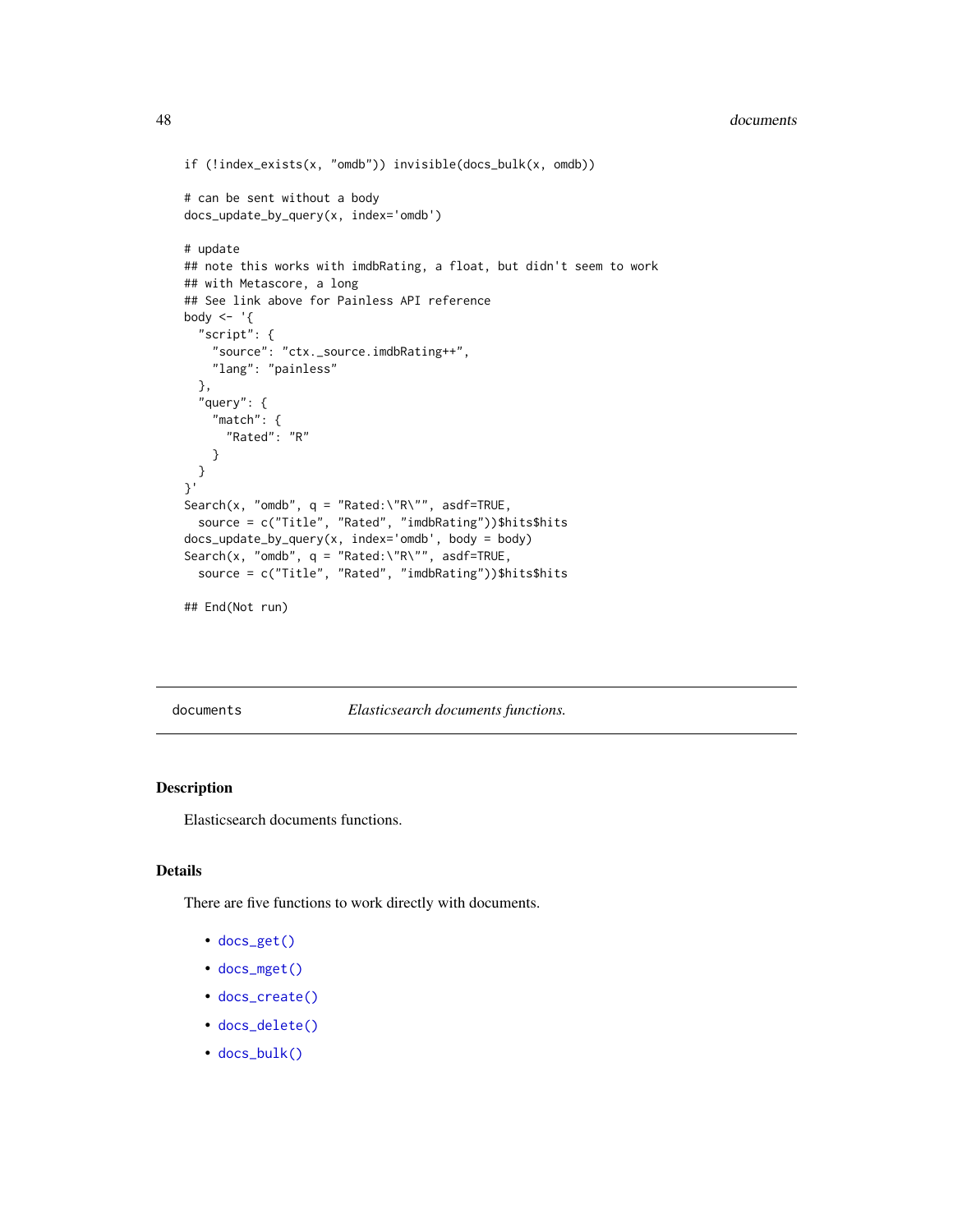#### elastic 49

#### Examples

```
## Not run:
# Get a document
# docs_get(index='plos', type='article', id=1)
# Get multiple documents
# docs_mget(index="shakespeare", type="line", id=c(9,10))
# Create a document
# docs_create(index='plos', type='article', id=35, body=list(id="12345", title="New title"))
# Delete a document
# docs_delete(index='plos', type='article', id=35)
# Bulk load documents
# plosdat <- system.file("examples", "plos_data.json", package = "elastic")
# docs_bulk(plosdat)
## End(Not run)
```
elastic *elastic*

### Description

An Elasticsearch R client.

#### About

This package gives you access to local or remote Elasticsearch databases.

### Quick start

If you're connecting to a Elasticsearch server already running, skip ahead to Search Install Elasticsearch (on OSX)

- Download zip or tar file from Elasticsearch see here for download: [https://www.elastic.](https://www.elastic.co/downloads/elasticsearch) [co/downloads/elasticsearch](https://www.elastic.co/downloads/elasticsearch)
- Unzip it: untar elasticsearch-2.3.5.tar.gz
- Move it: sudo mv elasticsearch-2.3.5 /usr/local (replace version with your version)
- Navigate to /usr/local: cd /usr/local
- Add shortcut: sudo ln -s elasticsearch-2.3.5 elasticsearch (replace version with your version)

For help on other platforms, see [https://www.elastic.co/guide/en/elasticsearch/referenc](https://www.elastic.co/guide/en/elasticsearch/reference/current/install-elasticsearch.html)e/ [current/install-elasticsearch.html](https://www.elastic.co/guide/en/elasticsearch/reference/current/install-elasticsearch.html)

### Start Elasticsearch

• Navigate to elasticsearch: cd /usr/local/elasticsearch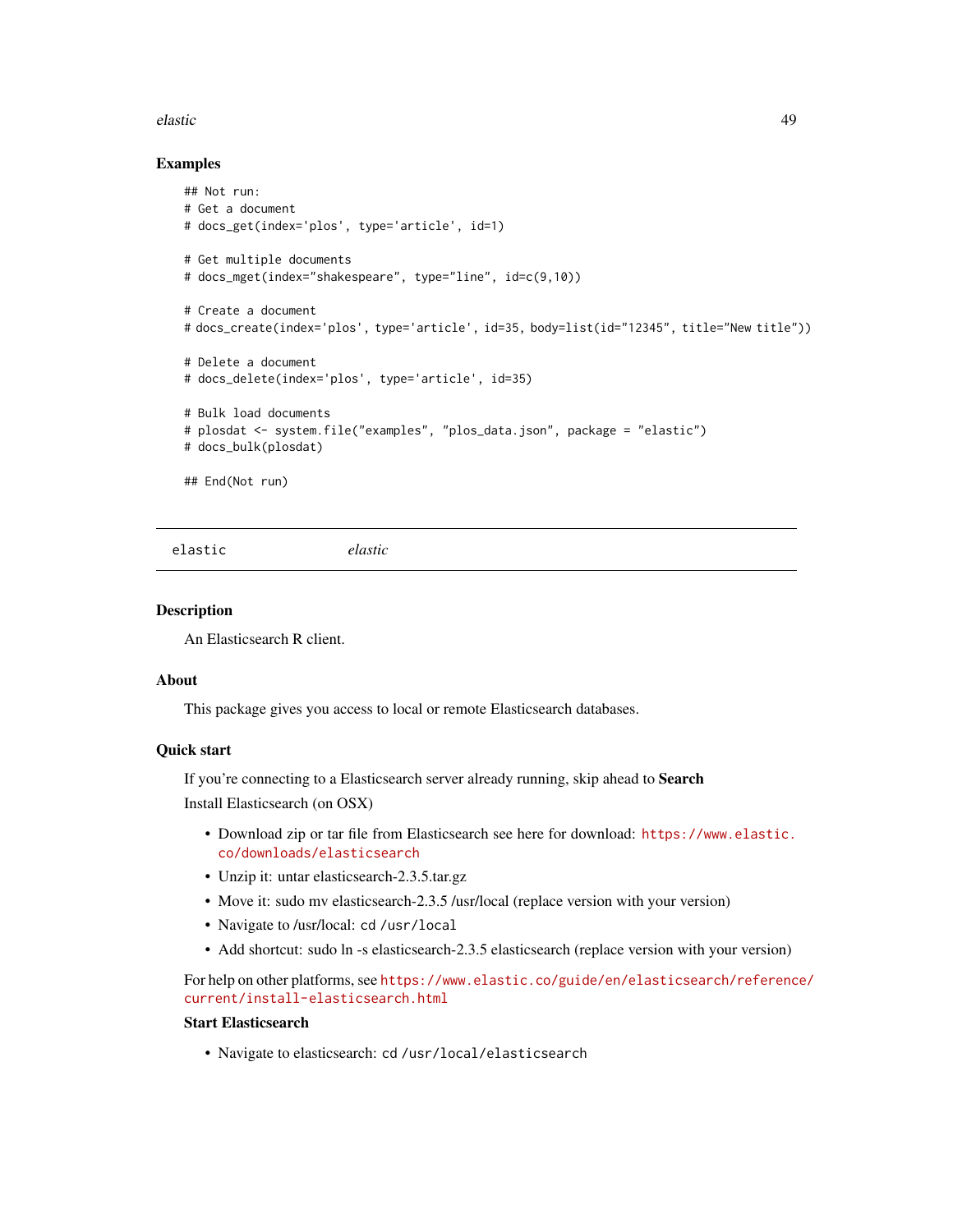• Start elasticsearch: bin/elasticsearch

#### Initialization

The function [connect\(\)](#page-13-0) is used before doing anything else to set the connection details to your remote or local elasticsearch store. The details created by [connect\(\)](#page-13-0) are written to your options for the current session, and are used by elastic functions.

#### Search

The main way to search Elasticsearch is via the [Search\(\)](#page-91-0) function. E.g.:

Search()

### **Security**

Elasticsearch is insecure out of the box! If you are running Elasticsearch locally on your own machine without exposing a port to the outside world, no worries, but if you install on a server with a public IP address, take the necessary precautions. There are a few options:

- Shield A paid product so probably only applicable to enterprise users
- DIY security there are a variety of techniques for securing your Elasticsearch. I collected a number of resources in a blog post at <https://recology.info/2015/02/secure-elasticsearch/>

#### Elasticsearch changes

As of Elasticsearch v2:

- You can no longer create fields with dots in the name.
- Type names may not start with a dot (other than the special .percolator type)
- Type names may not be longer than 255 characters
- Types may no longer be deleted
- Queries and filters have been merged all filter clauses are now query clauses. Instead, query clauses can now be used in query context or in filter context. See examples in [Search\(\)](#page-91-0) or [Search\\_uri\(\)](#page-116-0)

#### index names

The following are illegal characters, and can not be used in index names or types:  $\mathcal{N}, \mathcal{A}, \mathcal{A}, \mathcal{A}, \mathcal{A}, \mathcal{A}, \mathcal{A}, \mathcal{A}, \mathcal{A}$ , (comma). double quote and whitespace are also illegal.

#### Author(s)

Scott Chamberlain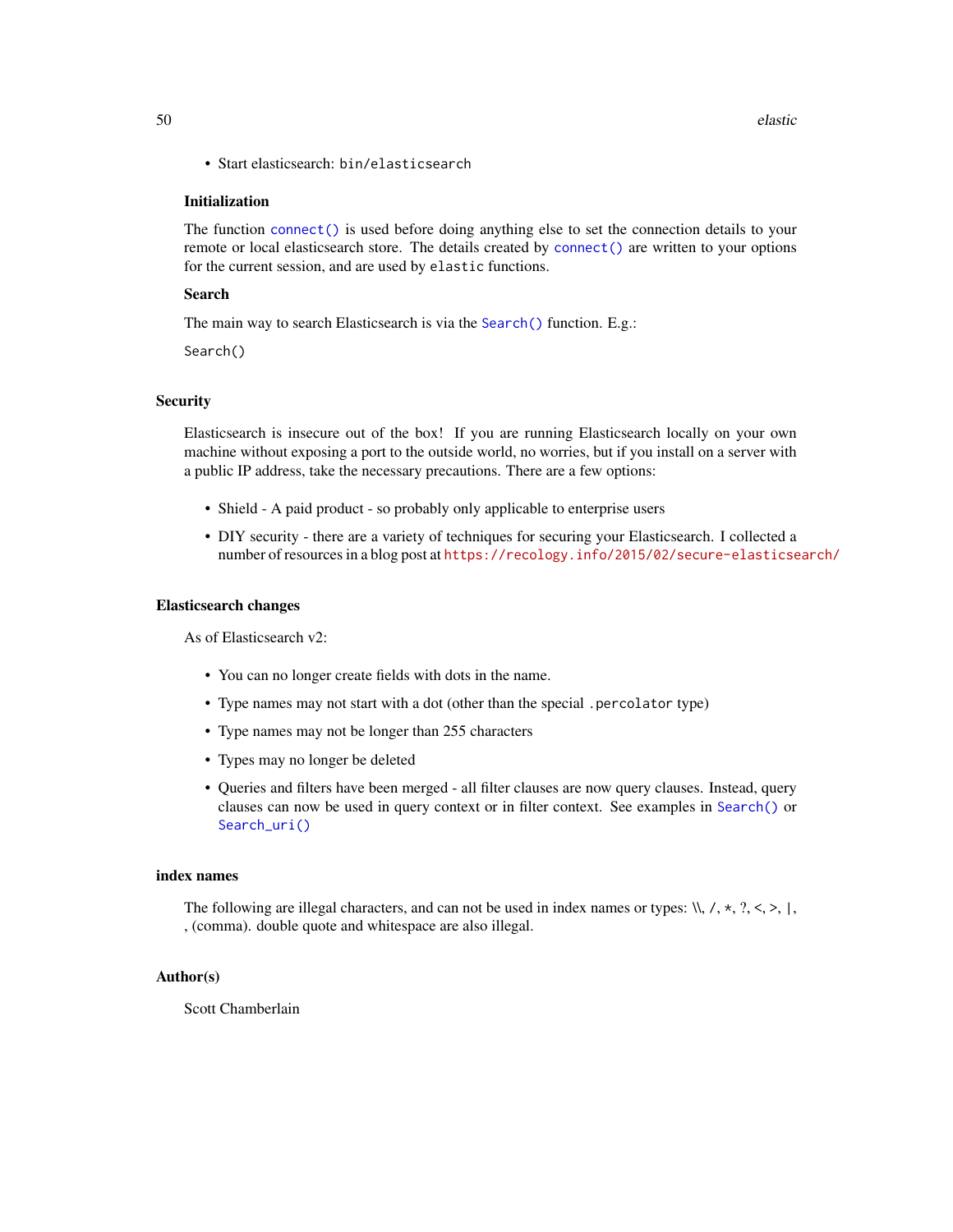### **Description**

- [mlt\(\)](#page-0-0): The MLT API has been removed, use More Like This Query via [Search\(\)](#page-91-0)
- [nodes\\_shutdown\(\)](#page-0-0): The \_shutdown API has been removed. Instead, setup Elasticsearch to run as a service (see Running as a Service on Linux ([https://www.elastic.co/guide/en/](https://www.elastic.co/guide/en/elasticsearch/reference/2.0/setup-service.html) [elasticsearch/reference/2.0/setup-service.html](https://www.elastic.co/guide/en/elasticsearch/reference/2.0/setup-service.html)) or Running as a Service on Windows ([https://www.elastic.co/guide/en/elasticsearch/reference/2.0/setup-serv](https://www.elastic.co/guide/en/elasticsearch/reference/2.0/setup-service-win.html)ice-win. [html](https://www.elastic.co/guide/en/elasticsearch/reference/2.0/setup-service-win.html))) or use the -p command line option to write the PID to a file.
- [index\\_status\(\)](#page-0-0): \_status route for the index API has been removed. Replaced with the Indices Stats and Indices Recovery APIs.
- [mapping\\_delete\(\)](#page-0-0): Elasticsearch dropped this route in their API. Instead of deleting a mapping, delete the index and recreate with a new mapping.

explain *Explain a search query.*

#### **Description**

Explain a search query.

#### Usage

```
explain(
  conn,
  index,
  id,
  type = NULL,
  source2 = NULL,fields = NULL,
  routing = NULL,
  parent = NULL,preference = NULL,
  source = NULL,q = NULL,df = NULL,analyzer = NULL,analyze_wildcard = NULL,
  lowercase_expanded_terms = NULL,
  lenient = NULL,
  default_operator = NULL,
  source_exclude = NULL,
```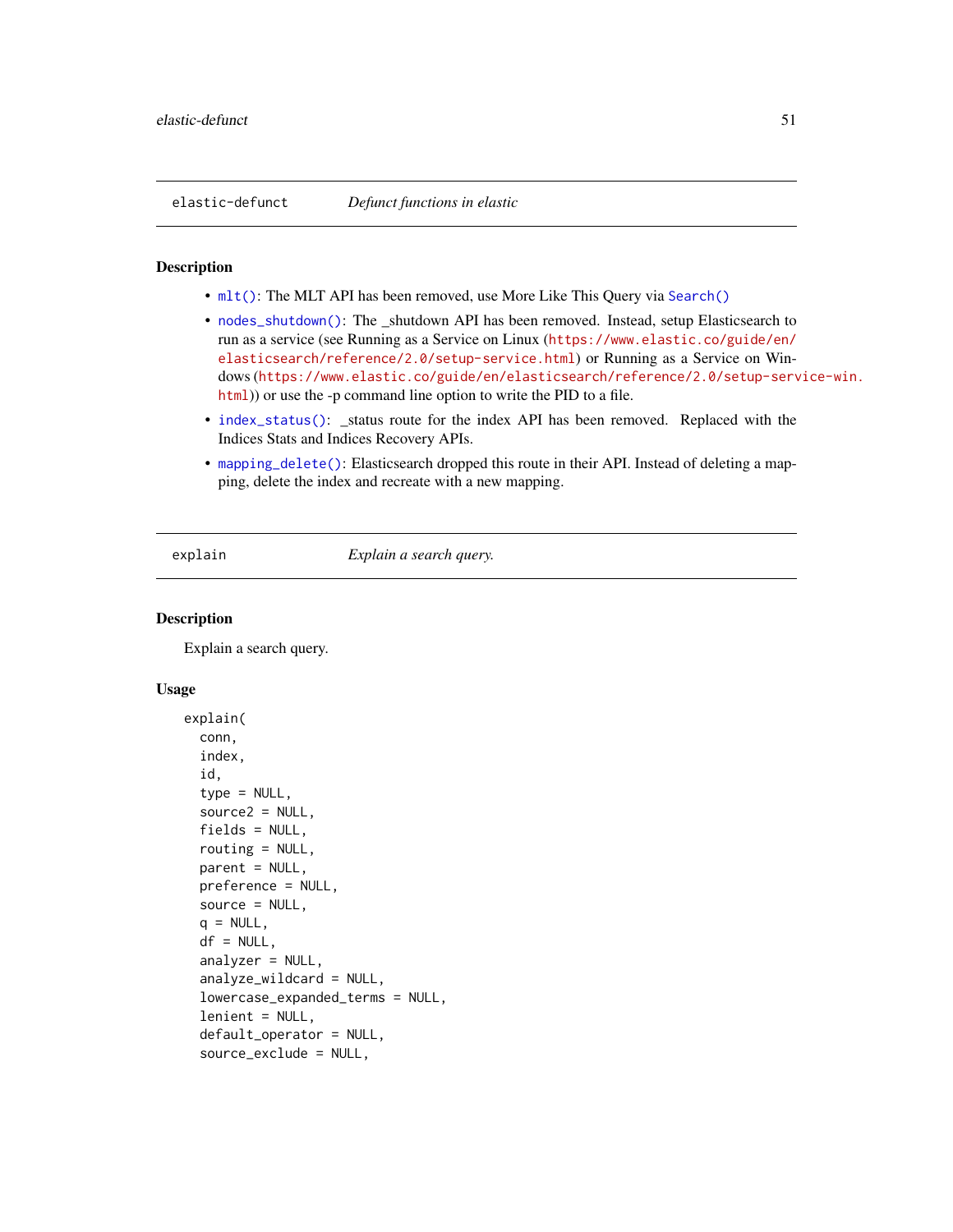```
source_include = NULL,
 body = NULL,
 raw = FALSE,
 ...
)
```
# Arguments

| conn                     | an Elasticsearch connection object, see connect()                                                                                                                                                                                                                                 |
|--------------------------|-----------------------------------------------------------------------------------------------------------------------------------------------------------------------------------------------------------------------------------------------------------------------------------|
| index                    | Only one index. Required                                                                                                                                                                                                                                                          |
| id                       | Document id, only one. Required                                                                                                                                                                                                                                                   |
| type                     | Only one document type, optional                                                                                                                                                                                                                                                  |
| source2                  | (logical) Set to TRUE to retrieve the _source of the document explained. You<br>can also retrieve part of the document by using source_include & source_exclude<br>(see Get API for more details). This matches the _source term, but we want to<br>avoid the leading underscore. |
| fields                   | Allows to control which stored fields to return as part of the document explained.                                                                                                                                                                                                |
| routing                  | Controls the routing in the case the routing was used during indexing.                                                                                                                                                                                                            |
| parent                   | Same effect as setting the routing parameter.                                                                                                                                                                                                                                     |
| preference               | Controls on which shard the explain is executed.                                                                                                                                                                                                                                  |
| source                   | Allows the data of the request to be put in the query string of the url.                                                                                                                                                                                                          |
| q                        | The query string (maps to the query_string query).                                                                                                                                                                                                                                |
| df                       | The default field to use when no field prefix is defined within the query. Defaults<br>to _all field.                                                                                                                                                                             |
| analyzer                 | The analyzer name to be used when analyzing the query string. Defaults to the<br>analyzer of the _all field.                                                                                                                                                                      |
| analyze_wildcard         |                                                                                                                                                                                                                                                                                   |
|                          | (logical) Should wildcard and prefix queries be analyzed or not. Default: FALSE                                                                                                                                                                                                   |
| lowercase_expanded_terms | Should terms be automatically lowercased or not. Default: TRUE                                                                                                                                                                                                                    |
| lenient                  | If set to true will cause format based failures (like providing text to a numeric<br>field) to be ignored. Default: FALSE                                                                                                                                                         |
| default_operator         |                                                                                                                                                                                                                                                                                   |
|                          | The default operator to be used, can be AND or OR. Defaults to OR.                                                                                                                                                                                                                |
|                          | source_exclude A vector of fields to exclude from the returned source2 field                                                                                                                                                                                                      |
|                          | source_include A vector of fields to extract and return from the source2 field                                                                                                                                                                                                    |
| body                     | The query definition using the Query DSL. This is passed in the body of the<br>request.                                                                                                                                                                                           |
| raw                      | If TRUE (default), data is parsed to list. If FALSE, then raw JSON.                                                                                                                                                                                                               |
| $\ddots$                 | Curl args passed on to crul::HttpClient                                                                                                                                                                                                                                           |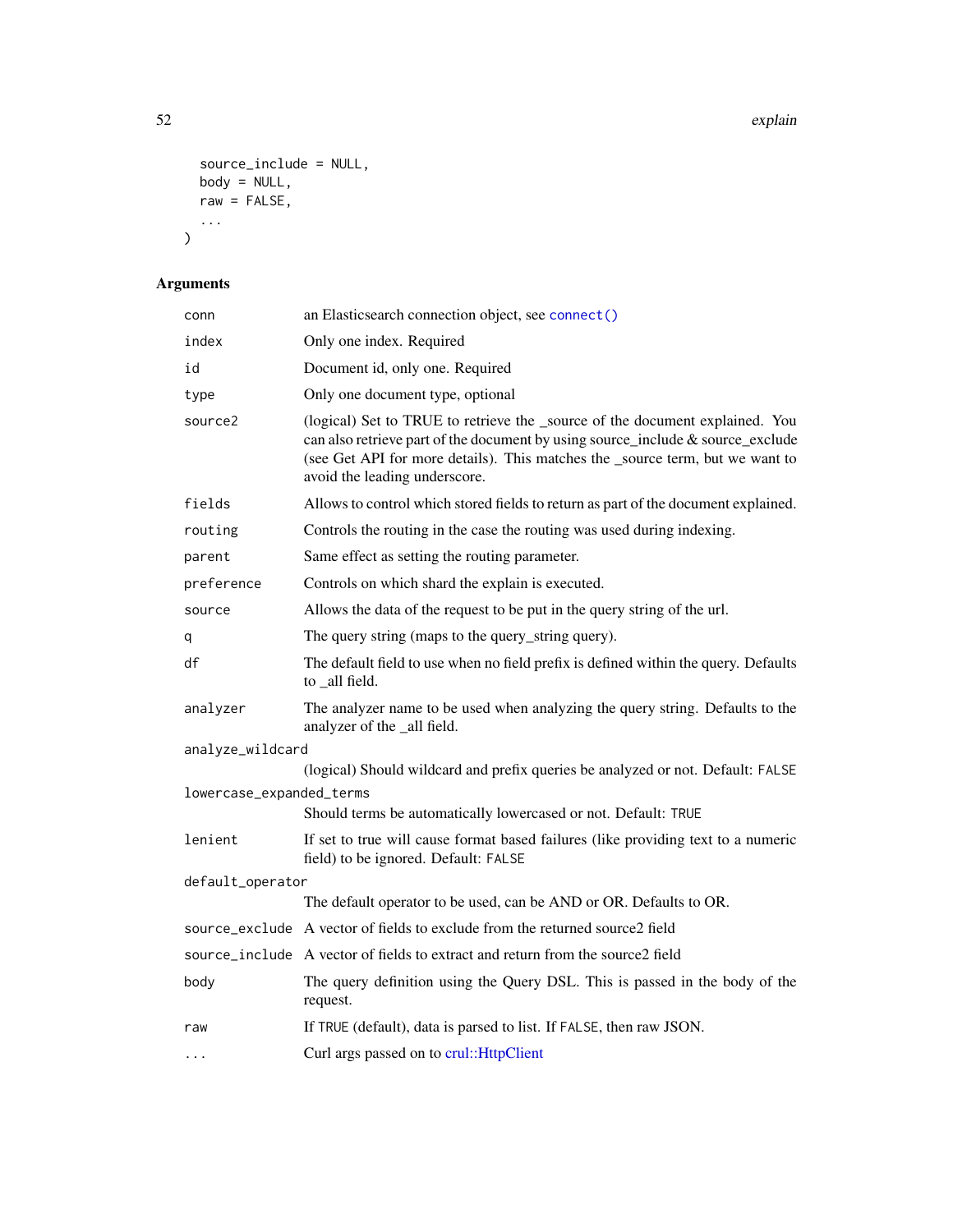#### fielddata 53

### References

[https://www.elastic.co/guide/en/elasticsearch/reference/current/search-explain.](https://www.elastic.co/guide/en/elasticsearch/reference/current/search-explain.html) [html](https://www.elastic.co/guide/en/elasticsearch/reference/current/search-explain.html)

### Examples

```
## Not run:
(x \leq connect())
explain(x, index = "plos", id = 14, q = "title:German")body \leq - '{
 "query": {
   "match": { "title": "Germ" }
}
}'
explain(x, index = "plos", id = 14, body = body)## End(Not run)
```
fielddata *fielddata*

### Description

Deep dive on fielddata details

#### Details

Most fields are indexed by default, which makes them searchable. Sorting, aggregations, and accessing field values in scripts, however, requires a different access pattern from search.

Text fields use a query-time in-memory data structure called fielddata. This data structure is built on demand the first time that a field is used for aggregations, sorting, or in a script. It is built by reading the entire inverted index for each segment from disk, inverting the term-document relationship, and storing the result in memory, in the JVM heap.

fielddata is disabled on text fields by default. Fielddata can consume a lot of heap space, especially when loading high cardinality text fields. Once fielddata has been loaded into the heap, it remains there for the lifetime of the segment. Also, loading fielddata is an expensive process which can cause users to experience latency hits. This is why fielddata is disabled by default. If you try to sort, aggregate, or access values from a script on a text field, you will see this exception:

"Fielddata is disabled on text fields by default. Set fielddata=true on your\_field\_name in order to load fielddata in memory by uninverting the inverted index. Note that this can however use significant memory."

To enable fielddata on a text field use the PUT mapping API, for example mapping\_create("shakespeare",body = '{ "properties": { "speaker": { "type": "text","fielddata": true } } }')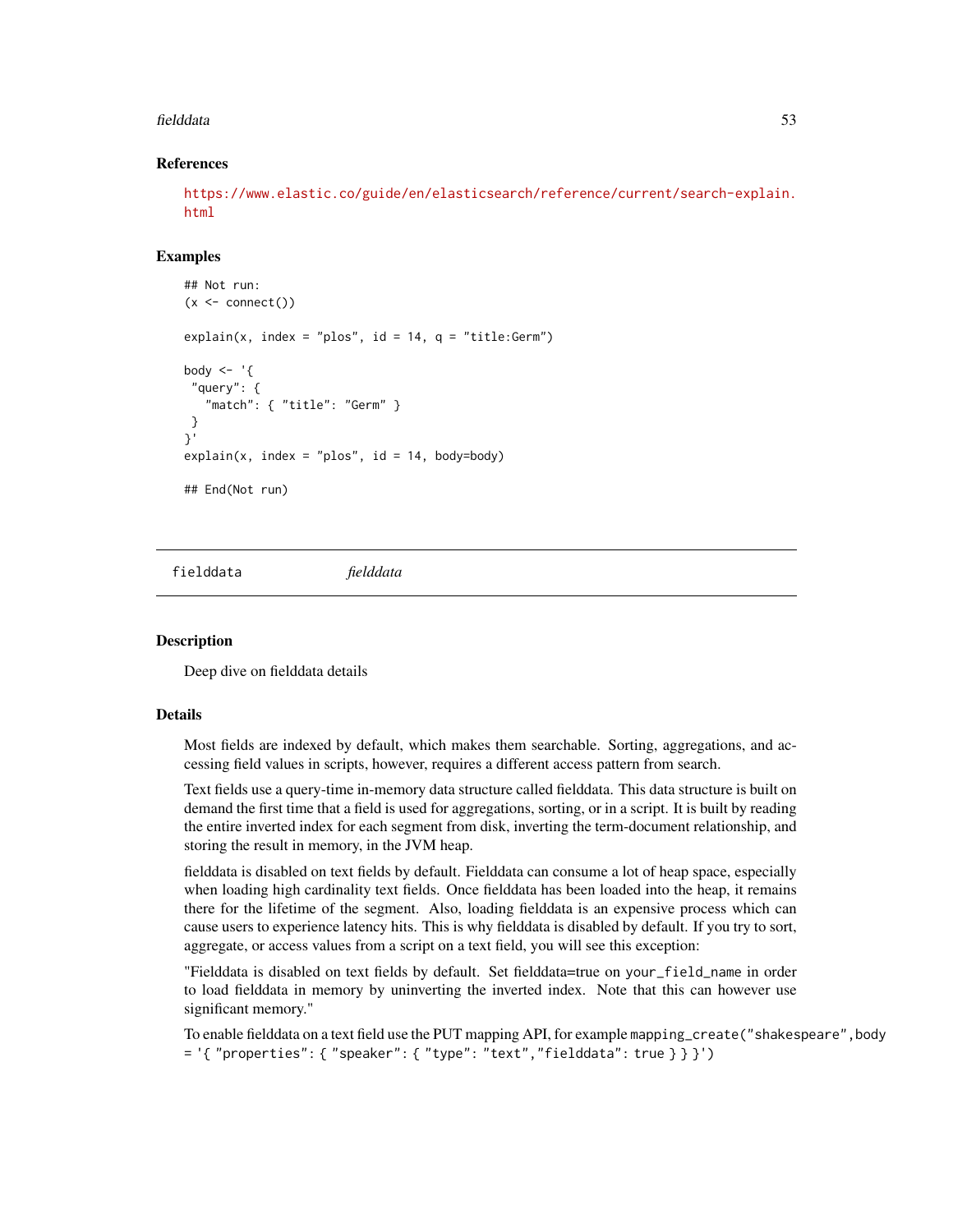You may get an error about update\_all\_types, in which case set update\_all\_types=TRUE in mapping\_create, e.g.,

mapping\_create("shakespeare",update\_all\_types=TRUE,body = '{ "properties": { "speaker": { "type": "text","fielddata": true } } }')

See [https://www.elastic.co/guide/en/elasticsearch/reference/current/fielddata.ht](https://www.elastic.co/guide/en/elasticsearch/reference/current/fielddata.html#_enabling_fielddata_on_literal_text_literal_fields)ml# [\\_enabling\\_fielddata\\_on\\_literal\\_text\\_literal\\_fields](https://www.elastic.co/guide/en/elasticsearch/reference/current/fielddata.html#_enabling_fielddata_on_literal_text_literal_fields) for more information.

```
field_caps Field capabilities
```
### Description

The field capabilities API allows to retrieve the capabilities of fields among multiple indices.

#### Usage

```
field_caps(conn, fields, index = NULL, ...)
```
### Arguments

| conn   | an Elasticsearch connection object, see connect () |
|--------|----------------------------------------------------|
| fields | A list of fields to compute stats for, required    |
| index  | Index name, one or more                            |
|        | Curl args passed on to crul::verb-GET              |

### References

[https://www.elastic.co/guide/en/elasticsearch/reference/current/search-field-cap](https://www.elastic.co/guide/en/elasticsearch/reference/current/search-field-caps.html)s. [html](https://www.elastic.co/guide/en/elasticsearch/reference/current/search-field-caps.html)

### See Also

[field\\_stats\(\)](#page-54-0)

#### Examples

```
## Not run:
x \leftarrow \text{connect}()x$ping()
if (x$es_ver() >= 540) {
  field_caps(x, fields = "speaker", index = "shakespeare")
}
```
## End(Not run)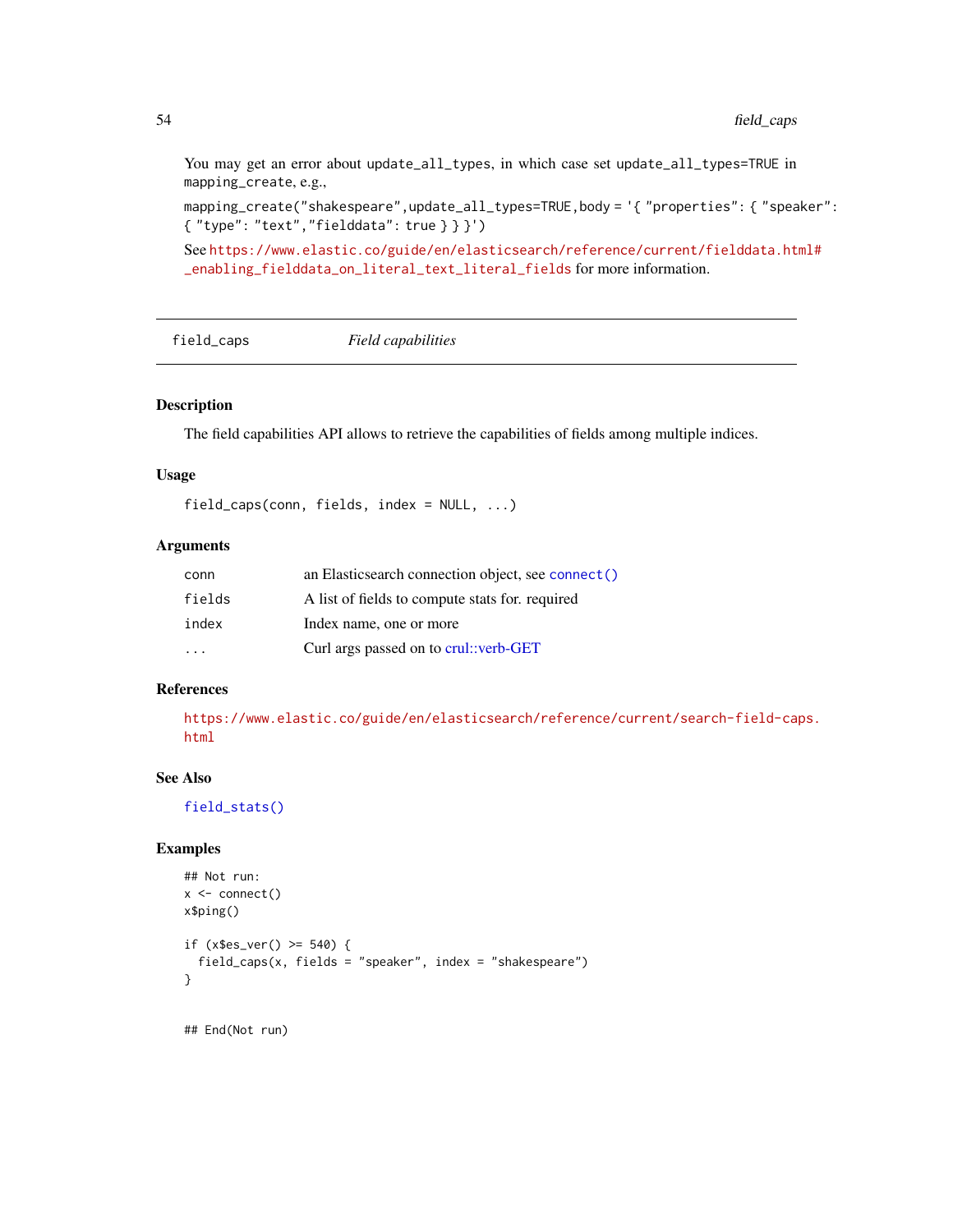### <span id="page-54-0"></span>field\_stats *Search field statistics*

### Description

Search field statistics

### Usage

```
field_stats(
  conn,
  fields = NULL,
  index = NULL,level = "cluster",
  body = list(),
  raw = FALSE,asdf = FALSE,
  ...
\mathcal{L}
```
### Arguments

| conn     | an Elasticsearch connection object, see connect()                                                                                                |
|----------|--------------------------------------------------------------------------------------------------------------------------------------------------|
| fields   | A list of fields to compute stats for, optional                                                                                                  |
| index    | Index name, one or more                                                                                                                          |
| level    | Defines if field stats should be returned on a per index level or on a cluster wide<br>level. Valid values are 'indices' and 'cluster' (default) |
| body     | Query, either a list or json                                                                                                                     |
| raw      | (logical) Get raw JSON back or not                                                                                                               |
| asdf     | (logical) If TRUE, use from JSON to parse JSON directly to a data.frame. If FALSE<br>(Default), list output is given.                            |
| $\cdots$ | Curl args passed on to crul:: HttpClient                                                                                                         |

#### Details

The field stats api allows you to get statistical properties of a field without executing a search, but looking up measurements that are natively available in the Lucene index. This can be useful to explore a dataset which you don't know much about. For example, this allows creating a histogram aggregation with meaningful intervals based on the min/max range of values.

The field stats api by defaults executes on all indices, but can execute on specific indices too.

### Note

Deprecated in Elasticsearch versions equal to/greater than 5.4.0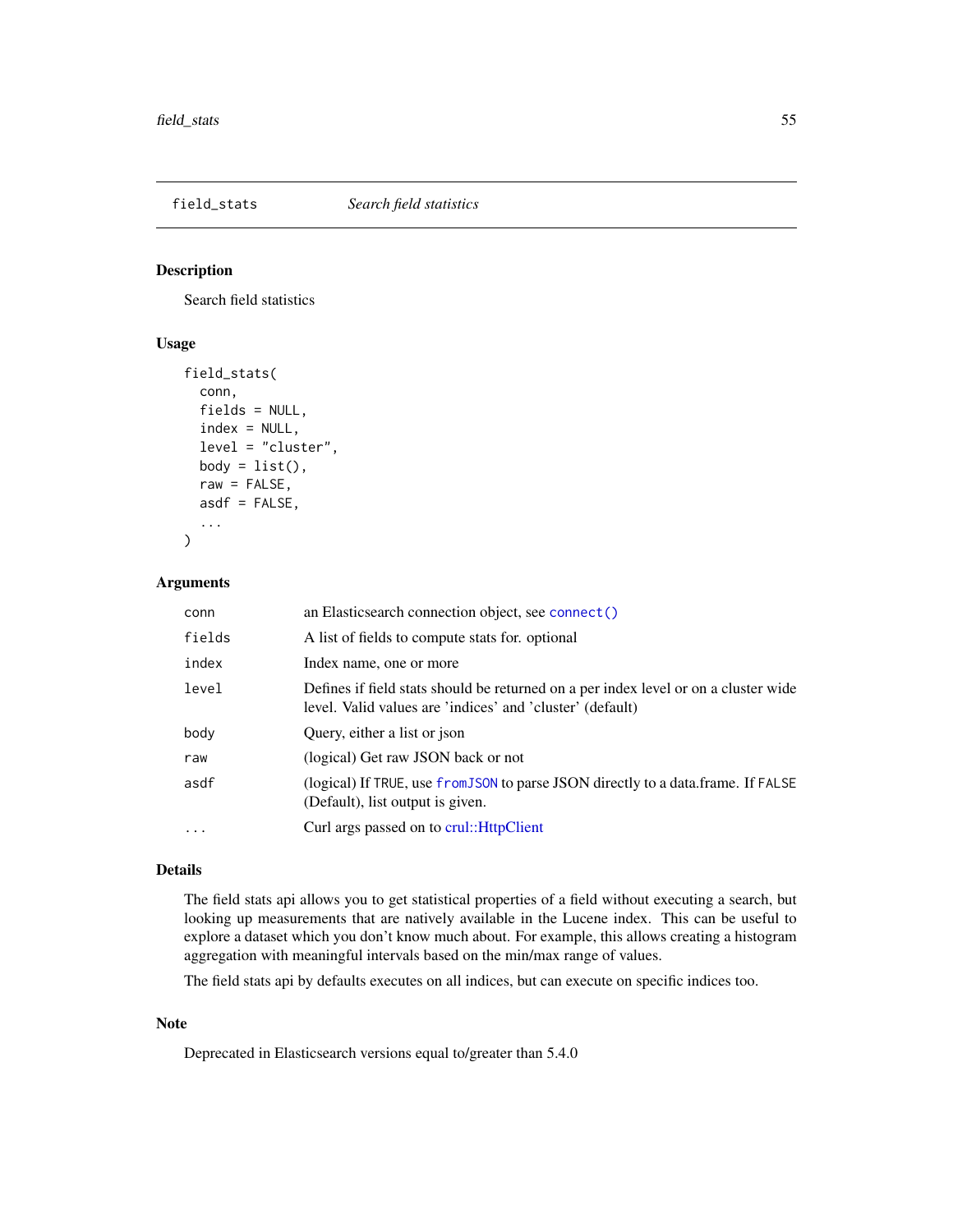### References

[https://www.elastic.co/guide/en/elasticsearch/reference/5.6/search-field-stats.](https://www.elastic.co/guide/en/elasticsearch/reference/5.6/search-field-stats.html) [html](https://www.elastic.co/guide/en/elasticsearch/reference/5.6/search-field-stats.html)

### See Also

[field\\_caps\(\)](#page-53-0)

#### Examples

```
## Not run:
x \leftarrow \text{connect}()if (gsub("\\.", "", x$ping()$version$number) < 500) {
  field_stats(x, body = '{ "fields": ["speaker"] }', index = "shakespeare")
  ff <- c("scientificName", "continent", "decimalLatitude", "play_name",
    "speech_number")
  field_stats(x, "play_name")
  field_stats(x, "play_name", level = "cluster")
  field_stats(x, ff, level = "indices")
  field_stats(x, ff)
  field_stats(x, ff, index = c("gbif", "shakespeace"))# can also pass a body, just as with Search()
  # field_stats(x, body = list(fields = "rating")) # doesn't work
  field_stats(x, body = '{ "fields": ["scientificName"] }', index = "gbif")
  body \leq - '{
    "fields" : ["scientificName", "decimalLatitude"]
  }'
  field_stats(x, body = body, level = "indices", index = "gbif")
}
## End(Not run)
```
index\_template *Index templates*

#### Description

Index templates allow you to define templates that will automatically be applied when new indices are created

#### Usage

```
index_template_put(
 conn,
  name,
 body = NULL,
```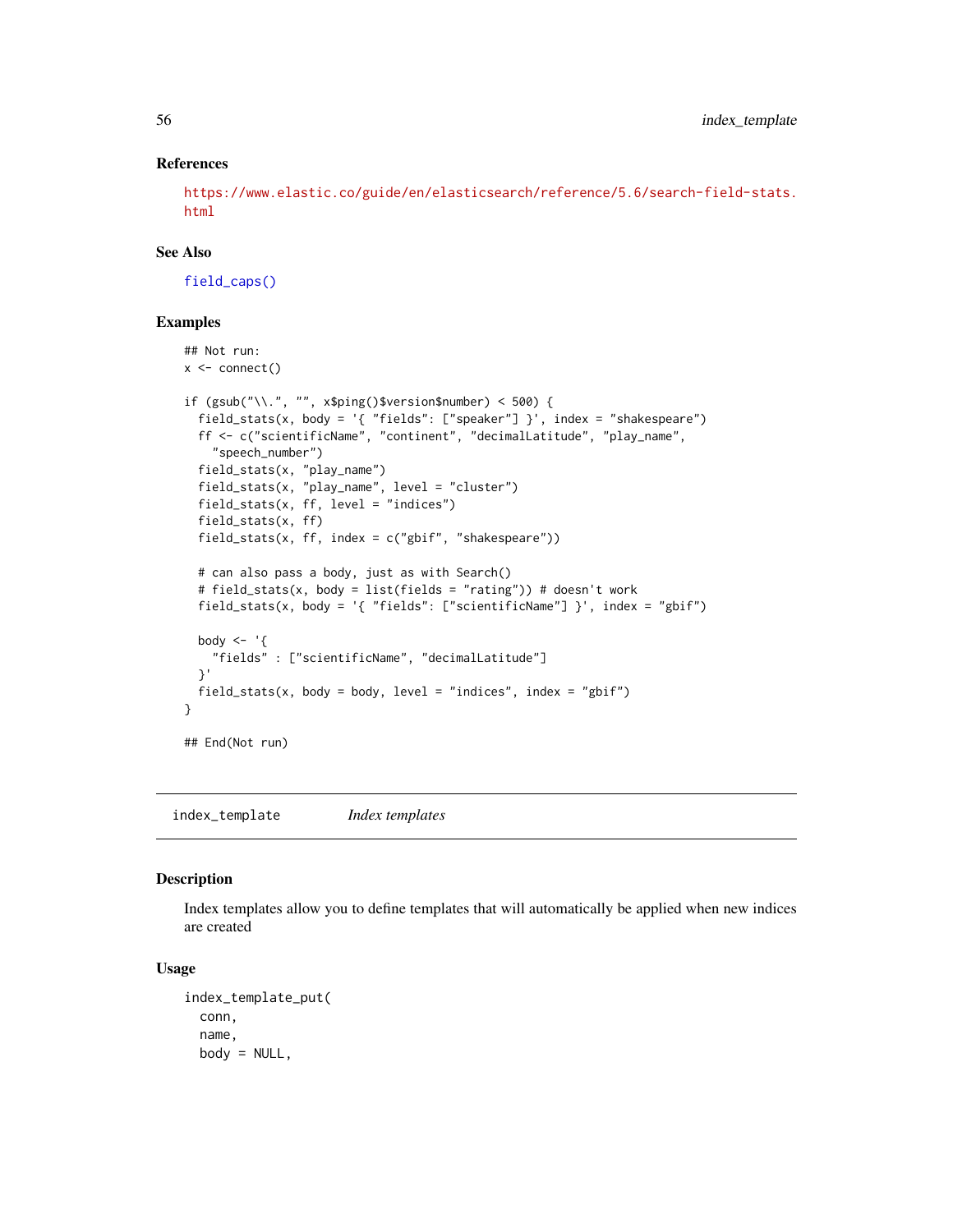### index\_template 57

```
create = NULL,
 flat_settings = NULL,
 master_timeout = NULL,
 order = NULL,
 timeout = NULL,
  ...
\mathcal{L}index_template_get(conn, name = NULL, filter_path = NULL, ...)
index_template_exists(conn, name, ...)
index_template_delete(conn, name, ...)
```
### Arguments

| conn           | an Elasticsearch connection object, see connect()                                                                                            |
|----------------|----------------------------------------------------------------------------------------------------------------------------------------------|
| name           | (character) The name of the template                                                                                                         |
| body           | (character/list) The template definition                                                                                                     |
| create         | (logical) Whether the index template should only be added if new or can also<br>replace an existing one. Default: FALSE                      |
| flat_settings  | (logical) Return settings in flat format. Default: FALSE                                                                                     |
| master_timeout | (integer) Specify timeout for connection to master                                                                                           |
| order          | (integer) The order for this template when merging multiple matching ones<br>(higher numbers are merged later, overriding the lower numbers) |
| timeout        | (integer) Explicit operation timeout                                                                                                         |
| $\ddots$       | Curl options. Or in percolate_list function, further args passed on to Search()                                                              |
| filter_path    | (character) a regex for filtering output path, see example                                                                                   |

### References

[https://www.elastic.co/guide/en/elasticsearch/reference/current/indices-template](https://www.elastic.co/guide/en/elasticsearch/reference/current/indices-templates.html)s. [html](https://www.elastic.co/guide/en/elasticsearch/reference/current/indices-templates.html)

```
## Not run:
(x < - \text{connect}())body \leq - '{
  "template": "te*",
  "settings": {
    "number_of_shards": 1
  },
  "mappings": {
    "type1": {
      "_source": {
```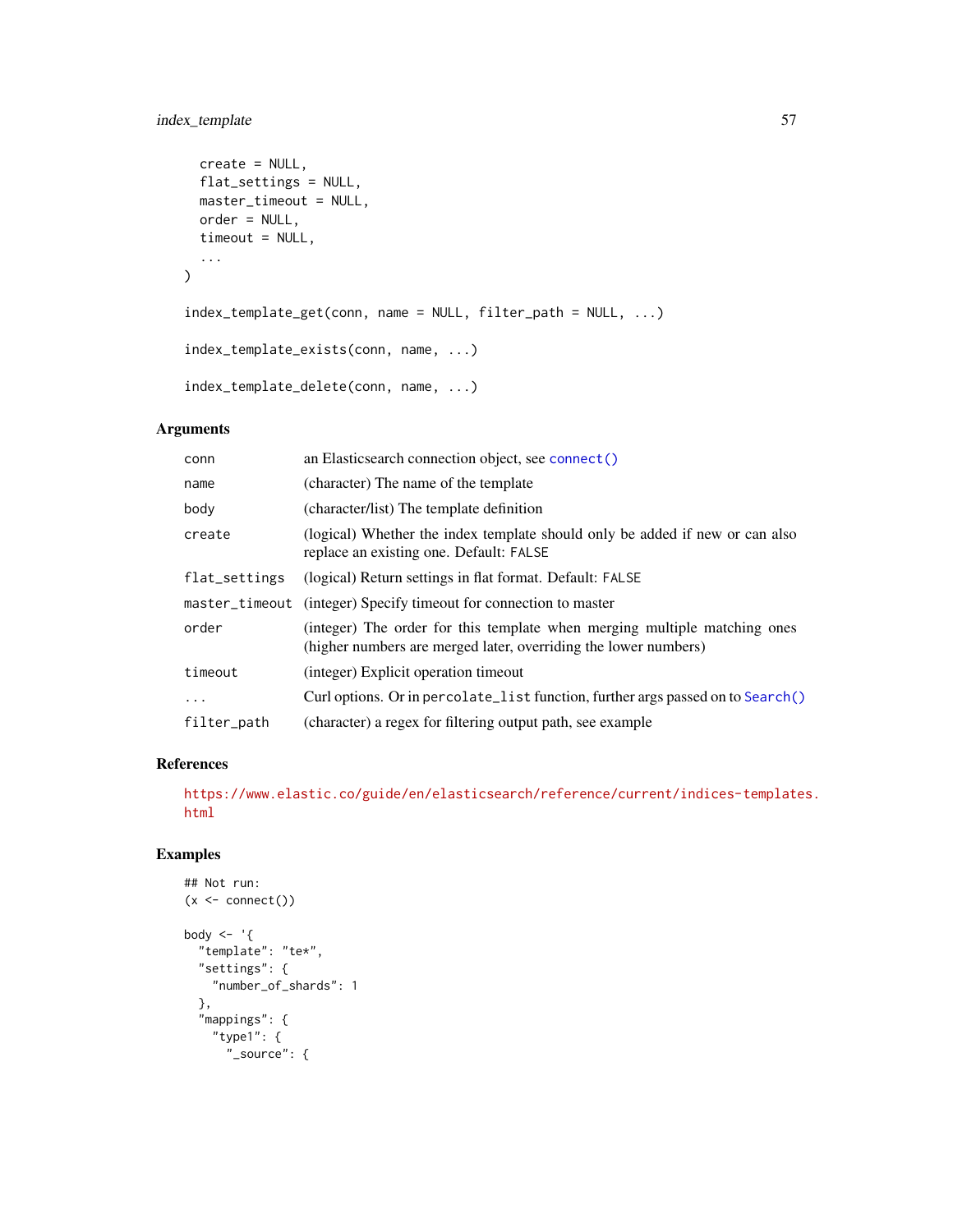```
"enabled": false
     },
      "properties": {
        "host_name": {
         "type": "keyword"
        },
        "created_at": {
          "type": "date",
          "format": "EEE MMM dd HH:mm:ss Z YYYY"
       }
     }
   }
  }
}'
index_template_put(x, "template_1", body = body)
# get templates
index_template_get(x)
index_template_get(x, "template_1")
index_template_get(x, c("template_1", "template_2"))
index_template_get(x, "template_*")
## filter path
index_template_get(x, "template_1", filter_path = "*.template")
# template exists
index_template_exists(x, "template_1")
index_template_exists(x, "foobar")
# delete a template
index_template_delete(x, "template_1")
index_template_exists(x, "template_1")
## End(Not run)
```
indices *Index API operations*

#### <span id="page-57-0"></span>Description

Index API operations

#### Usage

```
index_get(
  conn,
  index = NULL,
  features = NULL,
  raw = FALSE,verbose = TRUE,
  ...
```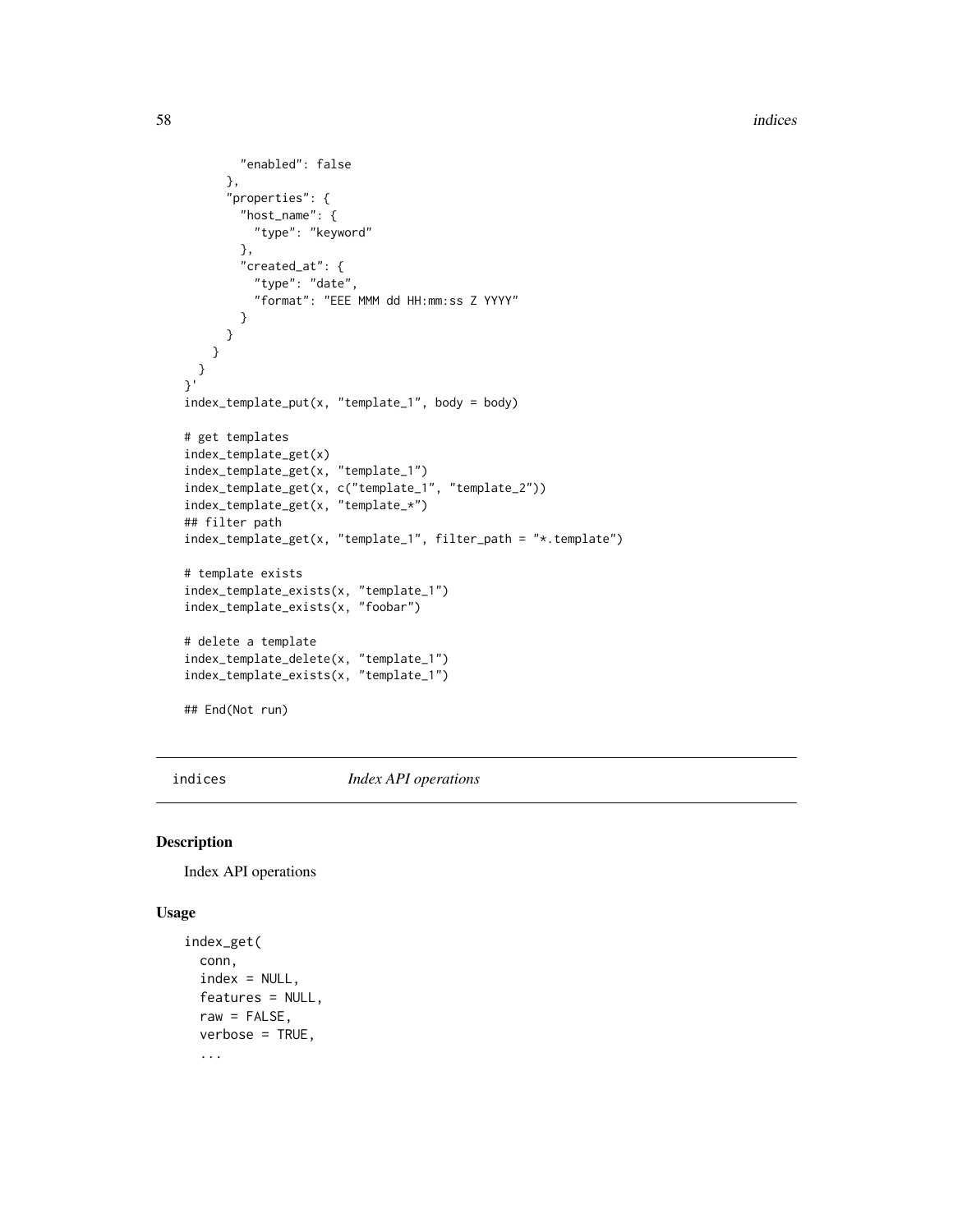```
\mathcal{L}index_exists(conn, index, ...)
index_delete(conn, index, raw = FALSE, verbose = TRUE, ...)
index\_create(conn, index = NULL, body = NULL, raw = FALSE, verbose = TRUE, ...)index_recreate(
 conn,
  index = NULL,
 body = NULL,raw = FALSE,verbose = TRUE,
  ...
)
index_close(conn, index, ...)
index_open(conn, index, ...)
index_stats(
 conn,
  index = NULL,metric = NULL,
 completion_fields = NULL,
  fielddata_fields = NULL,
 fields = NULL,
 groups = NULL,
 level = "indices",
  ...
)
index_settings(conn, index = "_{all}", ...)
index_settings_update(conn, index = NULL, body, ...)
index_segments(conn, index = NULL, ...)
index_recovery(conn, index = NULL, detailed = FALSE, active_only = FALSE, ...)
index_optimize(
 conn,
  index = NULL,max_num_segments = NULL,
  only_expunge_deletes = FALSE,
  flush = TRUE,wait_for_merge = TRUE,
```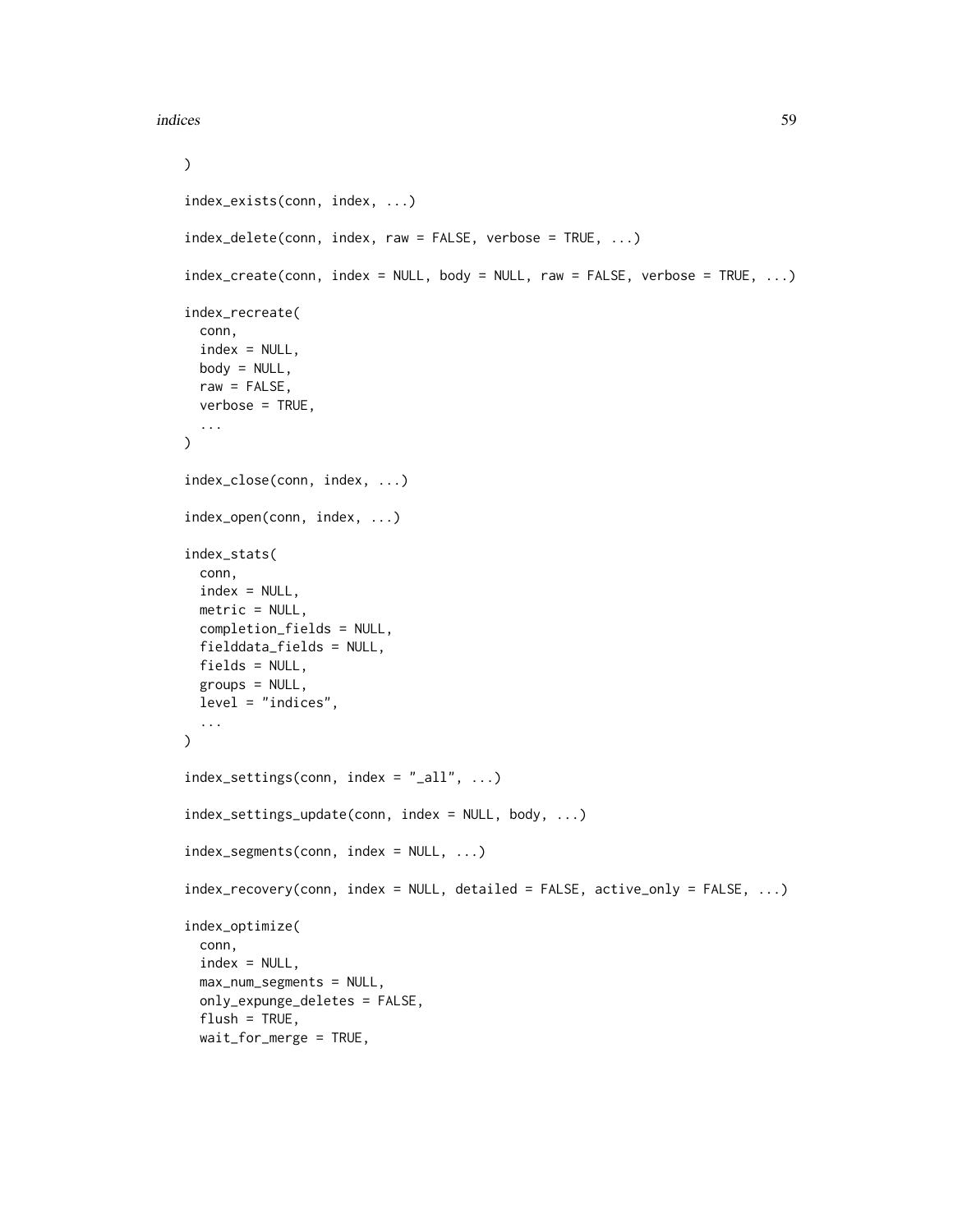```
...
\mathcal{L}index_forcemerge(
  conn,
  index = NULL,
 max_num_segments = NULL,
 only_expunge_deletes = FALSE,
  flush = TRUE,...
\mathcal{L}index_upgrade(conn, index = NULL, wait_for_completion = FALSE, ...)
index_analyze(
  conn,
  text = NULL,field = NULL,
  index = NULL,
  analyzer = NULL,
  tokenizer = NULL,
  filters = NULL,
  char_filters = NULL,
 body = list(),
  ...
)
index_flush(
 conn,
  index = NULL,force = FALSE,
 full = FALSE,wait_if_ongoing = FALSE,
  ...
\mathcal{L}index_clear_cache(
 conn,
  index = NULL,filter = FALSE,
  filter_keys = NULL,
  fielddata = FALSE,
  query_cache = FALSE,
  id_cache = FALSE,
  ...
)
index_shrink(conn, index, index_new, body = NULL, ...)
```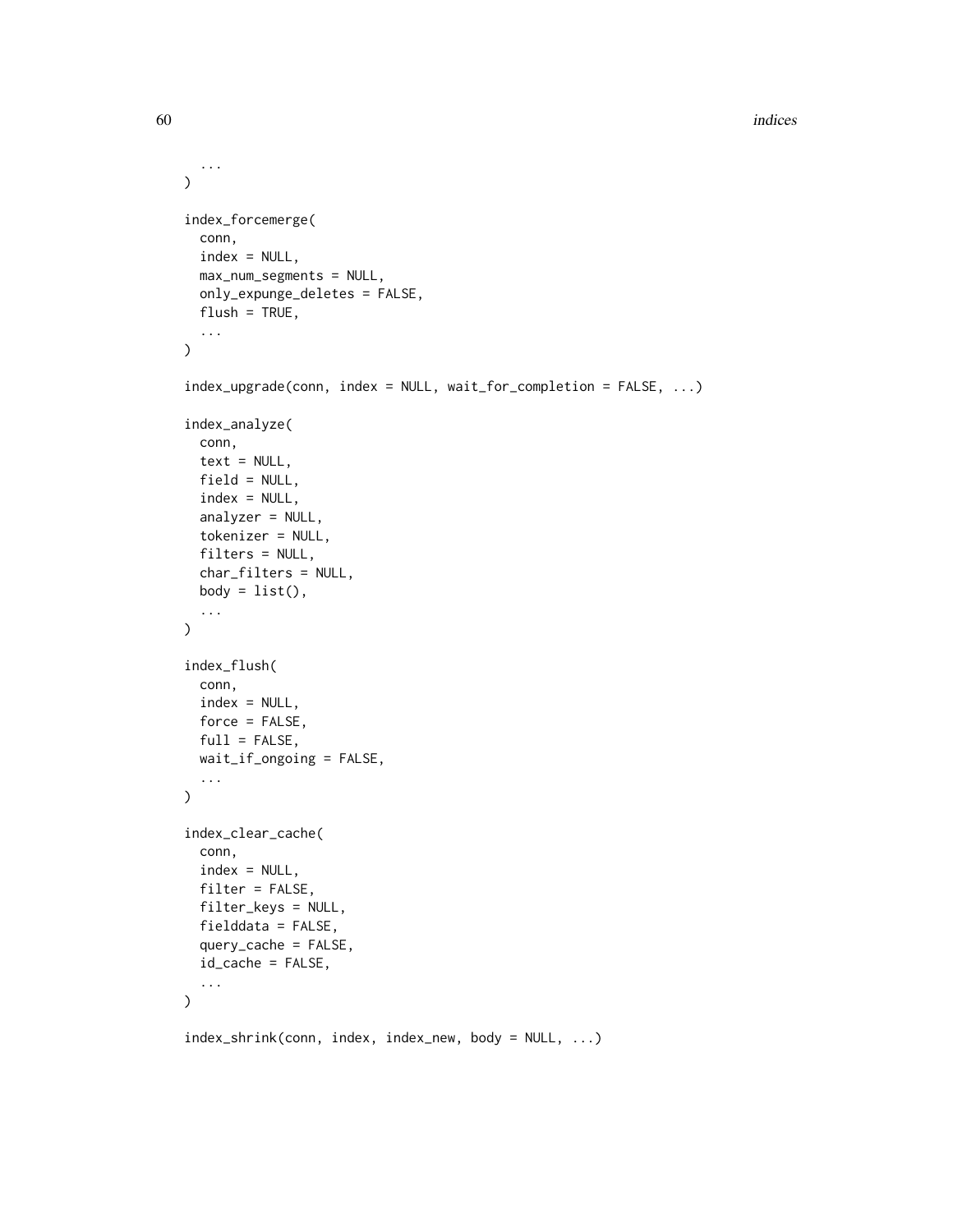#### indices 61

# Arguments

| conn                 | an Elasticsearch connection object, see connect()                                                                                                                                                                                                           |
|----------------------|-------------------------------------------------------------------------------------------------------------------------------------------------------------------------------------------------------------------------------------------------------------|
| index                | (character) A character vector of index names                                                                                                                                                                                                               |
| features             | (character) A single feature. One of settings, mappings, or aliases                                                                                                                                                                                         |
| raw                  | If TRUE (default), data is parsed to list. If FALSE, then raw JSON.                                                                                                                                                                                         |
| verbose              | If TRUE (default) the url call used printed to console.                                                                                                                                                                                                     |
| .                    | Curl args passed on to crul:: HttpClient                                                                                                                                                                                                                    |
| body                 | Query, either a list or json.                                                                                                                                                                                                                               |
| metric               | (character) A character vector of metrics to display. Possible values: "_all",<br>"completion", "docs", "fielddata", "filter_cache", "flush", "get", "id_cache", "in-<br>dexing", "merge", "percolate", "refresh", "search", "segments", "store", "warmer". |
| completion_fields    |                                                                                                                                                                                                                                                             |
|                      | (character) A character vector of fields for completion metric (supports wild-<br>cards)                                                                                                                                                                    |
| fielddata_fields     |                                                                                                                                                                                                                                                             |
|                      | (character) A character vector of fields for fielddata metric (supports wildcards)                                                                                                                                                                          |
| fields               | (character) Fields to add.                                                                                                                                                                                                                                  |
| groups               | (character) A character vector of search groups for search statistics.                                                                                                                                                                                      |
| level                | (character) Return stats aggregated on "cluster", "indices" (default) or "shards"                                                                                                                                                                           |
| detailed             | (logical) Whether to display detailed information about shard recovery. Default:<br><b>FALSE</b>                                                                                                                                                            |
| active_only          | (logical) Display only those recoveries that are currently on-going. Default:<br><b>FALSE</b>                                                                                                                                                               |
| max_num_segments     |                                                                                                                                                                                                                                                             |
|                      | (character) The number of segments the index should be merged into. Default:<br>"dynamic"                                                                                                                                                                   |
| only_expunge_deletes |                                                                                                                                                                                                                                                             |
|                      | (logical) Specify whether the operation should only expunge deleted documents                                                                                                                                                                               |
| flush                | (logical) Specify whether the index should be flushed after performing the oper-<br>ation. Default: TRUE                                                                                                                                                    |
| wait_for_merge       | (logical) Specify whether the request should block until the merge process is<br>finished. Default: TRUE                                                                                                                                                    |
| wait_for_completion  |                                                                                                                                                                                                                                                             |
|                      | (logical) Should the request wait for the upgrade to complete. Default: FALSE                                                                                                                                                                               |
| text                 | The text on which the analysis should be performed (when request body is not<br>used)                                                                                                                                                                       |
| field                | Use the analyzer configured for this field (instead of passing the analyzer name)                                                                                                                                                                           |
| analyzer             | The name of the analyzer to use                                                                                                                                                                                                                             |
| tokenizer            | The name of the tokenizer to use for the analysis                                                                                                                                                                                                           |
| filters              | A character vector of filters to use for the analysis                                                                                                                                                                                                       |
| char_filters         | A character vector of character filters to use for the analysis                                                                                                                                                                                             |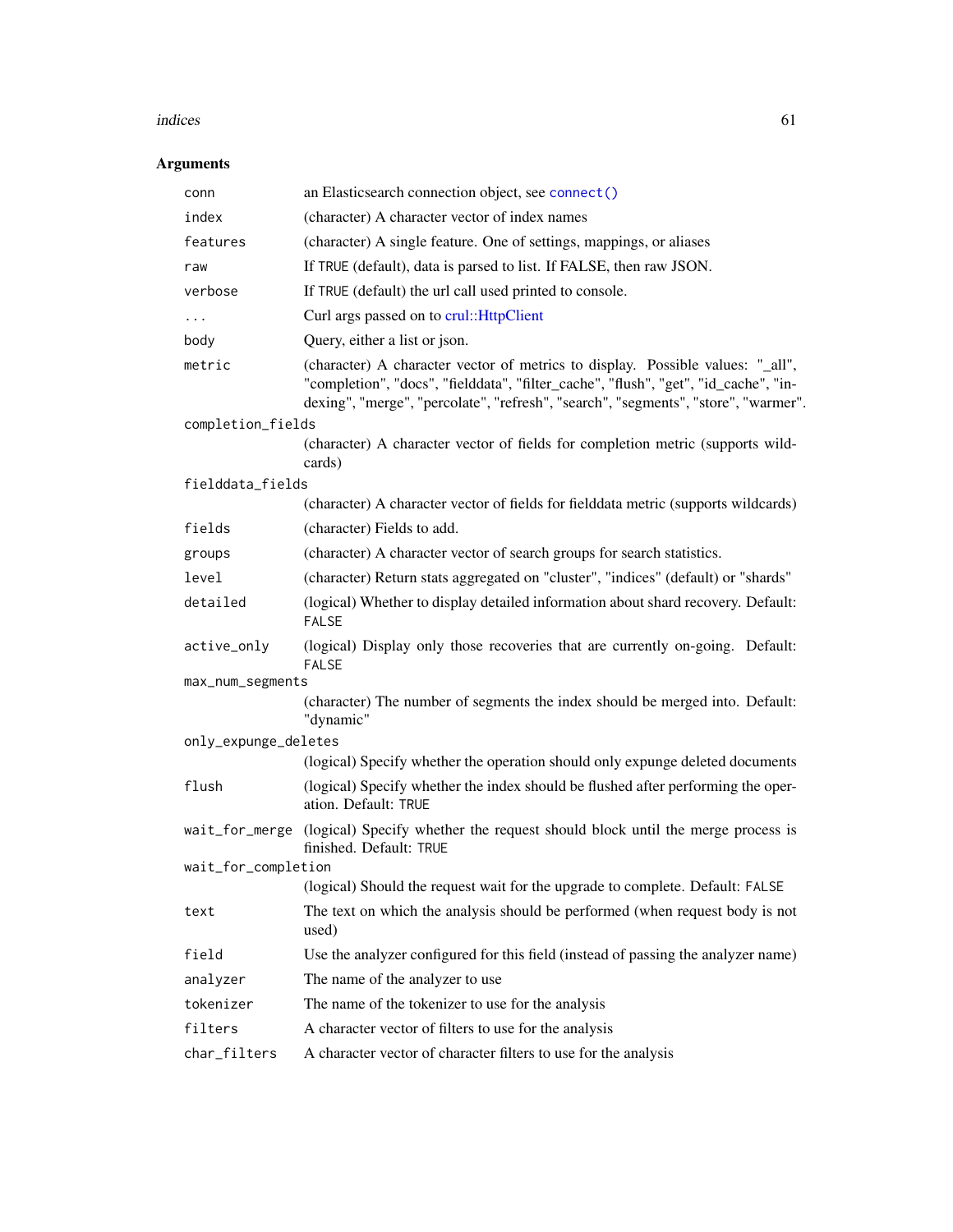| force           | (logical) Whether a flush should be forced even if it is not necessarily needed ie.<br>if no changes will be committed to the index.                                                                                                                                |  |
|-----------------|---------------------------------------------------------------------------------------------------------------------------------------------------------------------------------------------------------------------------------------------------------------------|--|
| full            | (logical) If set to TRUE a new index writer is created and settings that have been<br>changed related to the index writer will be refreshed.                                                                                                                        |  |
| wait_if_ongoing |                                                                                                                                                                                                                                                                     |  |
|                 | If TRUE, the flush operation will block until the flush can be executed if an-<br>other flush operation is already executing. The default is false and will cause an<br>exception to be thrown on the shard level if another flush operation is already<br>running. |  |
| filter          | (logical) Clear filter caches                                                                                                                                                                                                                                       |  |
| filter_keys     | (character) A vector of keys to clear when using the filter_cache parameter<br>(default: all)                                                                                                                                                                       |  |
| fielddata       | (logical) Clear field data                                                                                                                                                                                                                                          |  |
| query_cache     | (logical) Clear query caches                                                                                                                                                                                                                                        |  |
| id_cache        | (logical) Clear ID caches for parent/child                                                                                                                                                                                                                          |  |
| index_new       | (character) an index name, required. only applies to index_shrink method                                                                                                                                                                                            |  |
|                 |                                                                                                                                                                                                                                                                     |  |

#### Details

index\_analyze: [https://www.elastic.co/guide/en/elasticsearch/reference/current/in](https://www.elastic.co/guide/en/elasticsearch/reference/current/indices-analyze.html)dices-analyze. [html](https://www.elastic.co/guide/en/elasticsearch/reference/current/indices-analyze.html) This method can accept a string of text in the body, but this function passes it as a parameter in a GET request to simplify.

index\_flush: [https://www.elastic.co/guide/en/elasticsearch/reference/current/indic](https://www.elastic.co/guide/en/elasticsearch/reference/current/indices-flush.html)es-flush. [html](https://www.elastic.co/guide/en/elasticsearch/reference/current/indices-flush.html) From the ES website: The flush process of an index basically frees memory from the index by flushing data to the index storage and clearing the internal transaction log. By default, Elasticsearch uses memory heuristics in order to automatically trigger flush operations as required in order to clear memory.

index\_status: The API endpoint for this function was deprecated in Elasticsearch v1.2.0, and will likely be removed soon. Use [index\\_recovery\(\)](#page-57-0) instead.

index\_settings\_update: There are a lot of options you can change with this function. See https://www.elastic.co/guide/en/ela update-settings.html for all the options.

index settings: See https://www.elastic.co/guide/en/elasticsearch/reference/current/index-modules.html for the *static* and *dynamic* settings you can set on indices.

### Mappings

The "keyword" type is not supported in Elasticsearch < v5. If you do use a mapping with "keyword" type in Elasticsearch < v5 [index\\_create\(\)](#page-57-0) should fail.

### Author(s)

Scott Chamberlain [myrmecocystus@gmail.com](mailto:myrmecocystus@gmail.com)

### References

<https://www.elastic.co/guide/en/elasticsearch/reference/current/indices.html>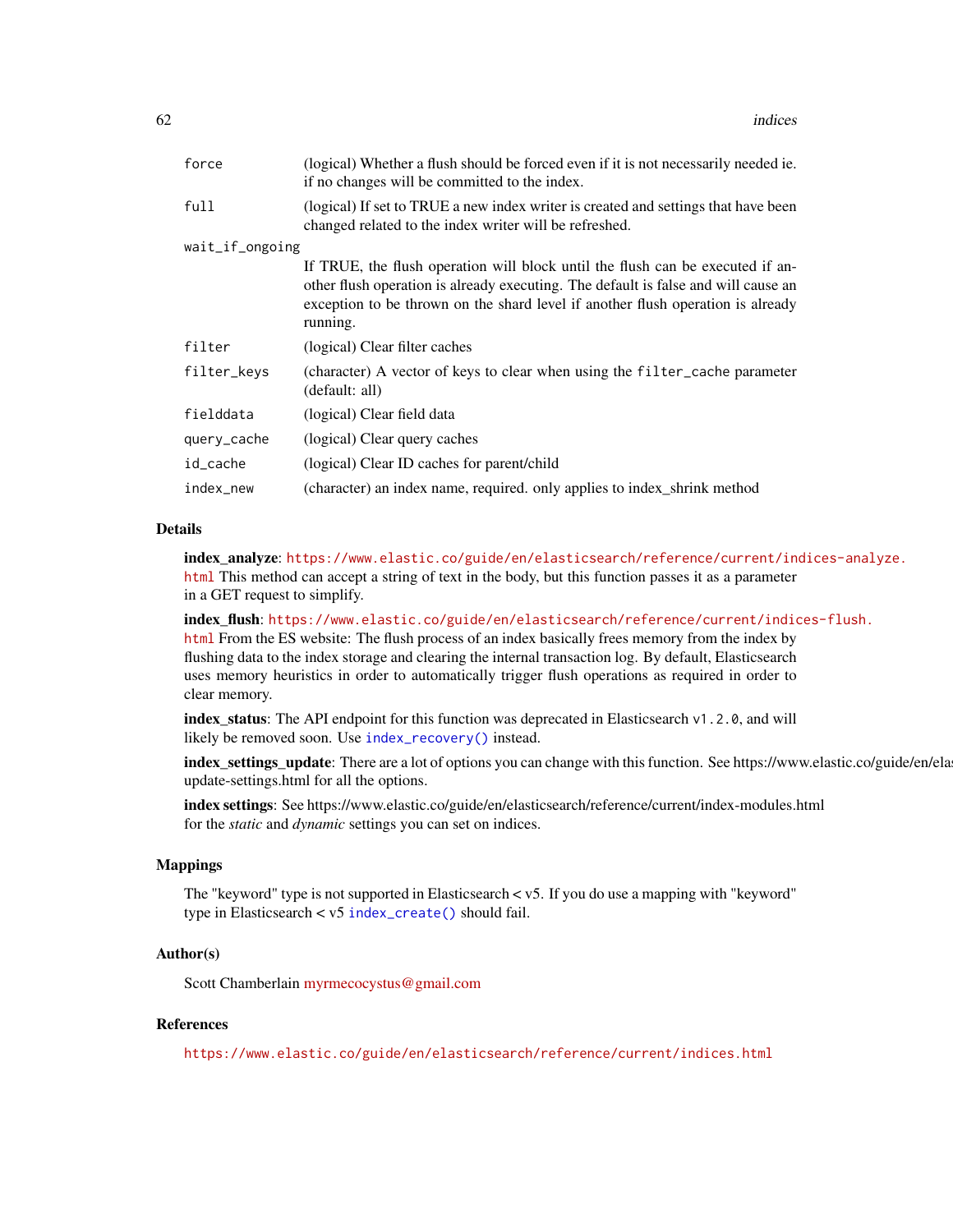#### indices 63

```
## Not run:
# connection setup
(x \leq connect())
# get information on an index
index_get(x, index='shakespeare')
## this one is the same as running index_settings('shakespeare')
index_get(x, index='shakespeare', features='settings')
index_get(x, index='shakespeare', features='mappings')
index_get(x, index='shakespeare', features='alias')
# check for index existence
index_exists(x, index='shakespeare')
index_exists(x, index='plos')
# create an index
if (index_exists(x, 'twitter')) index_delete(x, 'twitter')
index_create(x, index='twitter')
if (index_exists(x, 'things')) index_delete(x, 'things')
index_create(x, index='things')
if (index_exists(x, 'plos')) index_delete(x, 'plos')
index_create(x, index='plos')
# re-create an index
index_recreate(x, "deer")
index_recreate(x, "deer", verbose = FALSE)
# delete an index
if (index_exists(x, 'plos')) index_delete(x, index='plos')
## with a body
body \leftarrow '{
 "settings" : {
  "index" : <math>\{"number_of_shards" : 3,
    "number_of_replicas" : 2
   }
 }
}'
if (index_exists(x, 'alsothat')) index_delete(x, 'alsothat')
index_create(x, index='alsothat', body = body)
## with read only
body \leq - '{
 "settings" : {
  "index" : {
    "blocks" : {
      "read_only" : true
    }
   }
 }
}'
```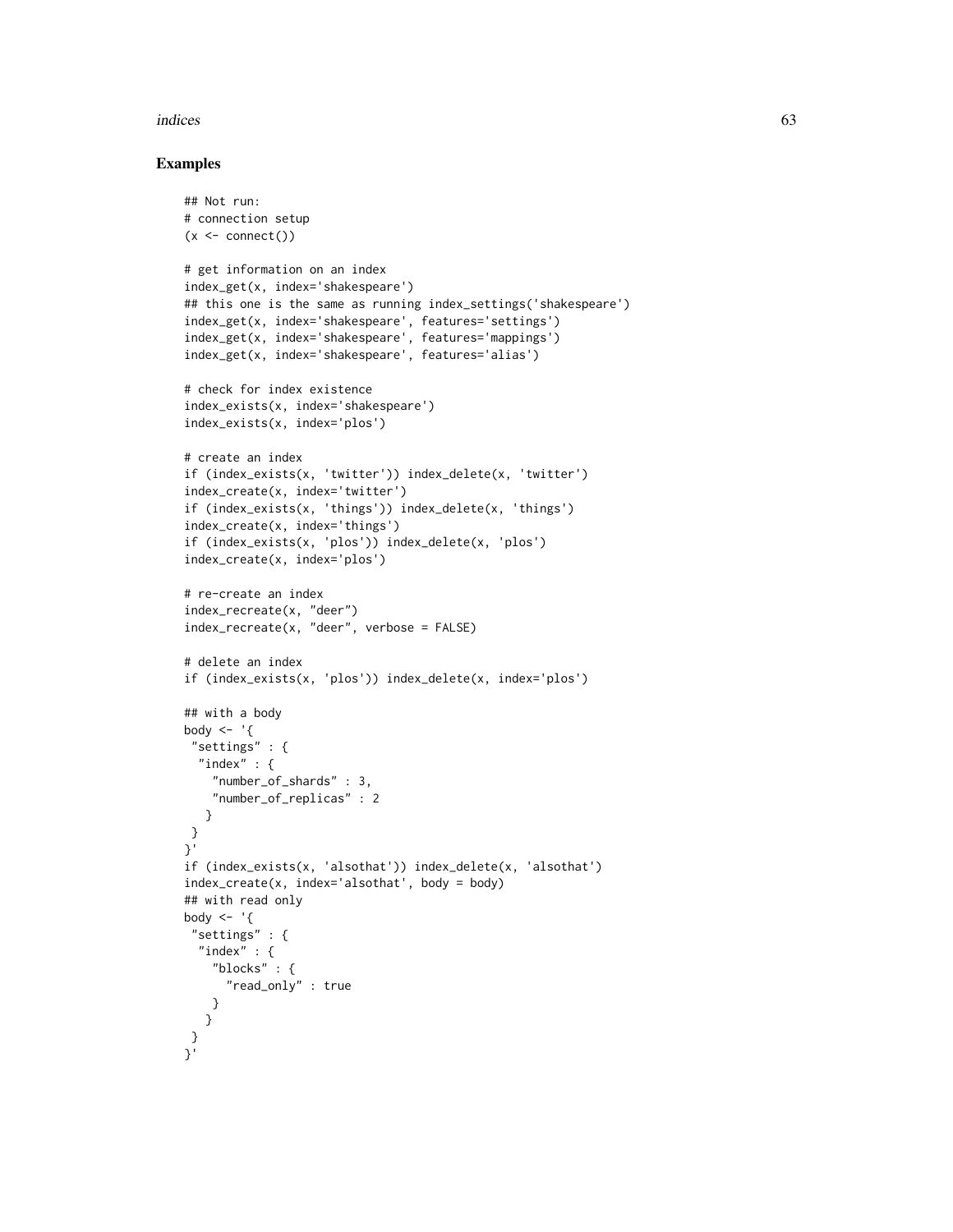```
# index_create(x, index='myindex', body = body)
# then this delete call should fail with something like:
## > Error: 403 - blocked by: [FORBIDDEN/5/index read-only (api)]
# index_delete(x, index='myindex')
## with mappings
body \leq - '{
 "mappings": {
   "properties": {
     "location" : {"type" : "geo_point"}
   }
 }
}'
if (!index_exists(x, 'gbifnewgeo')) index_create(x, index='gbifnewgeo', body=body)
gbifgeo <- system.file("examples", "gbif_geosmall.json", package = "elastic")
docs_bulk(x, gbifgeo)
# close an index
index_create(x, 'plos')
index_close(x, 'plos')
# open an index
index_open(x, 'plos')
# Get stats on an index
index_stats(x, 'plos')
index_stats(x, c('plos','gbif'))
index_stats(x, c('plos','gbif'), metric='refresh')
index_stats(x, metric = "indexing")
index_stats(x, 'shakespeare', metric='completion')
index_stats(x, 'shakespeare', metric='completion', completion_fields = "completion")
index_stats(x, 'shakespeare', metric='fielddata')
index_stats(x, 'shakespeare', metric='fielddata', fielddata_fields = "evictions")
index_stats(x, 'plos', level="indices")
index_stats(x, 'plos', level="cluster")
index_stats(x, 'plos', level="shards")
# Get segments information that a Lucene index (shard level) is built with
index_segments(x)
index_segments(x, 'plos')
index_segments(x, c('plos','gbif'))
# Get recovery information that provides insight into on-going index shard recoveries
index_recovery(x)
index_recovery(x, 'plos')
index_recovery(x, c('plos','gbif'))
index\_recovery(x, "plos", detailed = TRUE)index_recovery(x, "plos", active_only = TRUE)
# Optimize an index, or many indices
if (x$es_ver() < 500) {
  ### ES < v5 - use optimize
  index_optimize(x, 'plos')
```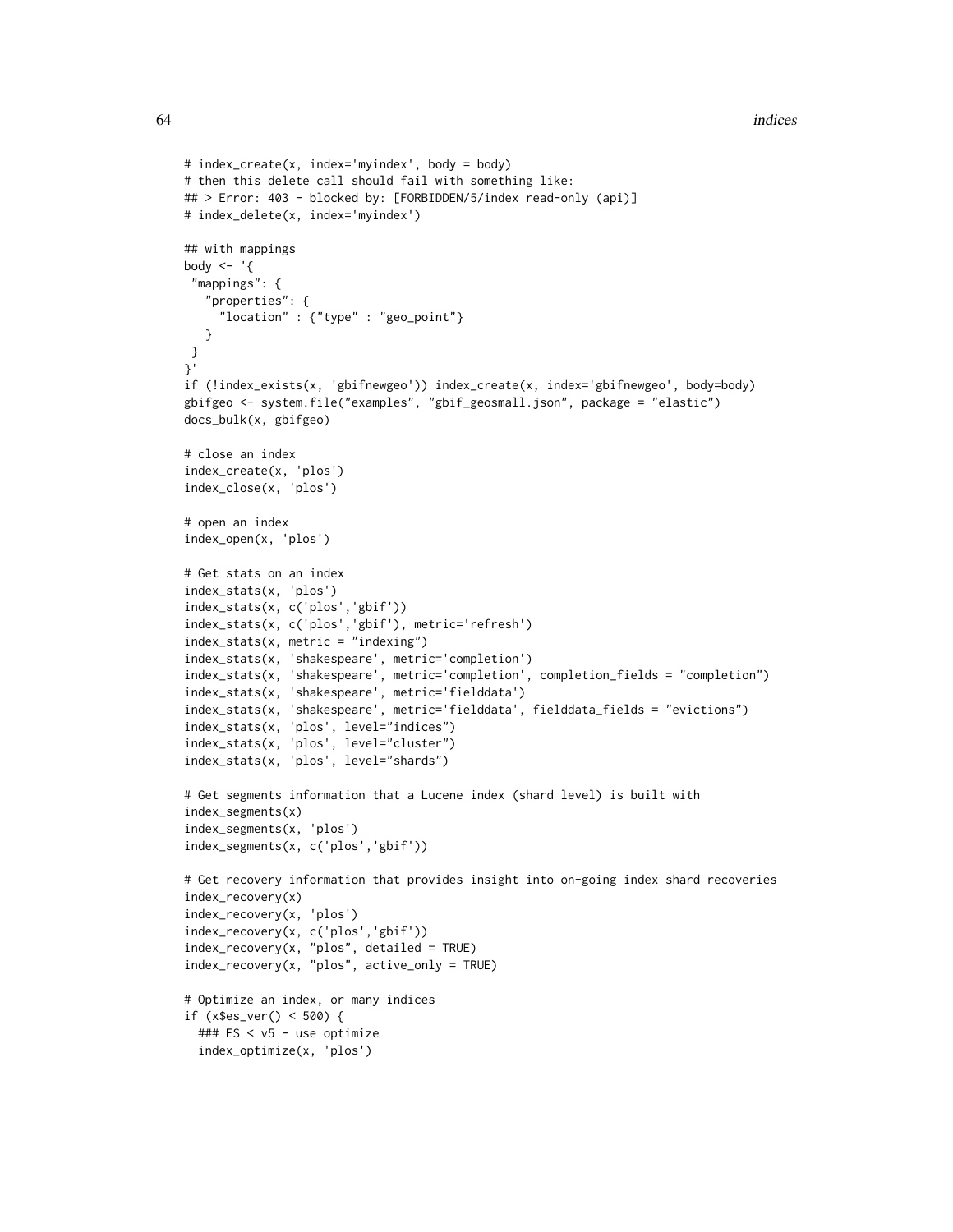#### indices 65

```
index_optimize(x, c('plos','gbif'))
 index_optimize(x, 'plos')
} else {
 ### ES > v5 - use forcemerge
 index_forcemerge(x, 'plos')
}
# Upgrade one or more indices to the latest format. The upgrade process converts any
# segments written with previous formats.
if (x$es_ver() < 500) {
 index_upgrade(x, 'plos')
 index_upgrade(x, c('plos','gbif'))
}
# Performs the analysis process on a text and return the tokens breakdown
# of the text
index_analyze(x, text = 'this is a test', analyzer='standard')
index_analyze(x, text = 'this is a test', analyzer='whitespace')
index_analyze(x, text = 'this is a test', analyzer='stop')
index_analyze(x, text = 'this is a test', tokenizer='keyword',
 filters='lowercase')
index_analyze(x, text = 'this is a test', tokenizer='keyword',
 filters='lowercase', char_filters='html_strip')
index_analyze(x, text = 'this is a test', index = 'plos',
 analyzer="standard")
index_analyze(x, text = 'this is a test', index = 'shakespeare',
 analyzer="standard")
## NGram tokenizer
body \leq - '{
        "settings" : {
             "analysis" : {
                 "analyzer" : {
                     "my_ngram_analyzer" : {
                         "tokenizer" : "my_ngram_tokenizer"
                     }
                 },
                 "tokenizer" : {
                     "my_ngram_tokenizer" : {
                         "type" : "nGram",
                         "min\_gram" :: "2""max_{gram" : "3","token_chars": [ "letter", "digit" ]
                     }
                 }
             }
     }
}'
if (index_exists(x, "shakespeare2")) index_delete(x, "shakespeare2")
tokenizer_set(x, index = "shakespeare2", body=body)
index_analyze(x, text = "art thouh", index = "shakespeare2",
 analyzer='my_ngram_analyzer')
```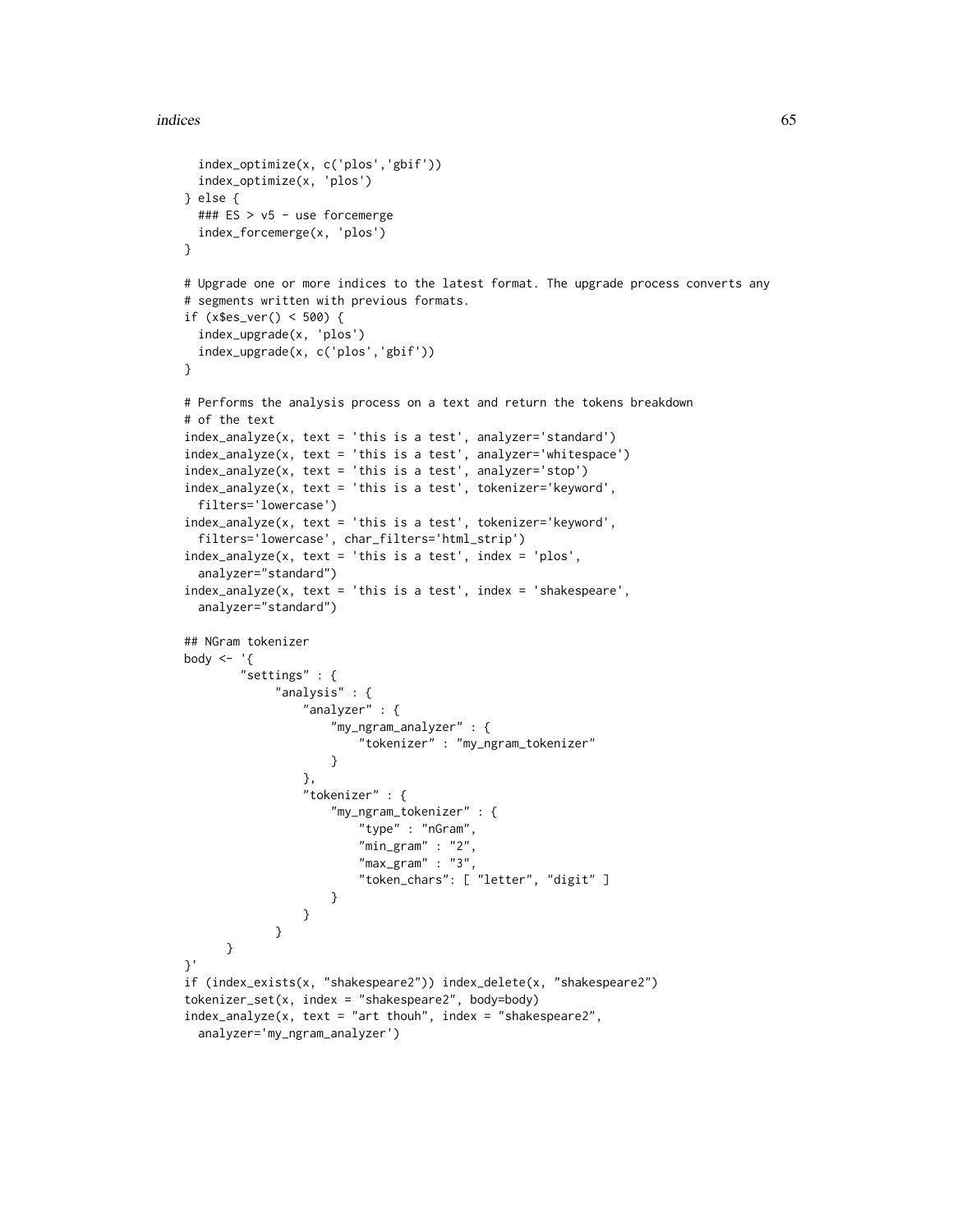```
# Explicitly flush one or more indices.
index_flush(x, index = "plos")
index_flush(x, index = "shakespeare")
index_flush(x, index = c("plos", "shakespeace"))index_flush(x, index = "plos", wait_if\_ongoing = TRUE)index_flush(x, index = "plos", verbose = TRUE)
# Clear either all caches or specific cached associated with one ore more indices.
index_clear_cache(x)
index_clear_cache(x, index = "plos")
index_clear_cache(x, index = "shakespeare")
index_clear_cache(x, index = c("plos","shakespeare"))
index_clear_cache(x, filter = TRUE)
# Index settings
## get settings
index_settings(x)
index_settings(x, "_all")
index_settings(x, 'gbif')
index_settings(x, c('gbif','plos'))
index_settings(x, '*s')
## update settings
if (index_exists(x, 'foobar')) index_delete(x, 'foobar')
index_create(x, "foobar")
settings <- list(index = list(number_of_replicas = 4))
index_settings_update(x, "foobar", body = settings)
index_get(x, "foobar")$foobar$settings
# Shrink index - Can only shrink an index if it has >1 shard
## index must be read only, a copy of every shard in the index must
## reside on the same node, and the cluster health status must be green
### index_settings_update call to change these
settings <- list(
 index.routing.allocation.require._name = "shrink_node_name",
 index.blocks.write = "true"
\lambdaif (index_exists(x, 'barbarbar')) index_delete(x, 'barbarbar')
index_create(x, "barbarbar")
index_settings_update(x, "barbarbar", body = settings)
cat_recovery(x, index='barbarbar')
# index_shrink(x, "barbarbar", "barfoobbar")
## End(Not run)
```
ingest *Ingest API operations*

#### **Description**

Ingest API operations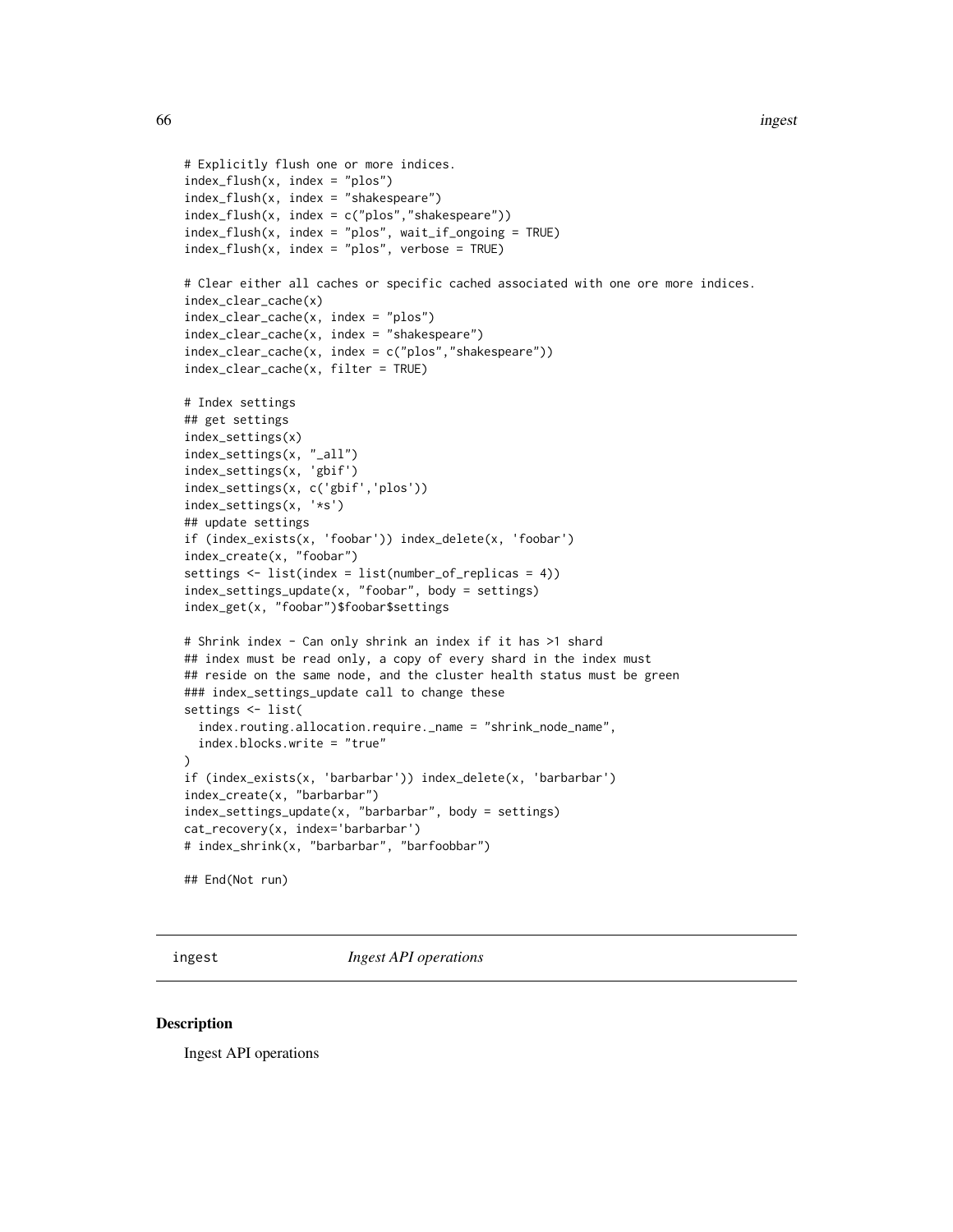ingest 67

### Usage

```
pipeline_create(conn, id, body, ...)
pipeline_attachment(conn, index, id, pipeline, body, type = NULL, ...)
pipeline_get(conn, id, filter_path = NULL, ...)
pipeline_delete(conn, id, body, ...)
pipeline_simulate(conn, body, id = NULL, ...)
```
### Arguments

| conn        | an Elasticsearch connection object, see connect()                                                                                                 |
|-------------|---------------------------------------------------------------------------------------------------------------------------------------------------|
| id          | (character) one or more pipeline id's, with delete, you can use a wildcard match                                                                  |
| body        | body describing pipeline, see examples and Elasticsearch docs                                                                                     |
| $\ddots$    | Curl args passed on to crul::verb-POST, crul::verb-GET, crul::verb-PUT, or<br>crul::verb-DELETE                                                   |
| index       | (character) an index. only used in pipeline_attachment                                                                                            |
| pipeline    | (character) a pipeline name, only used in pipeline_attachment                                                                                     |
| type        | (character) a type. only used in pipeline_attachment. by default ths is set to<br>NULL - optional in $ES \le v6.3$ ; not allowed in $ES \ge v6.4$ |
| filter_path | (character) fields to return, deafults to all if not given                                                                                        |
|             |                                                                                                                                                   |

#### Details

ingest/pipeline functions available in Elasticsearch v5 and greater

### Value

a named list

# Attachments

See https://www.elastic.co/guide/en/elasticsearch/plugins/current/ingest-attachment.html You need to install the attachment processor plugin to be able to use attachments in pipelines

### References

<https://www.elastic.co/guide/en/elasticsearch/reference/current/ingest-apis.html>, [https://www.elastic.co/guide/en/elasticsearch/plugins/current/using-ingest-attac](https://www.elastic.co/guide/en/elasticsearch/plugins/current/using-ingest-attachment.html)hment. [html](https://www.elastic.co/guide/en/elasticsearch/plugins/current/using-ingest-attachment.html)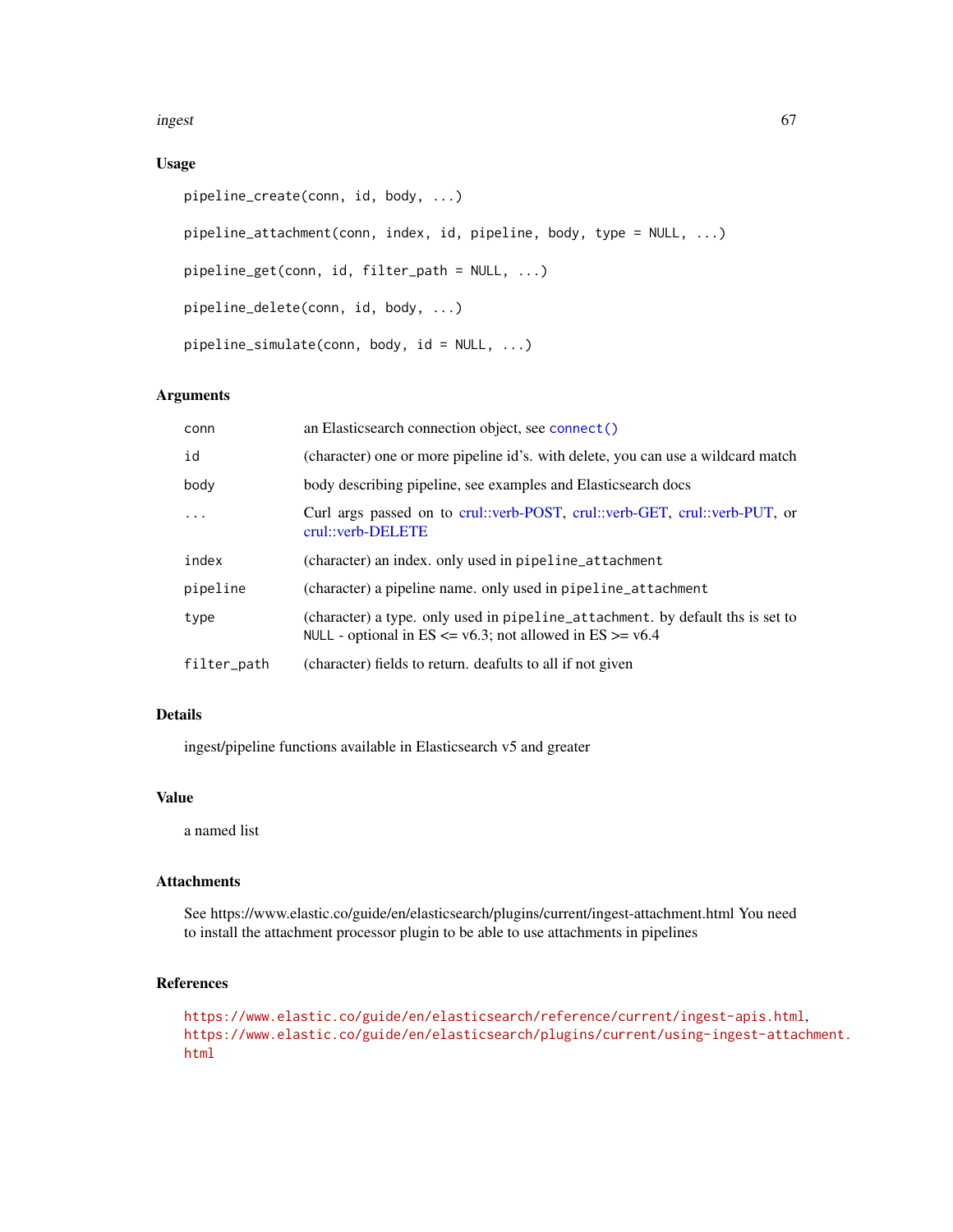68 ingest

```
## Not run:
# connection setup
(x < - \text{connect}())# create
body1 \leq - '{
  "description" : "do a thing",
  "version" : 123,
  "processors" : [
   {
      "set" : {
        "field": "foo",
        "value": "bar"
      }
    }
 ]
}'
body2 \leftarrow '{
  "description" : "do another thing",
  "processors" : [
    {
      "set" : \{"field": "stuff",
        "value": "things"
     }
    }
 ]
}'
pipeline\_create(x, id = 'foo', body = body1)pipeline\_create(x, id = 'bar', body = body2)# get
pipeline_get(x, id = 'foo')
pipeline_get(x, id = 'bar')
pipeline\_get(x, id = 'foo', filter\_path = "*.version")pipeline_get(x, id = c('foo', 'bar')) # get >1
# delete
pipeline_delete(x, id = 'foo')
# simulate
## with pipeline included
body \leq - '{
  "pipeline" : {
    "description" : "do another thing",
    "processors" : [
      {
       "set" : {\}"field": "stuff",
          "value": "things"
        }
```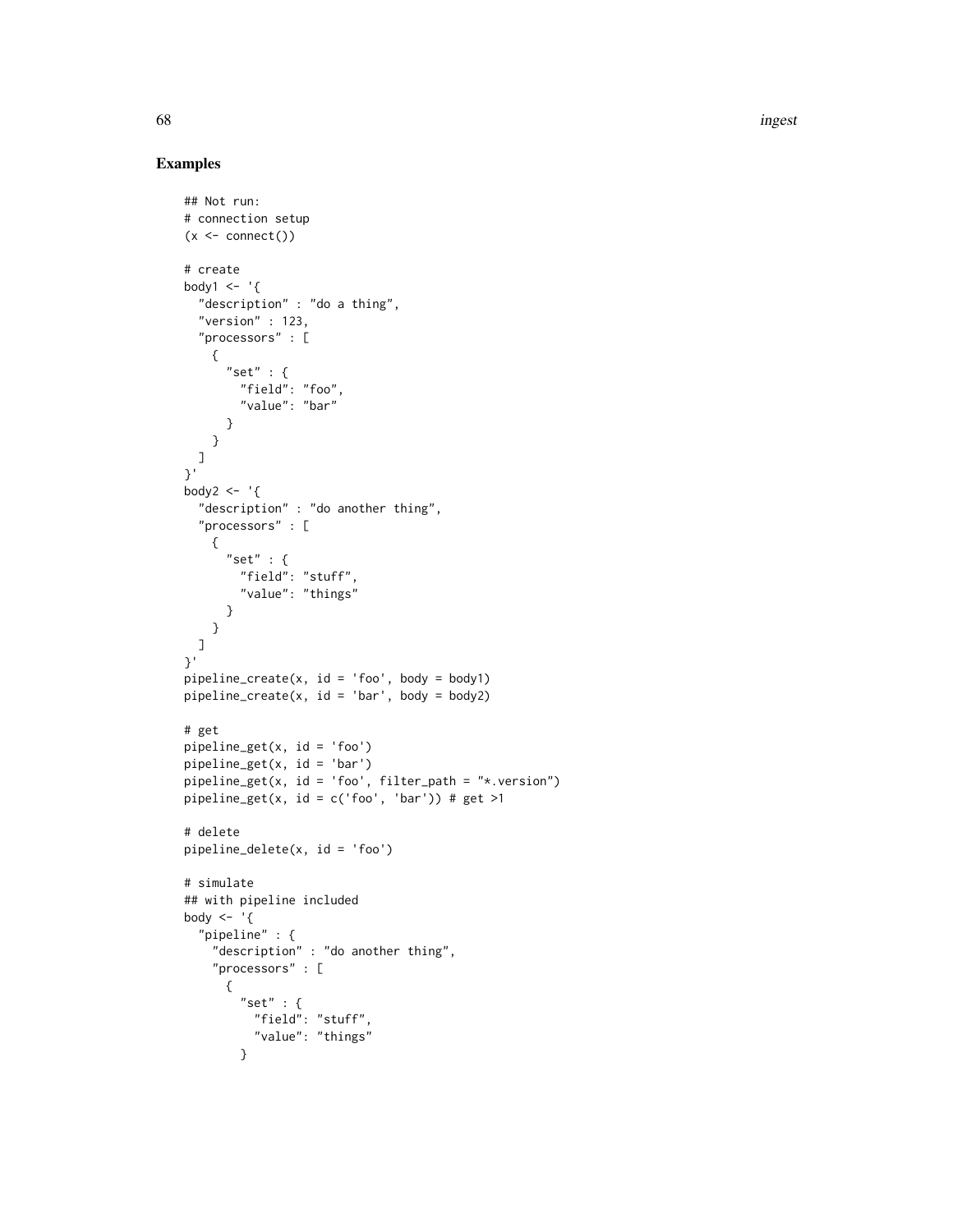mapping 69

```
}
   ]
  },
  "docs" : [
   { "_source": {"foo": "bar"} },
   { "_source": {"foo": "world"} }
  ]
}'
pipeline_simulate(x, body)
## referencing existing pipeline
body \leq - '{
  "docs" : [
   { "_source": {"foo": "bar"} },
    { "_source": {"foo": "world"} }
 ]
}'
pipeline_simulate(x, body, id = "foo")
# attchments - Note: you need the attachment plugin for this, see above
body1 <- '{
  "description" : "do a thing",
  "version" : 123,
  "processors" : [
    {
      "attachment" : {
        "field" : "data"
      }
   }
 ]
}'
pipeline_create(x, "baz", body1)
body_attach <- '{
  "data": "e1xydGYxXGFuc2kNCkxvcmVtIGlwc3VtIGRvbG9yIHNpdCBhbWV0DQpccGFyIH0="
}'
if (!index_exists(x, "boomarang")) index_create(x, "boomarang")
docs\_create(x, 'boomarang', id = 1, body = list(title = "New title"))pipeline_attachment(x, "boomarang", "1", "baz", body_attach)
pipeline_get(x, id = 'baz')
## End(Not run)
```
mapping *Mapping management*

#### Description

Mapping management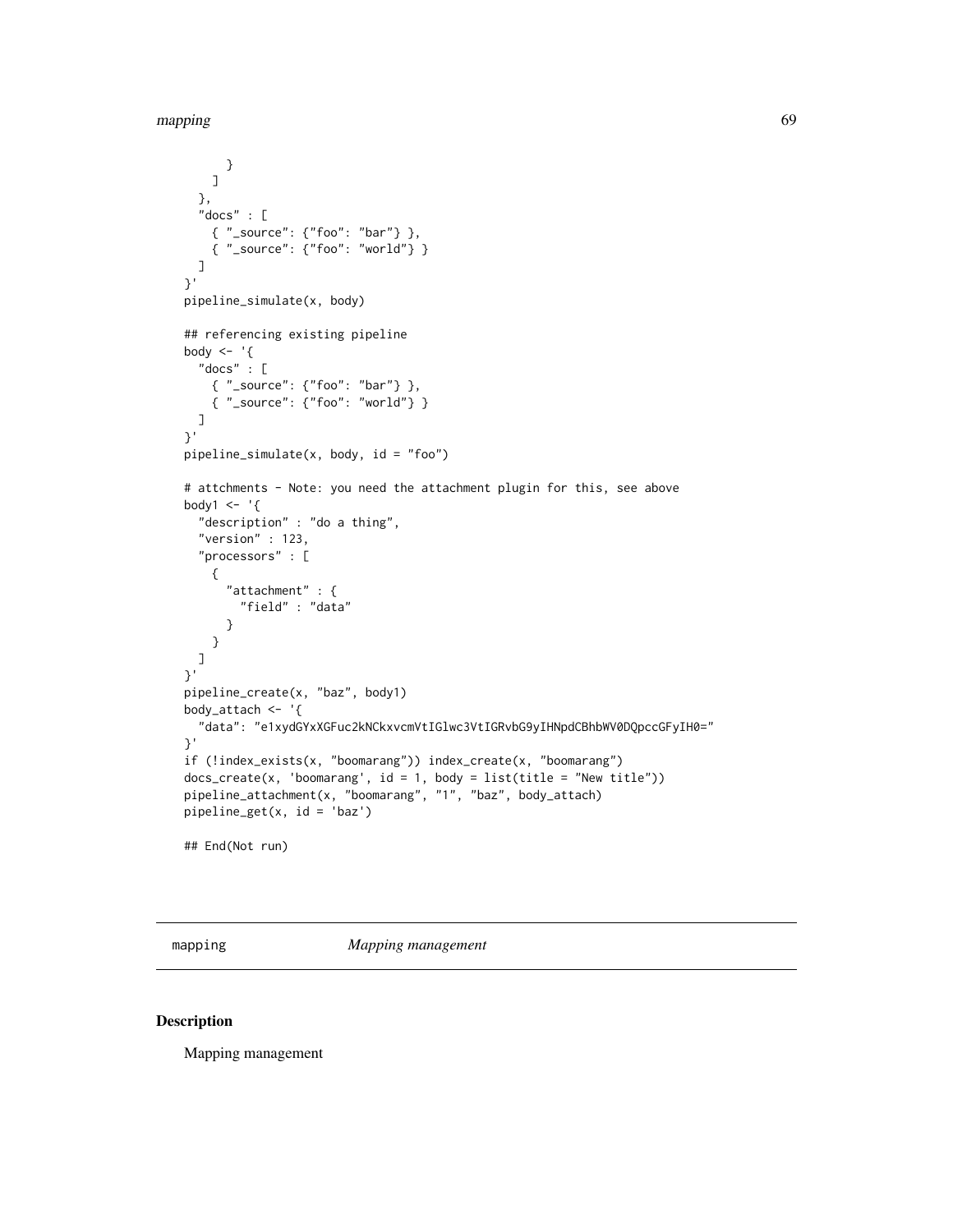# Usage

```
mapping_create(
 conn,
  index,
 body,
  type = NULL,
 update_all_types = FALSE,
  include_type_name = NULL,
  ...
\mathcal{L}mapping_get(conn, index = NULL, type = NULL, include_type_name = NULL, \dots)
field_mapping_get(
 conn,
  index = NULL,
  type = NULL,
  field,
 include_defaults = FALSE,
 include_type_name = NULL,
  ...
\mathcal{L}type_exists(conn, index, type, ...)
```
# Arguments

| conn              | an Elasticsearch connection object, see connect()                                                                                                            |  |
|-------------------|--------------------------------------------------------------------------------------------------------------------------------------------------------------|--|
| index             | (character) An index                                                                                                                                         |  |
| body              | (list) Either a list or json, representing the query.                                                                                                        |  |
| type              | (character) A document type                                                                                                                                  |  |
| update_all_types  |                                                                                                                                                              |  |
|                   | (logical) update all types. default: FALSE. This parameter is deprecated in ES<br>v6.3.0 and higher, see https://github.com/elastic/elasticsearch/pull/28284 |  |
| include_type_name |                                                                                                                                                              |  |
|                   | (logical) If set to TRUE, you can include a type name, if not an error will occur.<br>default: not set. See Details.                                         |  |
| $\cdot$           | Curl options passed on to crul::verb-PUT, crul::verb-GET, or crul::verb-HEAD                                                                                 |  |
| field             | (character) One or more field names                                                                                                                          |  |
| include_defaults  |                                                                                                                                                              |  |
|                   | (logical) Whether to return default values                                                                                                                   |  |

### Details

Find documentation for each function at: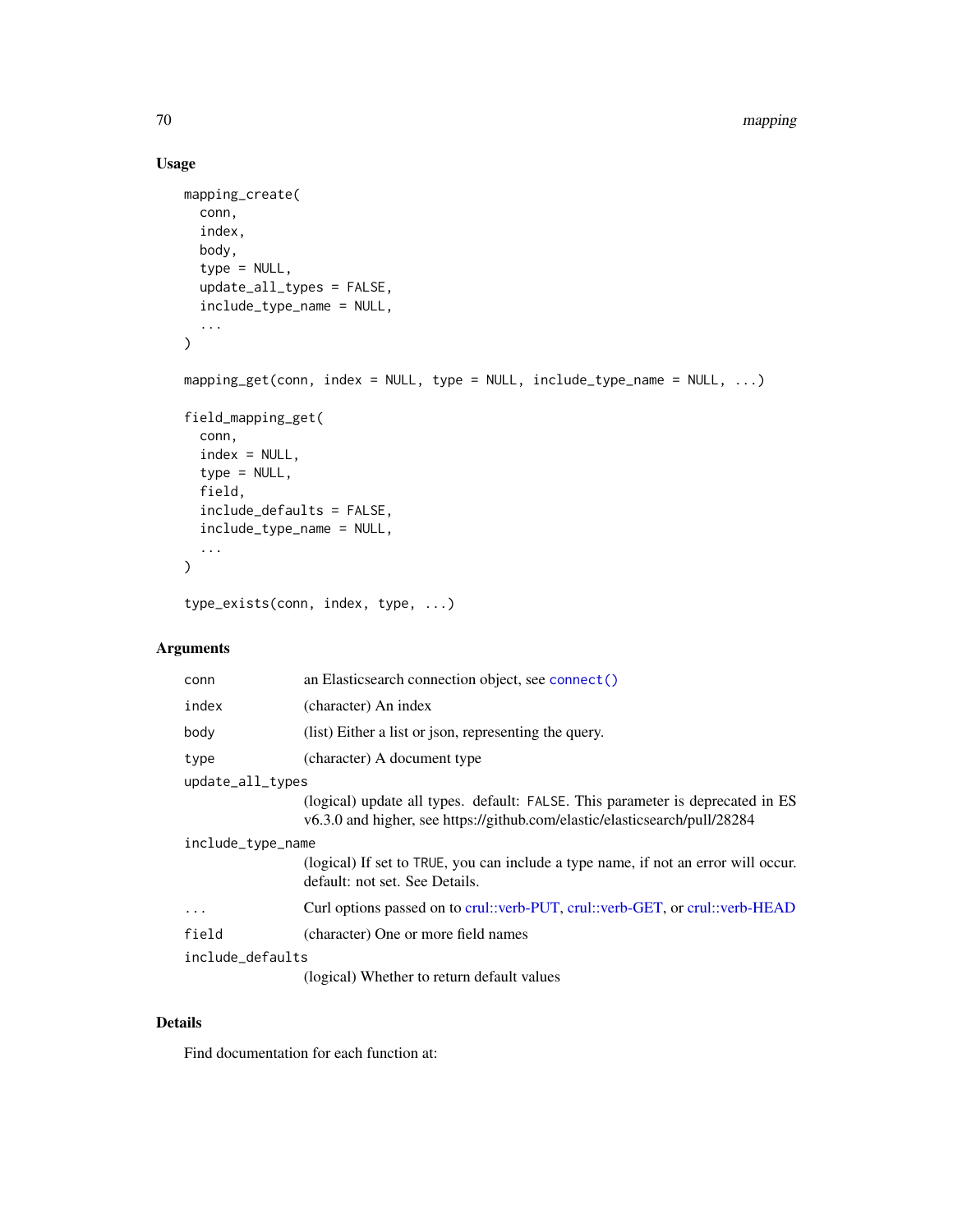#### mapping 21 and 2012 12:00 the contract of the contract of the contract of the contract of the contract of the contract of the contract of the contract of the contract of the contract of the contract of the contract of the

- mapping\_create [https://www.elastic.co/guide/en/elasticsearch/reference/curr](https://www.elastic.co/guide/en/elasticsearch/reference/current/indices-put-mapping.html)ent/ [indices-put-mapping.html](https://www.elastic.co/guide/en/elasticsearch/reference/current/indices-put-mapping.html)
- type\_exists [https://www.elastic.co/guide/en/elasticsearch/reference/current](https://www.elastic.co/guide/en/elasticsearch/reference/current/indices-types-exists.html)/ [indices-types-exists.html](https://www.elastic.co/guide/en/elasticsearch/reference/current/indices-types-exists.html)
- mapping\_delete FUNCTION DEFUNCT instead of deleting mapping, delete index and recreate index with new mapping
- mapping\_get [https://www.elastic.co/guide/en/elasticsearch/reference/current](https://www.elastic.co/guide/en/elasticsearch/reference/current/indices-get-mapping.html)/ [indices-get-mapping.html](https://www.elastic.co/guide/en/elasticsearch/reference/current/indices-get-mapping.html)
- field\_mapping\_get [https://www.elastic.co/guide/en/elasticsearch/reference/](https://www.elastic.co/guide/en/elasticsearch/reference/current/indices-get-field-mapping.html) [current/indices-get-field-mapping.html](https://www.elastic.co/guide/en/elasticsearch/reference/current/indices-get-field-mapping.html)

See [https://www.elastic.co/guide/en/elasticsearch/reference/current/removal-of-t](https://www.elastic.co/guide/en/elasticsearch/reference/current/removal-of-types.html)ypes. [html](https://www.elastic.co/guide/en/elasticsearch/reference/current/removal-of-types.html) for information on type removal

```
## Not run:
# connection setup
(x \leq connect())
# Used to check if a type/types exists in an index/indices
type_exists(x, index = "plos", type = "article")
type\_exists(x, index = "plos", type = "articles")type\_exists(x, index = "shakespeace", type = "line")# The put mapping API allows to register specific mapping definition for a specific type.
## a good mapping body
body <- list(properties = list(
 journal = list(type="text"),
year = list(type="long")
))
if (!index_exists(x, "plos")) index_create(x, "plos")
mapping_create(x, index = "plos", type = "citation", body=body)
## OR if above fails, try
mapping_create(x, index = "plos", type = "citation", body=body,
  include_type_name=TRUE)
## ES >= 7, no type
mapping_create(x, index = "plos", body=body)
### or as json
body \leq - '{
  "properties": {
    "journal": { "type": "text" },
      "year": { "type": "long" }
}}'
mapping_create(x, index = "plos", type = "citation", body=body)
mapping_get(x, "plos", "citation")
## A bad mapping body
body <- list(things = list(properties = list(
  journal = list("text")
```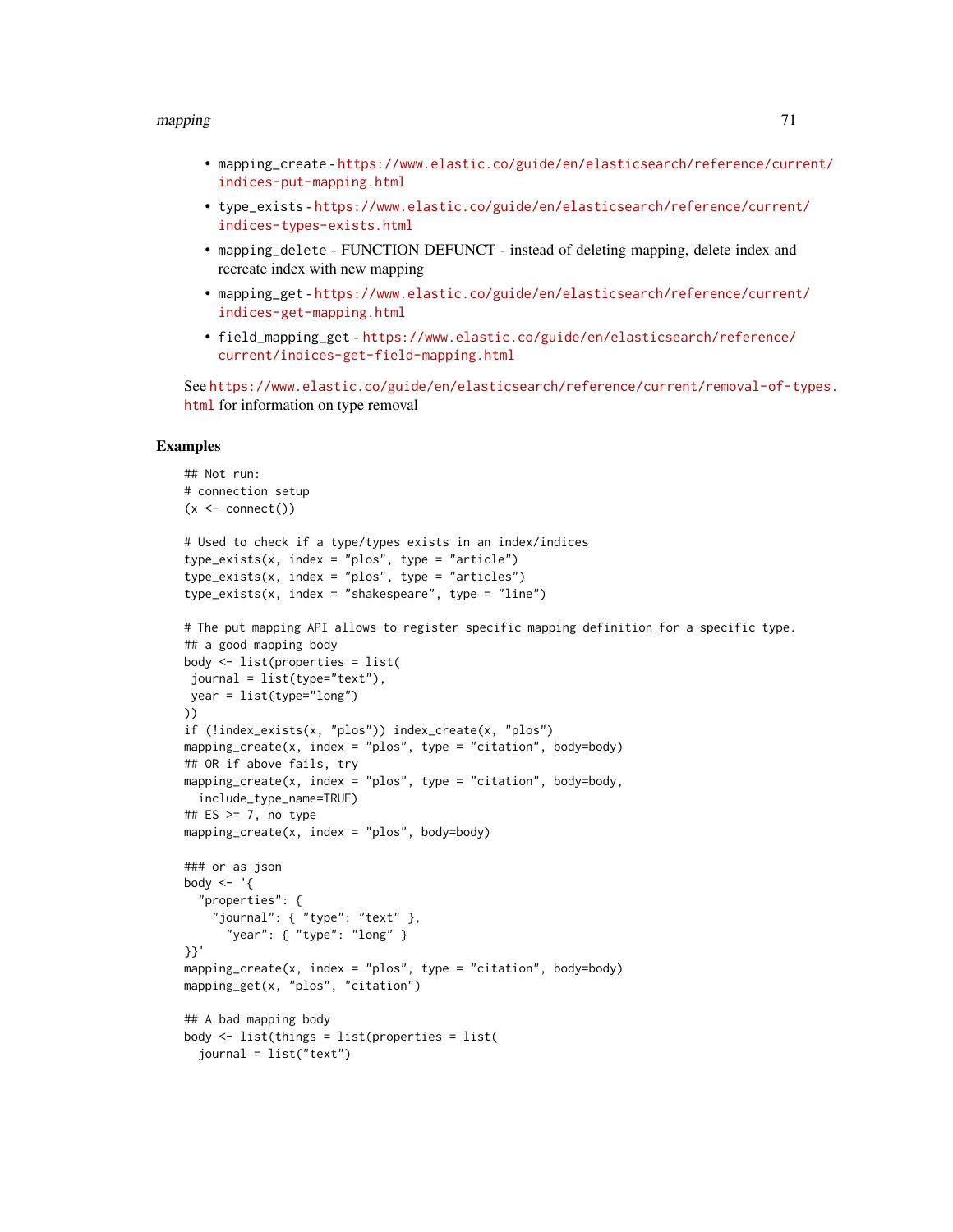```
)))
# mapping_create(x, index = "plos", type = "things", body=body)
# Get mappings
mapping_get(x, '_all')
mapping_get(x, index = "plos")
mapping_get(x, index = c("shakespeace", "plos"))# mapping_get(x, index = "shakespeare", type = "act")
# mapping_get(x, index = "shakespeare", type = c("act","line"))
# Get field mappings
plosdat <- system.file("examples", "plos_data.json",
  package = "elastic")
plosdat <- type_remover(plosdat)
invisible(docs_bulk(x, plosdat))
field_mapping_get(x, index = "_all", field = "text")
field_mapping_get(x, index = "plos", field = "title")
field_mapping_get(x, index = "plos", field = "*")
field_mapping_get(x, index = "plos", field = "title", include_defaults = TRUE)
field_mapping_get(x, type = c("article","record"), field = c("title","class"))
field_mapping_get(x, type = "a*", field = "t*")
# Create geospatial mapping
if (index_exists(x, "gbifgeopoint")) index_delete(x, "gbifgeopoint")
file <- system.file("examples", "gbif_geopoint.json",
  package = "elastic")
file <- type_remover(file)
index_create(x, "gbifgeopoint")
body <- '{
 "properties" : {
   "location" : { "type" : "geo_point" }
}
}'
mapping_create(x, "gbifgeopoint", body = body)
invisible(docs_bulk(x, file))
# update_all_fields, see also ?fielddata
if (x$es_ver() < 603) {
 mapping_create(x, "shakespeare", "record", update_all_types=TRUE, body = '{
   "properties": {
     "speaker": {
       "type": "text",
       "fielddata": true
     }
   }
 }')
} else {
 index_create(x, 'brownchair')
 mapping_create(x, 'brownchair', body = \lceil \cdot \rceil"properties": {
     "foo": {
       "type": "text",
       "fielddata": true
```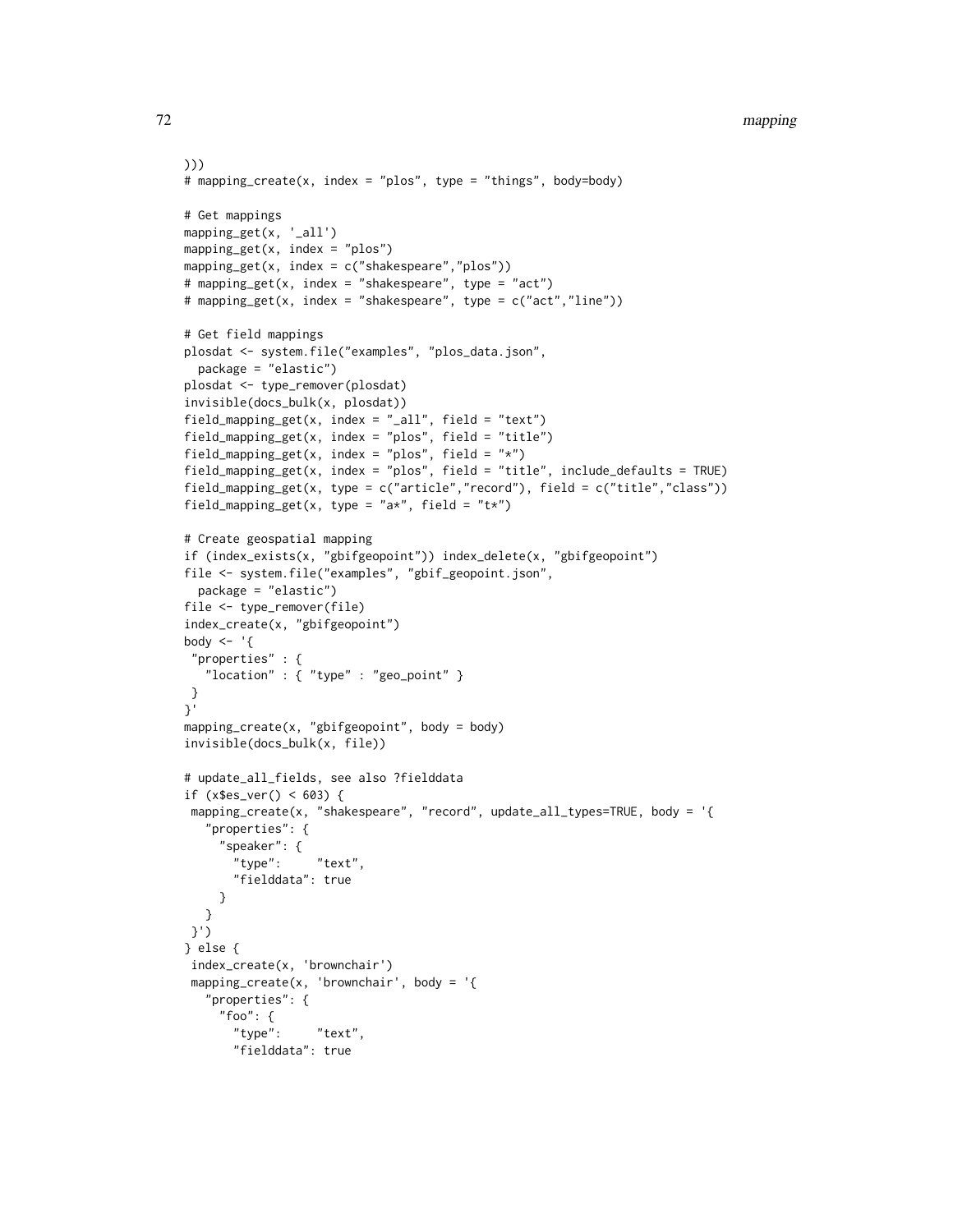#### msearch 73

} } }') } ## End(Not run)

msearch *Multi-search*

# Description

Performs multiple searches, defined in a file

## Usage

msearch(conn,  $x$ , raw = FALSE, asdf = FALSE, ...)

# Arguments

| conn      | an Elasticsearch connection object, see connect ()                                                                                 |
|-----------|------------------------------------------------------------------------------------------------------------------------------------|
| X         | (character) A file path                                                                                                            |
| raw       | (logical) Get raw JSON back or not.                                                                                                |
| asdf      | (logical) If TRUE, use jsonlite:: from JSON() to parse JSON directly to a data.frame.<br>If FALSE (Default), list output is given. |
| $\ddotsc$ | Curl args passed on to crul: verb-POST                                                                                             |

# Details

This function behaves similarly to [docs\\_bulk\(\)](#page-17-0) - performs searches based on queries defined in a file.

# See Also

[Search\\_uri\(\)](#page-116-0) [Search\(\)](#page-91-0)

```
## Not run:
x \leftarrow \text{connect}()msearch1 <- system.file("examples", "msearch_eg1.json", package = "elastic")
readLines(msearch1)
msearch(x, msearch1)
tf <- tempfile(fileext = ".json")
cat('{"index" : "shakespeace"}', file = tf, sep = "\n")
```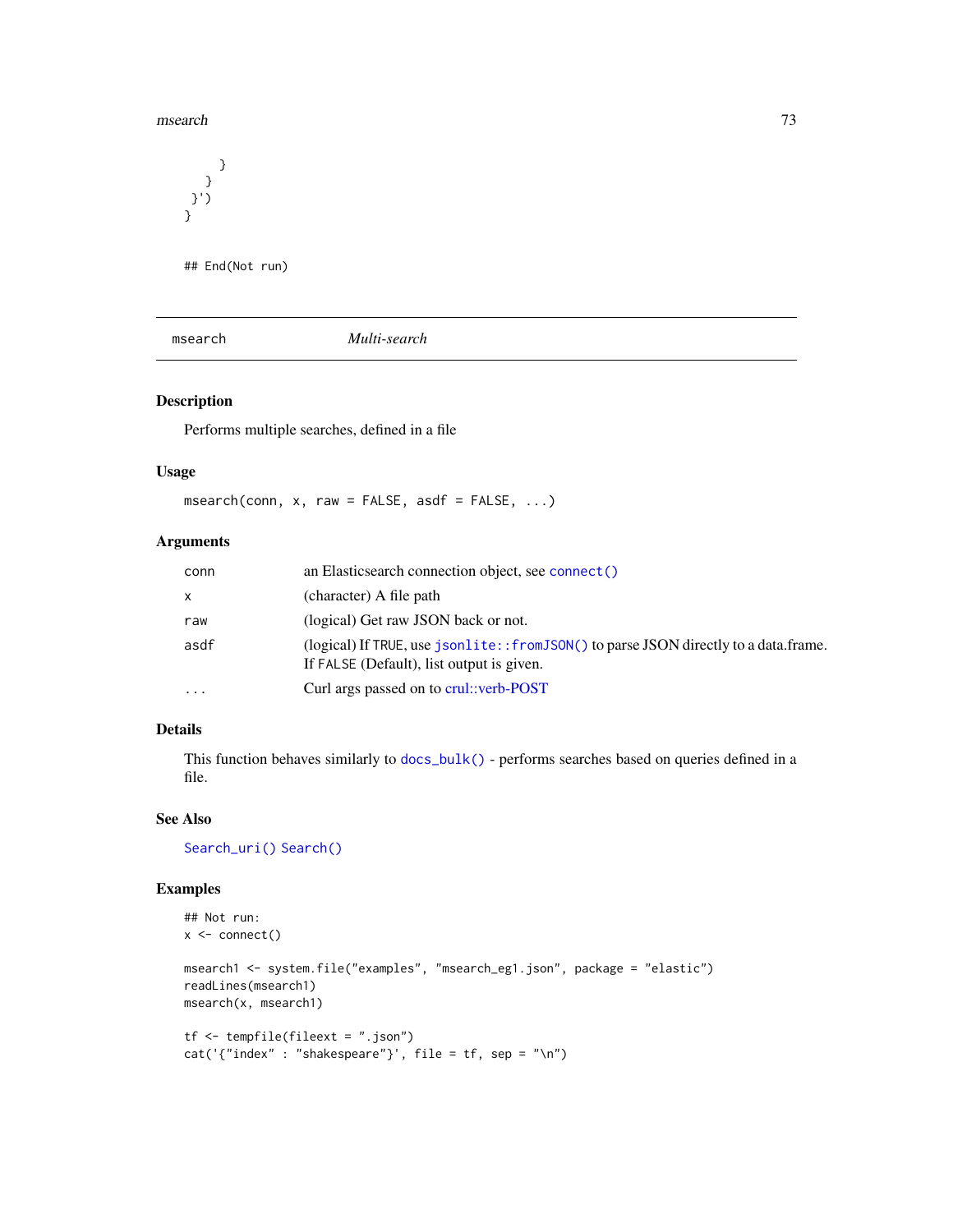```
cat('{'query" : {'match_all" : {'}}, "from" : 0, "size" : 5}', step = "\\n",file = tf, append = TRUE)readLines(tf)
msearch(x, tf)
## End(Not run)
```
mtermvectors *Multi Termvectors*

#### Description

Multi Termvectors

## Usage

```
mtermvectors(
  conn,
  index = NULL,type = NULL,
  ids = NULL,
 body = list(),
 pretty = TRUE,
  field_statistics = TRUE,
  fields = NULL,
 offsets = TRUE,
 parent = NULL,
 payloads = TRUE,
 positions = TRUE,
 preference = "random",
  realtime = TRUE,
 routing = NULL,
  term_statistics = FALSE,
  version = NULL,
  version_type = NULL,
  ...
\mathcal{L}
```
# Arguments

| conn   | an Elasticsearch connection object, see connect ()                            |
|--------|-------------------------------------------------------------------------------|
| index  | (character) The index in which the document resides.                          |
| type   | (character) The type of the document.                                         |
| ids    | (character) One or more document ids                                          |
| body   | (character) Define parameters and or supply a document to get termvectors for |
| pretty | (logical) pretty print. Default: TRUE                                         |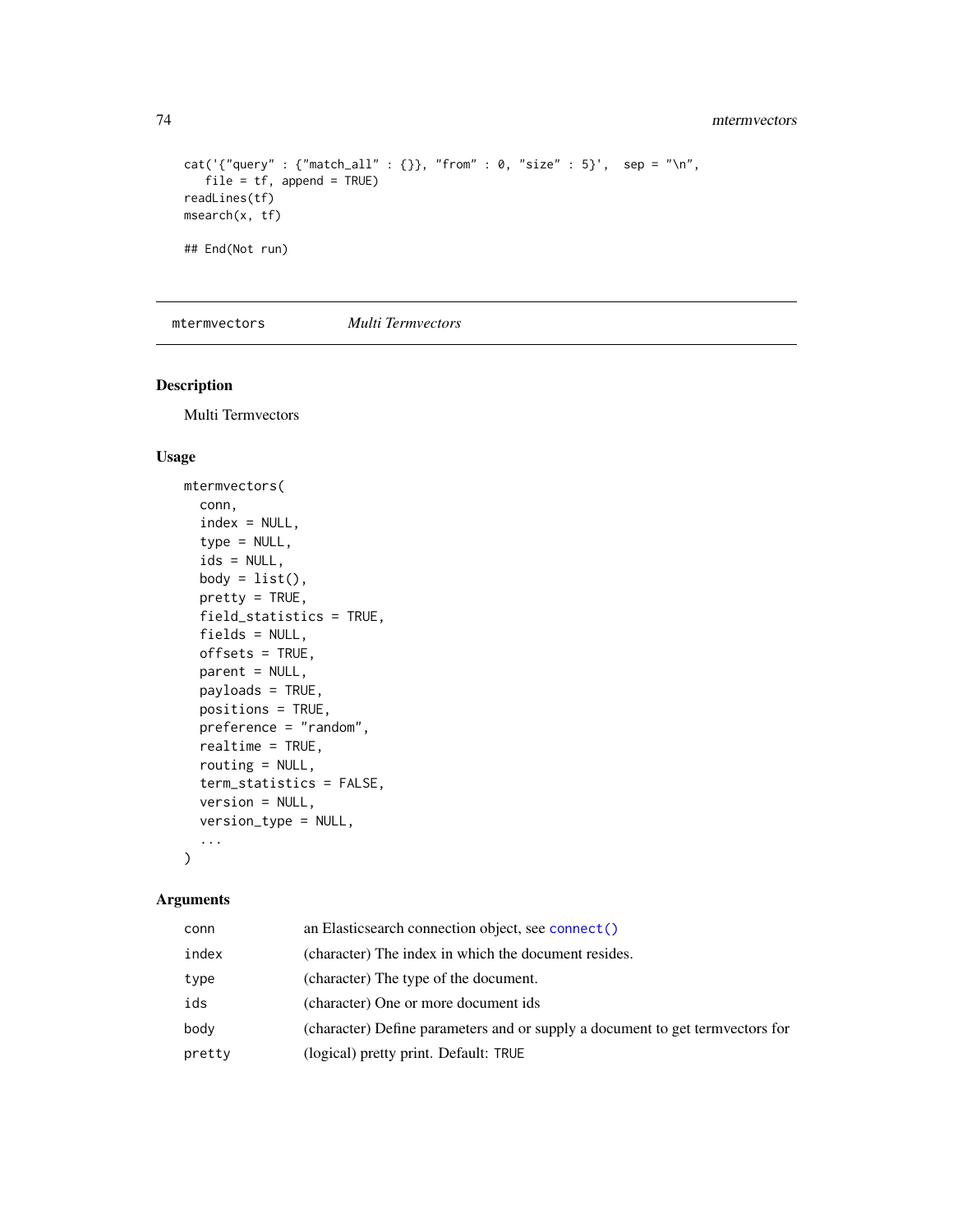## mtermvectors 75

field\_statistics

|                 | (character) Specifies if document count, sum of document frequencies and sum<br>of total term frequencies should be returned. Default: TRUE |
|-----------------|---------------------------------------------------------------------------------------------------------------------------------------------|
| fields          | (character) A comma-separated list of fields to return.                                                                                     |
| offsets         | (character) Specifies if term offsets should be returned. Default: TRUE                                                                     |
| parent          | (character) Parent id of documents.                                                                                                         |
| payloads        | (character) Specifies if term payloads should be returned. Default: TRUE                                                                    |
| positions       | (character) Specifies if term positions should be returned. Default: TRUE                                                                   |
| preference      | (character) Specify the node or shard the operation should be performed on (De-<br>fault: random).                                          |
| realtime        | (character) Specifies if request is real-time as opposed to near-real-time (De-<br>fault: TRUE).                                            |
| routing         | (character) Specific routing value.                                                                                                         |
| term_statistics |                                                                                                                                             |
|                 | (character) Specifies if total term frequency and document frequency should be<br>returned. Default: FALSE                                  |
| version         | (character) Explicit version number for concurrency control                                                                                 |
| version_type    | (character) Specific version type, valid choices are: 'internal', 'external', 'exter-<br>nal_gte', 'force'                                  |
| $\ddotsc$       | Curl args passed on to crul::verb-POST                                                                                                      |

# Details

Multi termvectors API allows to get multiple termvectors based on an index, type and id.

#### References

[https://www.elastic.co/guide/en/elasticsearch/reference/current/docs-multi-termv](https://www.elastic.co/guide/en/elasticsearch/reference/current/docs-multi-termvectors.html)ectors. [html](https://www.elastic.co/guide/en/elasticsearch/reference/current/docs-multi-termvectors.html)

## See Also

[termvectors\(\)](#page-122-0)

## Examples

```
## Not run:
x <- connect()
if (index_exists(x, 'omdb')) index_delete(x, "omdb")
omdb <- system.file("examples", "omdb.json", package = "elastic")
omdb <- type_remover(omdb)
invisible(docs_bulk(x, omdb))
out <- Search(x, "omdb", size = 2)$hits$hits
ids \leq vapply(out, "[[", "", "_id")
```
# no index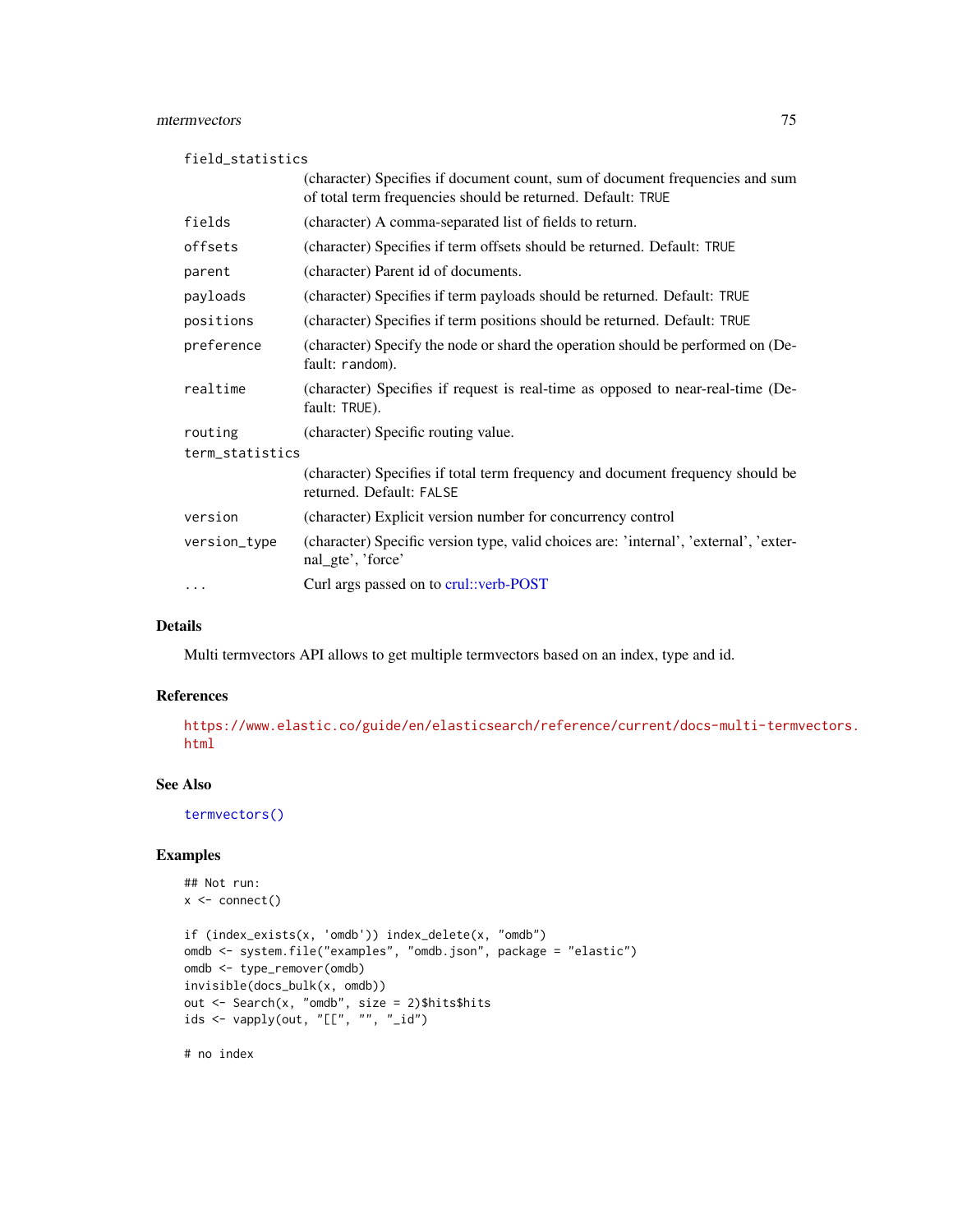```
body \leq - '{
   "docs": [
      {
         "_index": "omdb",
         "_id": "%s",
         "term_statistics": true
      },
      {
         "_index": "omdb",
         "_id": "%s",
         "fields": [
            "Plot"
         ]
      }
  ]
}'
mtermvectors(x, body = sprintf(body, ids[1], ids[2]))
# index given
body \leq - '{
   "docs": [
      {
         "_id": "%s",
         "fields": [
           "Plot"
         ],
         "term_statistics": true
      },
      {
         "_id": "%s",
         "fields": [
            "Title"
         ]
      }
  ]
}'
mtermvectors(x, 'omdb', body = sprintf(body, ids[1], ids[2]))
# parameters same for both documents, so can simplify
body \leq - '{
    "ids" : ["%s", "%s"],
    "parameters": {
        "fields": [
            "Plot"
        ],
        "term_statistics": true
    }
}'
mtermvectors(x, 'omdb', body = sprintf(body, ids[1], ids[2]))
# you can give user provided documents via the 'docs' parameter
## though you have to give index and type that exist in your Elasticsearch
## instance
```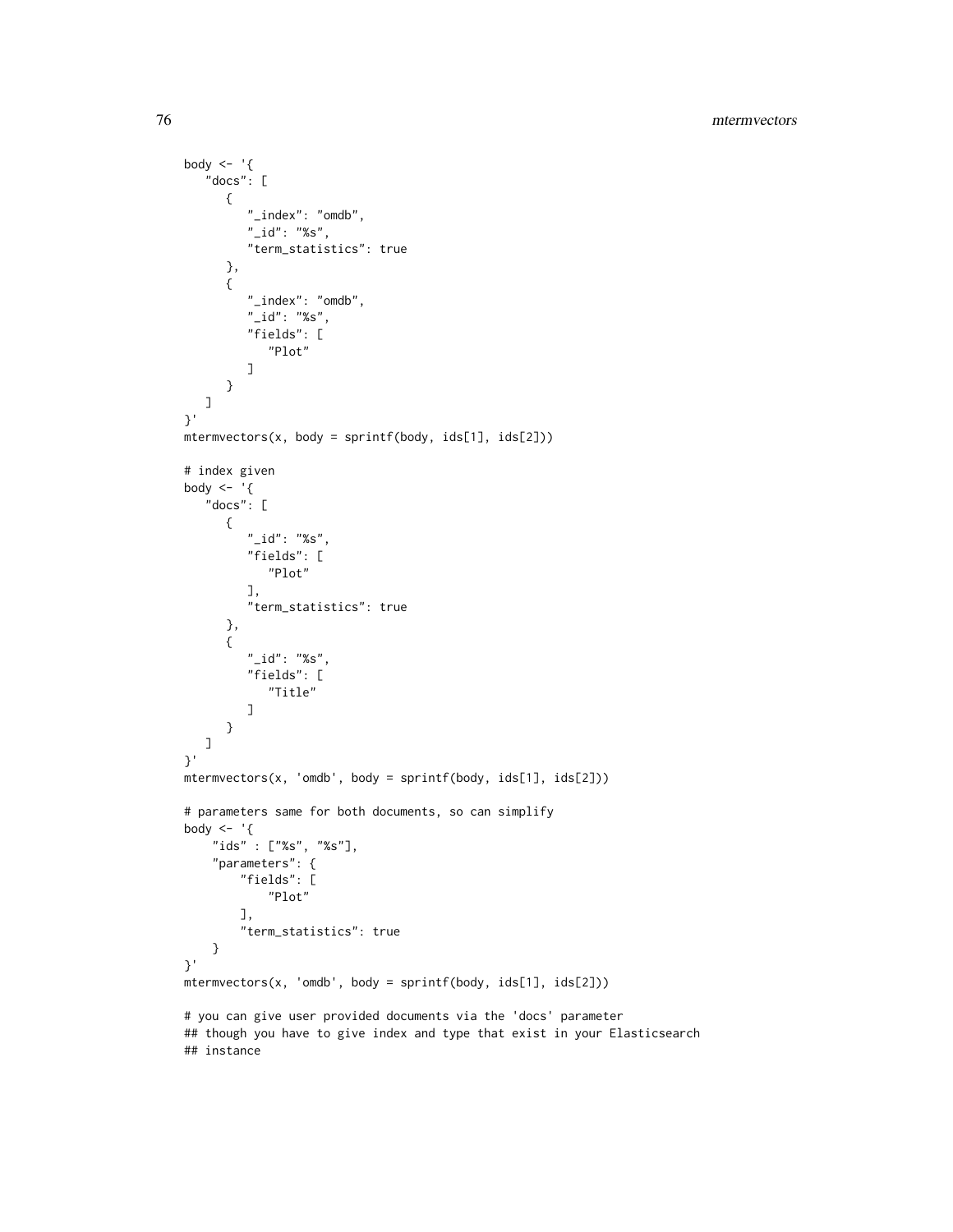nodes and the state of the state of the state of the state of the state of the state of the state of the state of the state of the state of the state of the state of the state of the state of the state of the state of the

```
body \leftarrow '{
   "docs": [
      {
         "_index": "omdb",
         "doc" : {"Director" : "John Doe",
            "Plot" : "twitter test test test"
         }
      },
      {
         "_index": "omdb",
         "doc" : {
           "Director" : "Jane Doe",
           "Plot" : "Another twitter test ..."
         }
      }
   ]
}'
metemvectors(x, body = body)## End(Not run)
```
#### nodes *Elasticsearch nodes endpoints.*

# <span id="page-76-0"></span>Description

Elasticsearch nodes endpoints.

#### Usage

```
nodes_stats(conn, node = NULL, metric = NULL, raw = FALSE, fields = NULL, ...)
nodes_info(conn, node = NULL, metric = NULL, raw = FALSE, ...)
nodes_hot_threads(
 conn,
 node = NULL,
 metric = NULL,
 threads = 3,
 interval = "500ms",type = NULL,
 raw = FALSE,...
)
```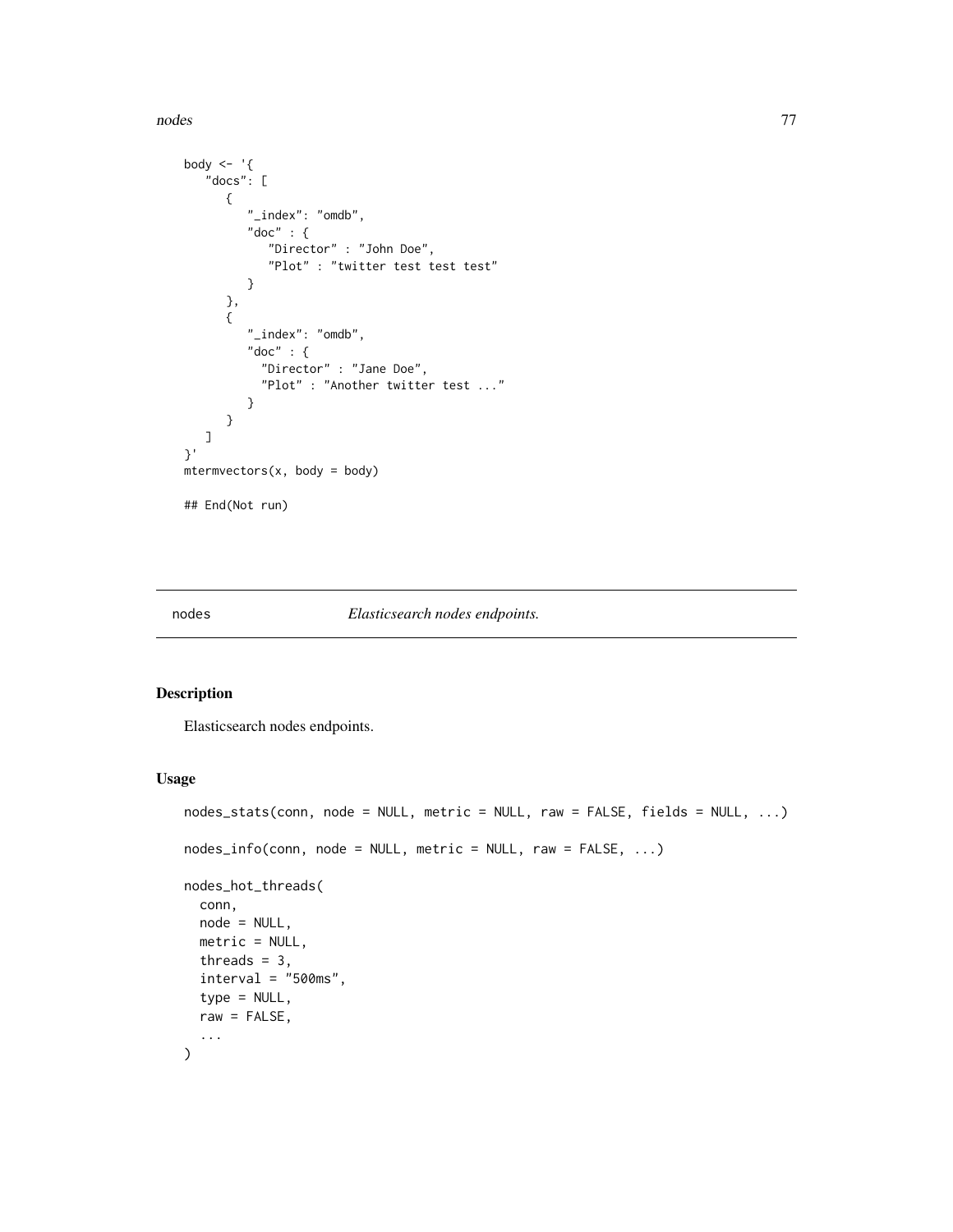**78** nodes and the contract of the contract of the contract of the contract of the contract of the contract of the contract of the contract of the contract of the contract of the contract of the contract of the contract of

#### Arguments

| conn     | an Elasticsearch connection object, see connect()                                                                                   |
|----------|-------------------------------------------------------------------------------------------------------------------------------------|
| node     | The node                                                                                                                            |
| metric   | A metric to get. See Details.                                                                                                       |
| raw      | If TRUE (default), data is parsed to list. If FALSE, then raw JSON.                                                                 |
| fields   | You can get information about field data memory usage on node level or on<br>index level                                            |
| $\ddots$ | Curl args passed on to crul::verb-GET                                                                                               |
| threads  | (character) Number of hot threads to provide. Default: 3                                                                            |
| interval | (character) The interval to do the second sampling of threads. Default: 500ms                                                       |
| type     | (character) The type to sample, defaults to cpu, but supports wait and block to<br>see hot threads that are in wait or block state. |

## Details

# [https://www.elastic.co/guide/en/elasticsearch/reference/current/cluster-nodes-st](https://www.elastic.co/guide/en/elasticsearch/reference/current/cluster-nodes-stats.html)ats. [html](https://www.elastic.co/guide/en/elasticsearch/reference/current/cluster-nodes-stats.html)

By default, all stats are returned. You can limit this by combining any of indices, os, process, jvm, network, transport, http, fs, breaker and thread\_pool. With the metric parameter you can select zero or more of:

- indices Indices stats about size, document count, indexing and deletion times, search times, field cache size, merges and flushes
- os retrieve information that concern the operating system
- fs File system information, data path, free disk space, read/write stats
- http HTTP connection information
- jvm JVM stats, memory pool information, garbage collection, buffer pools
- network TCP information
- os Operating system stats, load average, cpu, mem, swap
- process Process statistics, memory consumption, cpu usage, open file descriptors
- thread\_pool Statistics about each thread pool, including current size, queue and rejected tasks
- transport Transport statistics about sent and received bytes in cluster communication
- breaker Statistics about the field data circuit breaker

[nodes\\_hot\\_threads\(\)](#page-76-0) returns plain text, so [base::cat\(\)](#page-0-0) is used to print to the console.

```
## Not run:
# connection setup
(x \leq \text{connect}())(out < - nodes\_stats(x))nodes_stats(x, node = names(out$nodes))
```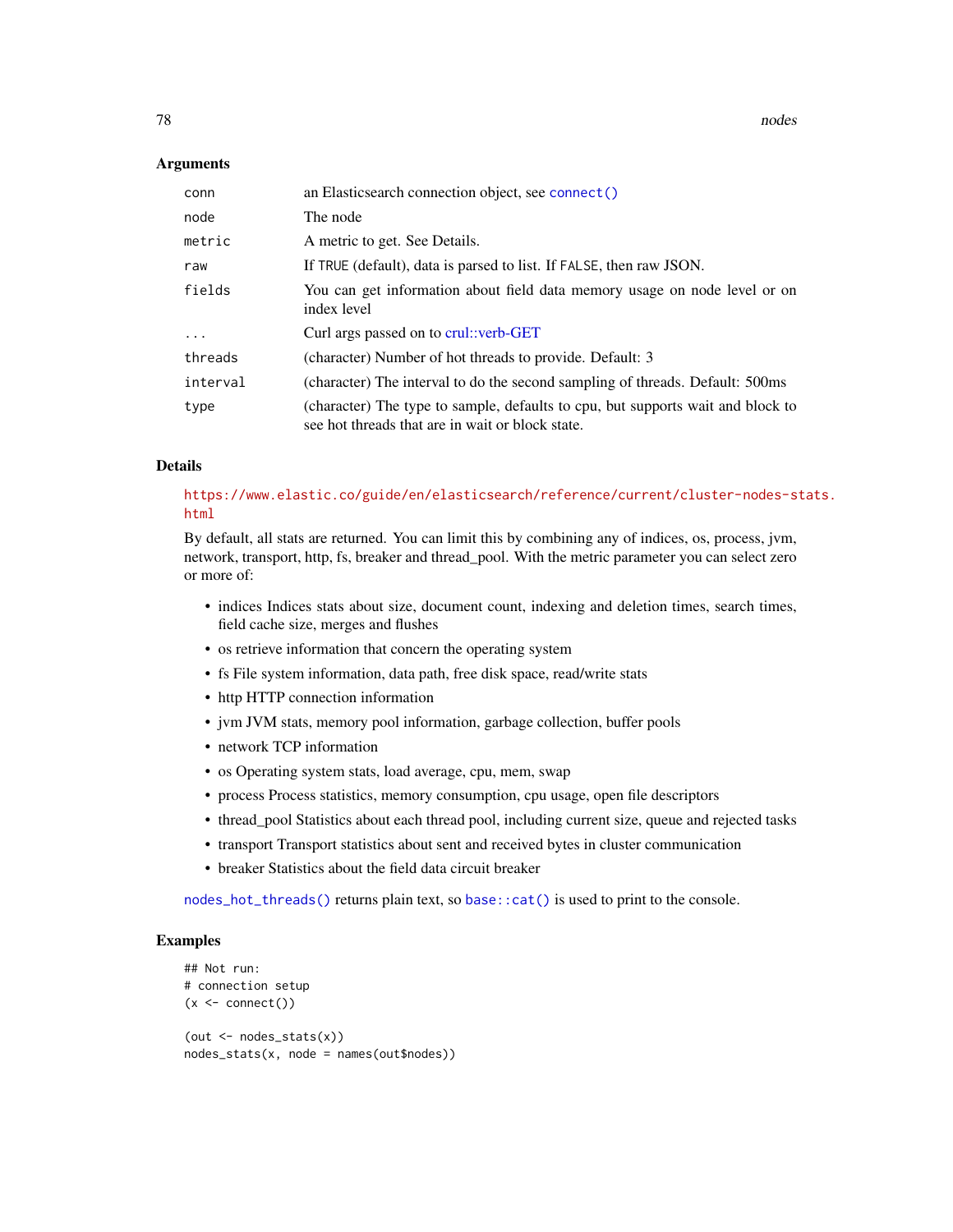#### percolate the contract of the contract of the contract of the contract of the contract of the contract of the contract of the contract of the contract of the contract of the contract of the contract of the contract of the

```
nodes_stats(x, metric='get')
nodes_stats(x, metric='jvm')
nodes_stats(x, metric=c('os','process'))
nodes_info(x)
nodes_info(x, metric='process')
nodes_info(x, metric='jvm')
nodes_info(x, metric='http')
nodes_info(x, metric='network')
## End(Not run)
```
percolate *Percolater*

## Description

Store queries into an index then, via the percolate API, define documents to retrieve these queries.

## Usage

```
percolate_register(
  conn,
  index,
  id,
  type = NULL,
  body = list(),
  routing = NULL,
  preference = NULL,
  ignore_unavailable = NULL,
  percolate_format = NULL,
  refresh = NULL,
  ...
)
percolate_match(
  conn,
  index,
  type = NULL,
  body,
  routing = NULL,
 preference = NULL,
  ignore_unavailable = NULL,
  percolate_format = NULL,
  ...
\mathcal{L}percolate_list(conn, index, ...)
```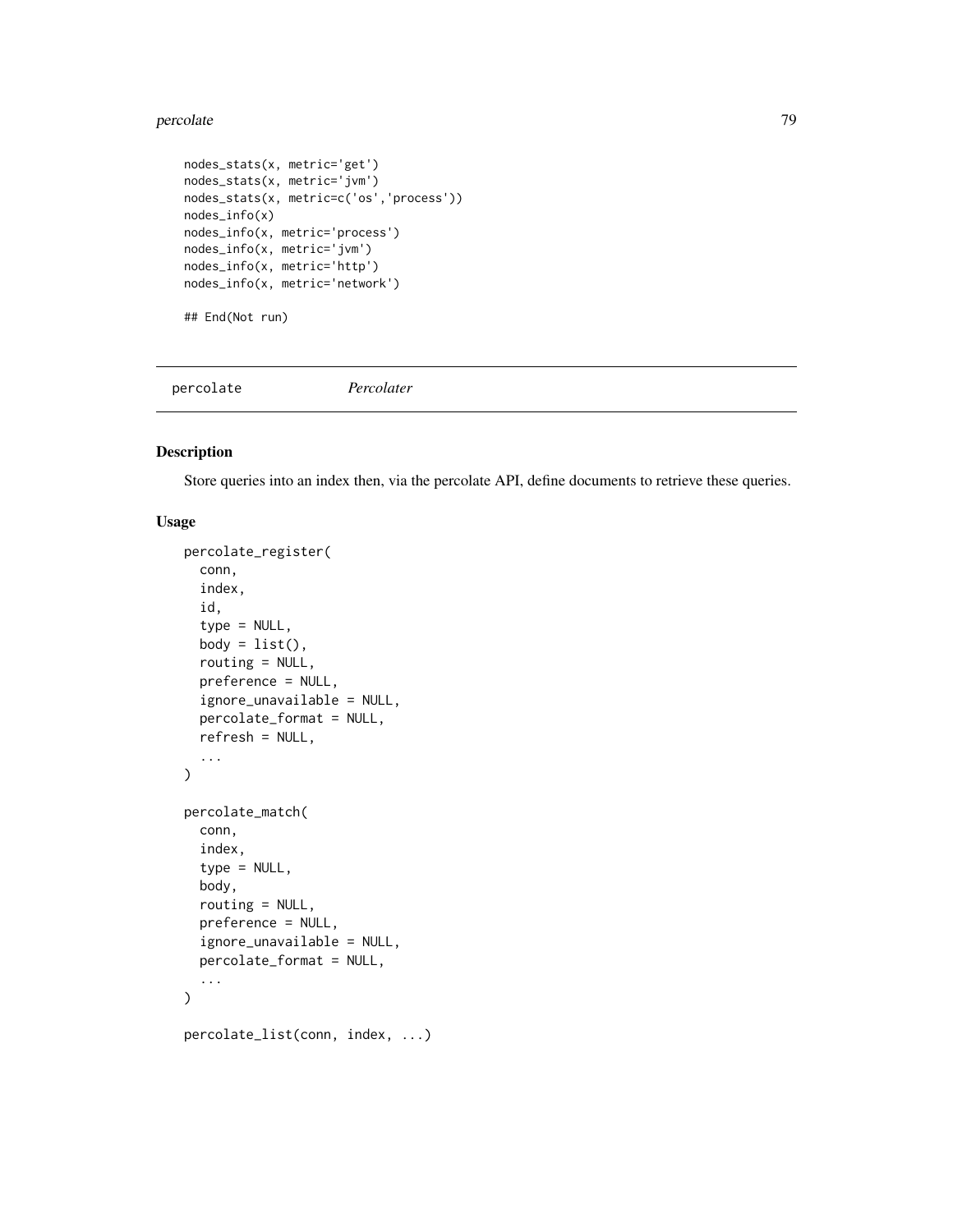#### 80 percolate that the second series of the series of the series of the series of the series of the series of the series of the series of the series of the series of the series of the series of the series of the series of t

```
percolate_count(conn, index, type, body, ...)
```
percolate\_delete(conn, index, id, ...)

## Arguments

| conn               | an Elasticsearch connection object, see connect()                                                                                                                                                                                                                                                                                                                                                                                                                               |
|--------------------|---------------------------------------------------------------------------------------------------------------------------------------------------------------------------------------------------------------------------------------------------------------------------------------------------------------------------------------------------------------------------------------------------------------------------------------------------------------------------------|
| index              | Index name. Required                                                                                                                                                                                                                                                                                                                                                                                                                                                            |
| id                 | A precolator id. Required                                                                                                                                                                                                                                                                                                                                                                                                                                                       |
| type               | Document type. Required                                                                                                                                                                                                                                                                                                                                                                                                                                                         |
| body               | Body json, or R list.                                                                                                                                                                                                                                                                                                                                                                                                                                                           |
| routing            | (character) In case the percolate queries are partitioned by a custom routing<br>value, that routing option makes sure that the percolate request only gets exe-<br>cuted on the shard where the routing value is partitioned to. This means that the<br>percolate request only gets executed on one shard instead of all shards. Multiple<br>values can be specified as a comma separated string, in that case the request can<br>be be executed on more than one shard.       |
| preference         | (character) Controls which shard replicas are preferred to execute the request<br>on. Works the same as in the search API.                                                                                                                                                                                                                                                                                                                                                      |
| ignore_unavailable |                                                                                                                                                                                                                                                                                                                                                                                                                                                                                 |
|                    | (logical) Controls if missing concrete indices should silently be ignored. Same<br>as is in the search API.                                                                                                                                                                                                                                                                                                                                                                     |
| percolate_format   |                                                                                                                                                                                                                                                                                                                                                                                                                                                                                 |
|                    | (character) If ids is specified then the matches array in the percolate response<br>will contain a string array of the matching ids instead of an array of objects.<br>This can be useful to reduce the amount of data being send back to the client.<br>Obviously if there are two percolator queries with same id from different indices<br>there is no way to find out which percolator query belongs to what index. Any<br>other value to percolate_format will be ignored. |
| refresh            | If TRUE then refresh the affected shards to make this operation visible to search,<br>if "wait_for" then wait for a refresh to make this operation visible to search, if<br>FALSE (default) then do nothing with refreshes. Valid choices: TRUE, FALSE,<br>"wait for"                                                                                                                                                                                                           |
| .                  | Curl options. Or in percolate_list function, further args passed on to Search()                                                                                                                                                                                                                                                                                                                                                                                                 |

#### Details

Additional body options, pass those in the body. These aren't query string parameters:

- filter Reduces the number queries to execute during percolating. Only the percolator queries that match with the filter will be included in the percolate execution. The filter option works in near realtime, so a refresh needs to have occurred for the filter to included the latest percolate queries.
- query Same as the filter option, but also the score is computed. The computed scores can then be used by the track\_scores and sort option.
- size Defines to maximum number of matches (percolate queries) to be returned. Defaults to unlimited.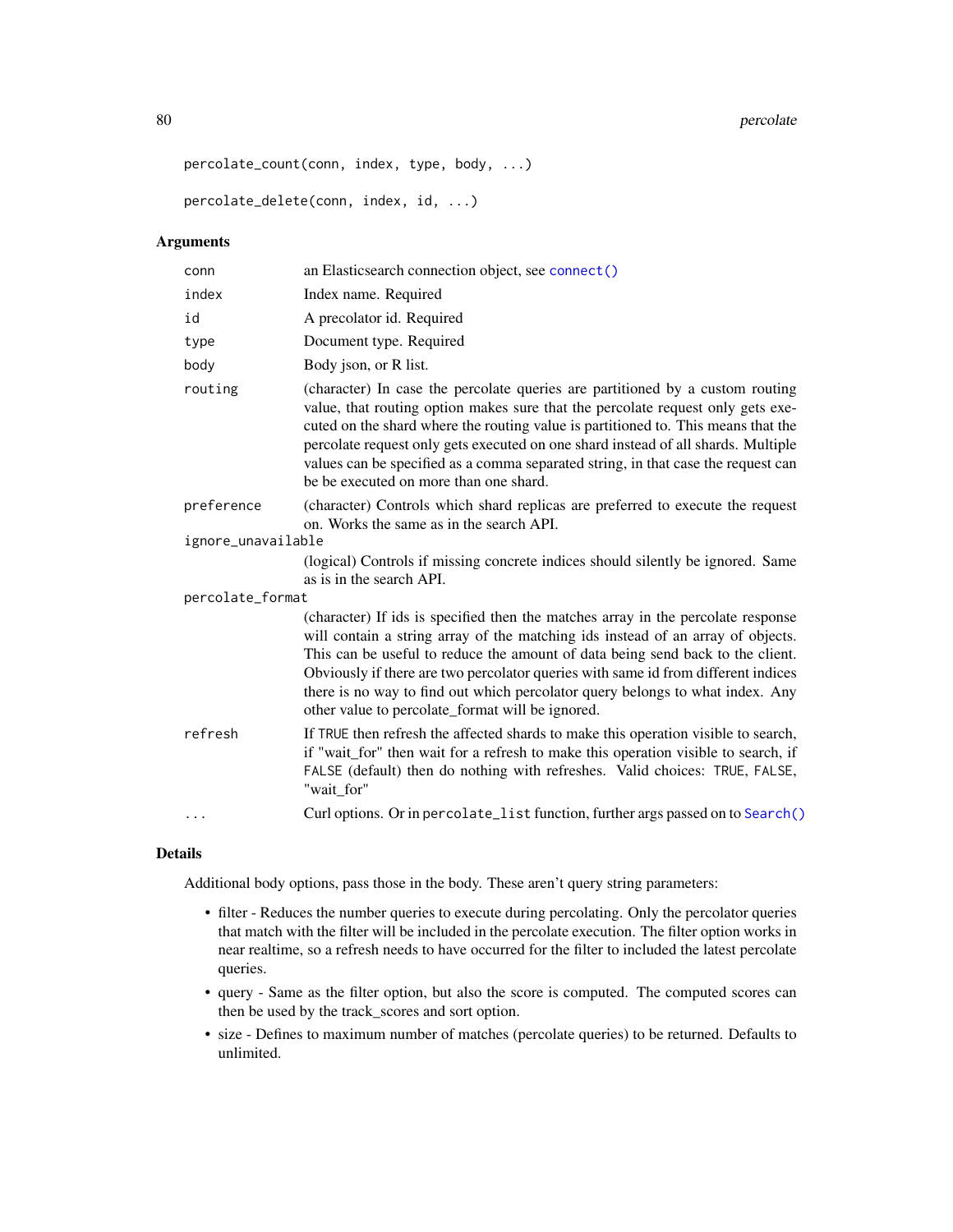#### percolate 81

- track\_scores Whether the \_score is included for each match. The \_score is based on the query and represents how the query matched the percolate query's metadata, not how the document (that is being percolated) matched the query. The query option is required for this option. Defaults to false.
- sort Define a sort specification like in the search API. Currently only sorting \_score reverse (default relevancy) is supported. Other sort fields will throw an exception. The size and query option are required for this setting. Like track\_score the score is based on the query and represents how the query matched to the percolate query's metadata and not how the document being percolated matched to the query.
- aggs Allows aggregation definitions to be included. The aggregations are based on the matching percolator queries, look at the aggregation documentation on how to define aggregations.
- highlight Allows highlight definitions to be included. The document being percolated is being highlight for each matching query. This allows you to see how each match is highlighting the document being percolated. See highlight documentation on how to define highlights. The size option is required for highlighting, the performance of highlighting in the percolate API depends of how many matches are being highlighted.

#### The Elasticsearch v5 split

In Elasticsearch  $\lt v$ 5, there's a certain set of percolate APIs available, while in Elasticsearch  $\gt=v$ 5, there's a different set of APIs available.

Internally within these percolate functions we detect your Elasticsearch version, then use the appropriate APIs

#### References

[https://www.elastic.co/guide/en/elasticsearch/reference/current/query-dsl-percol](https://www.elastic.co/guide/en/elasticsearch/reference/current/query-dsl-percolate-query.html)ate-query. [html](https://www.elastic.co/guide/en/elasticsearch/reference/current/query-dsl-percolate-query.html)

```
## Not run:
x \le - connect(errors = "complete")
##### Elasticsearch < v5
if (x$es_ver() < 500) {
# typical usage
## create an index first
if (index_exists(x, "myindex")) index_delete(x, "myindex")
mapping <- '{
  "mappings": {
    "mytype": {
      "properties": {
        "message": {
           "type": "text"
       },
        "query": {
           "type": "percolator"
        }
```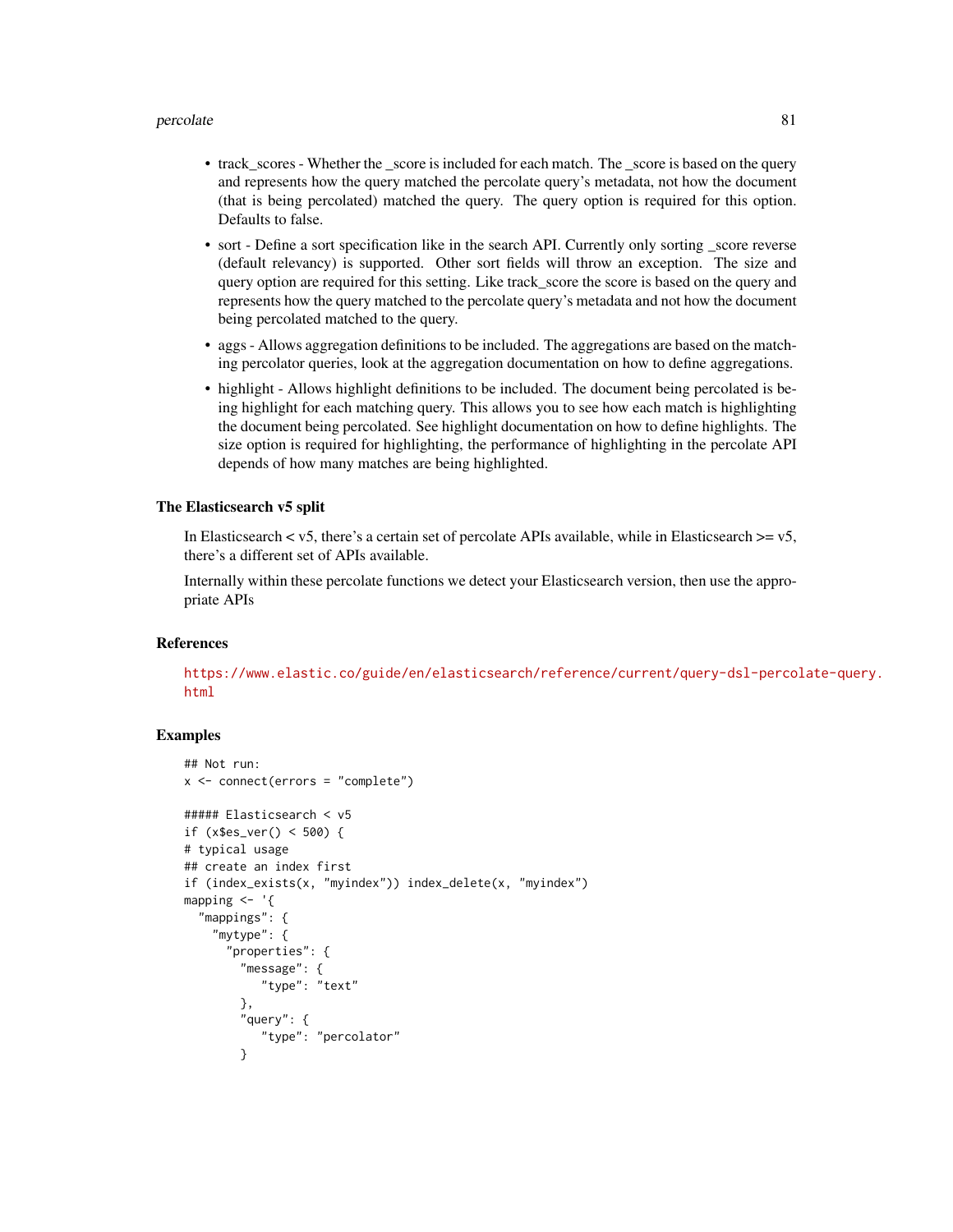```
}
   }
  }
}'
index_create(x, "myindex", body = mapping)
## register a percolator
perc\_body = '{}"query" : {
    "match" : {
     "message" : "bonsai tree"
    }
}
}'
percolate_register(x, index = "myindex", type = "mytype",
 id = 1, body = perc\_body)
## register another
perc_body2 <- '{
  "query" : {
    "match" : \{"message" : "jane doe"
   }
 }
}'
percolate_register(x, index = "myindex", type = "mytype",
 id = 2, body = perc_body2)
## match a document to a percolator
doc \leftarrow '{
 "query": {
   "percolate": {
    "field": "query",
     "document": {
       "message" : "A new bonsai tree in the office"
     }
  }
 }
}'
percolate_matrix(x, index = "myindex", type = "mytype", body = doc)## List percolators - for an index, no type, can't do across indices
percolate_list(x, index = "myindex")$hits$hits
## Percolate counter
percolate_count(x, index = "myindex", type = "mytype", body = doc)$total
## delete a percolator
percolate\_delete(x, index = "myindex", id = 2)} # end ES < 5
##### Elasticsearch >= v5
```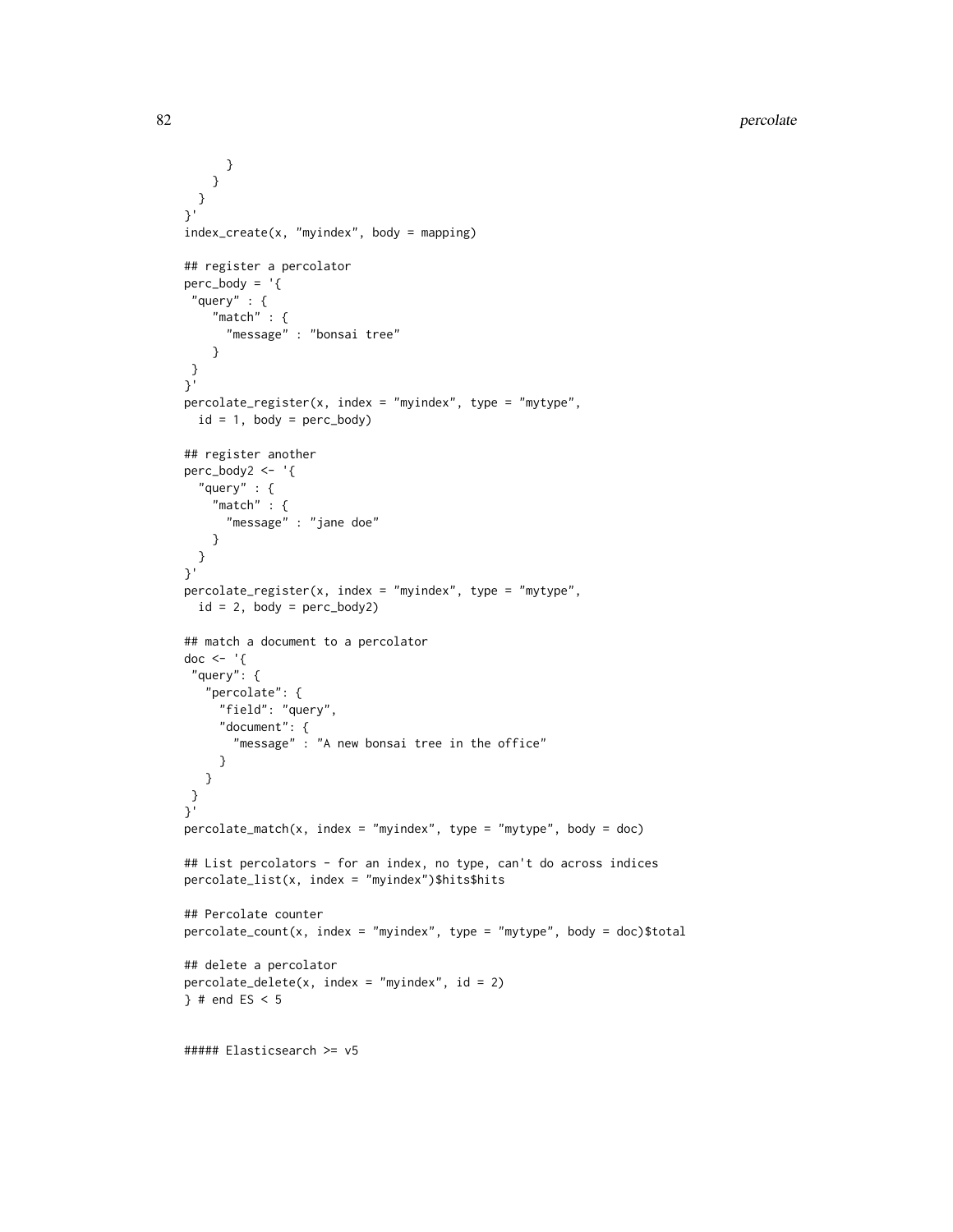#### percolate 83

```
if (x$es_ver() >= 500 && x$es_ver() <= 700) {
if (index_exists(x, "myindex")) index_delete(x, "myindex")
body \leq - '{
  "mappings": {
   "mytype": {
      "properties": {
        "message": {
           "type": "text"
        },
        "query": {
           "type": "percolator"
        }
     }
   }
  }
}'
# create the index with mapping
index\_create(x, "myindex", body = body)## register a percolator
z \leftarrow '"query" : {
     "match" : {
       "message" : "bonsai tree"
     }
 }
}'
percolate_register(x, index = "myindex", type = "mytype", id = 1, body = z)
## register another
x^2 < - '{
  "query" : {
    "match" : {
     "message" : "the office"
   }
 }
}'
percolate\_register(x, index = "myindex", type = "mytype", id = 2, body = x2)## match a document to a percolator
query <- '{
  "query" : {
    "percolate" : {
      "field": "query",
      "document": {
        "message": "A new bonsai tree in the office"
      }
   }
 }
}'
percolate_matrix(x, index = "myindex", body = query)
```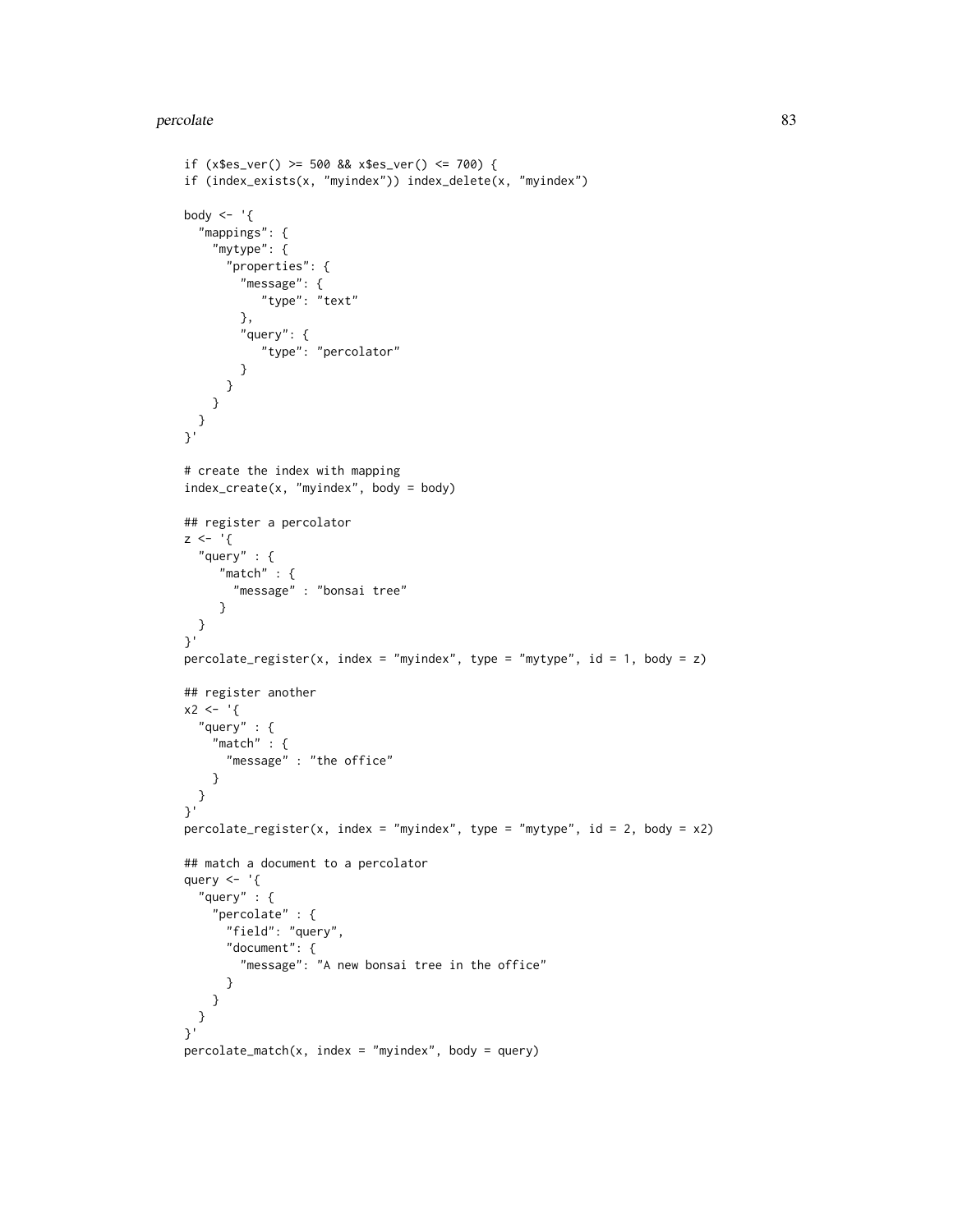```
##### Elasticsearch >= v7
if (x$es_ver() >= 700) {
if (index_exists(x, "myindex")) index_delete(x, "myindex")
body \leq - '{
  "mappings": {
    "properties": {
      "message": {
        "type": "text"
     },
      "query": {
       "type": "percolator"
      }
   }
 }
}'
# create the index with mapping
index_create(x, "myindex", body = body)
## register a percolator
z \le - '{
  "query" : {
    "match" : {
      "message" : "bonsai tree"
    }
 }
}'
percolate\_register(x, index = "myindex", id = 1, body = z)## register another
x2 < - '{
  "query" : {
    "match" : {
     "message" : "the office"
    }
 }
}'
percolate\_register(x, index = "myindex", id = 2, body = x2)## match a document to a percolator
query <- '{
  "query" : {
    "percolate" : {
      "field": "query",
      "document": {
       "message": "A new bonsai tree in the office"
      }
```
} # end ES  $> = 5$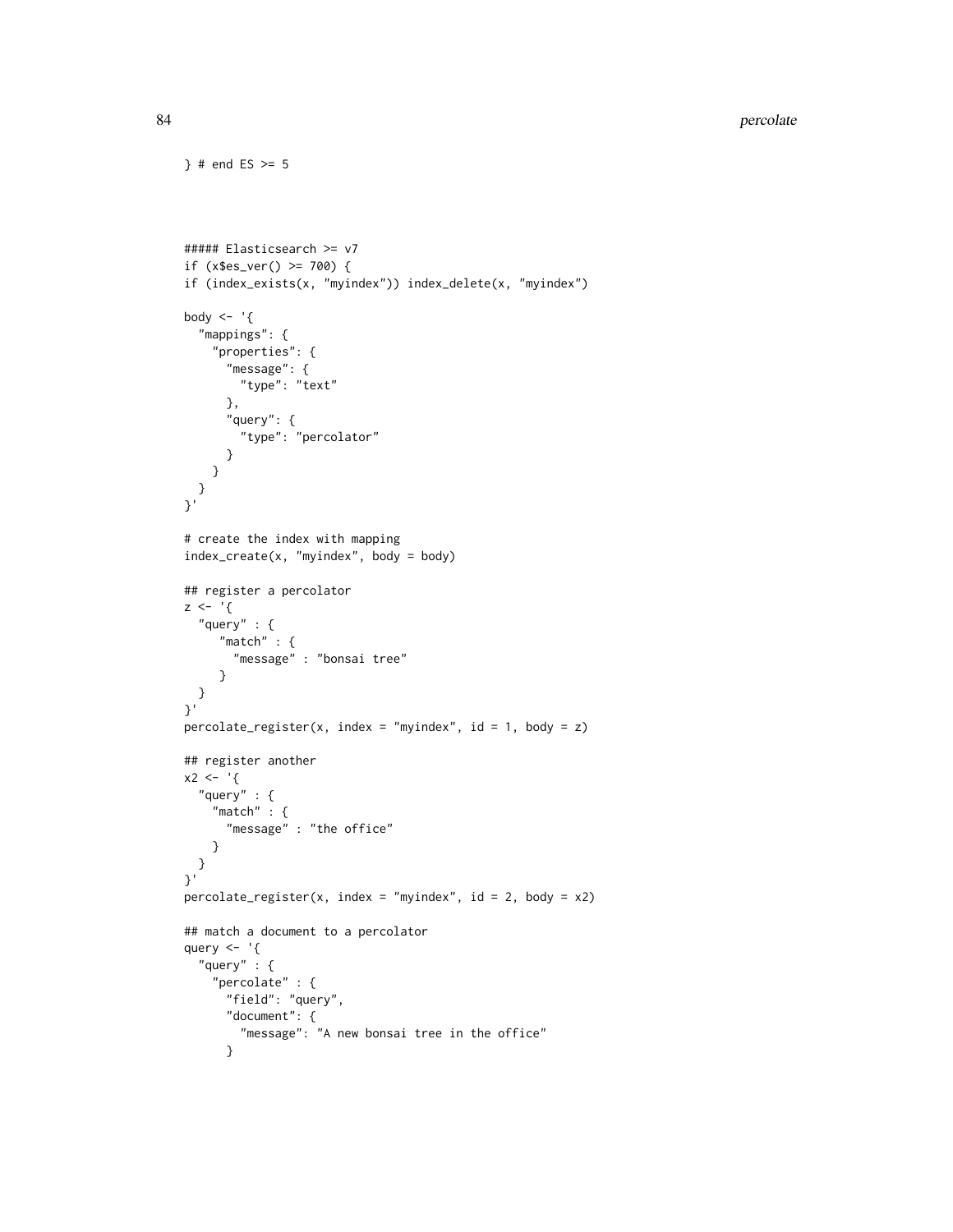ping the set of the set of the set of the set of the set of the set of the set of the set of the set of the set

```
}
 }
}'
percolate_matrix, index = "myindex", body = query)\} # end ES >= 7
## End(Not run)
```
## ping *Ping an Elasticsearch server.*

# Description

Ping an Elasticsearch server.

#### Usage

ping(conn, ...)

## Arguments

| conn                    | an Elasticsearch connection object, see connect() |
|-------------------------|---------------------------------------------------|
| $\cdot$ $\cdot$ $\cdot$ | Curl args passed on to crul::verb-GET             |

# See Also

[connect\(\)](#page-13-0)

# Examples

```
## Not run:
x <- connect()
ping(x)
# ideally call ping on the connetion object itself
x$ping()
```
## End(Not run)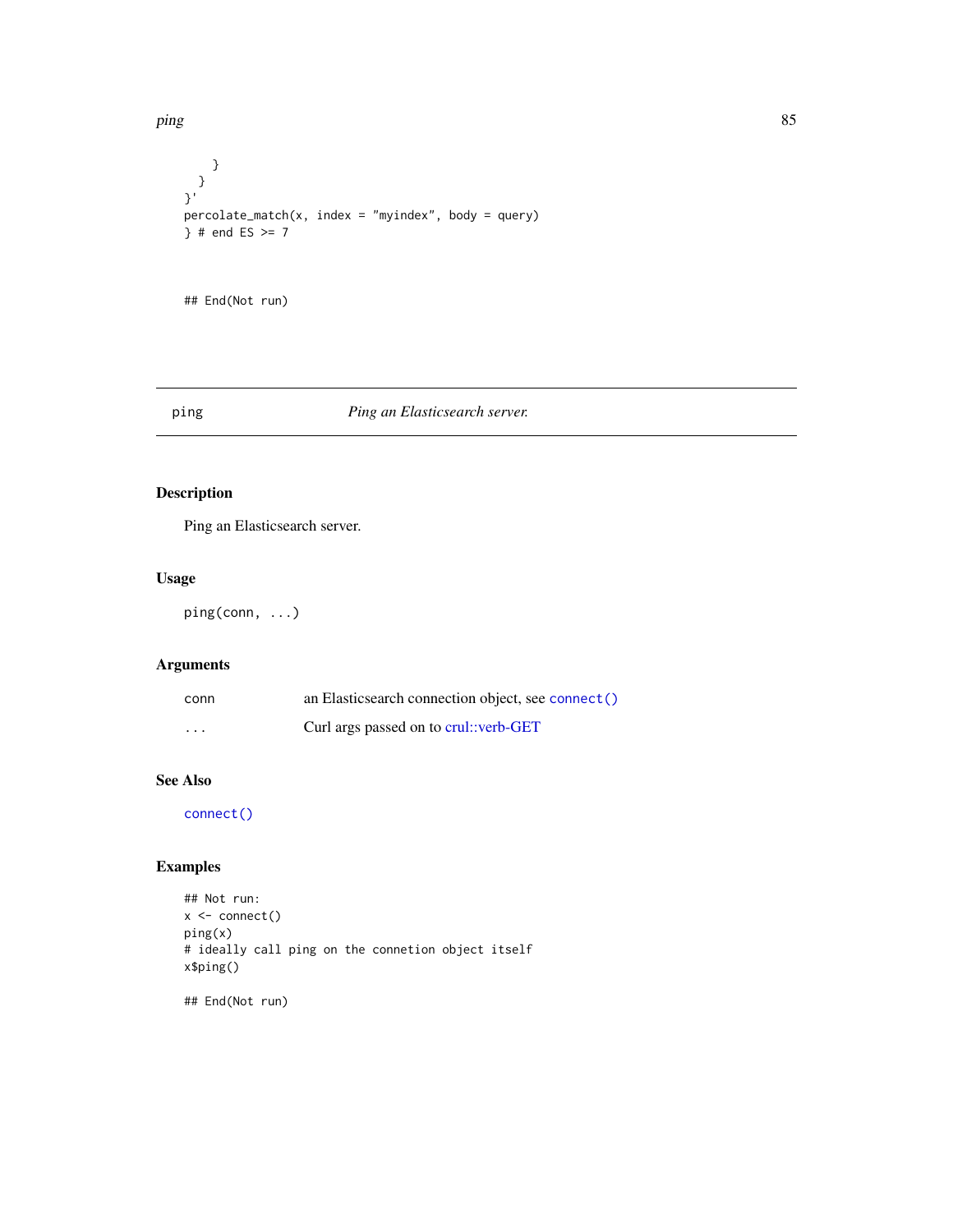## Description

Preferences.

## Details

- \_primary The operation will go and be executed only on the primary shards.
- \_primary\_first The operation will go and be executed on the primary shard, and if not available (failover), will execute on other shards.
- \_local The operation will prefer to be executed on a local allocated shard if possible.
- \_only\_node:xyz Restricts the search to execute only on a node with the provided node id (xyz) in this case).
- \_prefer\_node:xyz Prefers execution on the node with the provided node id (xyz in this case) if applicable.
- \_shards:2,3 Restricts the operation to the specified shards. (2 and 3 in this case). This preference can be combined with other preferences but it has to appear first: \_shards:2,3;\_primary
- Custom (string) value A custom value will be used to guarantee that the same shards will be used for the same custom value. This can help with "jumping values" when hitting different shards in different refresh states. A sample value can be something like the web session id, or the user name.

reindex *Reindex*

#### **Description**

Reindex all documents from one index to another.

#### Usage

```
reindex(
  conn,
  body,
  refresh = NULL,
  requests_per_second = NULL,
  slices = NULL,
  timeout = NULL,
  wait_for_active_shards = NULL,
 wait_for_completion = NULL,
  ...
)
```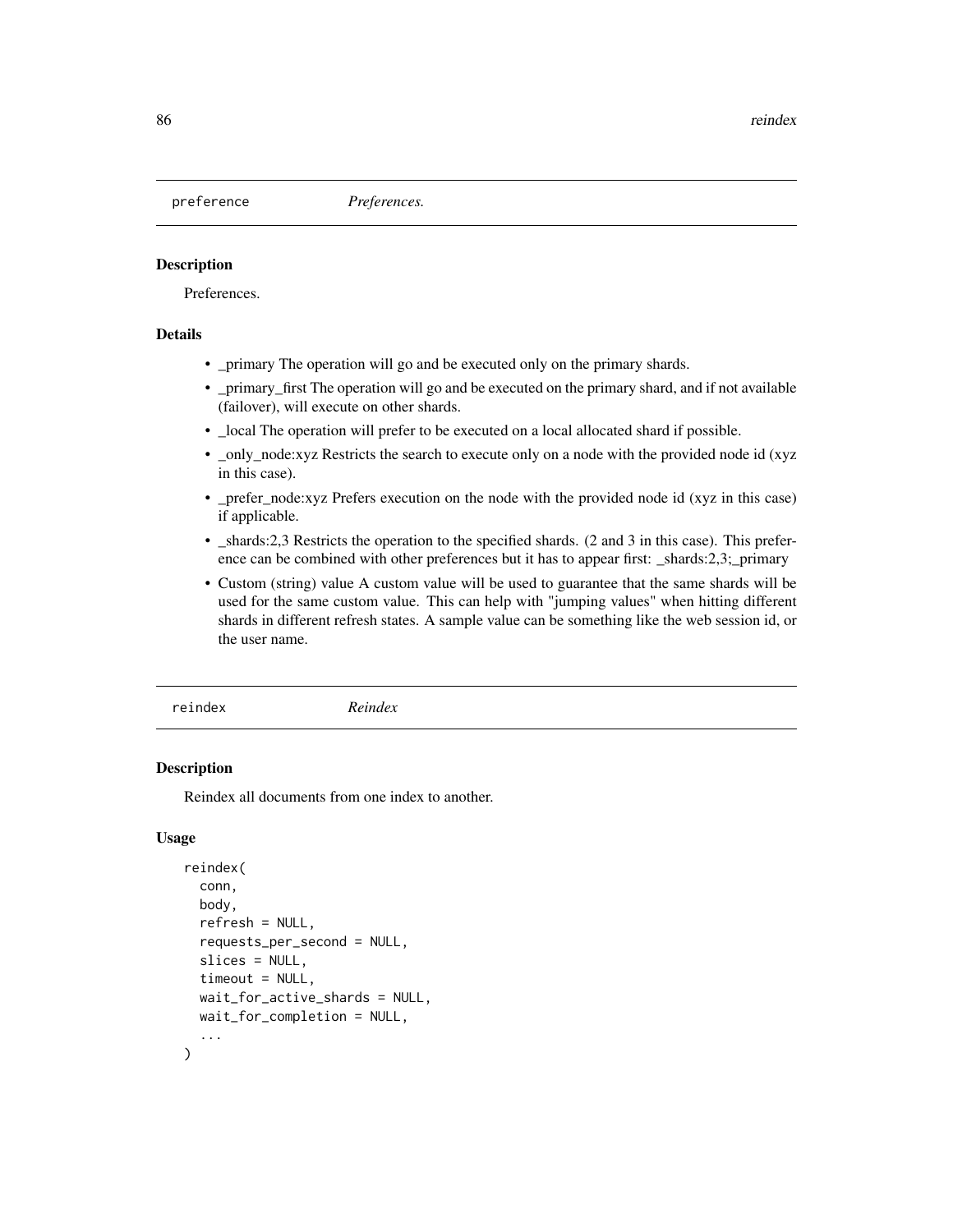#### reindex 87

#### Arguments

| conn                   | an Elasticsearch connection object, see connect()                                                                                                                                                                                                                                                                                      |  |
|------------------------|----------------------------------------------------------------------------------------------------------------------------------------------------------------------------------------------------------------------------------------------------------------------------------------------------------------------------------------|--|
| body                   | (list/character/json) The search definition using the Query DSL and the proto-<br>type for the index request.                                                                                                                                                                                                                          |  |
| refresh                | (logical) Should the effected indexes be refreshed?                                                                                                                                                                                                                                                                                    |  |
| requests_per_second    |                                                                                                                                                                                                                                                                                                                                        |  |
|                        | (integer) The throttle to set on this request in sub-requests per second. - 1 means<br>no throttle. Default: 0                                                                                                                                                                                                                         |  |
| slices                 | (integer) The number of slices this task should be divided into. Defaults to 1<br>meaning the task isn't sliced into subtasks. Default: 1                                                                                                                                                                                              |  |
| timeout                | (character) Time each individual bulk request should wait for shards that are<br>unavailable. Default: '1m'                                                                                                                                                                                                                            |  |
| wait_for_active_shards |                                                                                                                                                                                                                                                                                                                                        |  |
|                        | (integer) Sets the number of shard copies that must be active before proceeding<br>with the reindex operation. Defaults to 1, meaning the primary shard only. Set<br>to all for all shard copies, otherwise set to any non-negative value less than or<br>equal to the total number of copies for the shard (number of replicas $+1$ ) |  |
| wait_for_completion    |                                                                                                                                                                                                                                                                                                                                        |  |
|                        | (logical) Should the request block until the reindex is complete? Default: TRUE                                                                                                                                                                                                                                                        |  |
|                        | Curl options, passed on to crul: verb-POST                                                                                                                                                                                                                                                                                             |  |

## References

<https://www.elastic.co/guide/en/elasticsearch/reference/current/docs-reindex.html>

```
## Not run:
x <- connect()
if (!index_exists(x, "twitter")) index_create(x, "twitter")
if (!index_exists(x, "new_twitter")) index_create(x, "new_twitter")
body \leq - '{
  "source": {
   "index": "twitter"
  },
  "dest": {
    "index": "new_twitter"
  }
}'
reindex(x, body = body)## End(Not run)
```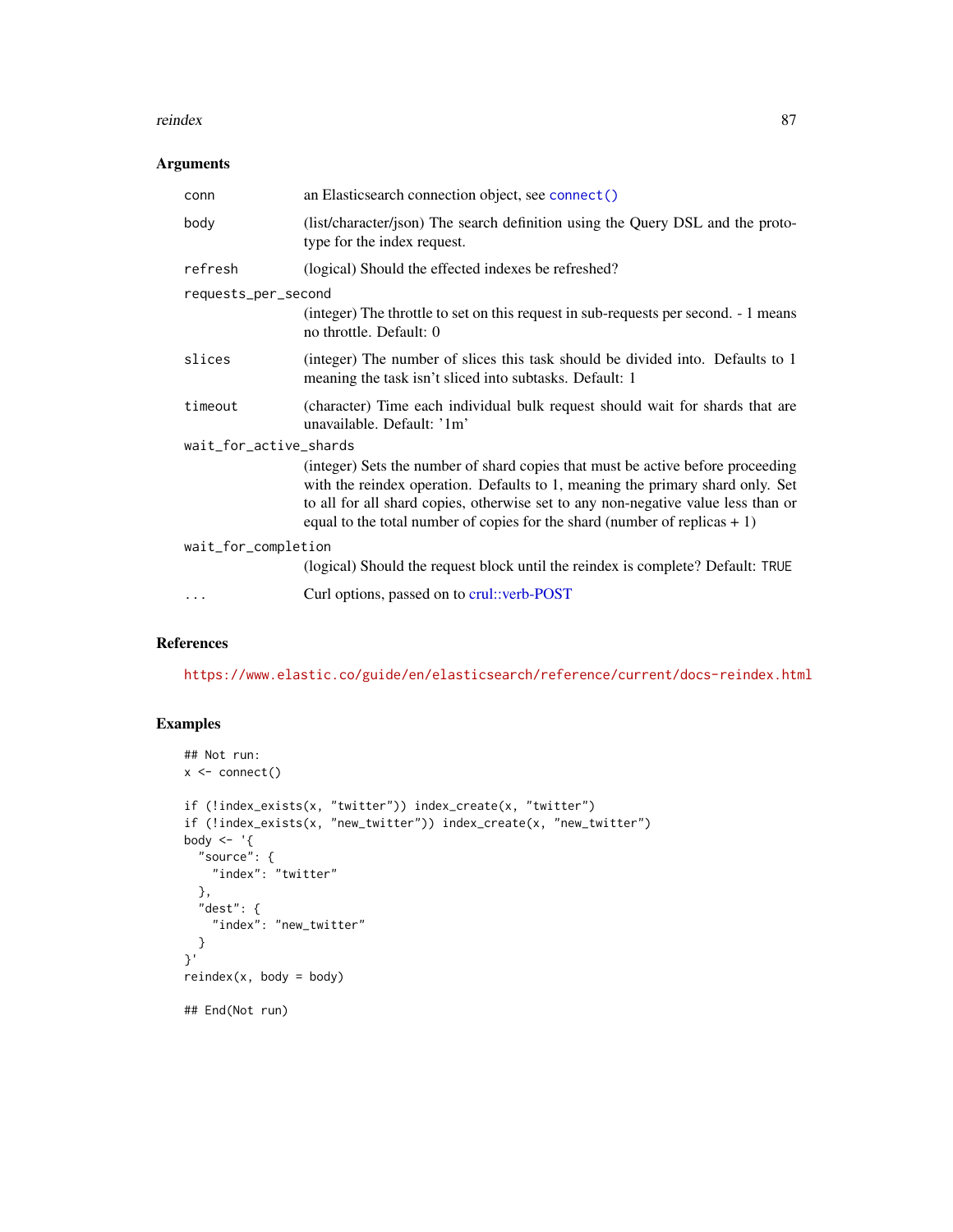<span id="page-87-0"></span>

## Description

Scroll search function

# Usage

```
scroll(
  conn,
  x,
  time_scroll = "1m",
 raw = FALSE,asdf = FALSE,stream_opts = list(),
  ...
)
```
 $scroll_clear(conn, x = NULL, all = FALSE, ...)$ 

# Arguments

| conn         | an Elasticsearch connection object, see connect()                                                                                                                                                                                                                                   |
|--------------|-------------------------------------------------------------------------------------------------------------------------------------------------------------------------------------------------------------------------------------------------------------------------------------|
| $\mathsf{x}$ | (character) For scroll, a single scroll id; for scroll_clear, one or more scroll<br>id's                                                                                                                                                                                            |
| time_scroll  | (character) Specify how long a consistent view of the index should be main-<br>tained for scrolled search, e.g., "30s", "1m". See units-time.                                                                                                                                       |
| raw          | (logical) If FALSE (default), data is parsed to list. If TRUE, then raw JSON.                                                                                                                                                                                                       |
| asdf         | (logical) If TRUE, use jsonlite:: from JSON() to parse JSON directly to a data.frame.<br>If FALSE (Default), list output is given.                                                                                                                                                  |
| stream_opts  | (list) A list of options passed to jsonlite::stream_out() - Except that you<br>can't pass x as that's the data that's streamed out, and pass a file path sinstead<br>of a connection to con. pagesize param doesn't do much as that's more or less<br>controlled by paging with ES. |
| $\cdots$     | Curl args passed on to crul: verb-POST                                                                                                                                                                                                                                              |
| all          | (logical) If TRUE (default) then all search contexts cleared. If FALSE, scroll id's<br>must be passed to x                                                                                                                                                                          |

# Value

scroll() returns a list, identical to what [Search\(\)](#page-91-0) returns. With attribute scroll that is the scroll value set via the time\_scroll parameter

scroll\_clear() returns a boolean (TRUE on success)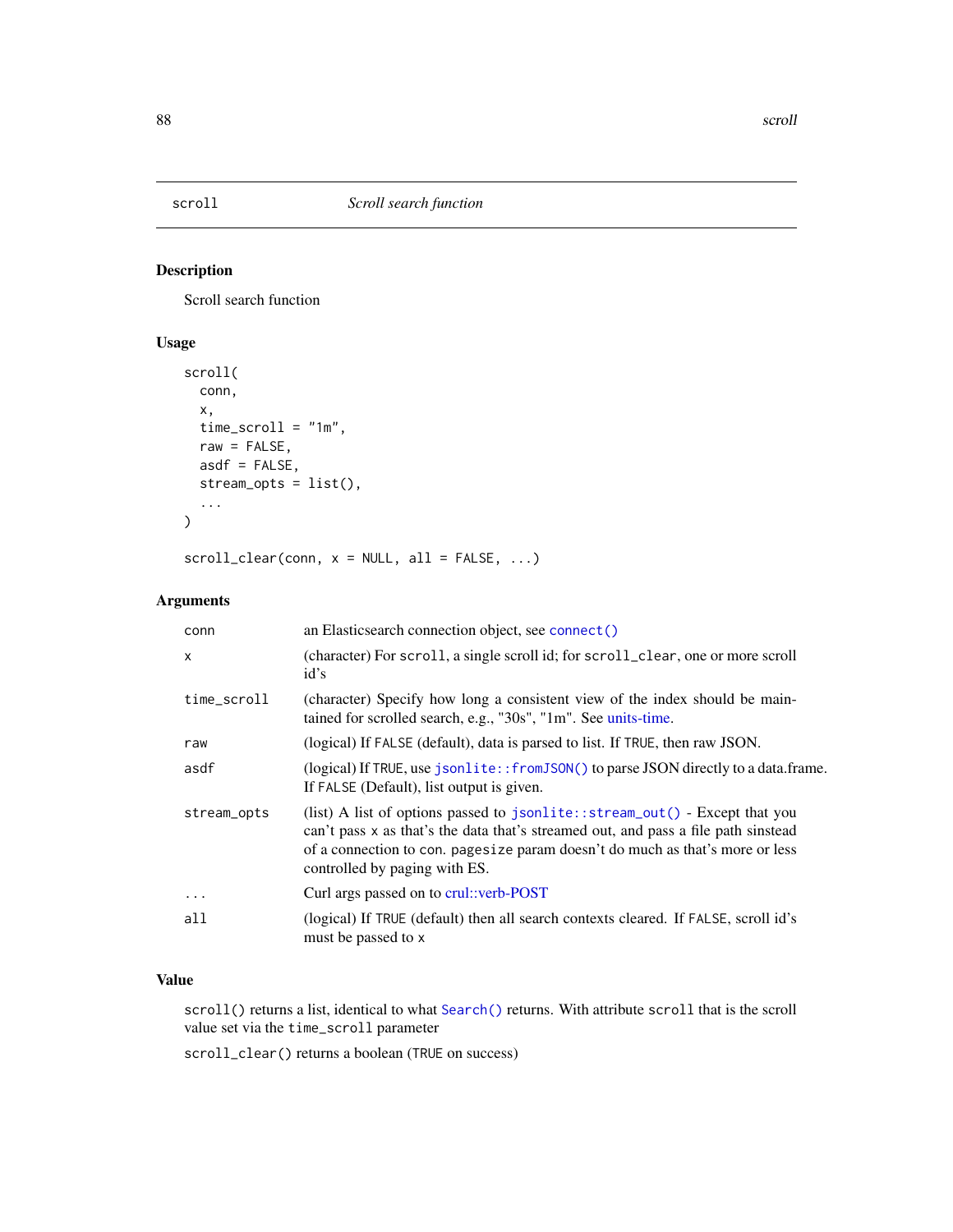#### scroll 89

## Scores

Scores will be the same for all documents that are returned from a scroll request. Dems da rules.

#### Inputs

Inputs to scroll() can be one of:

- list This usually will be the output of [Search\(\)](#page-91-0), but you could in theory make a list yourself with the appropriate elements
- character A scroll ID this is typically the scroll id output from a call to [Search\(\)](#page-91-0), accessed like res\$`\_scroll\_id`

All other classes passed to scroll() will fail with message

Lists passed to scroll() without a \_scroll\_id element will trigger an error.

From lists output form [Search\(\)](#page-91-0) there should be an attribute ("scroll") that is the scroll value set in the [Search\(\)](#page-91-0) request - if that attribute is missing from the list, we'll attempt to use the time\_scroll parameter value set in the scroll() function call

The output of scroll() has the scroll time value as an attribute so the output can be passed back into scroll() to continue.

## Clear scroll

Search context are automatically removed when the scroll timeout has been exceeded. Keeping scrolls open has a cost, so scrolls should be explicitly cleared as soon as the scroll is not being used anymore using scroll\_clear

## Sliced scrolling

For scroll queries that return a lot of documents it is possible to split the scroll in multiple slices which can be consumed independently.

See the example in this man file.

#### Aggregations

If the request specifies aggregations, only the initial search response will contain the aggregations results.

#### See Also

[Search\(\)](#page-91-0)

```
## Not run:
# connection setup
(con <- connect())
# Basic usage - can use across all indices
res <- Search(con, time_scroll="1m")
```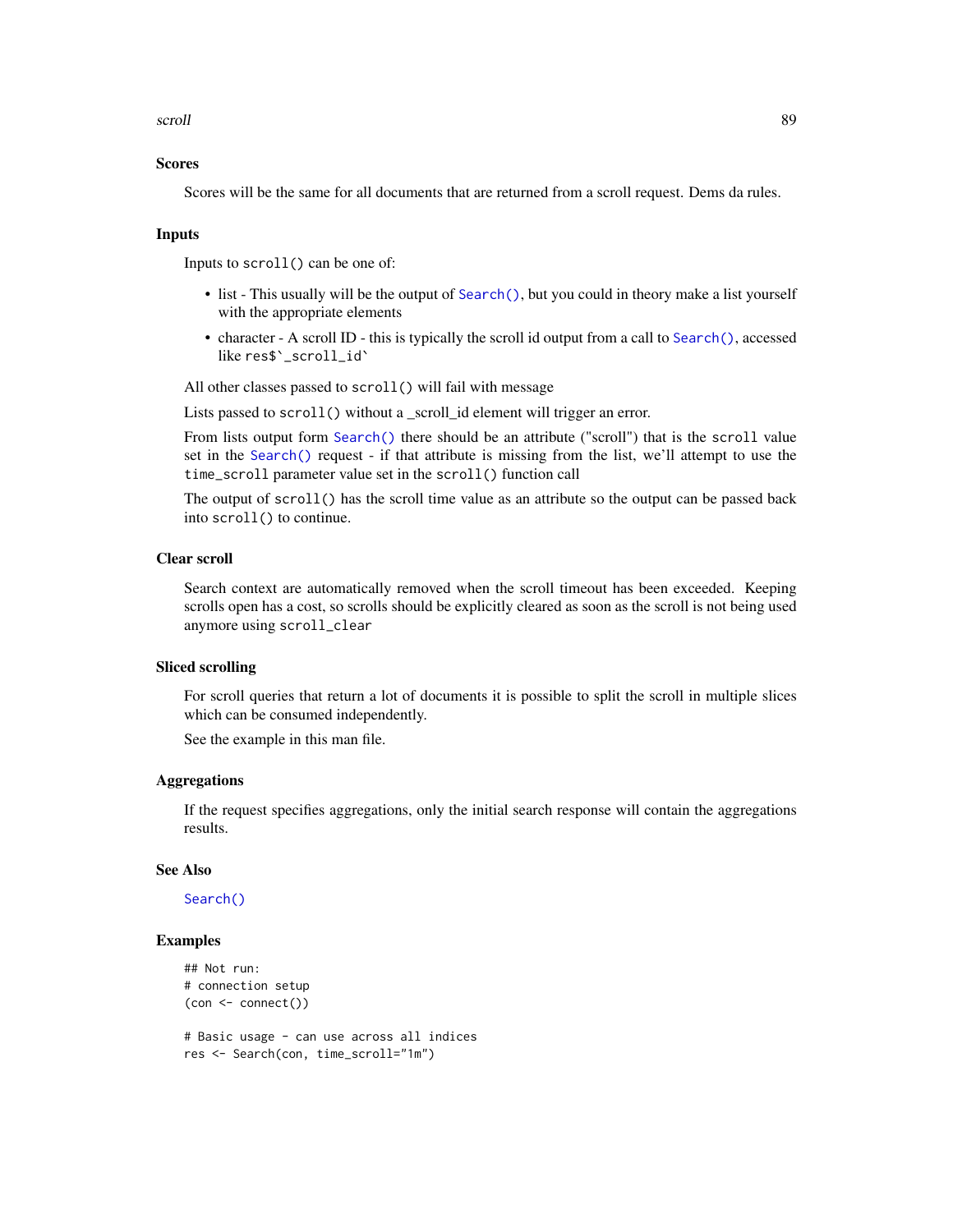```
scroll(con, res)$`_scroll_id`
# use on a specific index - and specify a query
res <- Search(con, index = 'shakespeare', q="a*", time_scroll="1m")
res$`_scroll_id`
# Setting "sort=_doc" to turn off sorting of results - faster
res <- Search(con, index = 'shakespeare', q="a*", time_scroll="1m",
  body = '\"sort": [''\_doc"]'')res$`_scroll_id`
# Pass scroll_id to scroll function
scroll(con, res$`_scroll_id`)
# Get all results - one approach is to use a while loop
res <- Search(con, index = 'shakespeare', q="a*", time_scroll="5m",
  body = '{"sort": ["_doc"]}')
out <- res$hits$hits
hits <-1while(hits != 0){
  res <- scroll(con, res$`_scroll_id`, time_scroll="5m")
 hits <- length(res$hits$hits)
 if(hits > 0)
   out <- c(out, res$hits$hits)
}
length(out)
res$hits$total
out[[1]]
# clear scroll
## individual scroll id
res <- Search(con, index = 'shakespeare', q="a*", time_scroll="5m",
 body = '(sort": ['doc"]')scroll_clear(con, res$`_scroll_id`)
## many scroll ids
res1 <- Search(con, index = 'shakespeare', q="c*", time_scroll="5m",
  body = '\sort": [''\_\text{doc}']\}')
res2 <- Search(con, index = 'shakespeare', q="d*", time_scroll="5m",
  body = '\"sort": [''\_doc"]'')nodes_stats(con, metric = "indices")$nodes[[1]]$indices$search$open_contexts
scroll_clear(con, c(res1$`_scroll_id`, res2$`_scroll_id`))
nodes_stats(con, metric = "indices")$nodes[[1]]$indices$search$open_contexts
## all scroll ids
res1 <- Search(con, index = 'shakespeare', q="f*", time_scroll="1m",
  body = '{"sort": ["_doc"]}')
res2 <- Search(con, index = 'shakespeare', q="g*", time_scroll="1m",
  body = '{"sort": ["_doc"]}')
res3 <- Search(con, index = 'shakespeare', q="k*", time_scroll="1m",
  body = '\sort": [''\_\text{doc}']\}')
scroll_clear(con, all = TRUE)
```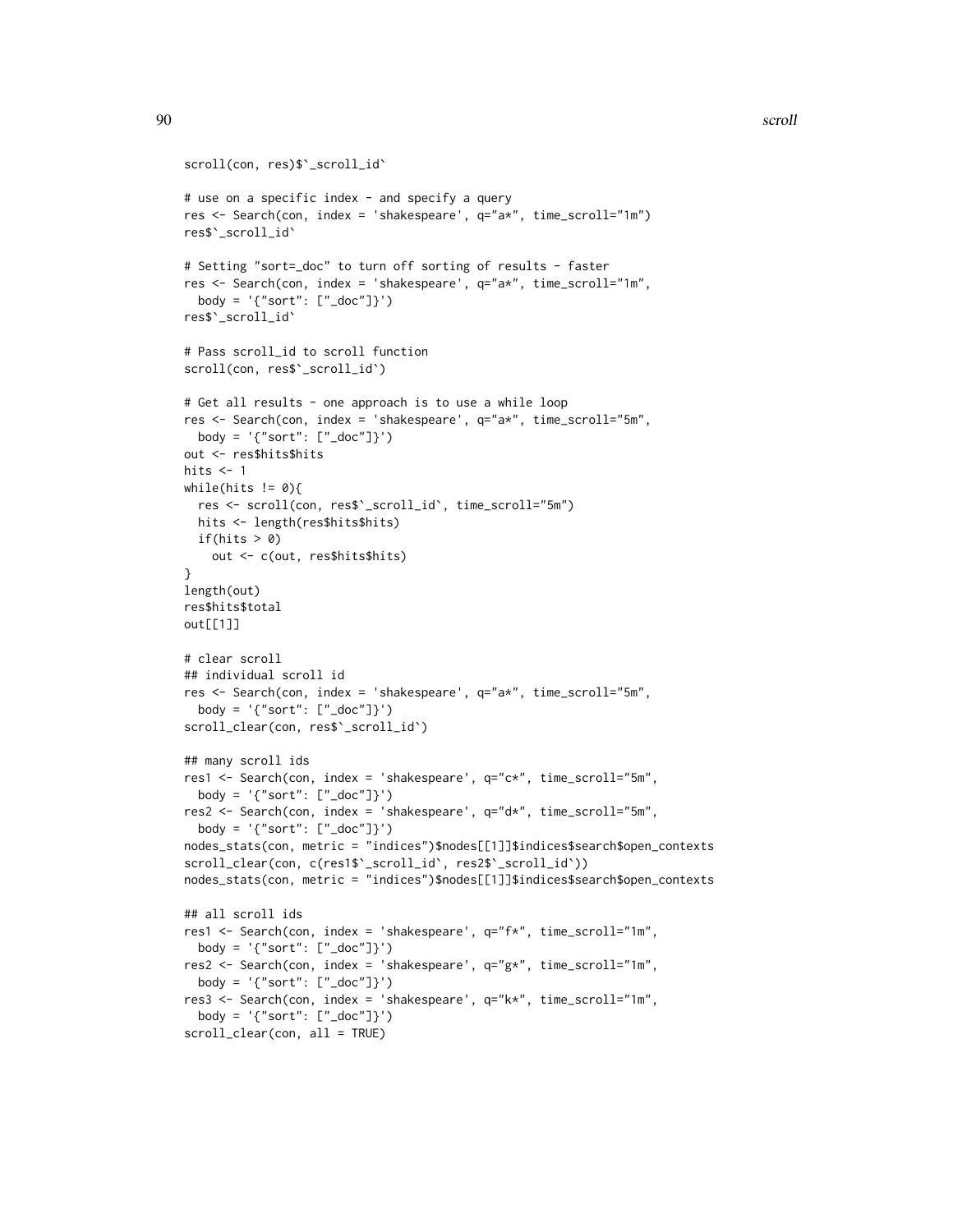scroll 91

```
## sliced scrolling
body1 \leq - '{
  "slice": {
   "id": 0,"max": 2
  },
  "query": {
    "match" : {
     "text_entry" : "a*"
    }
  }
}'
body2 \leq - '{
  "slice": {
    "id": 1,
    "max": 2
  },
  "query": {
    "match" : \{"text_entry" : "a*"
    }
 }
}'
res1 <- Search(con, index = 'shakespeare', time_scroll="1m", body = body1)
res2 <- Search(con, index = 'shakespeare', time_scroll="1m", body = body2)
scroll(con, res1$`_scroll_id`)
scroll(con, res2$`_scroll_id`)
out1 \leftarrow list()hits <-1while(hits != 0){
  tmp1 <- scroll(con, res1$`_scroll_id`)
 hits <- length(tmp1$hits$hits)
  if(hits > 0)out1 <- c(out1, tmp1$hits$hits)
}
out2 \leftarrow list()
hits <-1while(hits != 0){
 tmp2 <- scroll(con, res2$`_scroll_id`)
 hits <- length(tmp2$hits$hits)
 if(hits > 0)
    out2 <- c(out2, tmp2$hits$hits)
}
c(
lapply(out1, "[[", "_source"),
lapply(out2, "[[", "_source")
)
```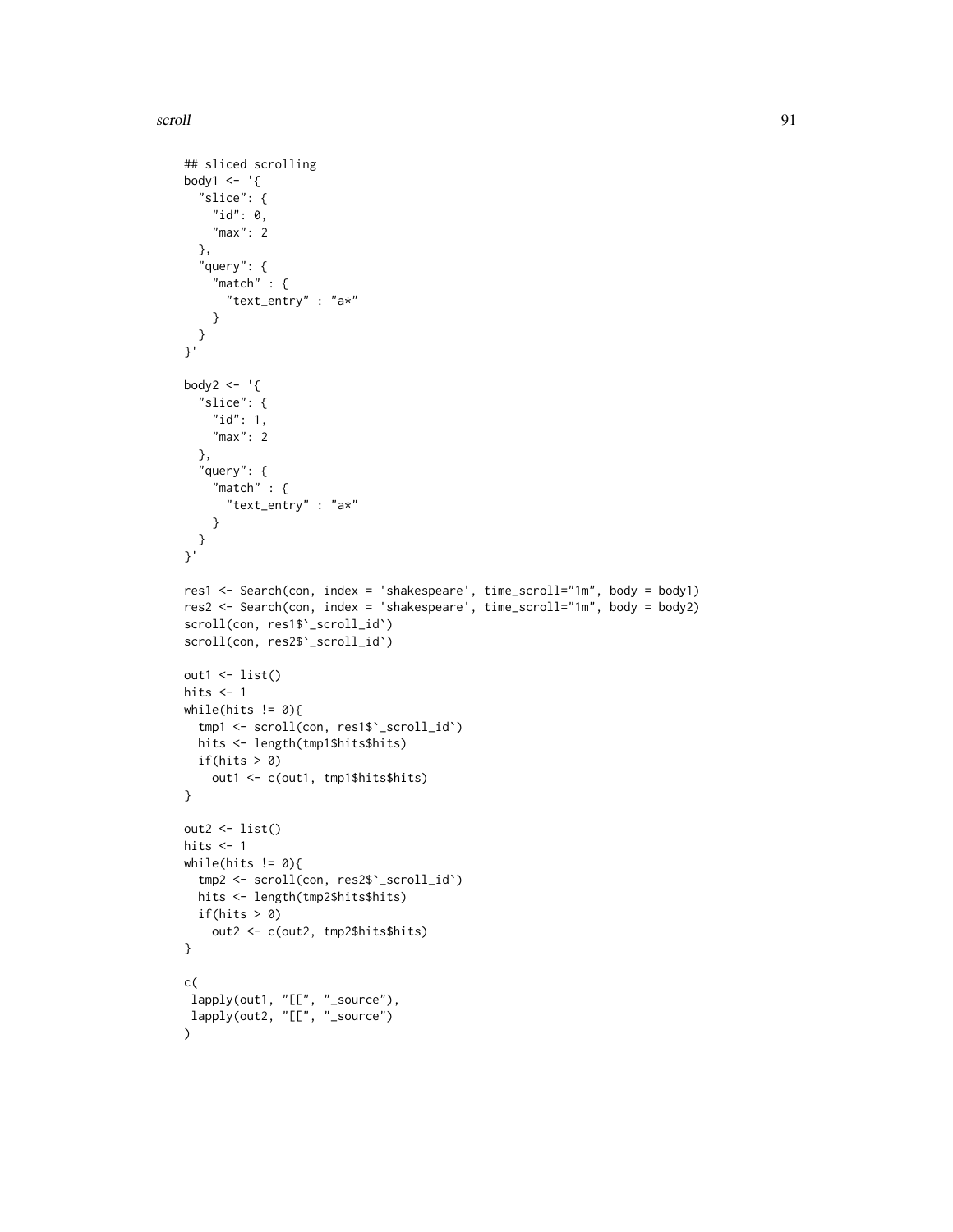```
# using jsonlite::stream_out
res <- Search(con, time_scroll = "1m")
file <- tempfile()
scroll(con,
 x = \text{res$'}_s \text{croll_id'},stream_opts = list(file = file)
\mathcal{L}jsonlite::stream_in(file(file))
unlink(file)
## stream_out and while loop
(file <- tempfile())
res <- Search(con, index = "shakespeare", time_scroll = "5m",
  size = 1000, stream_opts = list(file = file))
while(!inherits(res, "warning")) {
  res <- tryCatch(scroll(
    conn = con,x = \text{res$'}_s \text{croll_id'},time_scroll = "5m",
    stream_opts = list(file = file)
  ), warning = function(w) w)
}
NROW(df <- jsonlite::stream_in(file(file)))
head(df)
```
## End(Not run)

<span id="page-91-0"></span>

#### Search *Full text search of Elasticsearch*

# Description

Full text search of Elasticsearch

## Usage

```
Search(
 conn,
  index = NULL,type = NULL,
  q = NULL,df = NULL,analyzer = NULL,
  default_operator = NULL,
  explain = NULL,
  source = NULL,
  fields = NULL,
  sort = NULL,
```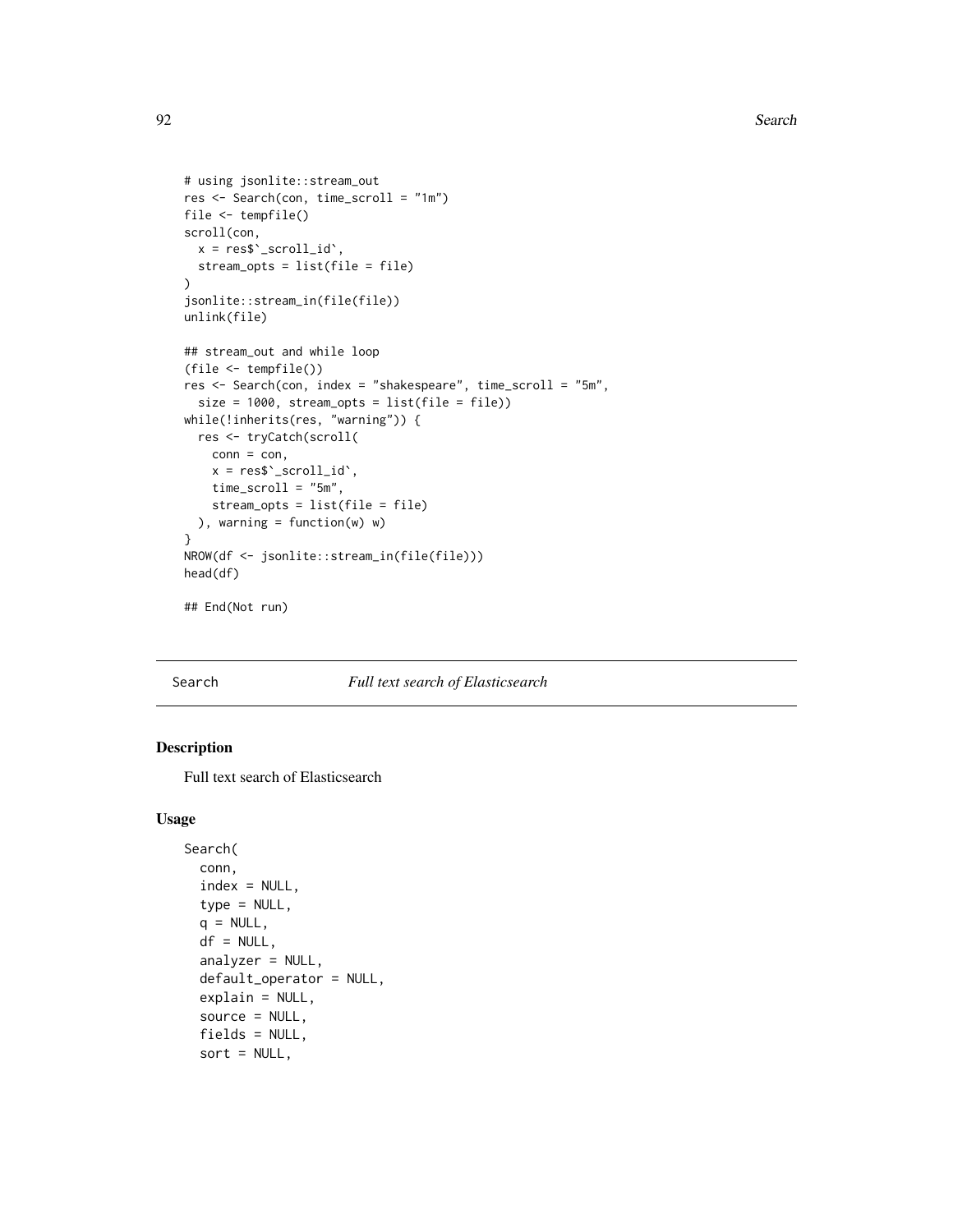```
track_scores = NULL,
timeout = NULL,
terminate_after = NULL,
from = NULL,
size = NULL,
search_type = NULL,
lowercase_expanded_terms = NULL,
analyze_wildcard = NULL,
version = NULL,
lenient = NULL,
body = list(),
raw = FALSE,asdf = FALSE,track_total_hits = TRUE,
time_scroll = NULL,
search_path = "_search",
stream_opts = list(),
ignore_unavailable = FALSE,
...
```

```
\mathcal{L}
```
## Arguments

| conn             | an Elasticsearch connection object, see connect                                                                                                                                                                                                                                                                                                        |  |
|------------------|--------------------------------------------------------------------------------------------------------------------------------------------------------------------------------------------------------------------------------------------------------------------------------------------------------------------------------------------------------|--|
| index            | Index name, one or more                                                                                                                                                                                                                                                                                                                                |  |
| type             | Document type. Note that type is deprecated in Elasticsearch v7 and greater,<br>and removed in Elasticsearch v8. We will strive to support types for folks using<br>older ES versions                                                                                                                                                                  |  |
| q                | The query string (maps to the query_string query, see Query String Query for<br>more details). See https://www.elastic.co/guide/en/elasticsearch/reference/current/query-<br>dsl-query-string-query.html for documentation and examples.                                                                                                               |  |
| df               | (character) The default field to use when no field prefix is defined within the<br>query.                                                                                                                                                                                                                                                              |  |
| analyzer         | (character) The analyzer name to be used when analyzing the query string.                                                                                                                                                                                                                                                                              |  |
| default_operator |                                                                                                                                                                                                                                                                                                                                                        |  |
|                  | (character) The default operator to be used, can be AND or OR. Default: OR                                                                                                                                                                                                                                                                             |  |
| explain          | (logical) For each hit, contain an explanation of how scoring of the hits was<br>computed. Default: FALSE                                                                                                                                                                                                                                              |  |
| source           | (logical) Set to FALSE to disable retrieval of the _source field. You can also<br>retrieve part of the document by using _source_include & _source_exclude<br>(see the body documentation for more details). You can also include a comma-<br>delimited string of fields from the source document that you want back. See also<br>the fields parameter |  |
| fields           | (character) The selective stored fields of the document to return for each hit. Not<br>specifying any value will cause no fields to return. Note that in Elasticsearch v5<br>and greater, fields parameter has changed to stored_fields, which is not on by<br>default. You can however, pass fields to source parameter                               |  |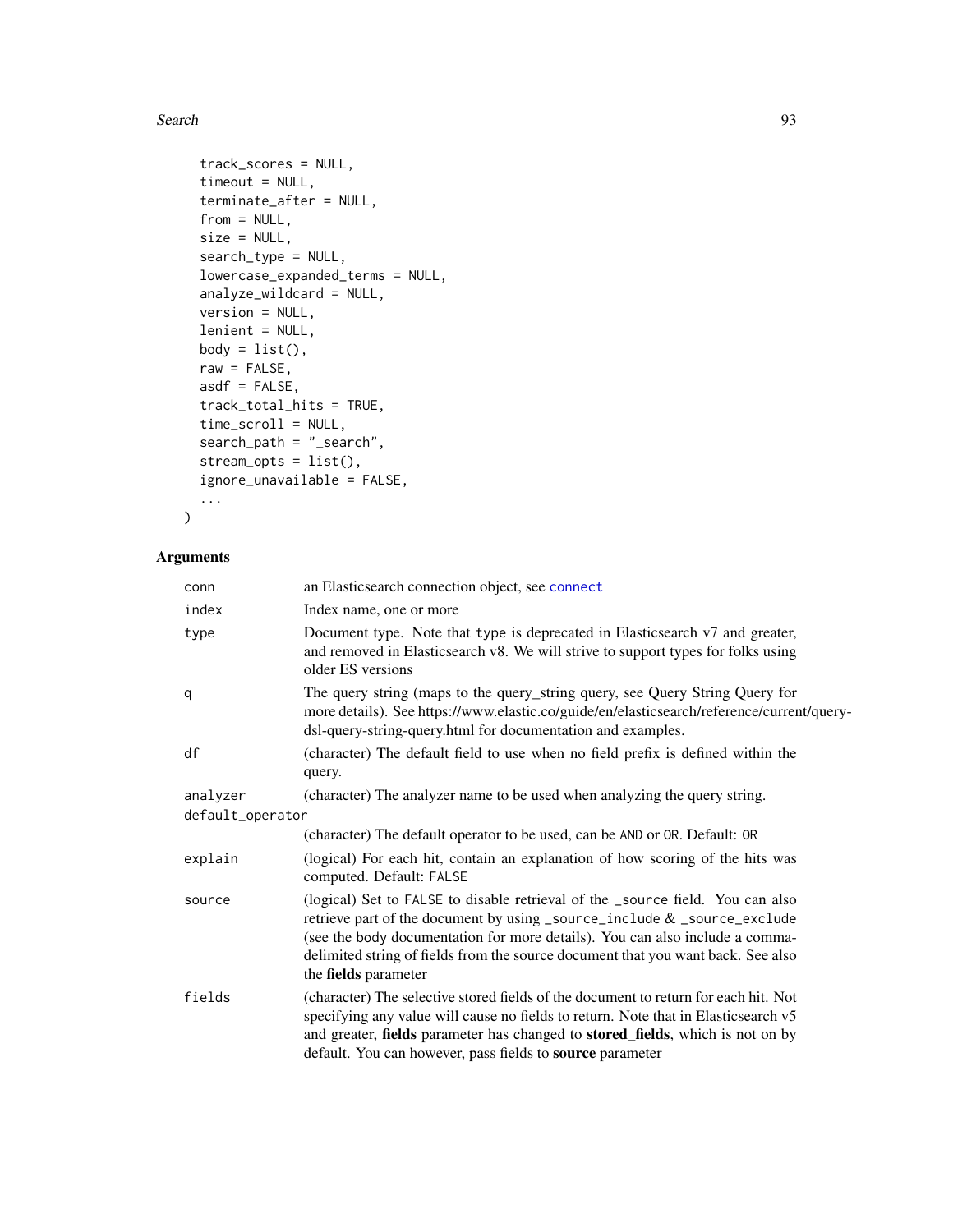| sort                     | (character) Sorting to perform. Can either be in the form of fieldName, or<br>fieldName: asc/fieldName: desc. The fieldName can either be an actual field<br>within the document, or the special _score name to indicate sorting based on<br>scores. There can be several sort parameters (order is important).  |  |
|--------------------------|------------------------------------------------------------------------------------------------------------------------------------------------------------------------------------------------------------------------------------------------------------------------------------------------------------------|--|
| track_scores             | (logical) When sorting, set to TRUE in order to still track scores and return them<br>as part of each hit.                                                                                                                                                                                                       |  |
| timeout                  | (numeric) A search timeout, bounding the search request to be executed within<br>the specified time value and bail with the hits accumulated up to that point when<br>expired. Default: no timeout.                                                                                                              |  |
| terminate_after          |                                                                                                                                                                                                                                                                                                                  |  |
|                          | (numeric) The maximum number of documents to collect for each shard, upon<br>reaching which the query execution will terminate early. If set, the response will<br>have a boolean field terminated_early to indicate whether the query execution<br>has actually terminated_early. Default: no terminate_after   |  |
| from                     | (character) The starting from index of the hits to return. Pass in as a character<br>string to avoid problems with large number conversion to scientific notation.<br>Default: 0                                                                                                                                 |  |
| size                     | (character) The number of hits to return. Pass in as a character string to avoid<br>problems with large number conversion to scientific notation. Default: 10. The<br>default maximum is 10,000 - however, you can change this default maximum by<br>changing the index.max_result_window index level parameter. |  |
| search_type              | (character) The type of the search operation to perform. Can be query_then_fetch<br>(default) or dfs_query_then_fetch. Types scan and count are deprecated.<br>See Elasticsearch docs for more details on the different types of search that can<br>be performed.                                                |  |
| lowercase_expanded_terms | (logical) Should terms be automatically lowercased or not. Default: TRUE.                                                                                                                                                                                                                                        |  |
| analyze_wildcard         |                                                                                                                                                                                                                                                                                                                  |  |
|                          | (logical) Should wildcard and prefix queries be analyzed or not. Default: FALSE.                                                                                                                                                                                                                                 |  |
| version                  | (logical) Print the document version with each document.                                                                                                                                                                                                                                                         |  |
| lenient                  | (logical) If TRUE will cause format based failures (like providing text to a nu-<br>meric field) to be ignored. Default: NULL                                                                                                                                                                                    |  |
| body                     | Query, either a list or json.                                                                                                                                                                                                                                                                                    |  |
| raw                      | (logical) If FALSE (default), data is parsed to list. If TRUE, then raw JSON re-<br>turned                                                                                                                                                                                                                       |  |
| asdf                     | (logical) If TRUE, use from JSON to parse JSON directly to a data.frame. If FALSE<br>(Default), list output is given.                                                                                                                                                                                            |  |
| track_total_hits         |                                                                                                                                                                                                                                                                                                                  |  |
|                          | (logical, numeric) If TRUE will always track the number of hits that match the<br>query accurately. If FALSE will count documents accurately up to 10000 docu-<br>ments. If is. integer will count documents accurately up to the number. De-<br>fault: TRUE                                                     |  |
| time_scroll              | (character) Specify how long a consistent view of the index should be main-<br>tained for scrolled search, e.g., "30s", "1m". See units-time                                                                                                                                                                     |  |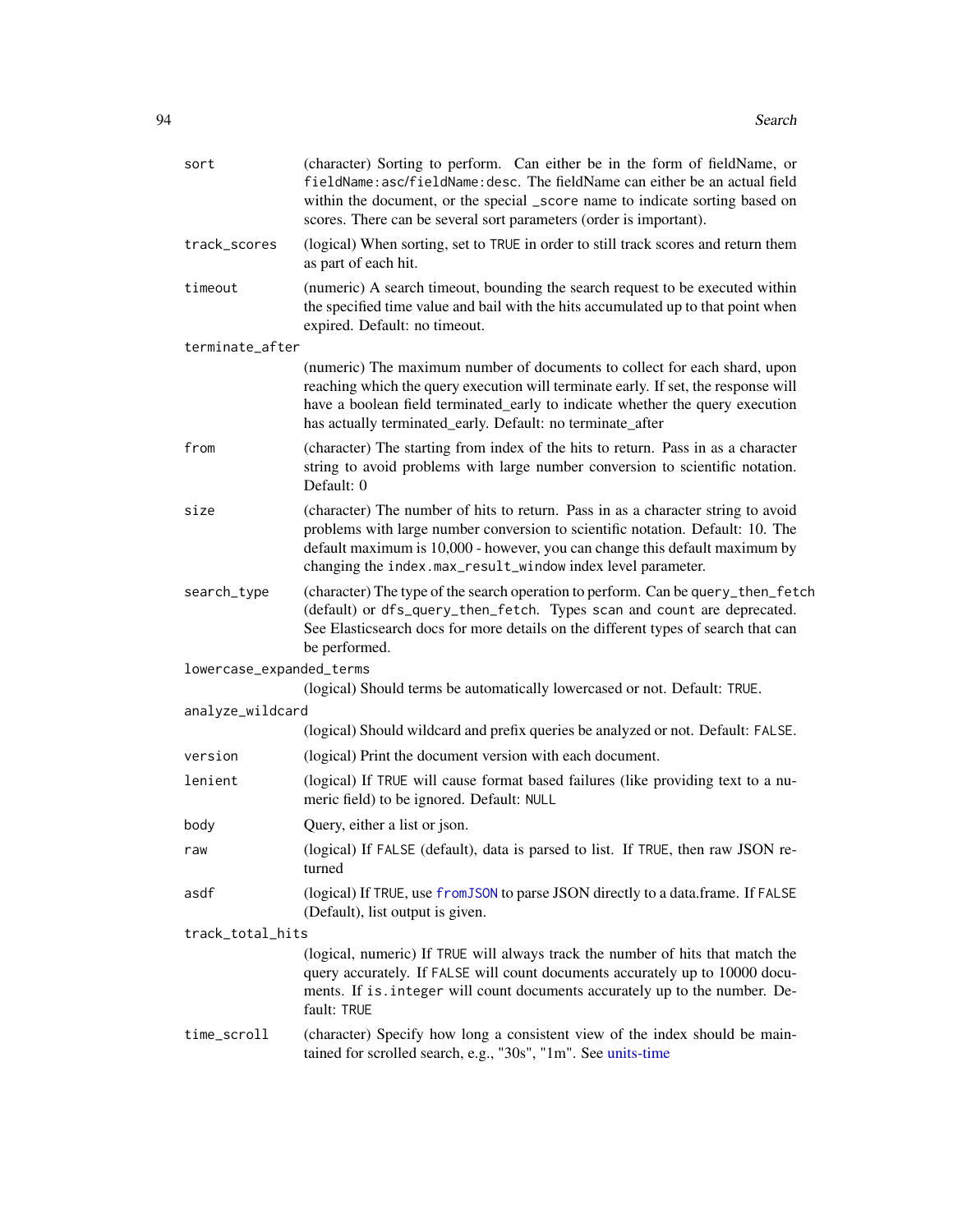| search_path        | (character) The path to use for searching. Default to _search, but in some cases<br>you may already have that in the base url set using connect (), in which case<br>you can set this to NULL                                                                          |
|--------------------|------------------------------------------------------------------------------------------------------------------------------------------------------------------------------------------------------------------------------------------------------------------------|
| stream_opts        | (list) A list of options passed to stream_out - Except that you can't pass x as<br>that's the data that's streamed out, and pass a file path instead of a connection<br>to con. pagesize param doesn't do much as that's more or less controlled by<br>paging with ES. |
| ignore_unavailable |                                                                                                                                                                                                                                                                        |
|                    | (logical) What to do if an specified index name doesn't exist. If set to TRUE then<br>those indices are ignored.                                                                                                                                                       |
| $\cdot$            | Curl args passed on to verb-POST                                                                                                                                                                                                                                       |
|                    |                                                                                                                                                                                                                                                                        |

## Details

This function name has the "S" capitalized to avoid conflict with the function base::search. I hate mixing cases, as I think it confuses users, but in this case it seems neccessary.

#### profile

The Profile API provides detailed timing information about the execution of individual components in a search request. See https://www.elastic.co/guide/en/elasticsearch/reference/current/search-profile.html for more information

In a body query, you can set to profile: true to enable profiling results. e.g.

```
{
  "profile": true,
  "query" : {
    "match" : { "message" : "some number" }
  }
}
```
## References

<https://www.elastic.co/guide/en/elasticsearch/reference/current/search-search.html> <https://www.elastic.co/guide/en/elasticsearch/reference/current/query-dsl.html>

## See Also

```
Search_uri() Search_template() scroll() count() validate() fielddata()
```

```
## Not run:
# make connection object
(x \leq connect())
# load some data
if (!index_exists(x, "shakespeare")) {
 shakespeare <- system.file("examples", "shakespeare_data.json",
```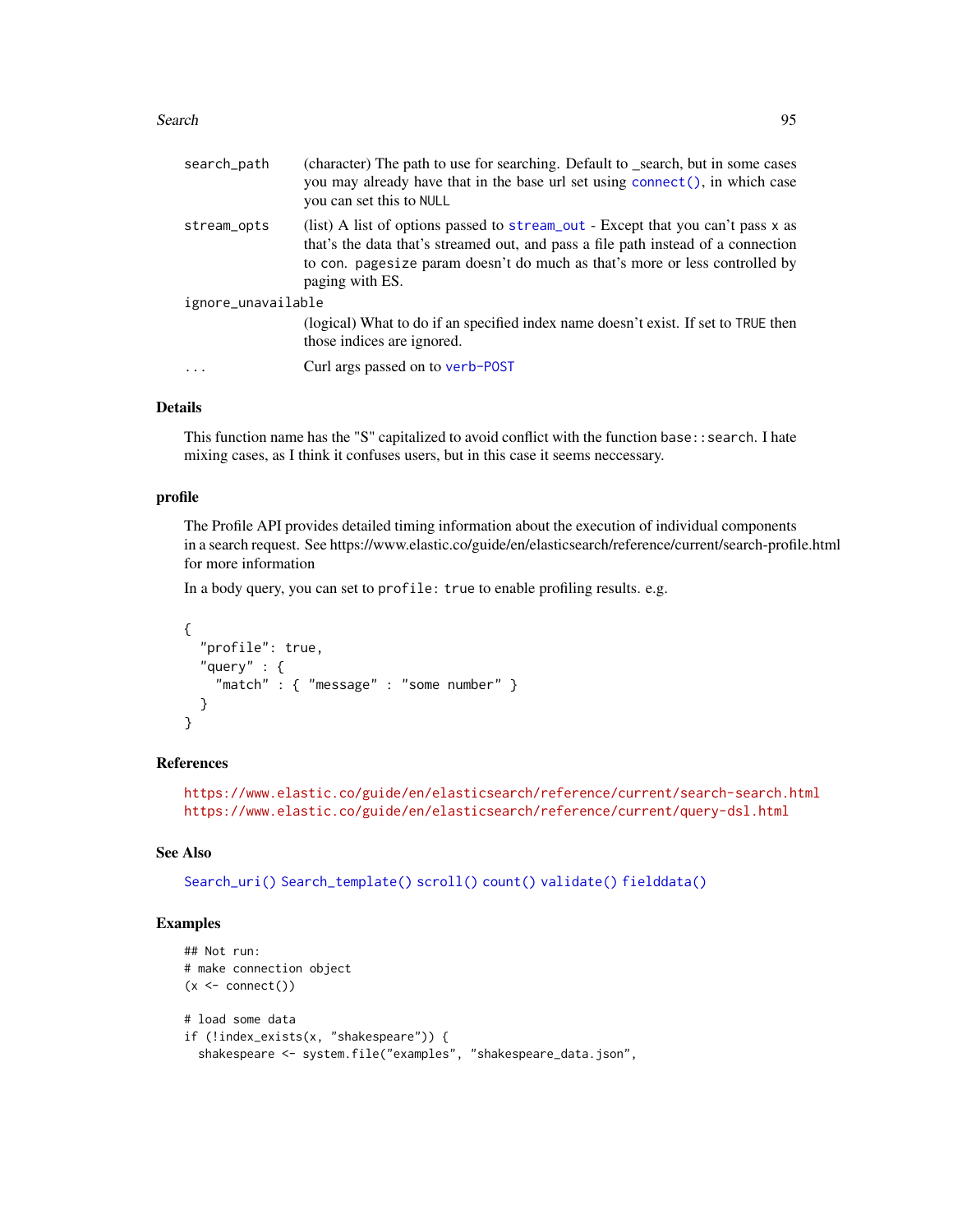```
package = "elastic")
 shakespeare <- type_remover(shakespeare)
 invisible(docs_bulk(x, shakespeare))
}
if (!index_exists(x, "gbif")) {
 gbif <- system.file("examples", "gbif_data.json",
   package = "elastic")
 gbif <- type_remover(gbif)
 invisible(docs_bulk(x, gbif))
}
if (!index_exists(x, "plos")) {
 plos <- system.file("examples", "plos_data.json",
   package = "elastic")
 plos <- type_remover(plos)
 invisible(docs_bulk(x, plos))
}
# URI string queries
Search(x, index="shakespeare")
## if you're using an older ES version, you may have types
if (gsub("\\.", "", x$ping()$version$number) < 700) {
 Search(x, index="shakespeare", type="act")
 Search(x, index="shakespeare", type="scene")
 Search(x, index="shakespeare", type="line")
}
## Return certain fields
if (gsub("\\.", "", x$ping()$version$number) < 500) {
 ### ES < v5
 Search(x, index="shakespeare", fields=c('play_name','speaker'))
} else {
 ### ES > v5
 Search(x, index="shakespeare", body = \lceil \cdot \rceil"_source": ["play_name", "speaker"]
 }')
}
## Search multiple indices
Search(x, index = "gbif")$hits$total$value
Search(x, index = "shakespeare")$hits$total$value
Search(x, index = c("gbif", "shakespeare"))$hits$total$value
## search_type
Search(x, index="shakespeare", search_type = "query_then_fetch")
Search(x, index="shakespeare", search_type = "dfs_query_then_fetch")
### search type "scan" is gone - use time_scroll instead
Search(x, index="shakespeare", time_scroll = "2m")
### search type "count" is gone - use size=0 instead
Search(x, index="shakespeare", size = 0)$hits$total$value
## search exists check
### use size set to 0 and terminate_after set to 1
```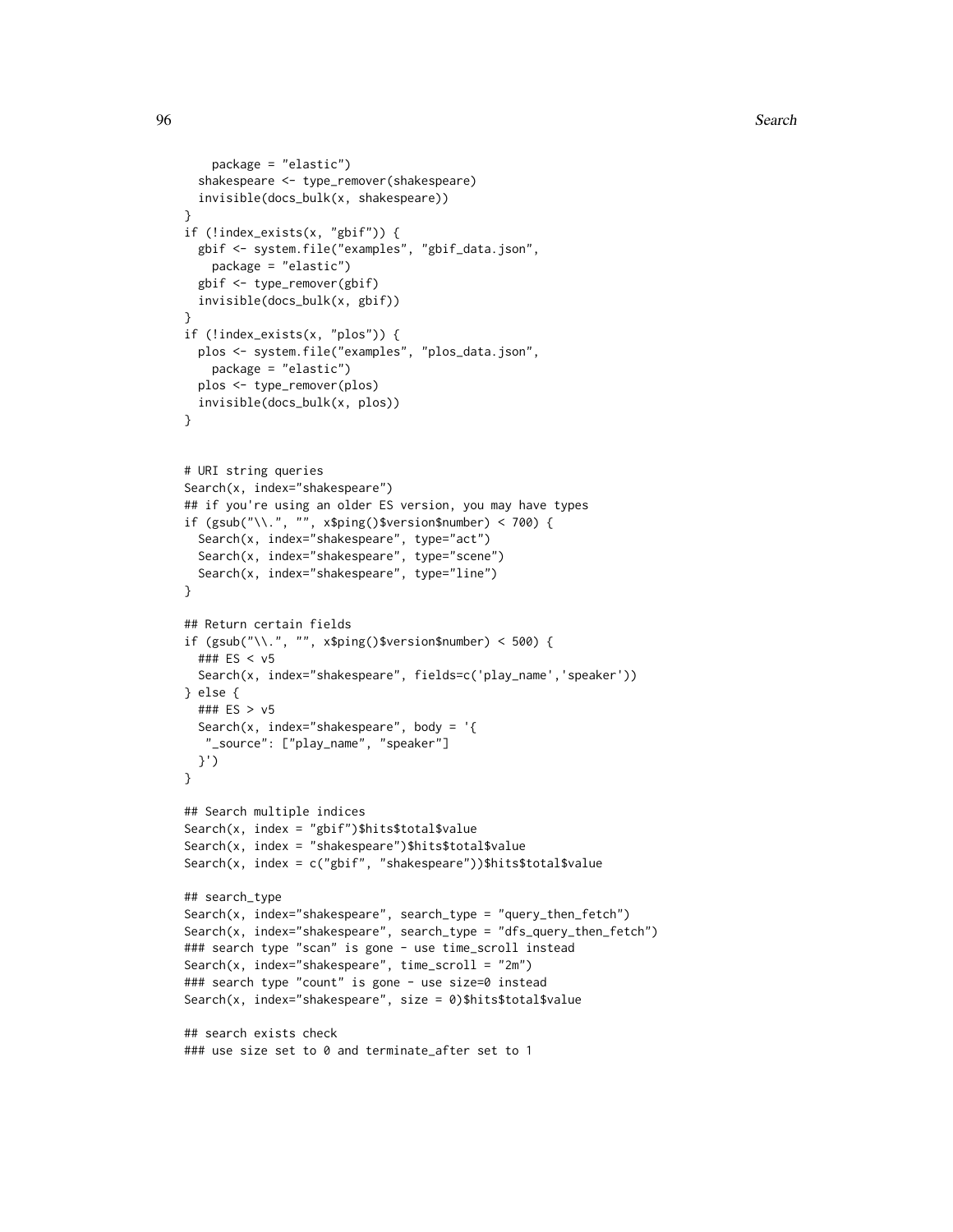```
### if there are > 0 hits, then there are matching documents
Search(x, index="shakespeare", size = 0, terminate_after = 1)
## sorting
### if ES >5, we need to make sure fielddata is turned on for a field
### before using it for sort
if (gsub("\\.", "", x$ping()$version$number) >= 500) {
if (index_exists(x, "shakespeare")) index_delete(x, "shakespeare")
 index_create(x, "shakespeare")
mapping_create(x, "shakespeare", body = \lceil \cdot \rceil"properties": {
      "speaker": {
        "type": "text",
        "fielddata": true
     }
   }
 }'
 )
 shakespeare <- system.file("examples", "shakespeare_data.json",
  package = "elastic")
 shakespeare <- type_remover(shakespeare)
 invisible(docs_bulk(x, shakespeare))
 z <- Search(x, index="shakespeare", sort="speaker", size = 30)
vapply(z$hits$hits, function(w) w$`_source`$speaker, "")
}
if (gsub("\\.", "", x$ping()$version$number) < 500) {
 Search(x, index="shakespeare", type="line", sort="speaker:desc",
   fields='speaker')
 Search(x, index="shakespeare", type="line",
   sort=c("speaker:desc","play_name:asc"), fields=c('speaker','play_name'))
}
## pagination
Search(x, index="shakespeare", size=1)$hits$hits
Search(x, index="shakespeare", size=1, from=1)$hits$hits
## queries
### Search in all fields
Search(x, index="shakespeare", q="york")
### Searchin specific fields
Search(x, index="shakespeare", q="speaker:KING HENRY IV")$hits$total$value
### Exact phrase search by wrapping in quotes
Search(x, index="shakespeare", q='speaker:"KING HENRY IV"')$hits$total$value
### can specify operators between multiple words parenthetically
Search(x, index="shakespeare", q="speaker:(HENRY OR ARCHBISHOP)")$hits$total$value
### where the field line_number has no value (or is missing)
Search(x, index="shakespeare", q="_missing_:line_number")$hits$total$value
```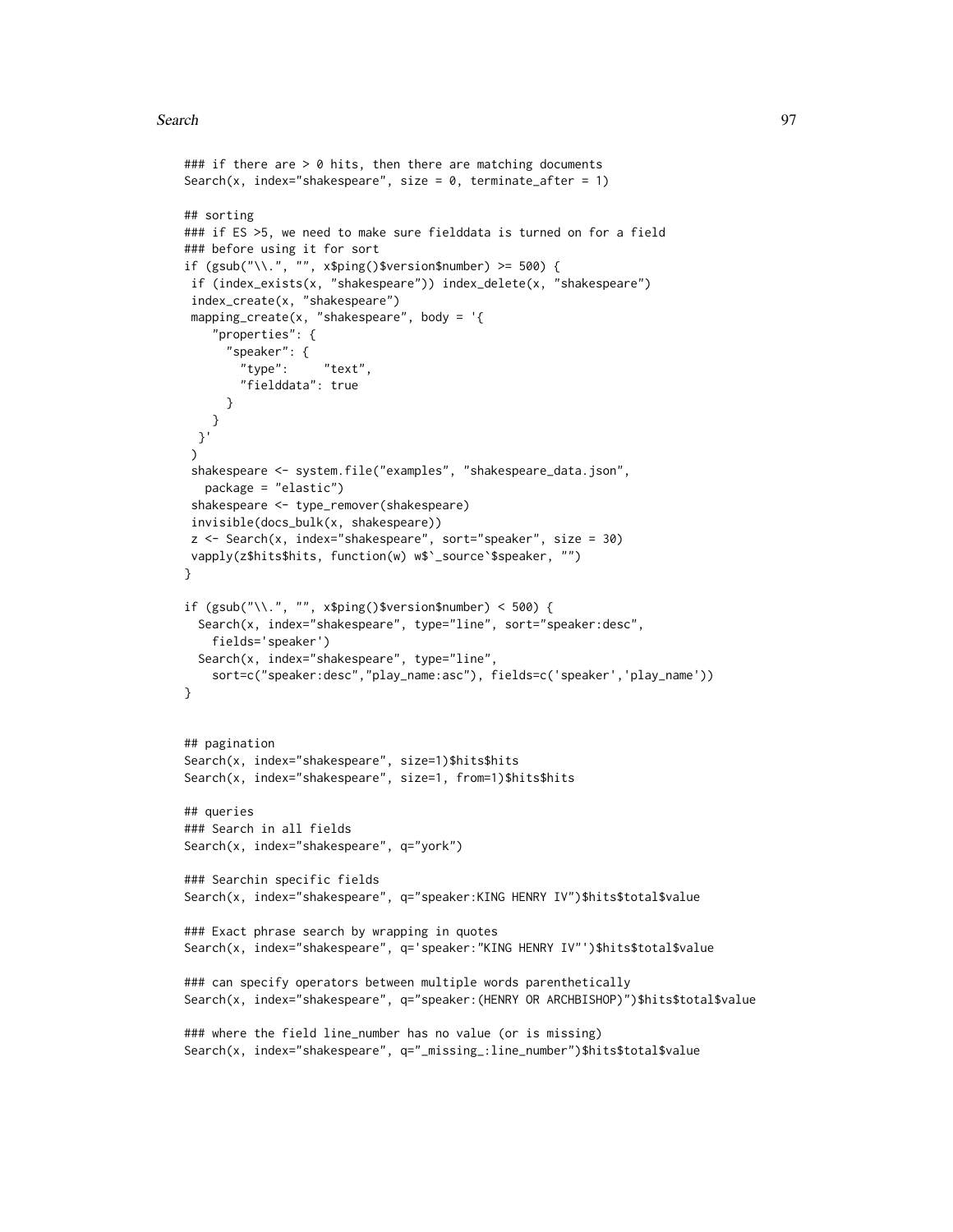```
### where the field line_number has any non-null value
Search(x, index="shakespeare", q="_exists_:line_number")$hits$total$value
### wildcards, either * or ?
Search(x, index="shakespeare", q="*ay")$hits$total$value
Search(x, index="shakespeare", q="m?y")$hits$total$value
### regular expressions, wrapped in forward slashes
Search(x, index="shakespeare", q="text_entry:/[a-z]/")$hits$total$value
### fuzziness
Search(x, index="shakespeare", q="text_entry:ma~")$hits$total$value
Search(x, index="shakespeare", q="text_entry:the~2")$hits$total$value
Search(x, index="shakespeare", q="text_entry:the~1")$hits$total$value
### Proximity searches
Search(x, index="shakespeare", q='text_entry:"as hath"~5')$hits$total$value
Search(x, index="shakespeare", q='text_entry:"as hath"~10')$hits$total$value
### Ranges, here where line_id value is between 10 and 20
Search(x, index="shakespeare", q="line_id:[10 TO 20]")$hits$total$value
### Grouping
Search(x, index="shakespeare", q="(hath OR as) AND the")$hits$total$value
# Limit number of hits returned with the size parameter
Search(x, index="shakespeare", size=1)
# Give explanation of search in result
Search(x, index="shakespeare", size=1, explain=TRUE)
## terminate query after x documents found
## setting to 1 gives back one document for each shard
Search(x, index="shakespeare", terminate_after=1)
## or set to other number
Search(x, index="shakespeare", terminate_after=2)
## Get version number for each document
Search(x, index="shakespeare", version=TRUE, size=2)
## Get raw data
Search(x, index="shakespeare", raw = TRUE)
## Curl options
### verbose
out <- Search(x, index="shakespeare", verbose = TRUE)
# Query DSL searches - queries sent in the body of the request
## Pass in as an R list
### if ES >5, we need to make sure fielddata is turned on for a field
```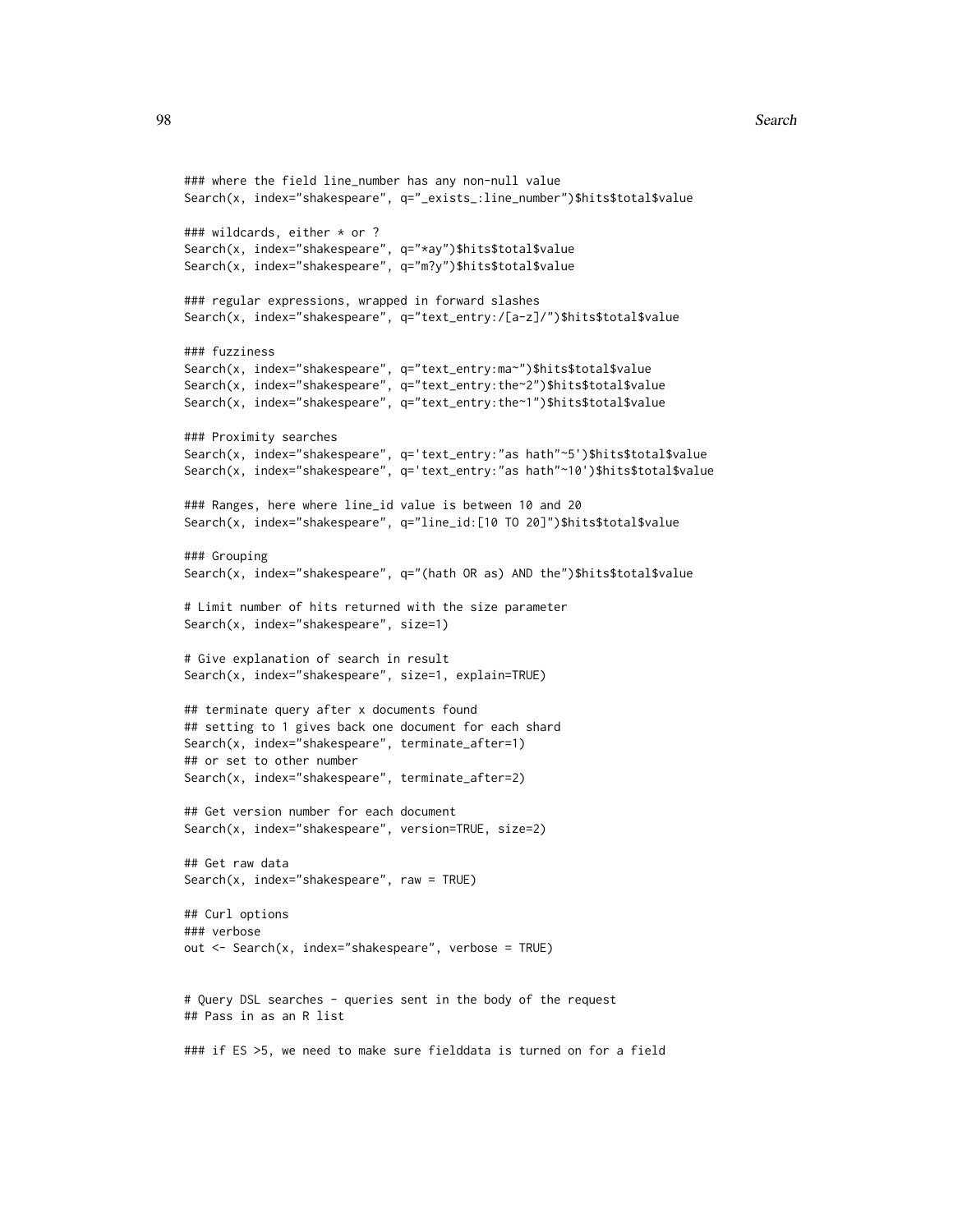```
### before using it for aggregations
if (gsub("\\.", "", x$ping()$version$number) >= 500) {
  mapping_create(x, "shakespeare", update_all_types = TRUE, body = '{
    "properties": {
      "text_entry": {
       "type": "text",
        "fielddata": true
    }
  }
 }')
 aggs <- list(aggs = list(stats = list(terms = list(field = "text_entry"))))
 Search(x, index="shakespeare", body=aggs)
}
### if ES >5, you don't need to worry about fielddata
if (gsub("\\.", "", x$ping()$version$number) < 500) {
   aggs <- list(aggs = list(stats = list(terms = list(field = "text_entry"))))
   Search(x, index="shakespeare", body=aggs)
}
## or pass in as json query with newlines, easy to read
aggs \leftarrow '{
   "aggs": {
        "stats" : {
            "terms" : {
                "field" : "speaker"
            }
        }
   }
}'
Search(x, index="shakespeare", body=aggs, asdf=TRUE, size = 0)
## or pass in collapsed json string
aggs <- '{"aggs":{"stats":{"terms":{"field":"text_entry"}}}}'
Search(x, index="shakespeare", body=aggs)
## Aggregations
### Histograms
aggs \leftarrow '{
    "aggs": {
        "latbuckets" : {
           "histogram" : {
               "field" : "decimalLatitude",
               "interval" : 5
           }
        }
   }
}'
Search(x, index="gbif", body=aggs, size=0)
### Histograms w/ more options
aggs \leftarrow '{
```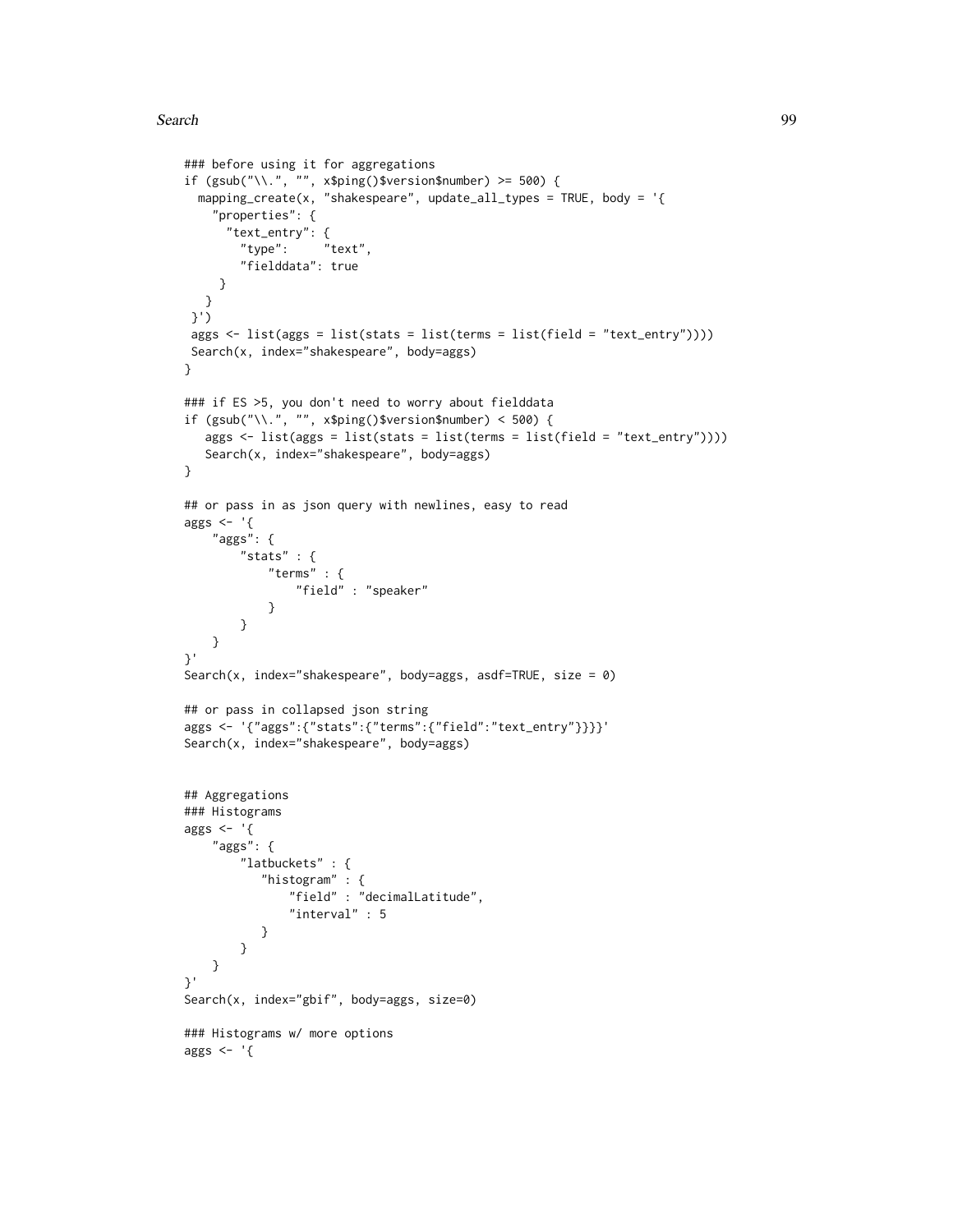```
"aggs": {
        "latbuckets" : {
           "histogram" : {
               "field" : "decimalLatitude",
               "interval" : 5,
               "min_doc_count" : 0,
               "extended_bounds" : {
                   "min" : -90,
                   "max" : 90
               }
           }
        }
   }
}'
Search(x, index="gbif", body=aggs, size=0)
### Ordering the buckets by their doc_count - ascending:
aggs <- '{
    "aggs": {
        "latbuckets" : {
           "histogram" : {
               "field" : "decimalLatitude",
               "interval" : 5,
               "min_doc_count" : 0,
               "extended_bounds" : {
                   "min" : -90,
                   "max" : 90
               },
               "order" : {
                   "_count" : "desc"
               }
           }
       }
   }
}'
out <- Search(x, index="gbif", body=aggs, size=0)
lapply(out$aggregations$latbuckets$buckets, data.frame)
### By default, the buckets are returned as an ordered array. It is also possible to
### request the response as a hash instead keyed by the buckets keys:
aggs \leftarrow '{
    "aggs": {
        "latbuckets" : {
           "histogram" : {
               "field" : "decimalLatitude",
               "interval" : 10,
               "keyed" : true
           }
        }
   }
}'
Search(x, index="gbif", body=aggs, size=0)
```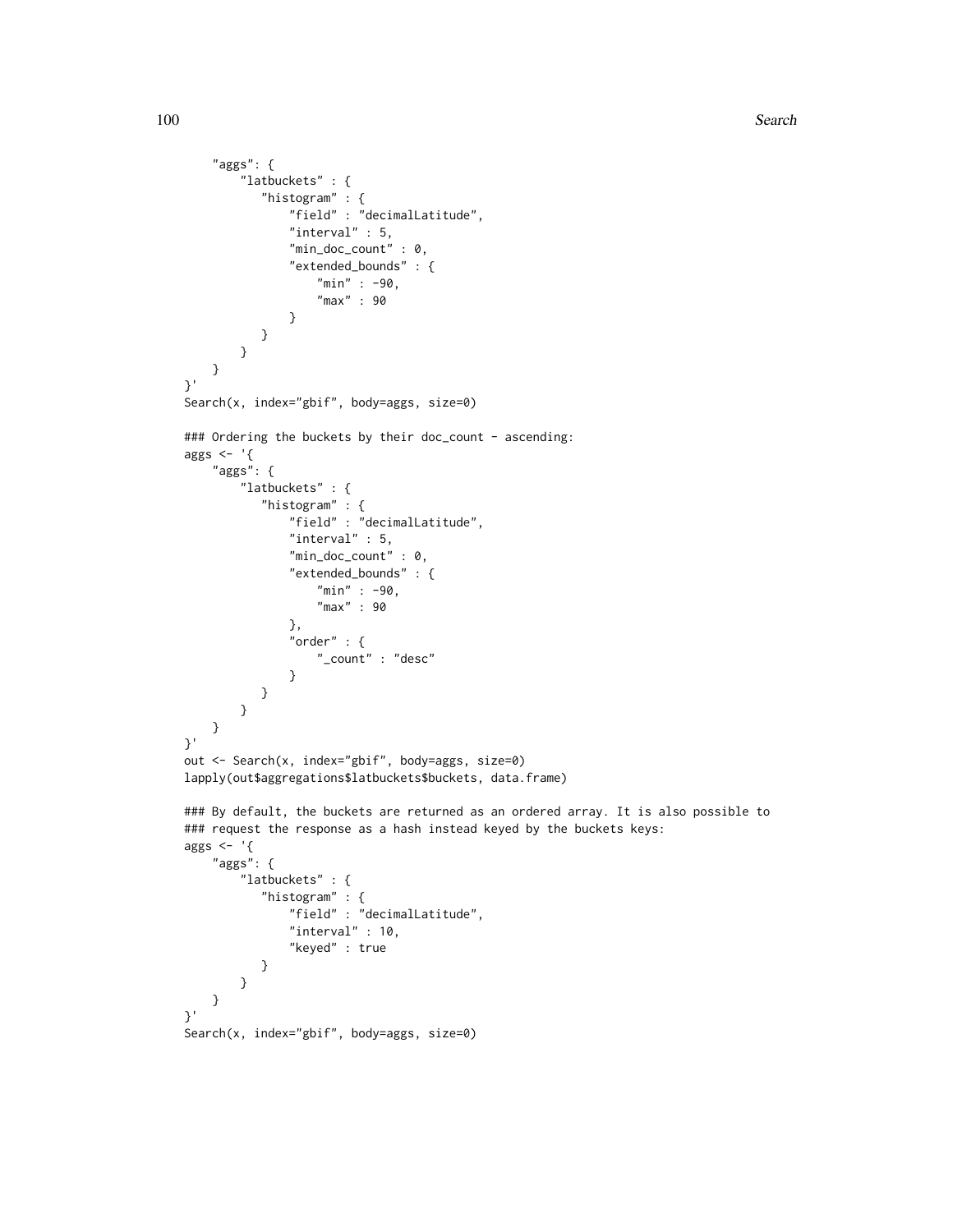```
# match query
match <- '{"query": {"match" : {"text_entry" : "Two Gentlemen"}}}'
Search(x, index="shakespeare", body=match)
# multi-match (multiple fields that is) query
mmatch <- '{"query": {"multi_match" : {"query" : "henry", "fields": ["text_entry","play_name"]}}}'
Search(x, index="shakespeare", body=mmatch)
# bool query
mmatch < - '{
 "query": {
   "bool" : \{"must_not" : {
       "range" : {
         "speech_number" : {
           "from" : 1, "to": 5
}}}}}}'
Search(x, index="shakespeare", body=mmatch)
# Boosting query
boost \leq - '{
 "query" : {
  "boosting" : {
      "positive" : {
          "term" : {
              "play_name" : "henry"
          }
      },
      "negative" : {
          "term" : {
              "text_entry" : "thou"
          }
      },
      "negative_boost" : 0.8
    }
}
}'
Search(x, index="shakespeare", body=boost)
# Fuzzy query
## fuzzy query on numerics
fuzzy <- list(query = list(fuzzy = list(text_entry = "arms")))
Search(x, index="shakespeare", body=fuzzy)$hits$total$value
fuzzy <- list(query = list(fuzzy = list(text_entry = list(value = "arms", fuzziness = 4))))
Search(x, index="shakespeare", body=fuzzy)$hits$total$value
# geoshape query
## not working yets
geo <- list(query = list(geo_shape = list(location = list(shape = list(type = "envelope",
  coordinates = "[[2,10],[10,20]]")))))
geo <- '{
 "query": {
   "geo_shape": {
```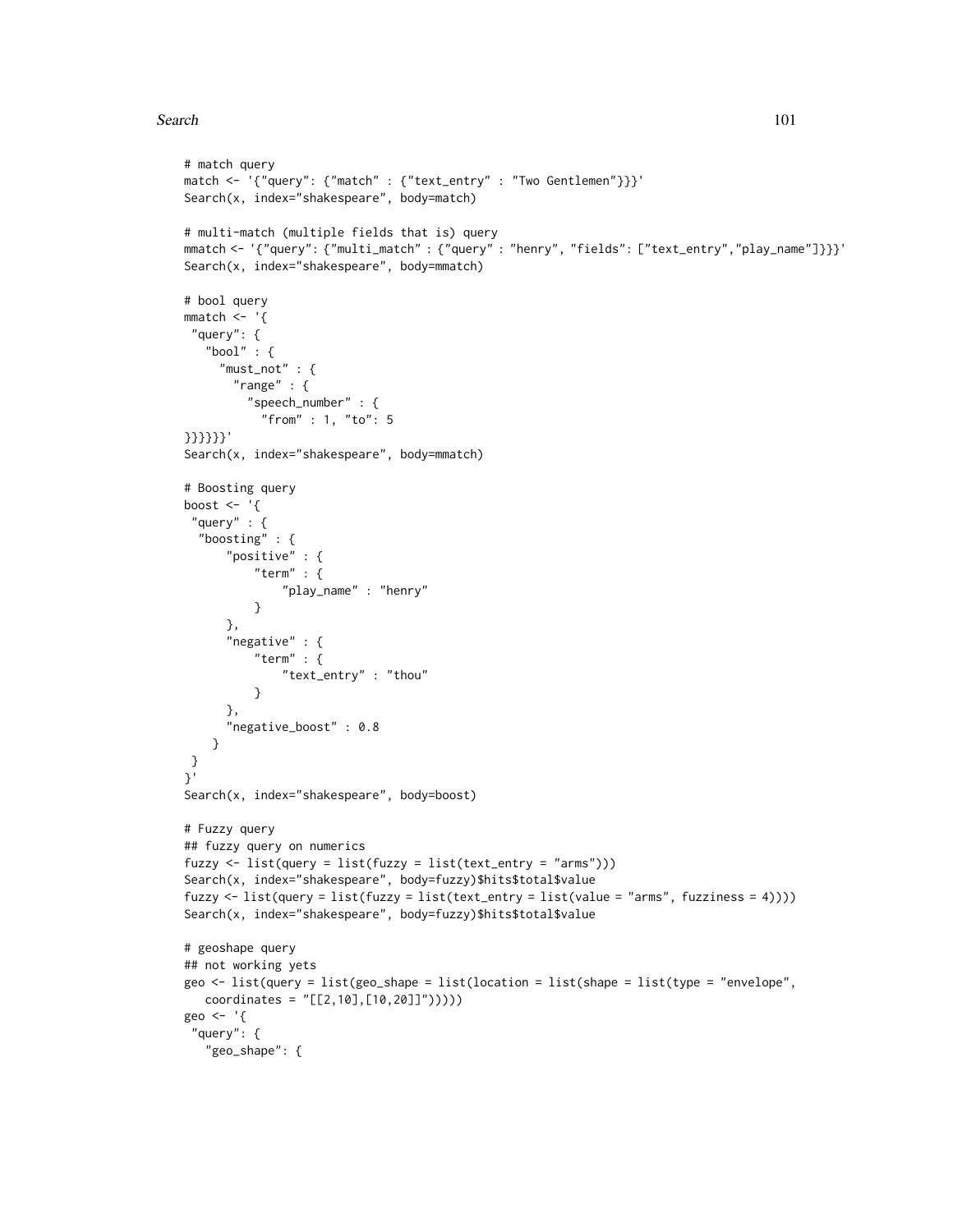```
"location": {
       "point": {
         "type": "envelope",
         "coordinates": [[2,0],[2.93,100]]
       }
    }
   }
}
}'
# Search(x, index="gbifnewgeo", body=geo)
# range query
## with numeric
body <- list(query=list(range=list(decimalLongitude=list(gte=1, lte=3))))
Search(x, 'gbif', body=body)$hits$total$value
body <- list(query=list(range=list(decimalLongitude=list(gte=2.9, lte=10))))
Search(x, 'gbif', body=body)$hits$total$value
## with dates
body <- list(query=list(range=list(eventDate=list(gte="2012-01-01", lte="now"))))
Search(x, 'gbif', body=body)$hits$total$value
body <- list(query=list(range=list(eventDate=list(gte="2014-01-01", lte="now"))))
Search(x, 'gbif', body=body)$hits$total$value
# more like this query (more_like_this can be shortened to mlt)
body \leq - '{
 "query": {
   "more_like_this": {
    "fields": ["title"],
    "like": "and then",
     "min_term_freq": 1,
     "max_query_terms": 12
  }
 }
}'
Search(x, 'plos', body=body)$hits$total$value
body \leq - '{
 "query": {
   "more_like_this": {
     "fields": ["abstract","title"],
     "like": "cell",
     "min_term_freq": 1,
     "max_query_terms": 12
   }
 }
}'
Search(x, 'plos', body=body)$hits$total$value
# Highlighting
body \leq - '{
```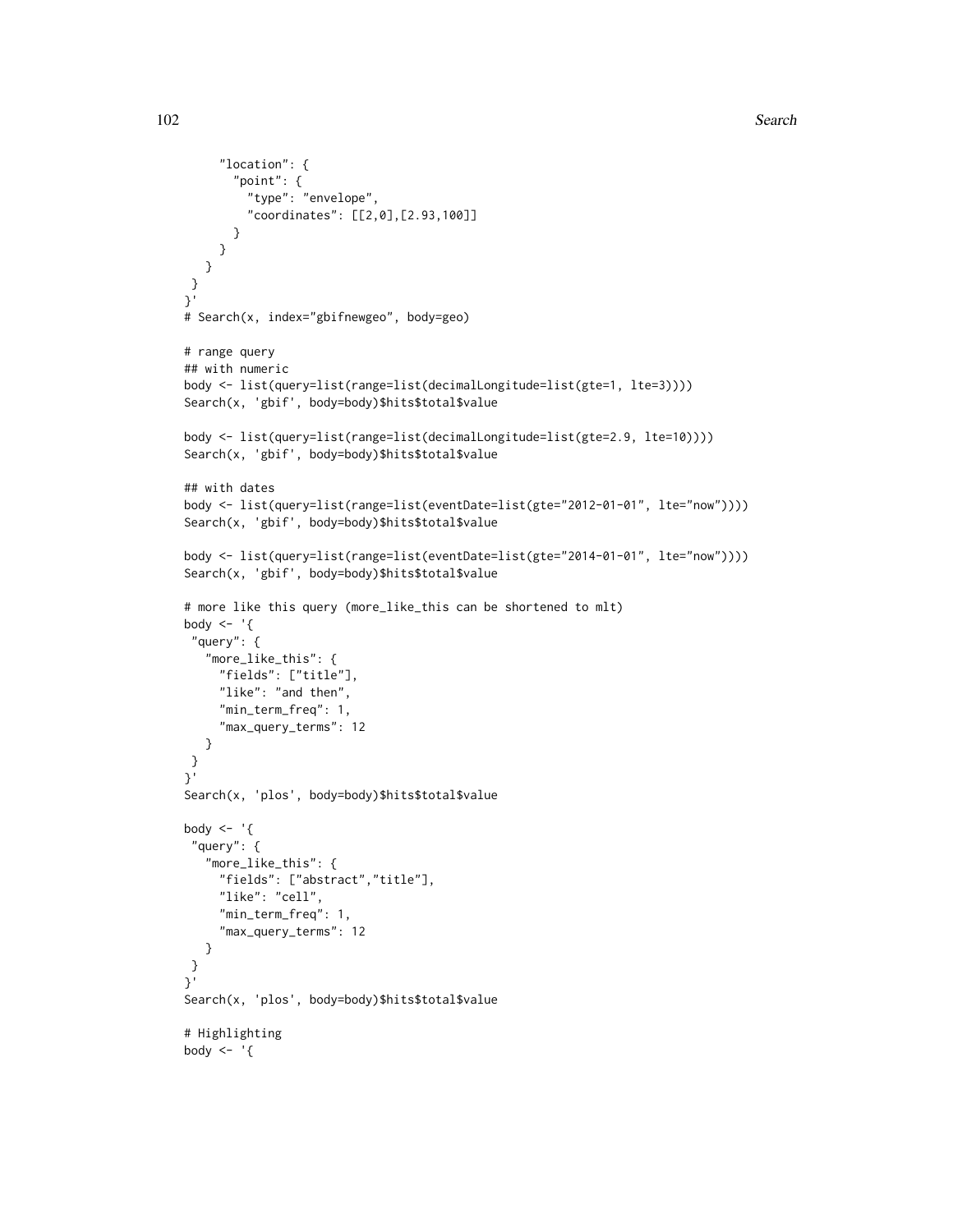```
"query": {
   "query_string": {
     "query" : "cell"
  }
 },
 "highlight": {
  "fields": {
    "title": {"number_of_fragments": 2}
  }
 }
}'
out <- Search(x, 'plos', body=body)
out$hits$total$value
sapply(out$hits$hits, function(x) x$`_source`$title[[1]])
### Common terms query
body <- '{
 "query" : {
   "match": {
      "text_entry": {
         "query": "this is"
      }
  }
}
}'
Search(x, 'shakespeare', body=body)
## Scrolling search - instead of paging
res <- Search(x, index = 'shakespeare', q="a*", time_scroll="1m")
scroll(x, res$`_scroll_id`)
res <- Search(x, index = 'shakespeare', q="a*", time_scroll="5m")
out <- list()
hits <-1while(hits != 0){
 res <- scroll(x, res$`_scroll_id`)
 hits <- length(res$hits$hits)
  if(hits > 0)out <- c(out, res$hits$hits)
}
### Sliced scrolling
#### For scroll queries that return a lot of documents it is possible to
#### split the scroll in multiple slices which can be consumed independently
body1 \leq - '{
  "slice": {
   "id": 0,
   "max": 2
  },
  "query": {
    "match" : {
     "text_entry" : "a*"
    }
```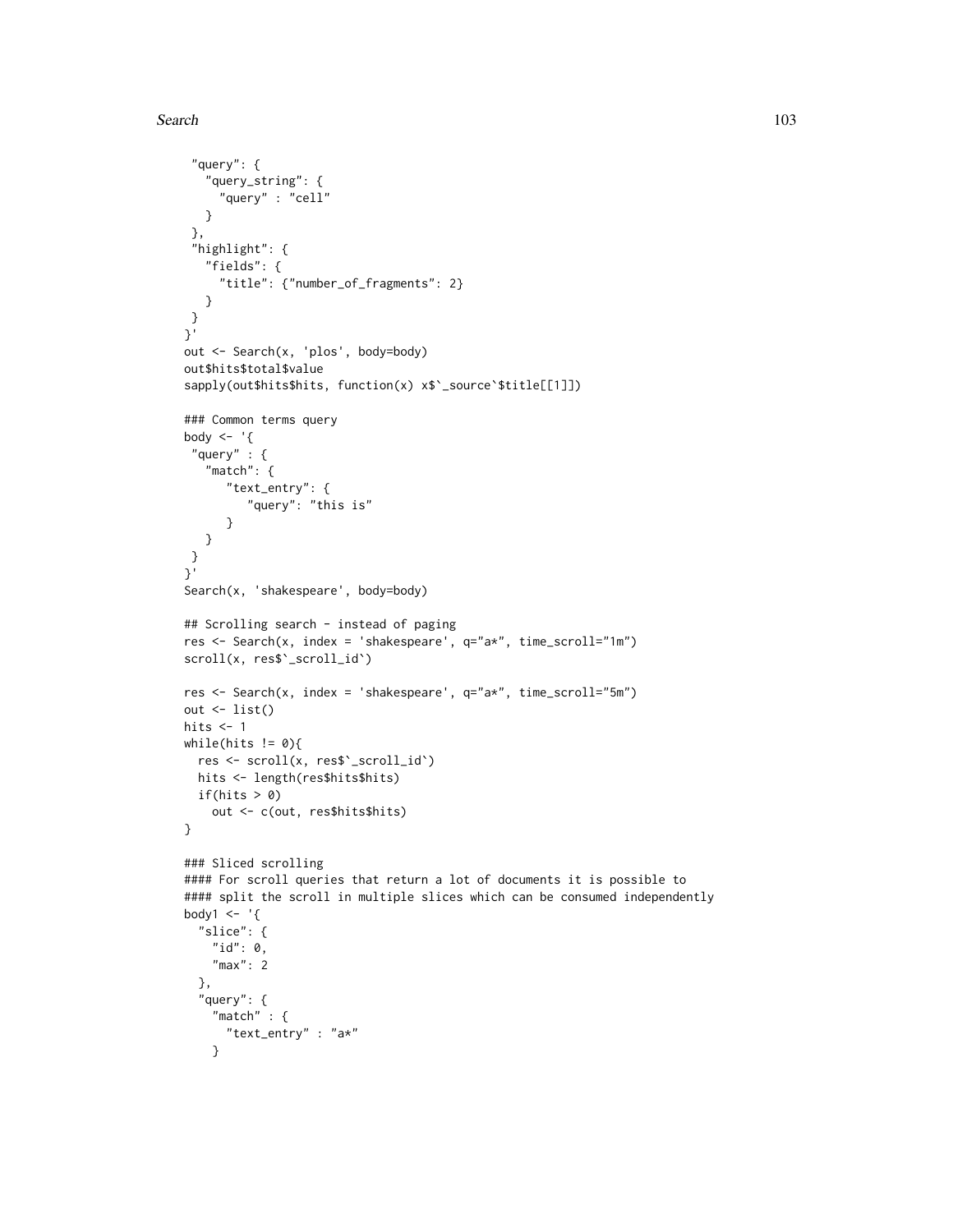```
}
}'
body2 \leq - '{
  "slice": {
   "id": 1,
    "max": 2
  },
  "query": {
    "match" : {
      "text_entry" : "a*"
    }
  }
}'
res1 <- Search(x, index = 'shakespeare', time_scroll="1m", body = body1)
res2 <- Search(x, index = 'shakespeare', time_scroll="1m", body = body2)
scroll(x, res1$`_scroll_id`)
scroll(x, res2$`_scroll_id`)
out1 \leftarrow list()hits <-1while(hits != 0){
  tmp1 <- scroll(x, res1$`_scroll_id`)
  hits <- length(tmp1$hits$hits)
 if(hits > 0)
    out1 <- c(out1, tmp1$hits$hits)
}
out2 <- list()
hits <-1while(hits != 0) {
 tmp2 <- scroll(x, res2$`_scroll_id`)
 hits <- length(tmp2$hits$hits)
 if(hits > 0)
    out2 <- c(out2, tmp2$hits$hits)
}
c(
 lapply(out1, "[[", "_source"),
 lapply(out2, "[[", "_source")
\mathcal{L}# Using filters
## A bool filter
body \leq - '{
 "query":{
   "bool": {
     "must_not" : {
       "range" : {
         "year" : { "from" : 2011, "to" : 2012 }
```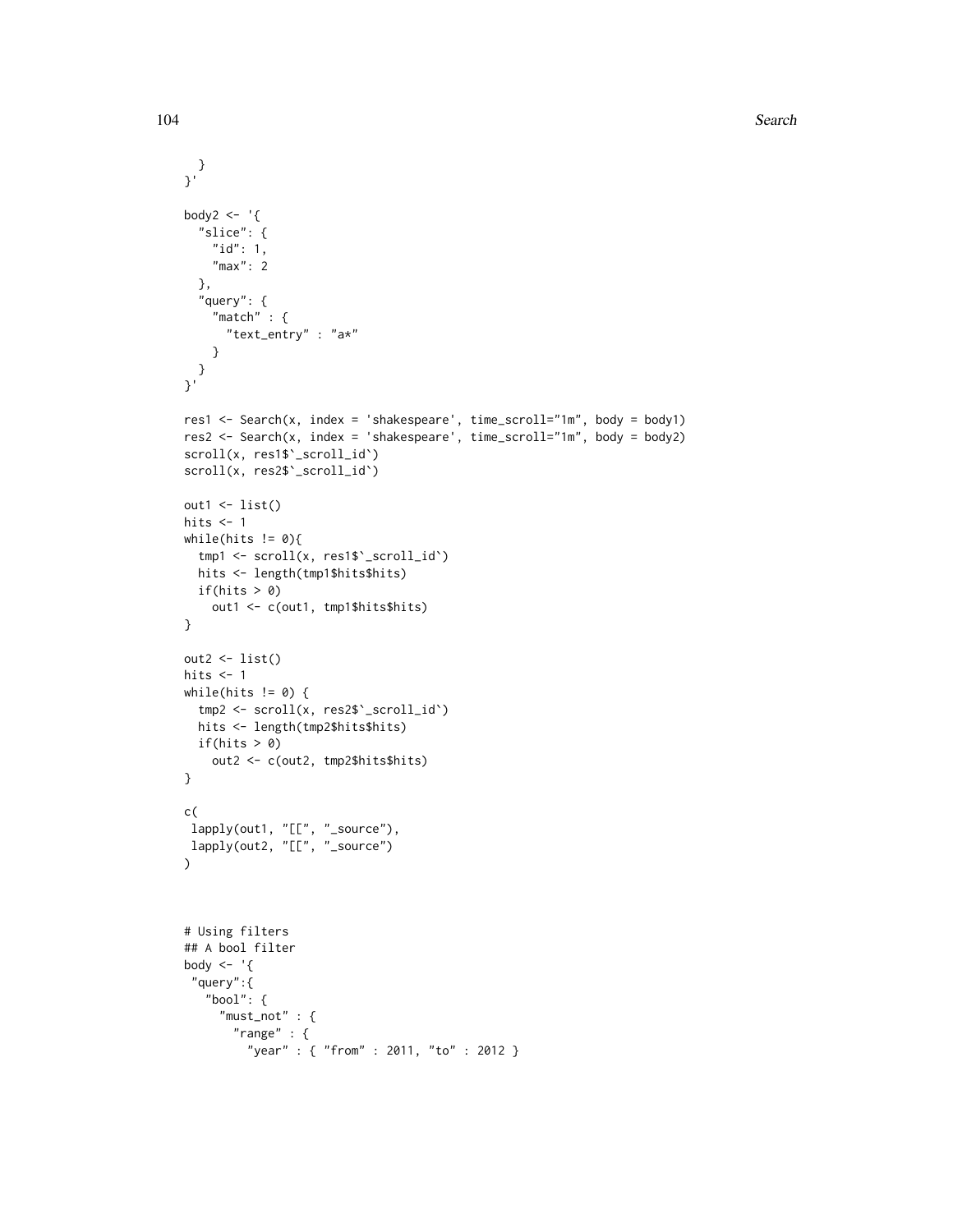```
}
     }
  }
}
}'
Search(x, 'gbif', body = body)$hits$total$value
## Geo filters - fun!
### Note that filers have many geospatial filter options, but queries
### have fewer, andrequire a geo_shape mapping
body \leq - '{
 "mappings": {
     "properties": {
         "location" : {"type" : "geo_point"}
      }
  }
}'
index_recreate(x, index='gbifgeopoint', body=body)
path <- system.file("examples", "gbif_geopoint.json",
 package = "elastic")
path <- type_remover(path)
invisible(docs_bulk(x, path))
### Points within a bounding box
body <- '{
 "query":{
   "bool" : {
     "must" : {\mathcal{L}}"match_all" : {}
     },
     "filter":{
        "geo_bounding_box" : {
          "location" : {
            "top_left" : {
              "lat" : 60,
              "lon" : 1
            },
            "bottom_right" : {
              "lat" : 40,
              "lon" : 14
            }
          }
      }
     }
  }
 }
}'
out <- Search(x, 'gbifgeopoint', body = body, size = 300)
out$hits$total$value
do.call(rbind, lapply(out$hits$hits, function(x) x$`_source`$location))
```
### Points within distance of a point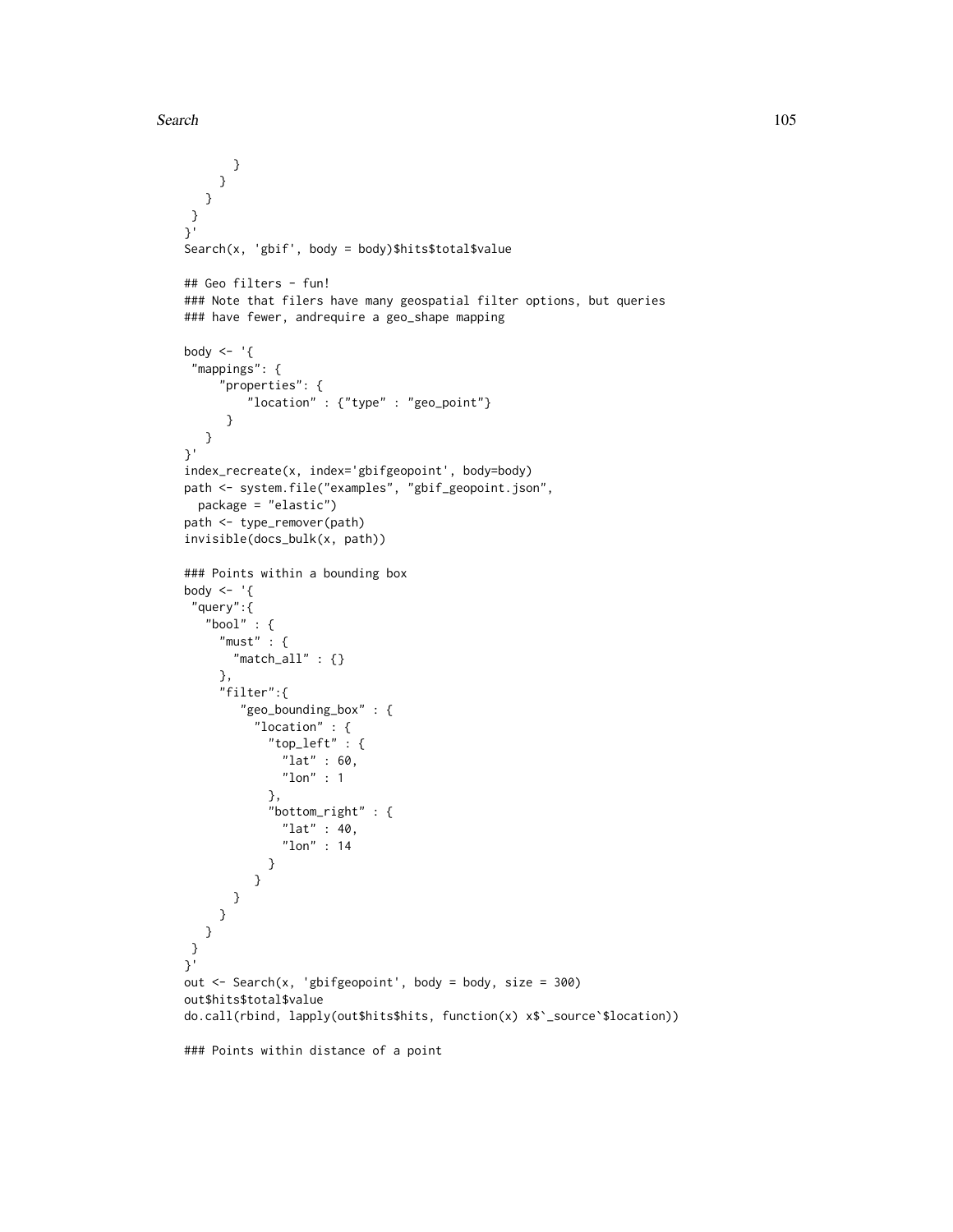```
body \leq - '{
"query": {
  "bool" : {
   "must" : {"match_all" : {}
   },
   "filter" : {
     "geo_distance" : {
       "distance" : "200km",
       "location" : {
         "lon" : 4,
         "lat" : 50
       }
     }
  }
}}}'
out <- Search(x, 'gbifgeopoint', body = body)
out$hits$total$value
do.call(rbind, lapply(out$hits$hits, function(x) x$`_source`$location))
### Points within distance range of a point
body \leq - '{
 "aggs":{
   "points_within_dist" : {
     "geo_distance" : {
        "field": "location",
        "origin" : "4, 50",
        "ranges": [
          {"from" : 200},
          {"to" : 400}
         ]
     }
  }
 }
}'
out <- Search(x, 'gbifgeopoint', body = body)
out$hits$total$value
do.call(rbind, lapply(out$hits$hits, function(x) x$`_source`$location))
### Points within a polygon
body \leq - '{
 "query":{
   "bool" : {
     "must" : {"match_all" : {}
     },
     "filter":{
        "geo_polygon" : {
          "location" : {
             "points" : [
               [80.0, -20.0], [-80.0, -20.0], [-80.0, 60.0], [40.0, 60.0], [80.0, -20.0]]
           }
```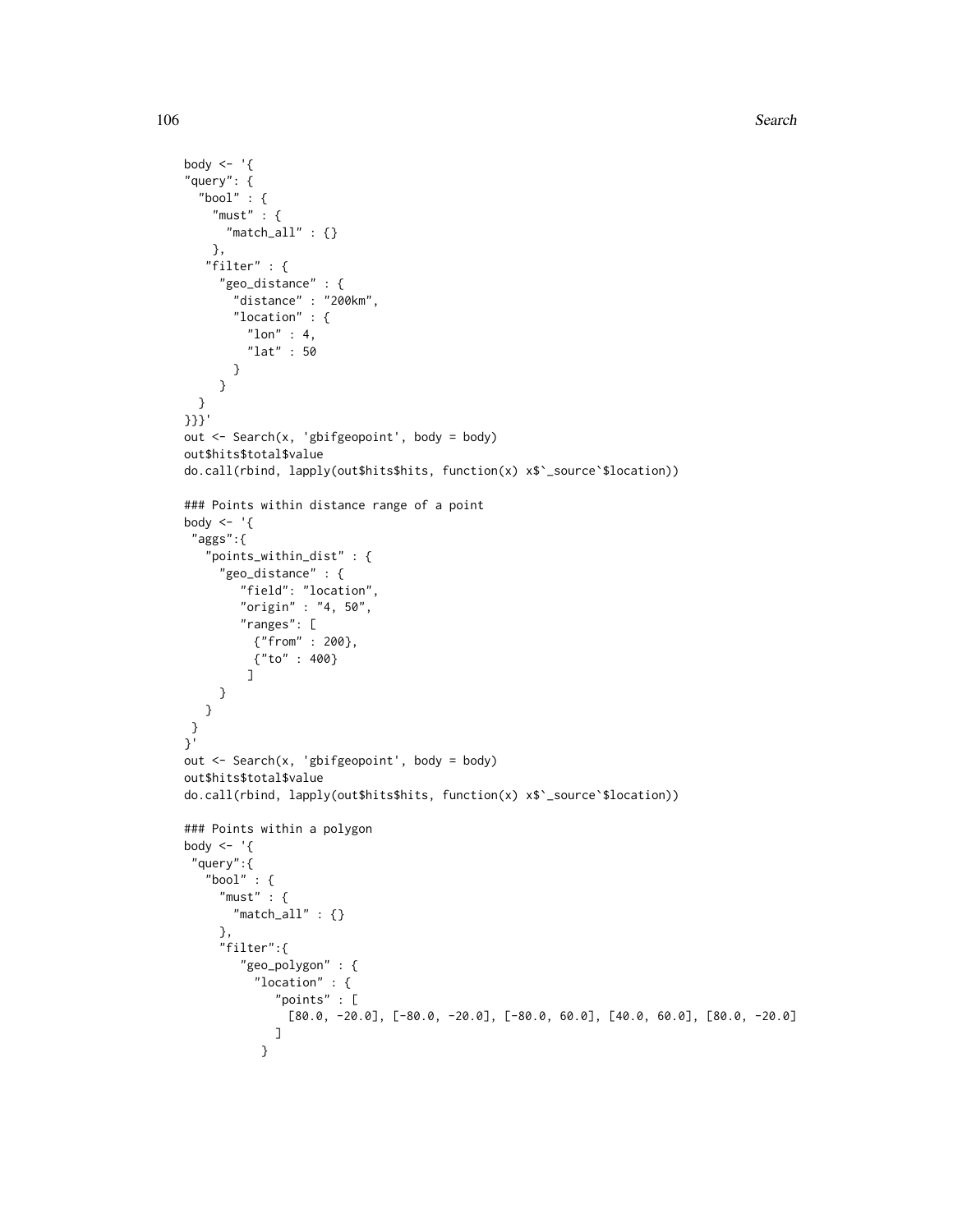```
}
       }
    }
  }
}'
out <- Search(x, 'gbifgeopoint', body = body)
out$hits$total$value
do.call(rbind, lapply(out$hits$hits, function(x) x$`_source`$location))
### Geoshape filters using queries instead of filters
#### Get data with geojson type location data loaded first
body <- '{
 "mappings": {
     "properties": {
         "location" : {"type" : "geo_shape"}
      }
  }
}'
index_recreate(x, index='geoshape', body=body)
path <- system.file("examples", "gbif_geoshape.json",
 package = "elastic")
path <- type_remover(path)
invisible(docs_bulk(x, path))
#### Get data with a square envelope, w/ point defining upper left and the other
#### defining the lower right
body \leq - '{
 "query":{
   "geo_shape" : {
     "location" : {
        "shape" : {
           "type": "envelope",
            "coordinates": [[-30, 50],[30, 0]]
         }
       }
     }
  }
}'
out <- Search(x, 'geoshape', body = body)
out$hits$total$value
#### Get data with a circle, w/ point defining center, and radius
body <- '{
 "query":{
   "geo_shape" : {
     "location" : {
         "shape" : {
           "type": "circle",
           "coordinates": [-10, 45],
           "radius": "2000km"
         }
       }
     }
```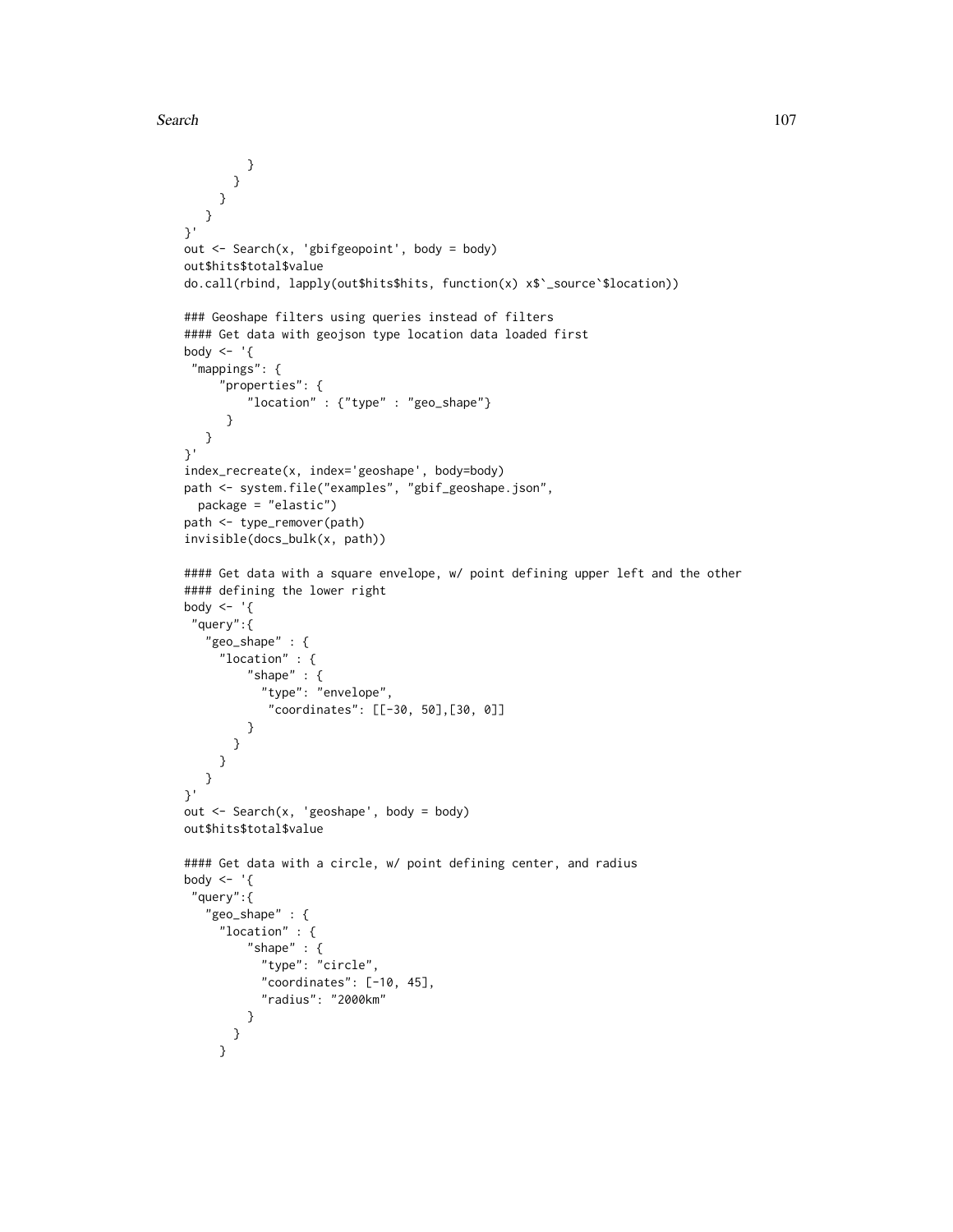```
}
}'
out <- Search(x, 'geoshape', body = body)
out$hits$total$value
#### Use a polygon, w/ point defining center, and radius
body \leq - '{
 "query":{
   "geo_shape" : {
     "location" : {
         "shape" : {
           "type": "polygon",
           "coordinates": [
            [ [80.0, -20.0], [-80.0, -20.0], [-80.0, 60.0], [40.0, 60.0], [80.0, -20.0] ]
           ]
         }
       }
     }
  }
}'
out <- Search(x, 'geoshape', body = body)
out$hits$total$value
# Geofilter with WKT
# format follows "BBOX (minlon, maxlon, maxlat, minlat)"
body \leq - '{
    "query": {
        "bool" : {
            "must" : {
                "match_all" : {}
            },
            "filter" : {
                "geo_bounding_box" : {
                    "location" : {
                        "wkt" : "BBOX (1, 14, 60, 40)"
                    }
                }
            }
       }
   }
}'
out <- Search(x, 'gbifgeopoint', body = body)
out$hits$total$value
# Missing filter
if (gsub("\\.", "", x$ping()$version$number) < 500) {
  ### ES < v5
  body \leq - '{
   "query":{
     "constant_score" : {
```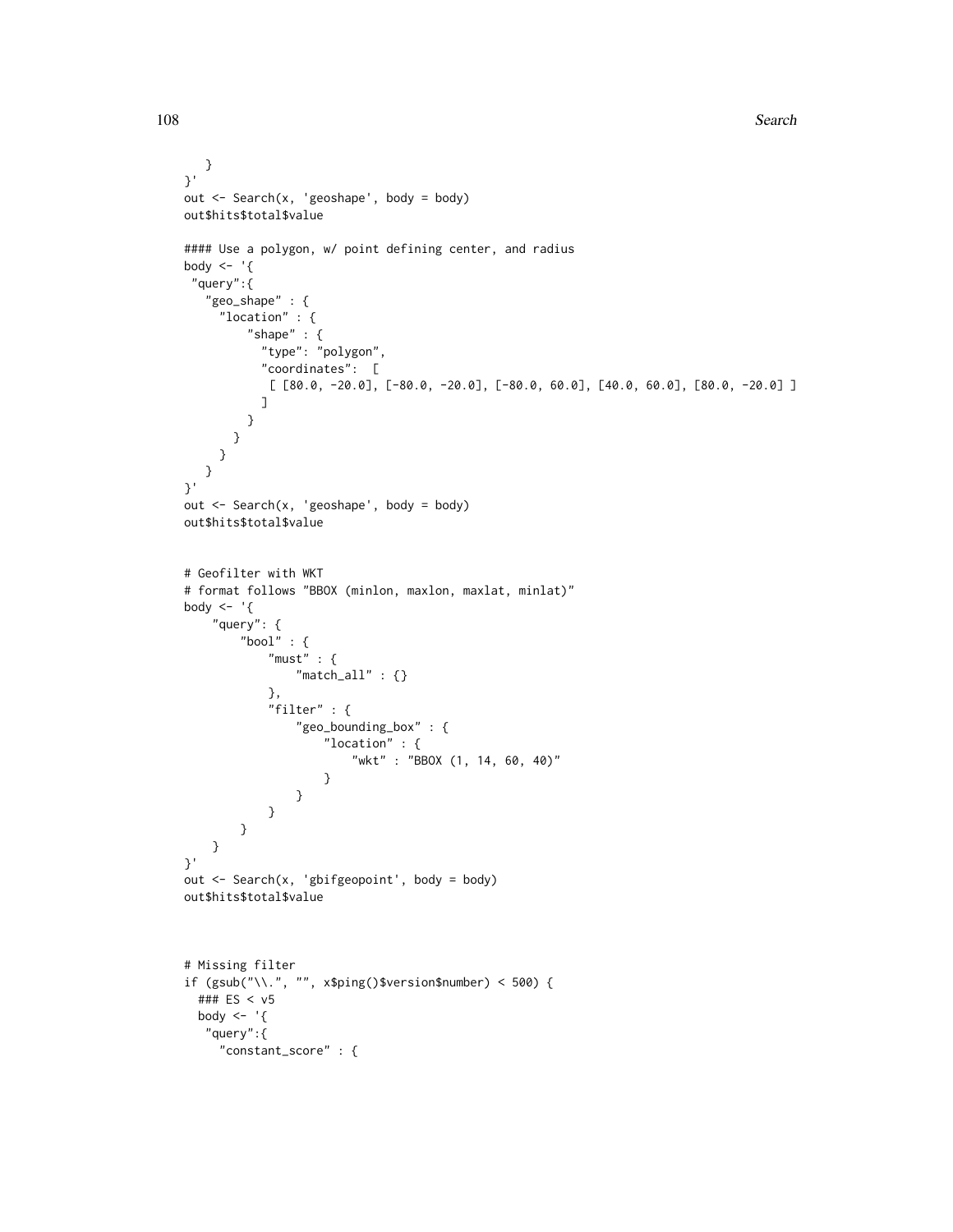#### Search 109

```
"filter" : {
        "missing" : { "field" : "play_name" }
       }
    }
   }
  }'
  Search(x, "shakespeare", body = body)
} else {
  ### ES => v5
  body \leq - '{
   "query":{
     "bool" : {
      "must_not" : {
        "exists" : {
          "field" : "play_name"
         }
       }
    }
   }
  }'
 Search(x, "shakespeare", body = body)
}
# prefix filter
body <- '{
 "query": {
   "bool": {
     "must": {
      "prefix" : {
         "speaker" : "we"
      }
    }
   }
 }
}'
z <- Search(x, "shakespeare", body = body)
z$hits$total$value
vapply(z$hits$hits, "[[", "", c("_source", "speaker"))
# ids filter
if (gsub("\\.", "", x$ping()$version$number) < 500) {
  ### ES < v5
  body <- '{
   "query":{
     "bool": {
      "must": {
        "ids" :: \{"values": ["1","2","10","2000"]
       }
     }
    }
   }
```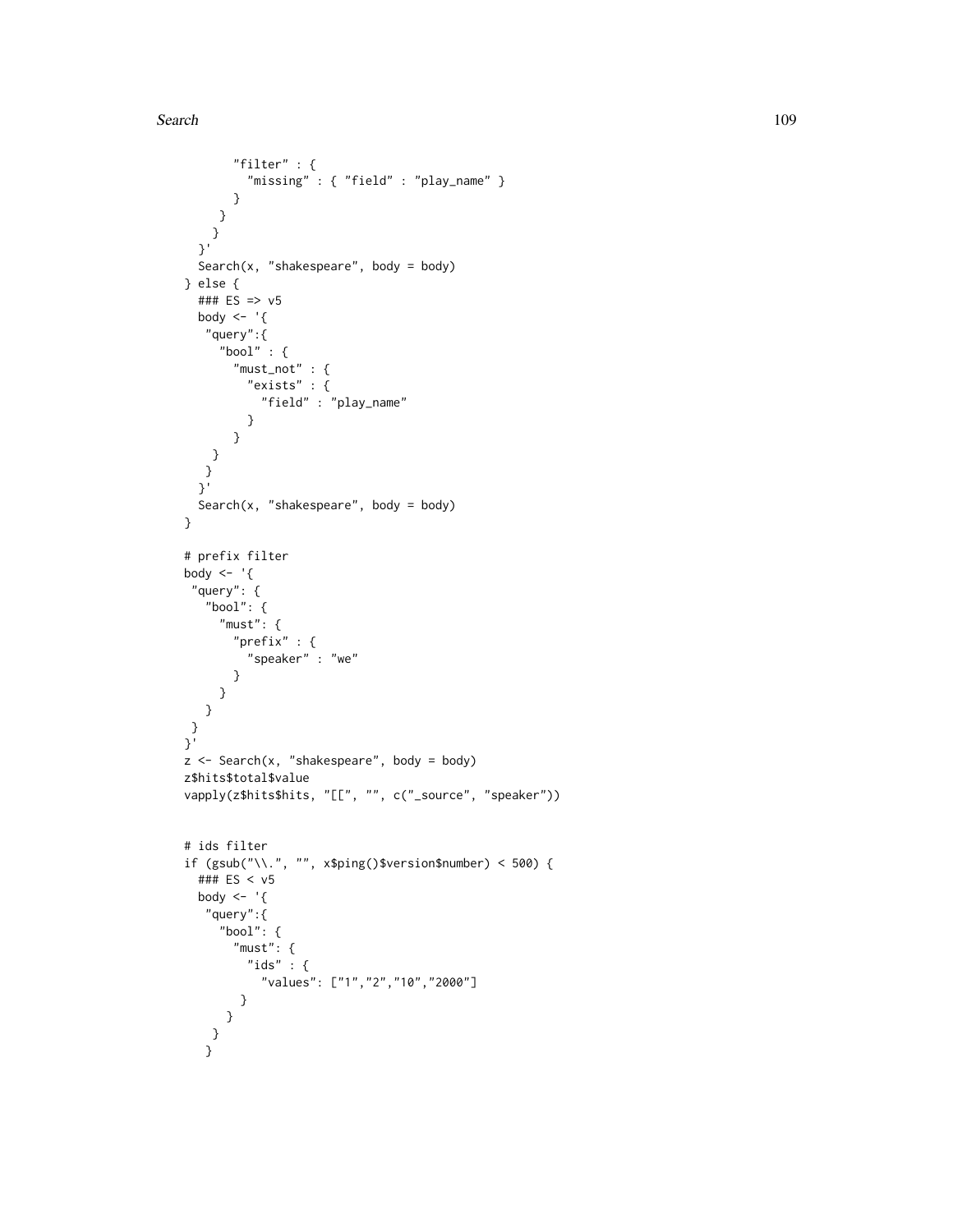```
}'
  z \le Search(x, "shakespeare", body = body)
  z$hits$total$value
 identical(
  c("1","2","10","2000"),
   vapply(z$hits$hits, "[[", "", "_id")
  \sum_{i=1}^{n}} else {
 body \leq - '{
   "query":{
     "ids" : {\mathbb S}"values": ["1","2","10","2000"]
     }
   }
  }'
  z \le Search(x, "shakespeare", body = body)
 z$hits$total$value
 identical(
  c("1","2","10","2000"),
   vapply(z$hits$hits, "[[", "", "_id")
 )
}
# combined prefix and ids filters
if (gsub("\\.", "", x$ping()$version$number) < 500) {
  ### ES < v5
  body \leq - '{
   "query":{
     "bool" : {
       "should" : {
         "or": [{
           "ids" :: \{"values": ["1","2","3","10","2000"]
           }
         }, {
         "prefix" : {
           "speaker" : "we"
         }
        }
      ]
     }
    }
   }
  }'
  z \le Search(x, "shakespeare", body = body)
  z$hits$total$value
} else {
  ### ES => v5
  body \leq - '{
   "query":{
     "bool" : {
       "should" : [
         {
```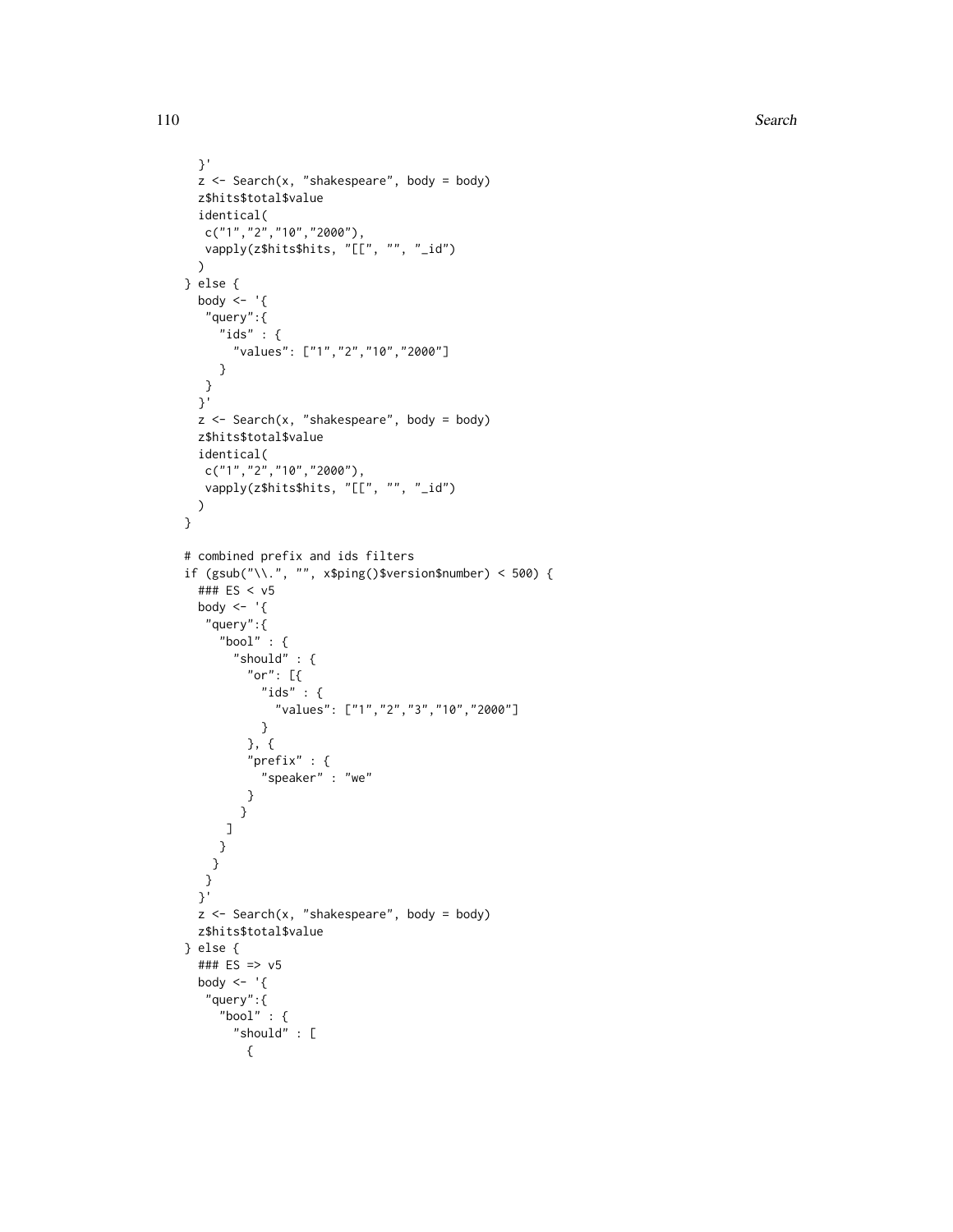```
"ids" : \{"values": ["1","2","3","10","2000"]
           }
         },
         {
           "prefix" : {
             "speaker" : "we"
           }
         }
     ]
    }
   }
  }'
  z \leq Search(x, "shakespeare", body = body)
 z$hits$total$value
}
# Suggestions
sugg <- '{
 "query" :"match" : {
     "text_entry" : "late"
    }
 },
 "suggest" : {
   "sugg" : {
     "text" : "late",
     "term" : {
        "field" : "text_entry"
     }
   }
 }
}'
Search(x, index = "shakespeare", body = sugg,
 asdf = TRUE, size = 0)$suggest$sugg$options
# stream data out using jsonlite::stream_out
file <- tempfile()
res <- Search(x, "shakespeare", size = 1000, stream_opts = list(file = file))
head(df <- jsonlite::stream_in(file(file)))
NROW(df)
unlink(file)
# get profile data
body \leq - '{
  "profile": true,
  "query" : {
   "match" : { "text_entry" : "war" }
 }
}'
```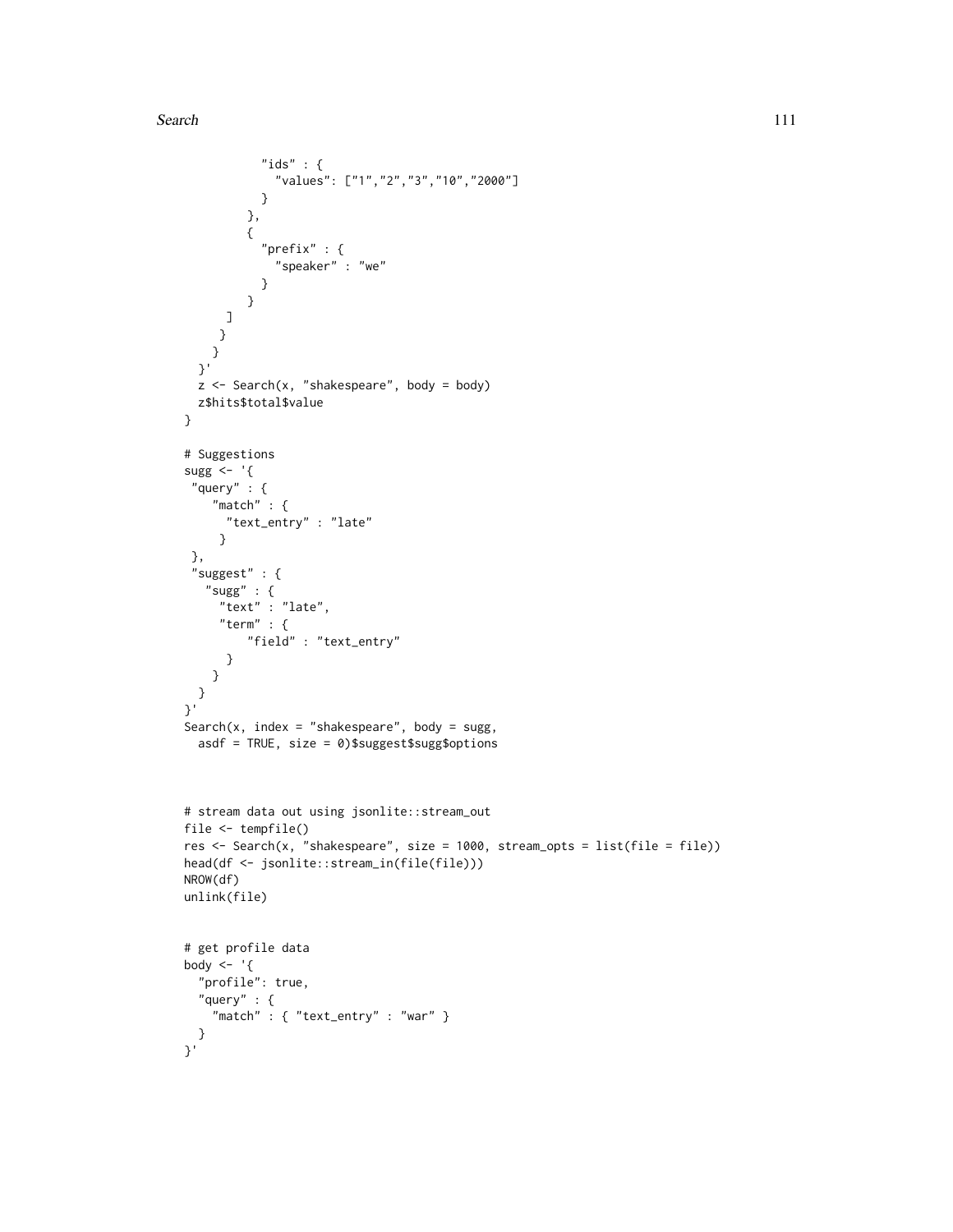#### 112 searchapis

```
res <- Search(x, "shakespeare", body = body)
res$profile
# time in nanoseconds across each of the shards
vapply(res$profile$shards, function(w) {
  w$searches[[1]]$query[[1]]$time_in_nanos
}, 1)
## End(Not run)
```
searchapis *Overview of search functions*

# Description

Overview of search functions

#### Details

Elasticsearch search APIs include the following functions:

- [Search\(\)](#page-91-0) Search using the Query DSL via the body of the request.
- [Search\\_uri\(\)](#page-116-0) Search using the URI search API only. This may be needed for servers that block POST requests for security, or maybe you don't need complicated requests, in which case URI only requests are suffice.
- [msearch\(\)](#page-72-0) Multi Search execute several search requests defined in a file passed to msearch
- [search\\_shards\(\)](#page-112-0) Search shards.
- [count\(\)](#page-15-0) Get counts for various searches.
- [explain\(\)](#page-50-0) Computes a score explanation for a query and a specific document. This can give useful feedback whether a document matches or didn't match a specific query.
- [validate\(\)](#page-128-0) Validate a search
- [field\\_stats\(\)](#page-54-0) Search field statistics
- [percolate\(\)](#page-78-0) Store queries into an index then, via the percolate API, define documents to retrieve these queries.

More will be added soon.

#### References

<https://www.elastic.co/guide/en/elasticsearch/reference/current/search.html>

<span id="page-111-0"></span>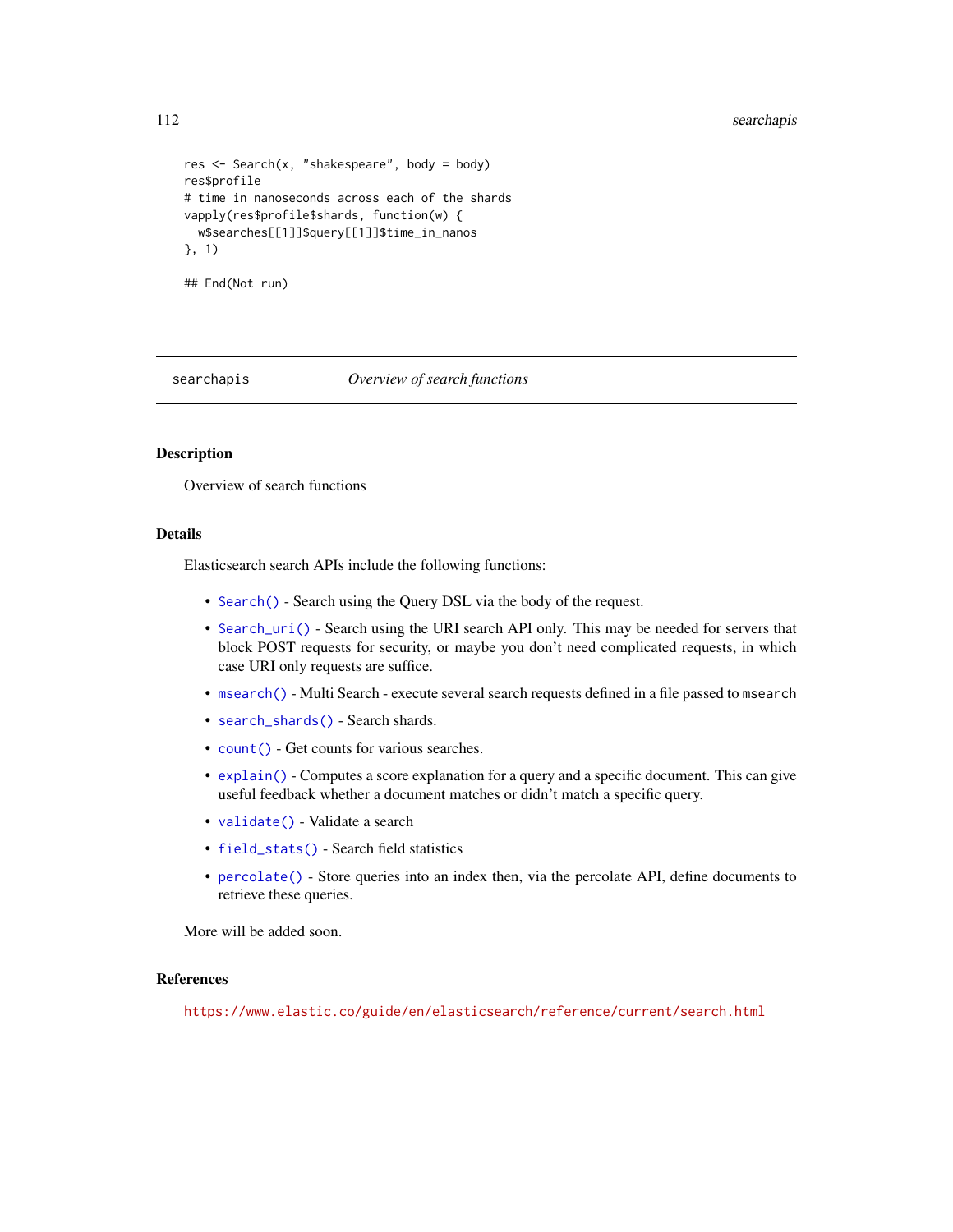<span id="page-112-1"></span><span id="page-112-0"></span>search\_shards *Search shards*

# Description

Search shards

# Usage

```
search_shards(
 conn,
 index = NULL,raw = FALSE,routing = NULL,
 preference = NULL,
 local = NULL,...
```

```
\mathcal{L}
```
# Arguments

| conn       | an Elasticsearch connection object, see connect()                                                                                                                                                               |
|------------|-----------------------------------------------------------------------------------------------------------------------------------------------------------------------------------------------------------------|
| index      | One or more indeces                                                                                                                                                                                             |
| raw        | If TRUE (default), data is parsed to list. If FALSE, then raw JSON                                                                                                                                              |
| routing    | A character vector of routing values to take into account when determining<br>which shards a request would be executed against.                                                                                 |
| preference | Controls a preference of which shard replicas to execute the search request on.<br>By default, the operation is randomized between the shard replicas. See prefer-<br>ence for a list of all acceptable values. |
| local      | (logical) Whether to read the cluster state locally in order to determine where<br>shards are allocated instead of using the Master node's cluster state.                                                       |
| $\ddotsc$  | Curl args passed on to crul::verb-GET                                                                                                                                                                           |

# References

<https://www.elastic.co/guide/en/elasticsearch/reference/current/search-shards.html>

```
## Not run:
# connection setup
(x < - \text{connect}())search_shards(x, index = "plos")
search_shards(x, index = c("plos","gbif"))
search_shards(x, index = "plos", preference='_primary')
```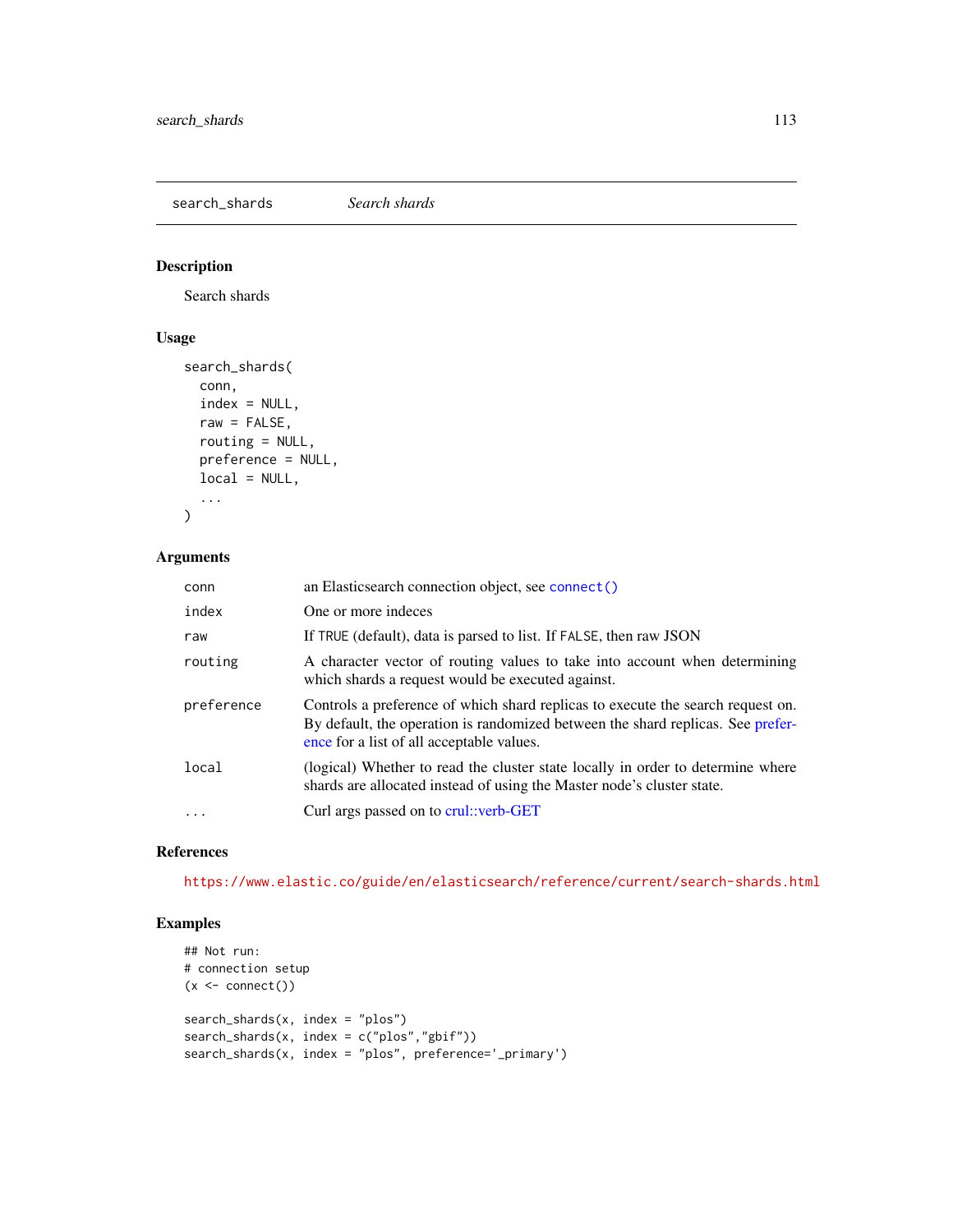```
search_shards(x, index = "plos", preference='_shards:2')
# curl options
search\_shards(x, index = "plos", verbose = TRUE)## End(Not run)
```
<span id="page-113-0"></span>Search\_template *Search or validate templates*

#### Description

Search or validate templates

#### Usage

```
Search_template(conn, body = list(), raw = FALSE, ...)
Search_template_register(conn, template, body = list(), raw = FALSE, ...)
Search_template_get(conn, template, ...)
Search_template_delete(conn, template, ...)
Search_template_render(conn, body = list(), raw = FALSE, ...)
```
#### Arguments

| conn     | an Elasticsearch connection object, see connect()                                          |
|----------|--------------------------------------------------------------------------------------------|
| body     | Ouery, either a list or json.                                                              |
| raw      | (logical) If FALSE (default), data is parsed to list. If TRUE, then raw JSON re-<br>turned |
| $\ddots$ | Curl args passed on to crul::verb-POST                                                     |
| template | (character) a template name                                                                |

# Template search

With Search\_template you can search with a template, using mustache templating. Added in Elasticsearch v1.1

#### Template render

With Search\_template\_render you validate a template without conducting the search. Added in Elasticsearch v2.0

<span id="page-113-1"></span>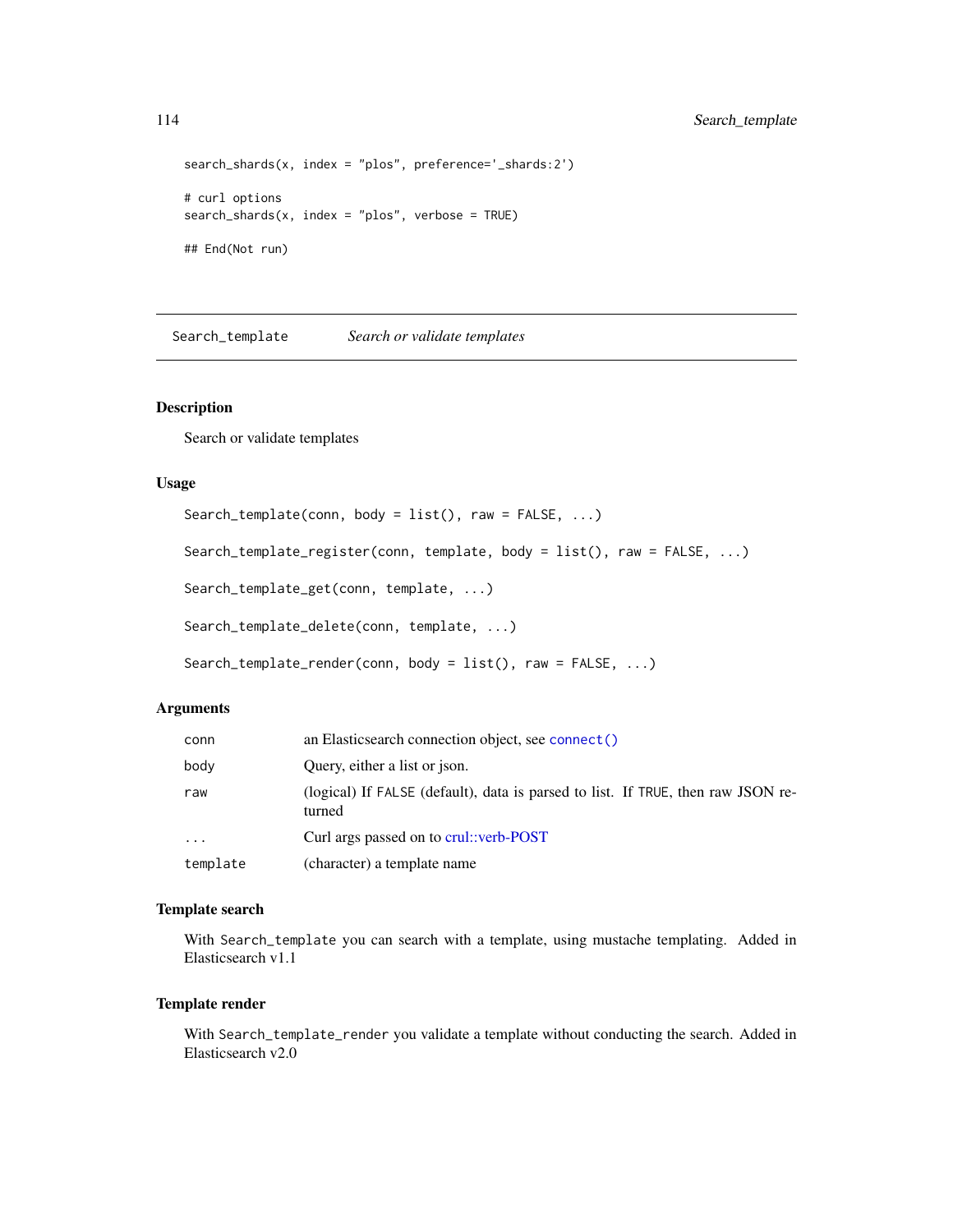# <span id="page-114-0"></span>Search\_template 115

#### Pre-registered templates

Register a template with Search\_template\_register. You can get the template with Search\_template\_get and delete the template with Search\_template\_delete

You can also pre-register search templates by storing them in the config/scripts directory, in a file using the .mustache extension. In order to execute the stored template, reference it by it's name under the template key, like "file": "templateName", ...

# References

[https://www.elastic.co/guide/en/elasticsearch/reference/current/search-template.](https://www.elastic.co/guide/en/elasticsearch/reference/current/search-template.html) [html](https://www.elastic.co/guide/en/elasticsearch/reference/current/search-template.html)

# See Also

[Search\(\)](#page-91-0), [Search\\_uri\(\)](#page-116-0)

```
## Not run:
# connection setup
(x \leq connect())
if (!index_exists(x, "iris")) {
  invisible(docs_bulk(x, iris, "iris"))
}
body1 \leq - '{
  "inline" : {
    "query": { "match" : { "{{my_field}}" : "{{my_value}}" } },
    "size" : "{{my_size}}"
  },
  "params" : {
    "my_field" : "Species",
    "my_value" : "setosa",
    "my_size" : 3
  }
}'
Search_template(x, body = body1)
body2 \leftarrow '{
 "inline": {
   "query": {
      "match": {
          "Species": "{{query_string}}"
      }
   }
 },
 "params": {
   "query_string": "versicolor"
 }
}'
```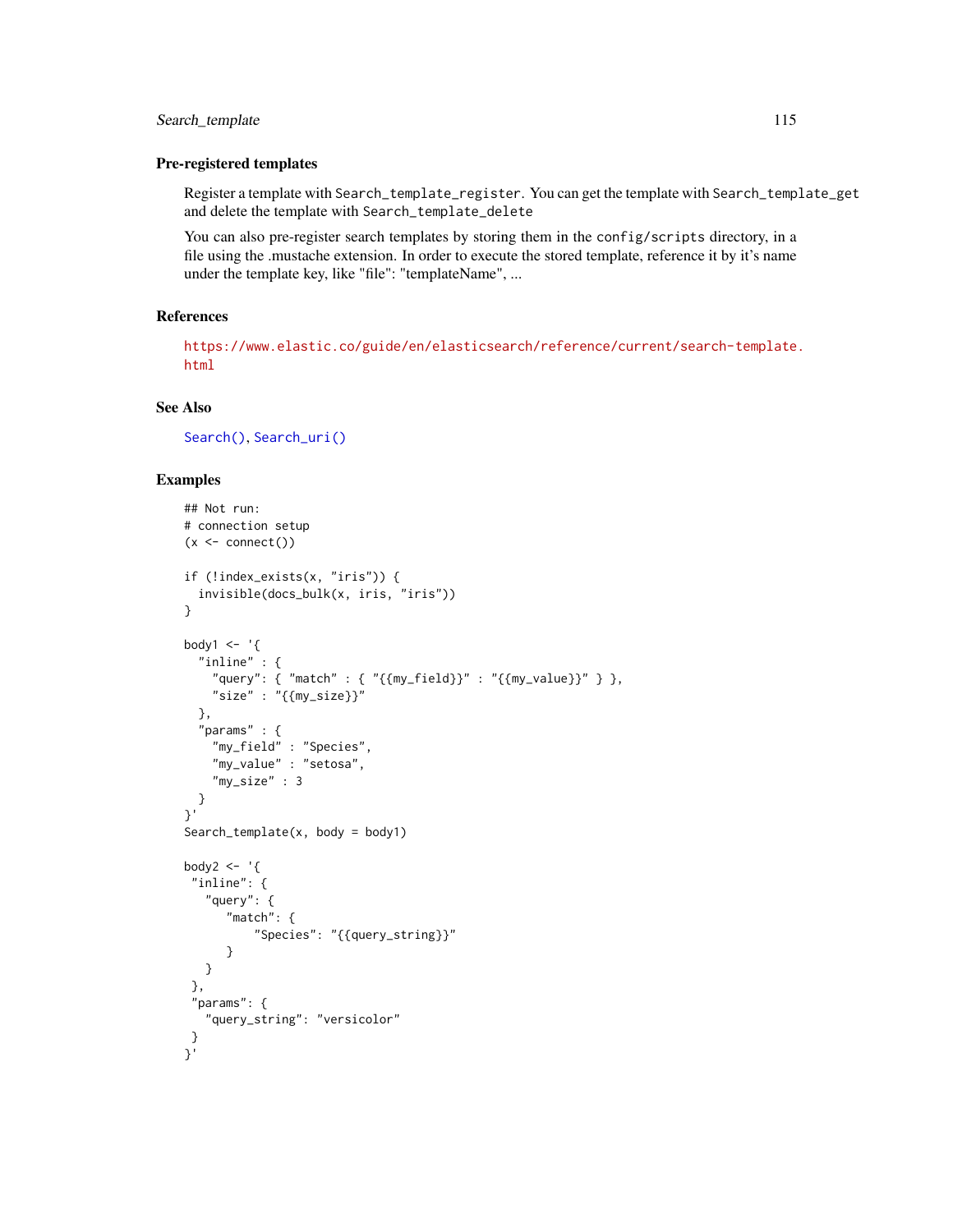```
Search_template(x, body = body2)
# pass in a list
mylist <- list(
 inline = list(query = list(match = list(`{{my_field}}` = "{{my_value}}"))),
  params = list(my_field = "Species", my_value = "setosa", my_size = 3L)
\lambdaSearch_template(x, body = mylist)
## Validating templates w/ Search_template_render()
Search_template_render(x, body = body1)
Search_template_render(x, body = body2)
## pre-registered templates
### register a template
if (x$es_ver() <= 520) {
 body3 <- '{
    "template": {
       "query": {
           "match": {
               "Species": "{{query_string}}"
           }
       }
     }
  }'
  Search_template_register(x, 'foobar', body = body3)
} else {
  body3 <- \left\{ \right. \left\{ \right."script": {
     "lang": "mustache",
       "source": {
         "query": {
           "match": {
             "Species": "{{query_string}}"
           }
         }
       }
     }
  }'
  Search_template_register(x, 'foobar', body = body3)
}
### get template
Search_template_get(x, 'foobar')
### use the template
body4 \leq - '{
 "id": "foobar",
   "params": {
      "query_string": "setosa"
  }
}'
Search_template(x, body = body4)
```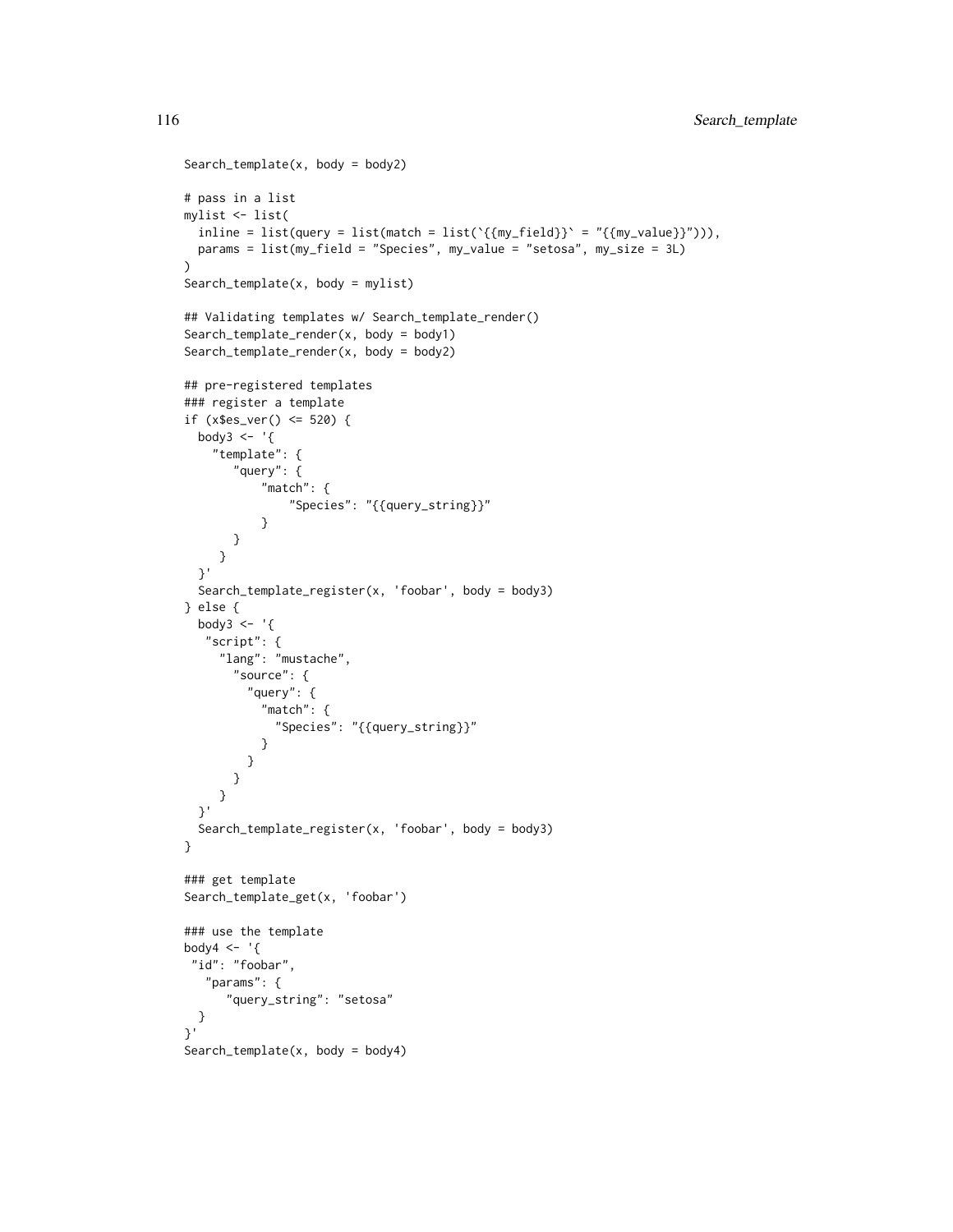# <span id="page-116-1"></span>Search\_uri 117

```
### delete the template
Search_template_delete(x, 'foobar')
## End(Not run)
```
<span id="page-116-0"></span>Search\_uri *Full text search of Elasticsearch with URI search*

# Description

Full text search of Elasticsearch with URI search

#### Usage

```
Search_uri(
  conn,
  index = NULL,type = NULL,
  q = NULL,df = NULL,analyzer = NULL,
  default_operator = NULL,
  explain = NULL,
  source = NULL,
  fields = NULL,
  sort = NULL,track_scores = NULL,
  timeout = NULL,
  terminate_after = NULL,
  from = NULL,size = NULL,
  search_type = NULL,
  lowercase_expanded_terms = NULL,
  analyze_wildcard = NULL,
  version = NULL,
  lenient = NULL,
  raw = FALSE,asdf = FALSE,track_total_hits = TRUE,
  search_path = "_search",
  stream_opts = list(),
  ignore_unavailable = FALSE,
  ...
```
 $\mathcal{L}$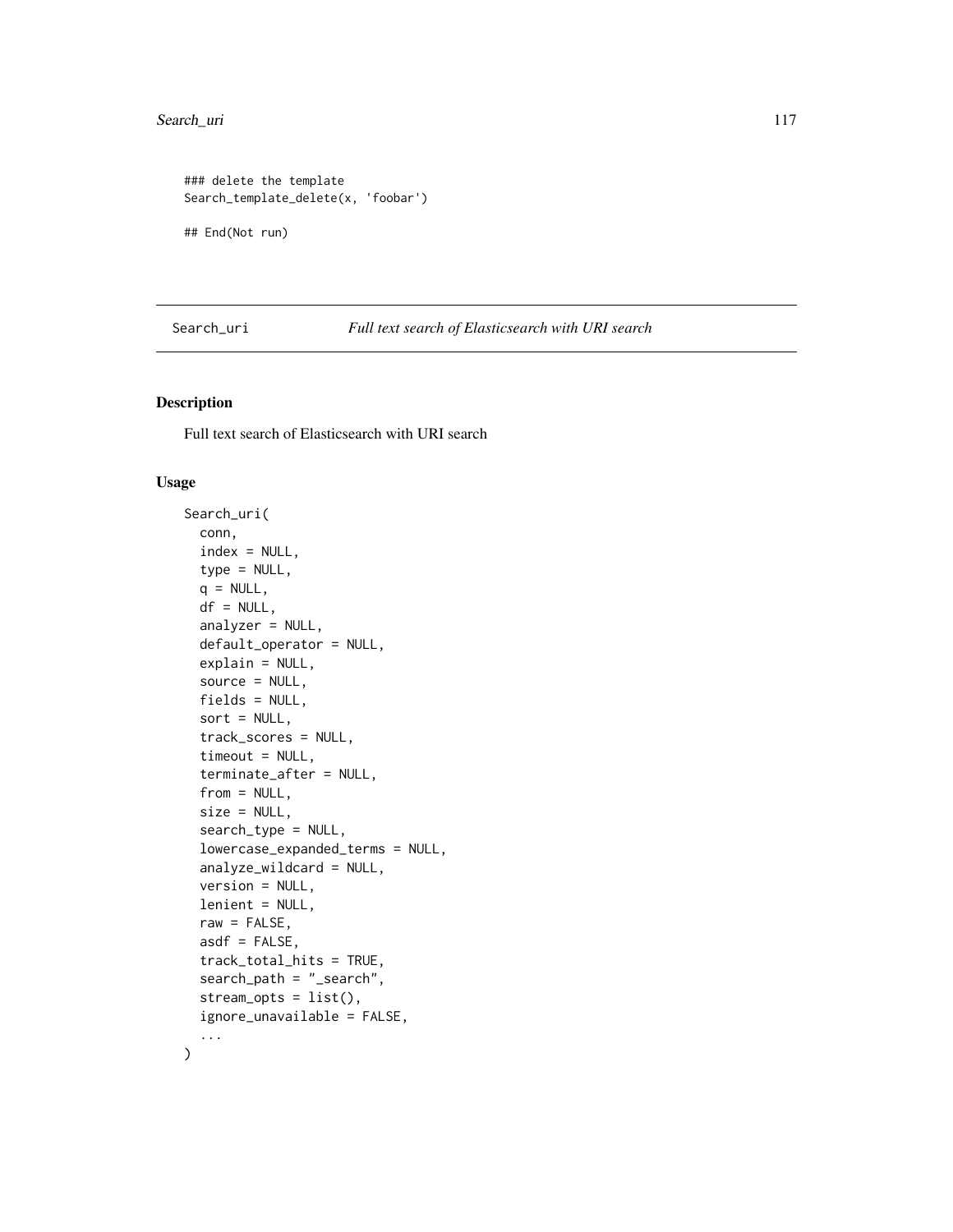# <span id="page-117-0"></span>Arguments

| conn             | an Elasticsearch connection object, see connect                                                                                                                                                                                                                                                                                                        |
|------------------|--------------------------------------------------------------------------------------------------------------------------------------------------------------------------------------------------------------------------------------------------------------------------------------------------------------------------------------------------------|
| index            | Index name, one or more                                                                                                                                                                                                                                                                                                                                |
| type             | Document type. Note that type is deprecated in Elasticsearch v7 and greater,<br>and removed in Elasticsearch v8. We will strive to support types for folks using<br>older ES versions                                                                                                                                                                  |
| q                | The query string (maps to the query_string query, see Query String Query for<br>more details). See https://www.elastic.co/guide/en/elasticsearch/reference/current/query-<br>dsl-query-string-query.html for documentation and examples.                                                                                                               |
| df               | (character) The default field to use when no field prefix is defined within the<br>query.                                                                                                                                                                                                                                                              |
| analyzer         | (character) The analyzer name to be used when analyzing the query string.                                                                                                                                                                                                                                                                              |
| default_operator |                                                                                                                                                                                                                                                                                                                                                        |
|                  | (character) The default operator to be used, can be AND or OR. Default: OR                                                                                                                                                                                                                                                                             |
| explain          | (logical) For each hit, contain an explanation of how scoring of the hits was<br>computed. Default: FALSE                                                                                                                                                                                                                                              |
| source           | (logical) Set to FALSE to disable retrieval of the _source field. You can also<br>retrieve part of the document by using _source_include & _source_exclude<br>(see the body documentation for more details). You can also include a comma-<br>delimited string of fields from the source document that you want back. See also<br>the fields parameter |
| fields           | (character) The selective stored fields of the document to return for each hit. Not<br>specifying any value will cause no fields to return. Note that in Elasticsearch v5<br>and greater, fields parameter has changed to stored_fields, which is not on by<br>default. You can however, pass fields to source parameter                               |
| sort             | (character) Sorting to perform. Can either be in the form of fieldName, or<br>fieldName: asc/fieldName: desc. The fieldName can either be an actual field<br>within the document, or the special _score name to indicate sorting based on<br>scores. There can be several sort parameters (order is important).                                        |
| track_scores     | (logical) When sorting, set to TRUE in order to still track scores and return them<br>as part of each hit.                                                                                                                                                                                                                                             |
| timeout          | (numeric) A search timeout, bounding the search request to be executed within<br>the specified time value and bail with the hits accumulated up to that point when<br>expired. Default: no timeout.                                                                                                                                                    |
| terminate_after  |                                                                                                                                                                                                                                                                                                                                                        |
|                  | (numeric) The maximum number of documents to collect for each shard, upon<br>reaching which the query execution will terminate early. If set, the response will<br>have a boolean field terminated_early to indicate whether the query execution<br>has actually terminated_early. Default: no terminate_after                                         |
| from             | (character) The starting from index of the hits to return. Pass in as a character<br>string to avoid problems with large number conversion to scientific notation.<br>Default: 0                                                                                                                                                                       |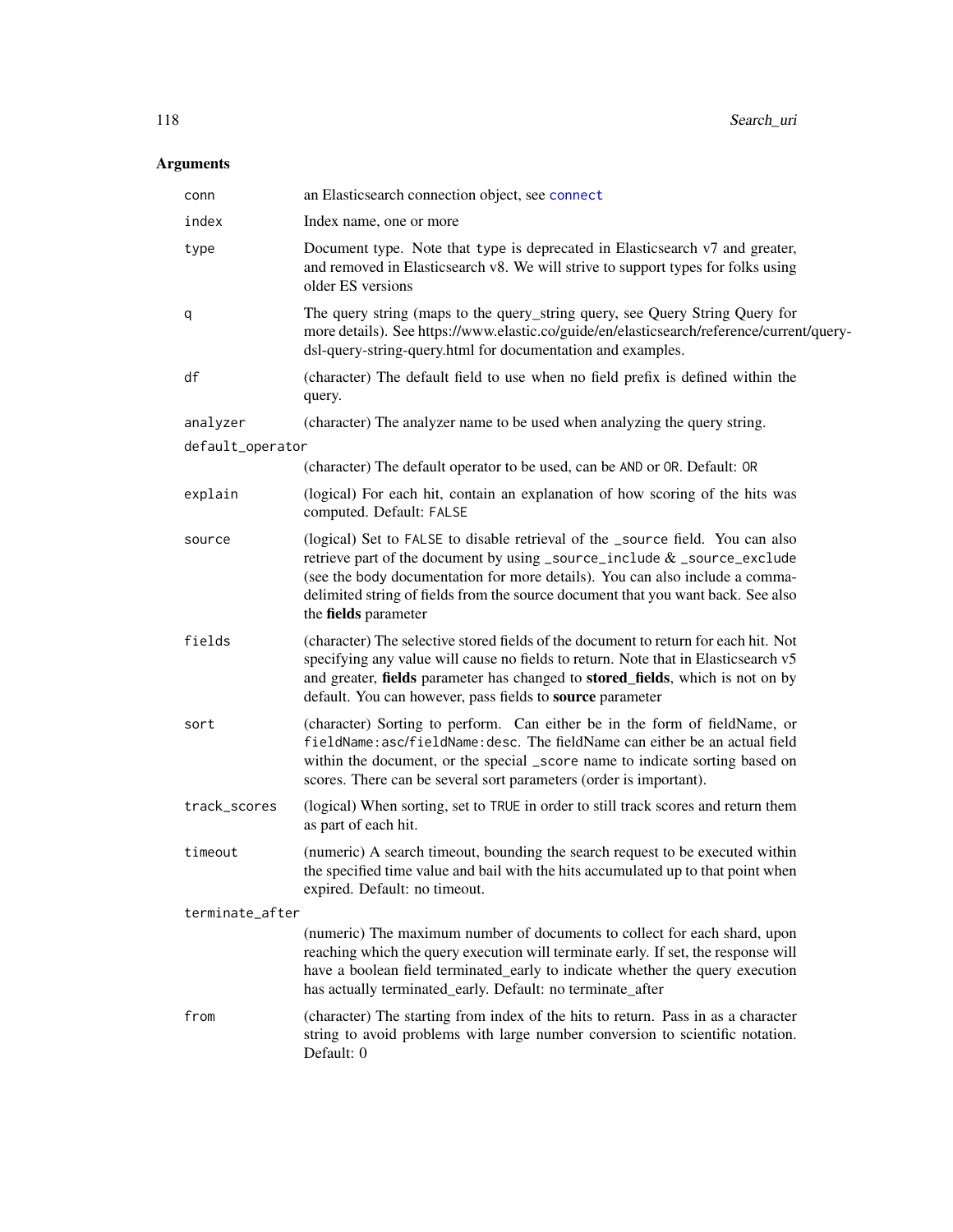<span id="page-118-0"></span>

| size                     | (character) The number of hits to return. Pass in as a character string to avoid<br>problems with large number conversion to scientific notation. Default: 10. The<br>default maximum is 10,000 - however, you can change this default maximum by<br>changing the index.max_result_window index level parameter. |
|--------------------------|------------------------------------------------------------------------------------------------------------------------------------------------------------------------------------------------------------------------------------------------------------------------------------------------------------------|
| search_type              | (character) The type of the search operation to perform. Can be query_then_fetch<br>(default) or dfs_query_then_fetch. Types scan and count are deprecated.<br>See Elasticsearch docs for more details on the different types of search that can<br>be performed.                                                |
| lowercase_expanded_terms |                                                                                                                                                                                                                                                                                                                  |
|                          | (logical) Should terms be automatically lowercased or not. Default: TRUE.                                                                                                                                                                                                                                        |
| analyze_wildcard         |                                                                                                                                                                                                                                                                                                                  |
|                          | (logical) Should wildcard and prefix queries be analyzed or not. Default: FALSE.                                                                                                                                                                                                                                 |
| version                  | (logical) Print the document version with each document.                                                                                                                                                                                                                                                         |
| lenient                  | (logical) If TRUE will cause format based failures (like providing text to a nu-<br>meric field) to be ignored. Default: NULL                                                                                                                                                                                    |
| raw                      | (logical) If FALSE (default), data is parsed to list. If TRUE, then raw JSON re-<br>turned                                                                                                                                                                                                                       |
| asdf                     | (logical) If TRUE, use from JSON to parse JSON directly to a data.frame. If FALSE<br>(Default), list output is given.                                                                                                                                                                                            |
| track_total_hits         |                                                                                                                                                                                                                                                                                                                  |
|                          | (logical, numeric) If TRUE will always track the number of hits that match the<br>query accurately. If FALSE will count documents accurately up to 10000 docu-<br>ments. If is . integer will count documents accurately up to the number. De-<br>fault: TRUE                                                    |
| search_path              | (character) The path to use for searching. Default to _search, but in some cases<br>you may already have that in the base url set using connect(), in which case<br>you can set this to NULL                                                                                                                     |
| stream_opts              | (list) A list of options passed to stream_out - Except that you can't pass x as<br>that's the data that's streamed out, and pass a file path instead of a connection<br>to con. pagesize param doesn't do much as that's more or less controlled by<br>paging with ES.                                           |
| ignore_unavailable       |                                                                                                                                                                                                                                                                                                                  |
|                          | (logical) What to do if an specified index name doesn't exist. If set to TRUE then<br>those indices are ignored.                                                                                                                                                                                                 |
|                          | Curl args passed on to verb-P0ST                                                                                                                                                                                                                                                                                 |

# See Also

[fielddata\(\)](#page-52-0)

[Search\(\)](#page-91-0) [Search\\_template\(\)](#page-113-0) [count\(\)](#page-15-0) [fielddata\(\)](#page-52-0)

```
## Not run:
# connection setup
(x < - \text{connect}())
```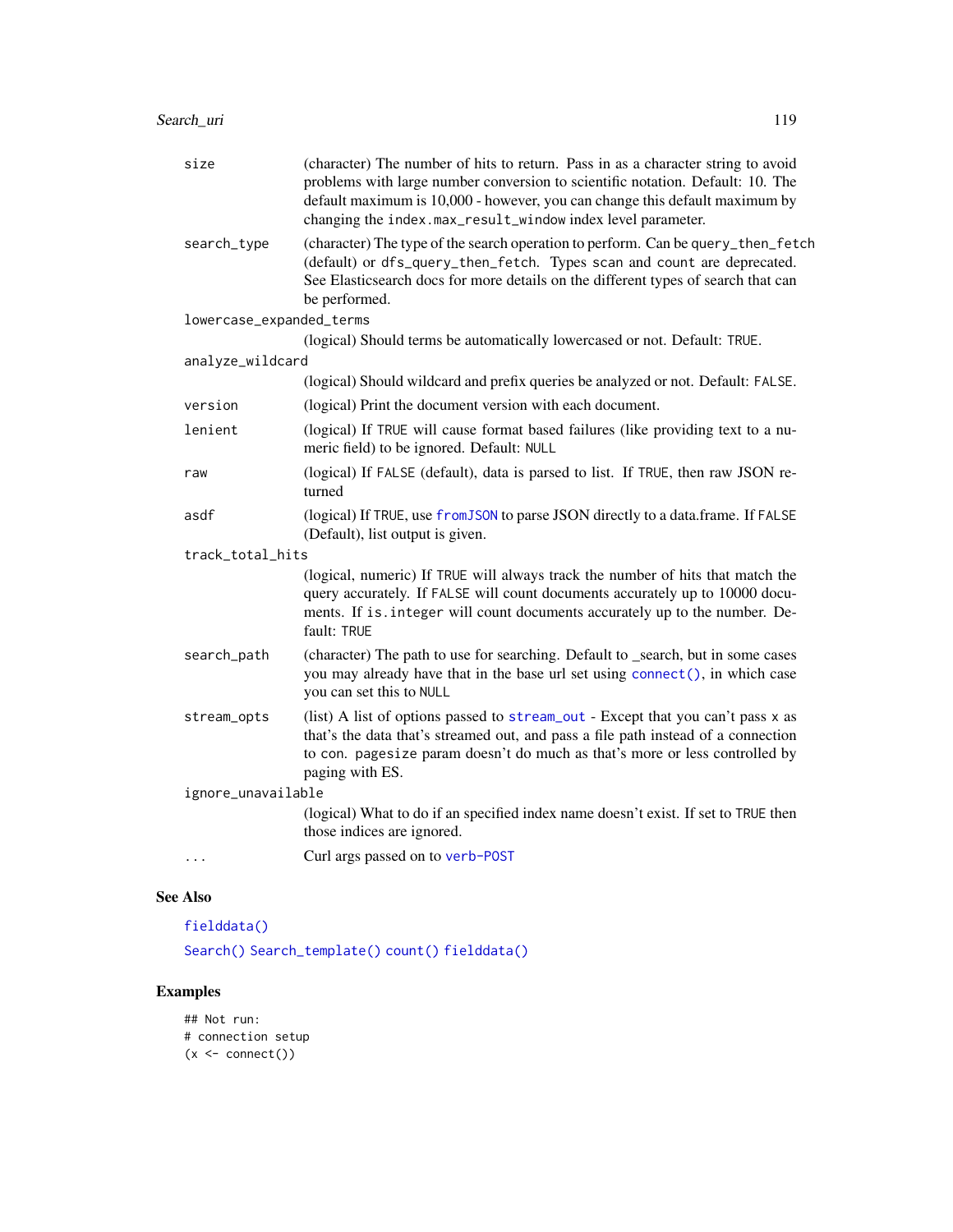```
# URI string queries
Search_uri(x, index="shakespeare")
## if you're using an older ES version, you may have types
if (gsub("\\'.", "", x$ping()$version$number) < 700 {
Search_uri(x, index="shakespeare", type="act")
Search_uri(x, index="shakespeare", type="scene")
Search_uri(x, index="shakespeare", type="line")
}
## Return certain fields
if (gsub("\\.", "", ping()$version$number) < 500) {
 ### ES < v5
 Search_uri(x, index="shakespeare", fields=c('play_name','speaker'))
} else {
 ### ES > v5
 Search_uri(x, index="shakespeare", source=c('play_name','speaker'))
}
## Search many indices
Search_uri(x, index = "gbif")$hits$total$value
Search_uri(x, index = "shakespeare")$hits$total$value
Search_uri(x, index = c("gbif", "shakespeare"))$hits$total$value
## search_type
## NOTE: If you're in ES V5 or greater, see \code{?fielddata}
Search_uri(x, index="shakespeare", search_type = "query_then_fetch")
Search_uri(x, index="shakespeare", search_type = "dfs_query_then_fetch")
# Search_uri(x, index="shakespeare", search_type = "scan") # only when scrolling
## sorting
Search_uri(x, index="shakespeare", sort="text_entry")
if (gsub("\\'.", "", x$ping()$version$number) < 500) {
 Search_uri(x, index="shakespeare", sort="speaker:desc", fields='speaker')
 Search_uri(x, index="shakespeare", sort=c("speaker:desc","play_name:asc"),
    fields=c('speaker','play_name'))
}
## pagination
Search_uri(x, index="shakespeare", size=1)$hits$hits
Search_uri(x, index="shakespeare", size=1, from=1)$hits$hits
## queries
### Search in all fields
Search_uri(x, index="shakespeare", q="york")
### Searchin specific fields
Search_uri(x, index="shakespeare", q="speaker:KING HENRY IV")$hits$total$value
### Exact phrase search by wrapping in quotes
Search_uri(x, index="shakespeare", q='speaker:"KING HENRY IV"')$hits$total$value
### can specify operators between multiple words parenthetically
```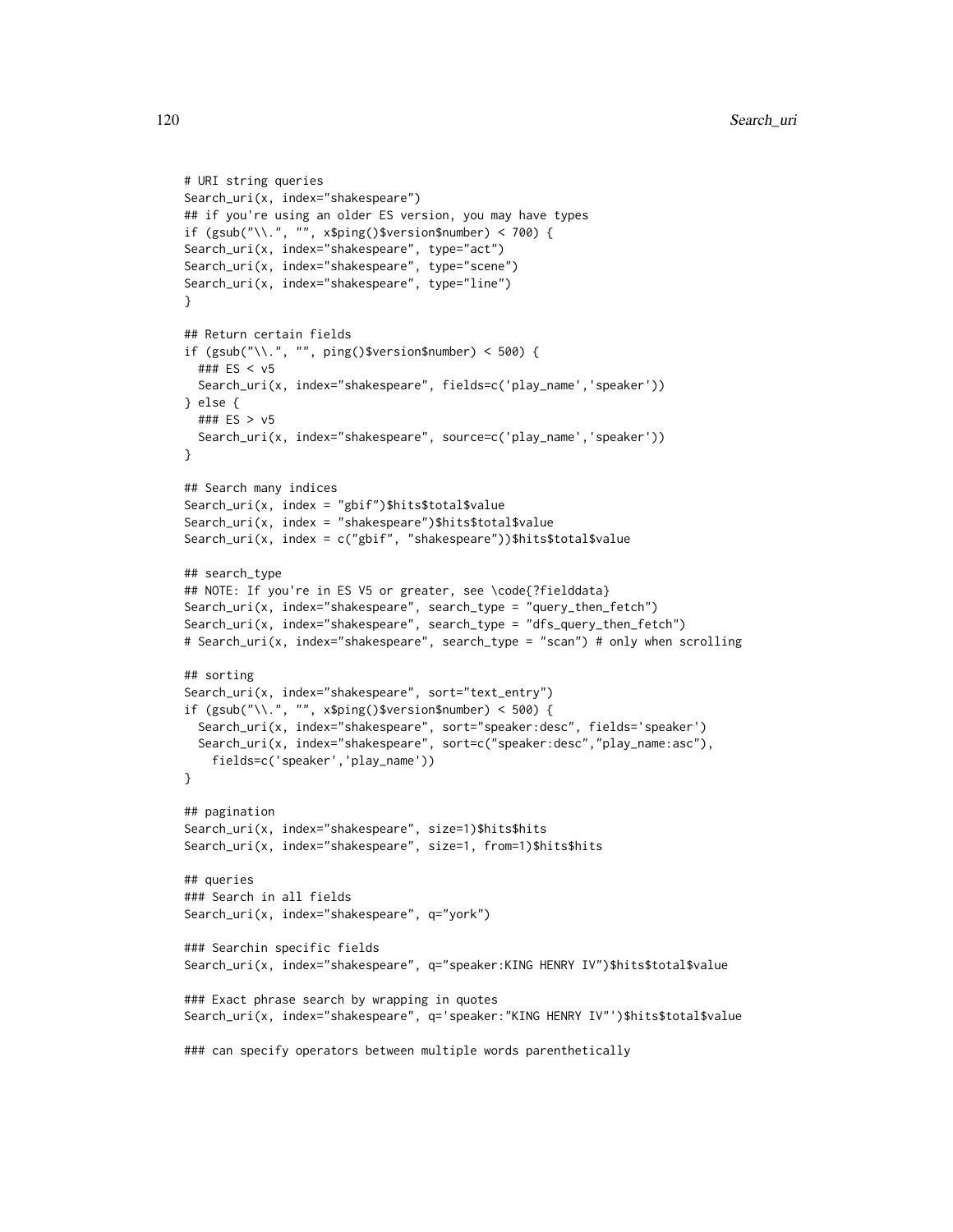#### Search\_uri 121

```
Search_uri(x, index="shakespeare", q="speaker:(HENRY OR ARCHBISHOP)")$hits$total$value
### where the field line_number has no value (or is missing)
Search_uri(x, index="shakespeare", q="_missing_:line_number")$hits$total$value
### where the field line_number has any non-null value
Search_uri(x, index="shakespeare", q="_exists_:line_number")$hits$total$value
### wildcards, either * or ?
Search_uri(x, index="shakespeare", q="*ay")$hits$total$value
Search_uri(x, index="shakespeare", q="m?y")$hits$total$value
### regular expressions, wrapped in forward slashes
Search_uri(x, index="shakespeare", q="text_entry:/[a-z]/")$hits$total$value
### fuzziness
Search_uri(x, index="shakespeare", q="text_entry:ma~")$hits$total$value
Search_uri(x, index="shakespeare", q="text_entry:the~2")$hits$total$value
Search_uri(x, index="shakespeare", q="text_entry:the~1")$hits$total$value
### Proximity searches
Search_uri(x, index="shakespeare", q='text_entry:"as hath"~5')$hits$total$value
Search_uri(x, index="shakespeare", q='text_entry:"as hath"~10')$hits$total$value
### Ranges, here where line_id value is between 10 and 20
Search_uri(x, index="shakespeare", q="line_id:[10 TO 20]")$hits$total$value
### Grouping
Search_uri(x, index="shakespeare", q="(hath OR as) AND the")$hits$total$value
# Limit number of hits returned with the size parameter
Search_uri(x, index="shakespeare", size=1)
# Give explanation of search in result
Search_uri(x, index="shakespeare", size=1, explain=TRUE)
## terminate query after x documents found
## setting to 1 gives back one document for each shard
Search_uri(x, index="shakespeare", terminate_after=1)
## or set to other number
Search_uri(x, index="shakespeare", terminate_after=2)
## Get version number for each document
Search_uri(x, index="shakespeare", version=TRUE, size=2)
## Get raw data
Search_uri(x, index="shakespeare", raw=TRUE)
## Curl options
### verbose
out <- Search_uri(x, index="shakespeare", verbose = TRUE)
## End(Not run)
```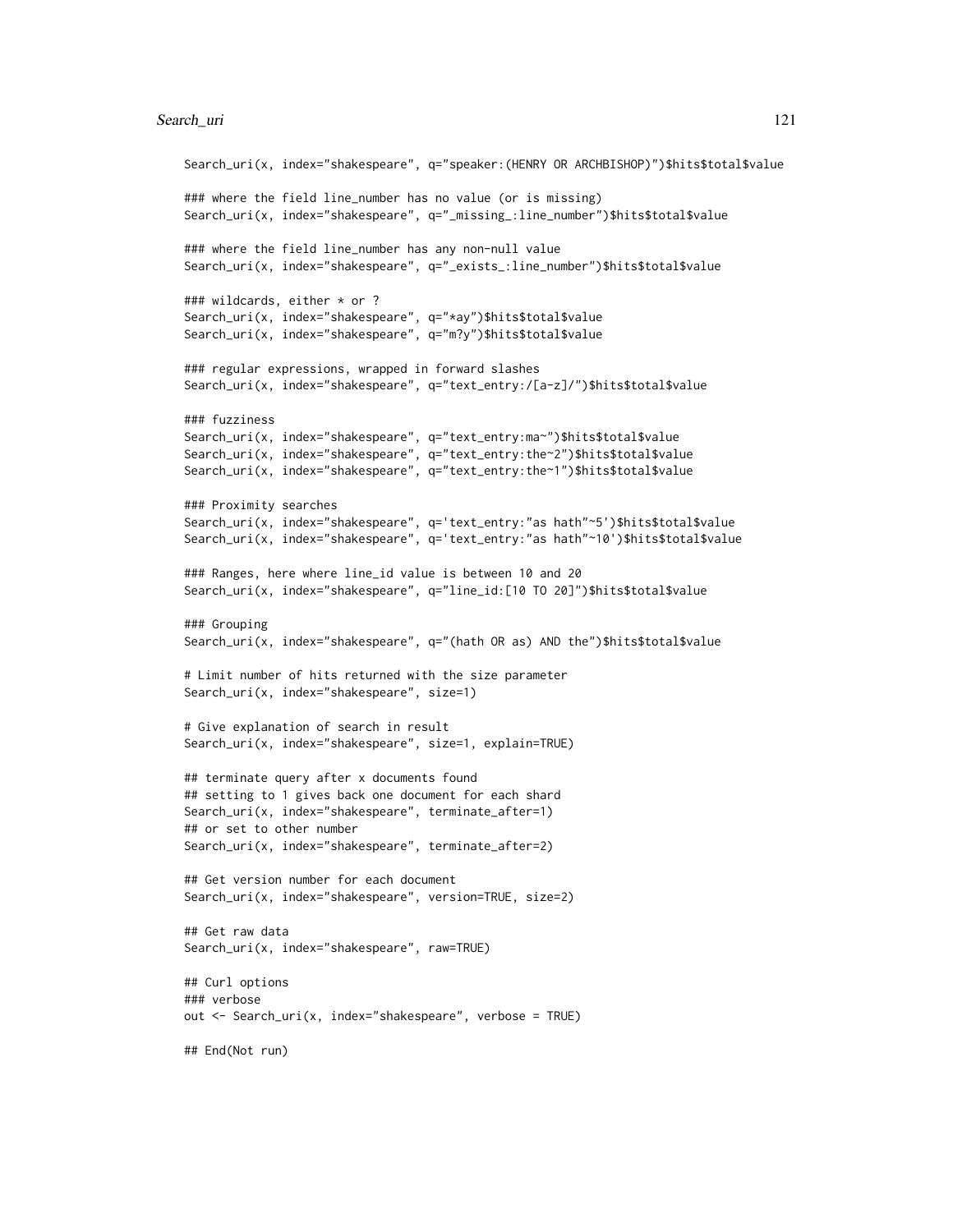<span id="page-121-0"></span>

# Description

Elasticsearch tasks endpoints

# Usage

```
tasks(
  conn,
  task_id = NULL,nodes = NULL,
  actions = NULL,
 parent_task_id = NULL,
  detailed = FALSE,
 group_by = NULL,
 wait_for_completion = FALSE,
  timeout = NULL,
 raw = FALSE,...
)
tasks_cancel(
  conn,
 node_id = NULL,task_id = NULL,nodes = NULL,
  actions = NULL,
 parent_task_id = NULL,
  detailed = FALSE,
  group_by = NULL,wait_for_completion = FALSE,
  timeout = NULL,
  raw = FALSE,...
\mathcal{L}
```
# Arguments

| conn    | an Elasticsearch connection object, see connect() |
|---------|---------------------------------------------------|
| task_id | a task id                                         |
| nodes   | (character) The nodes                             |
| actions | (character) Actions                               |
|         | parent_task_id (character) A parent task ID       |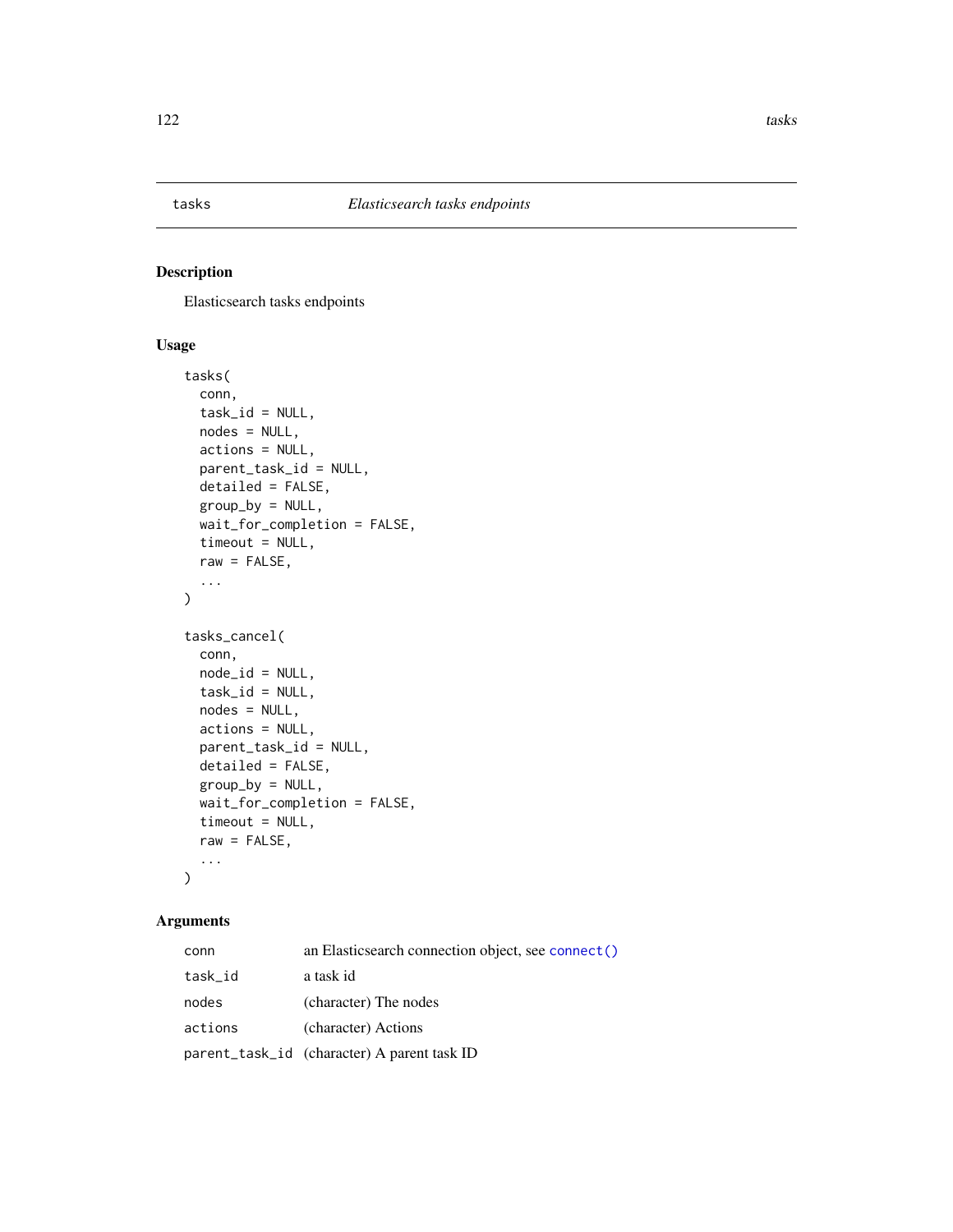#### <span id="page-122-0"></span>termvectors 123

| detailed            | (character) get detailed results. Default: FALSE                    |  |
|---------------------|---------------------------------------------------------------------|--|
| group_by            | (character) "nodes" (default, i.e., NULL) or "parents"              |  |
| wait_for_completion |                                                                     |  |
|                     | (logical) wait for completion. Default: FALSE                       |  |
| timeout             | (integer) timeout time                                              |  |
| raw                 | If TRUE (default), data is parsed to list. If FALSE, then raw JSON. |  |
| .                   | Curl args passed on to crul::verb-GET or crul::verb-POST            |  |
| node_id             | a node id                                                           |  |

# References

<https://www.elastic.co/guide/en/elasticsearch/reference/current/tasks.html>

# Examples

```
## Not run:
x \leftarrow \text{connect}()tasks(x)
# tasks(x, parent_task_id = "1234")
# delete a task
# tasks_cancel(x)
## End(Not run)
```
termvectors *Termvectors*

# Description

Termvectors

# Usage

```
termvectors(
  conn,
  index,
  type = NULL,
  id = NULL,body = list(),
 pretty = TRUE,
 field_statistics = TRUE,
  fields = NULL,
 offsets = TRUE,
  parent = NULL,
  payloads = TRUE,
```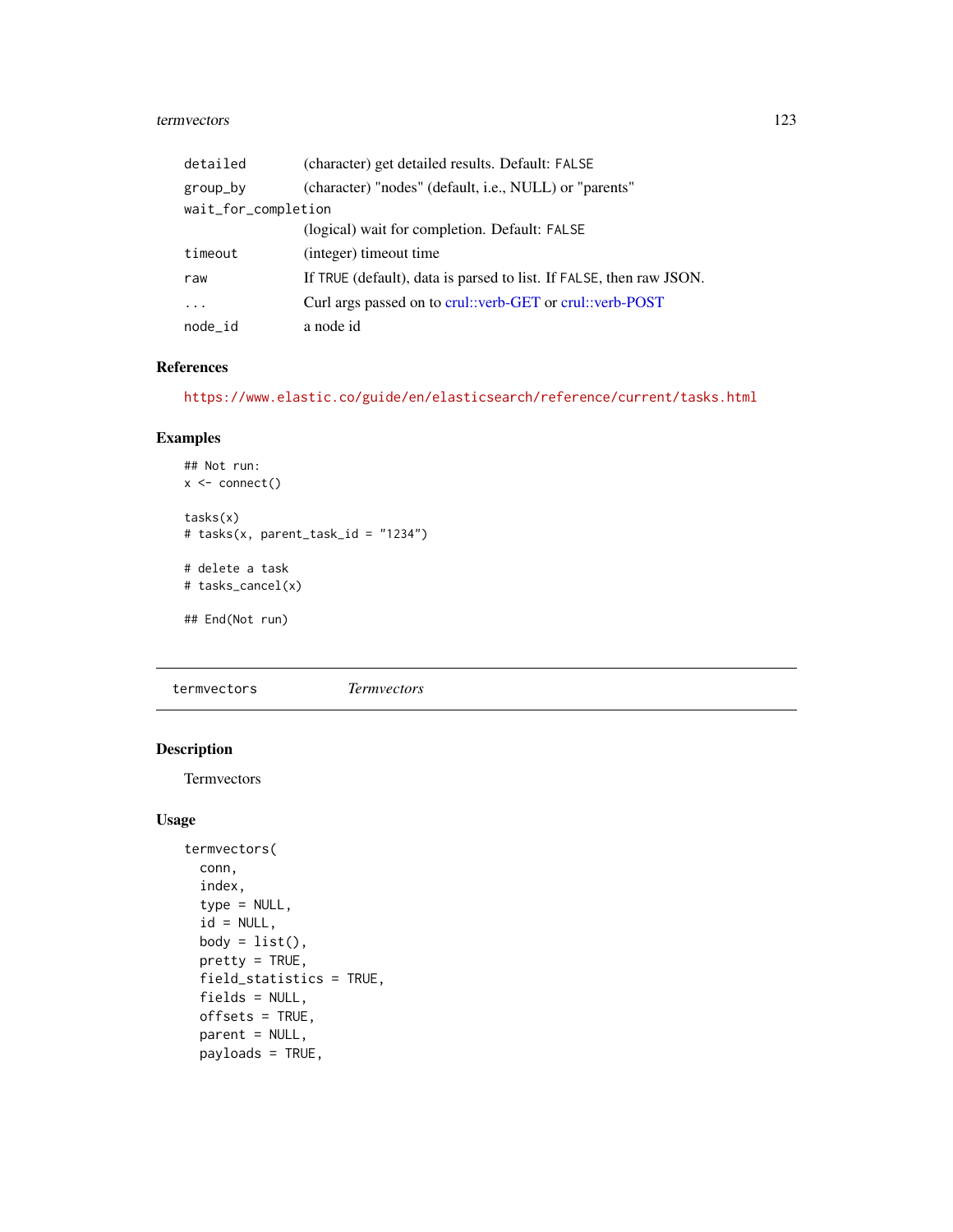```
positions = TRUE,
realtime = TRUE,
preference = "random",
routing = NULL,
term_statistics = FALSE,
version = NULL,
version_type = NULL,
...
```

```
)
```
# Arguments

| conn             | an Elasticsearch connection object, see connect()                                                                                           |  |
|------------------|---------------------------------------------------------------------------------------------------------------------------------------------|--|
| index            | (character) The index in which the document resides.                                                                                        |  |
| type             | (character) The type of the document. optional                                                                                              |  |
| id               | (character) The id of the document, when not specified a doc param should be<br>supplied.                                                   |  |
| body             | (character) Define parameters and or supply a document to get termvectors for                                                               |  |
| pretty           | (logical) pretty print. Default: TRUE                                                                                                       |  |
| field_statistics |                                                                                                                                             |  |
|                  | (character) Specifies if document count, sum of document frequencies and sum<br>of total term frequencies should be returned. Default: TRUE |  |
| fields           | (character) A comma-separated list of fields to return.                                                                                     |  |
| offsets          | (character) Specifies if term offsets should be returned. Default: TRUE                                                                     |  |
| parent           | (character) Parent id of documents.                                                                                                         |  |
| payloads         | (character) Specifies if term payloads should be returned. Default: TRUE                                                                    |  |
| positions        | (character) Specifies if term positions should be returned. Default: TRUE                                                                   |  |
| realtime         | (character) Specifies if request is real-time as opposed to near-real-time (De-<br>fault: TRUE).                                            |  |
| preference       | (character) Specify the node or shard the operation should be performed on (De-<br>fault: random).                                          |  |
| routing          | (character) Specific routing value.                                                                                                         |  |
| term_statistics  |                                                                                                                                             |  |
|                  | (character) Specifies if total term frequency and document frequency should be<br>returned. Default: FALSE                                  |  |
| version          | (character) Explicit version number for concurrency control                                                                                 |  |
| version_type     | (character) Specific version type, valid choices are: 'internal', 'external', 'exter-<br>nal_gte', 'force'                                  |  |
| .                | Curl args passed on to crul: verb-POST                                                                                                      |  |

# Details

Returns information and statistics on terms in the fields of a particular document. The document could be stored in the index or artificially provided by the user (Added in 1.4). Note that for documents stored in the index, this is a near realtime API as the term vectors are not available until the next refresh.

<span id="page-123-0"></span>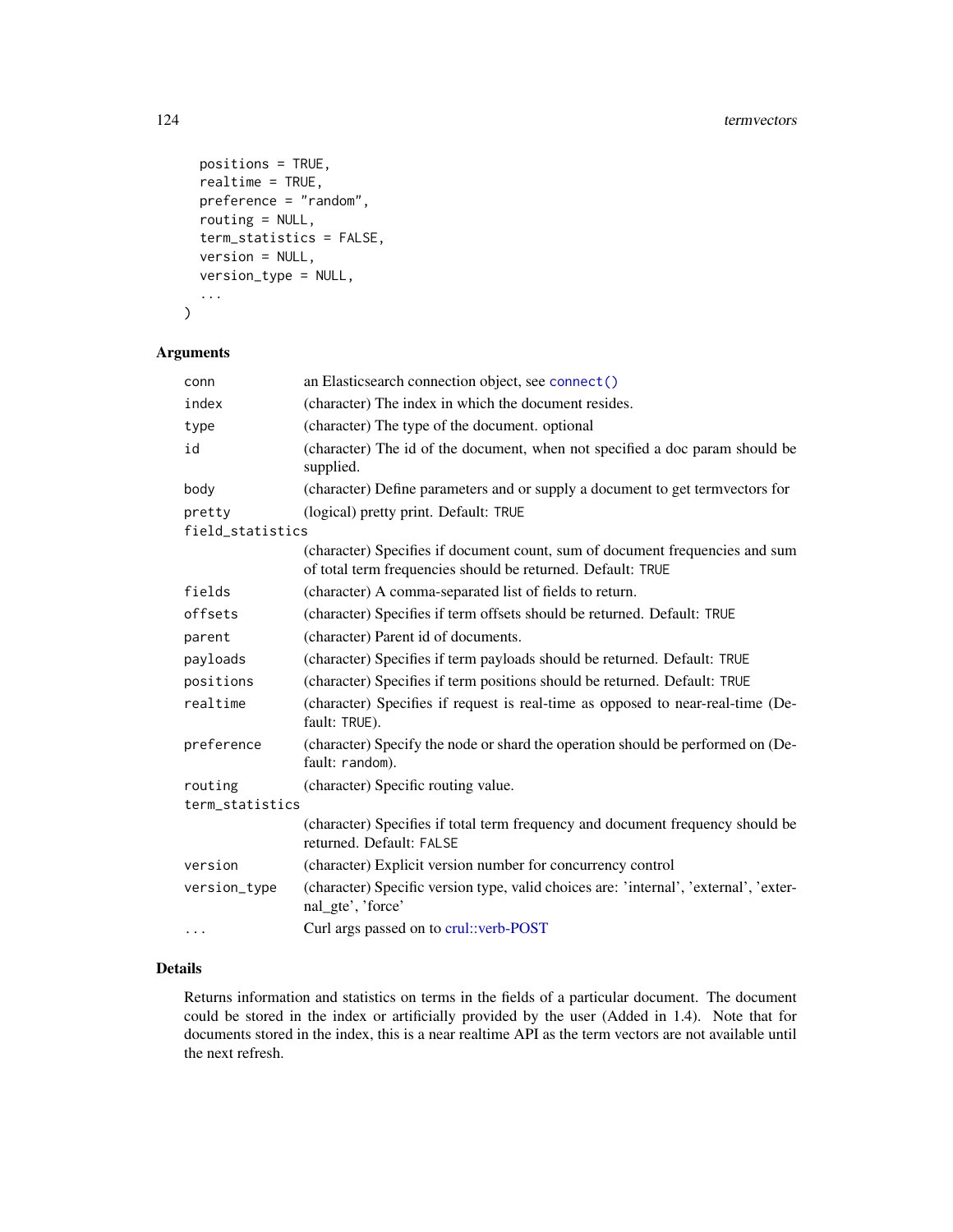# <span id="page-124-0"></span>tokenizer\_set 125

#### References

[https://www.elastic.co/guide/en/elasticsearch/reference/current/docs-termvectors](https://www.elastic.co/guide/en/elasticsearch/reference/current/docs-termvectors.html). [html](https://www.elastic.co/guide/en/elasticsearch/reference/current/docs-termvectors.html)

# See Also

[mtermvectors\(\)](#page-73-0)

#### Examples

```
## Not run:
x \leftarrow \text{connect}()if (!index_exists(x, 'plos')) {
  plosdat <- system.file("examples", "plos_data.json",
    package = "elastic")
  plosdat <- type_remover(plosdat)
  invisible(docs_bulk(x, plosdat))
}
if (!index_exists(x, 'omdb')) {
  omdb <- system.file("examples", "omdb.json", package = "elastic")
  omdb <- type_remover(omdb)
  invisible(docs_bulk(x, omdb))
}
body \leq - '{
  "fields" : ["title"],
  "offsets" : true,
  "positions" : true,
  "term_statistics" : true,
  "field_statistics" : true
}'
termvectors(x, 'plos', id = 29, body = body)body \leq - '{
  "fields" : ["Plot"],
  "offsets" : true,
  "positions" : true,
  "term_statistics" : true,
  "field_statistics" : true
}'
termvectors(x, 'omdb', id = Search(x, "omdb", size=1)$hits$hits[[1]]$`_id`,
body = body)## End(Not run)
```
tokenizer\_set *Tokenizer operations*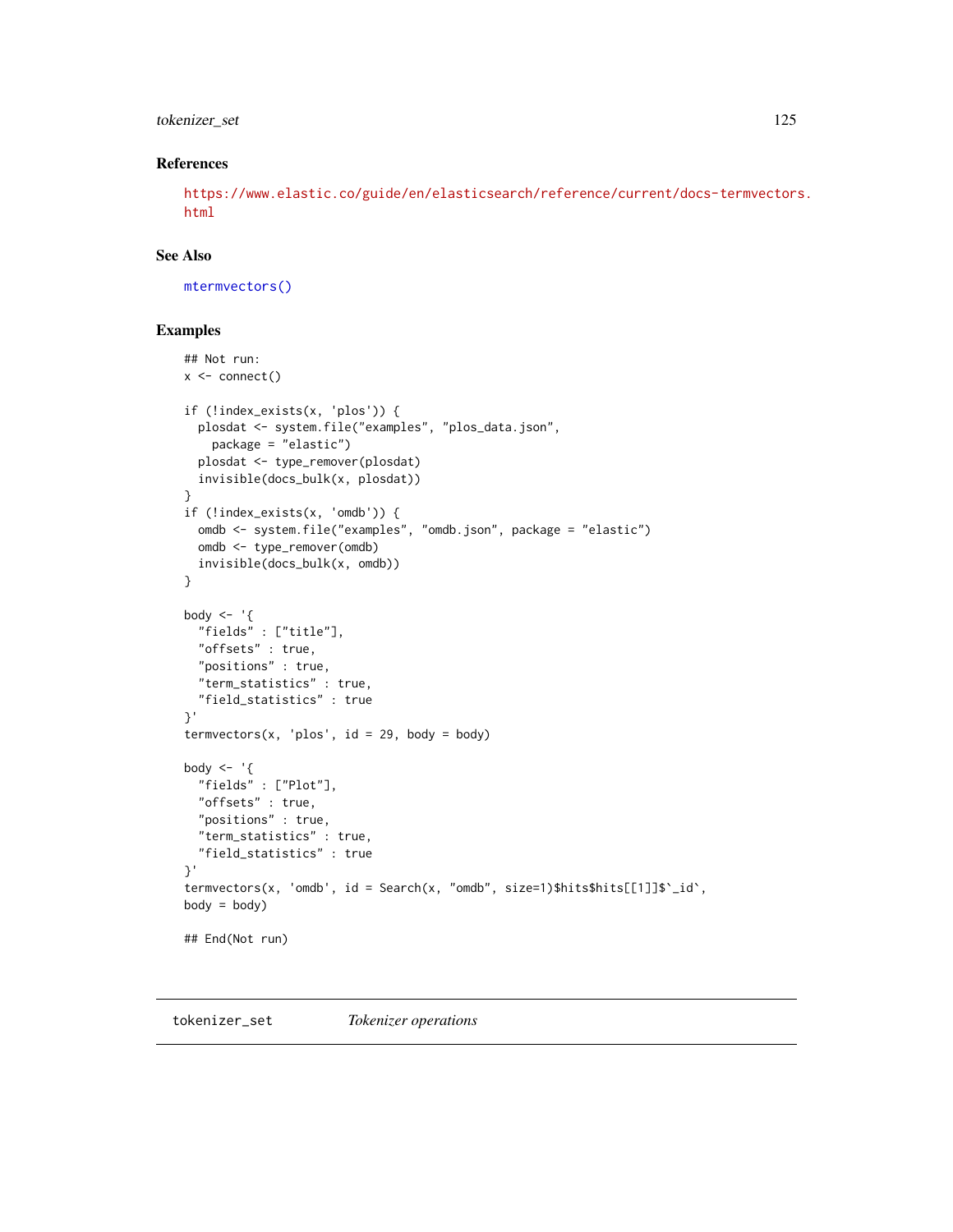# <span id="page-125-0"></span>Description

Tokenizer operations

#### Usage

```
tokenizer_set(conn, index, body, ...)
```
# Arguments

| conn  | an Elasticsearch connection object, see connect () |
|-------|----------------------------------------------------|
| index | (character) A character vector of index names      |
| body  | Query, either a list or json.                      |
|       | Curl options passed on to crul:: HttpClient        |

# Author(s)

Scott Chamberlain [myrmecocystus@gmail.com](mailto:myrmecocystus@gmail.com)

### References

https://www.elastic.co/guide/en/elasticsearch/reference/current/analysis-tokenizers.html

```
## Not run:
# connection setup
(x < - \text{connect}())# set tokenizer
## NGram tokenizer
body \leq - '{
        "settings" : {
              "analysis" : {
                  "analyzer" : {
                      "my_ngram_analyzer" : {
                           "tokenizer" : "my_ngram_tokenizer"
                      }
                  },
                  "tokenizer" : {
                      "my_ngram_tokenizer" : {
                           "type" : "nGram",
                          "min_gram" : "2",
                          "max_{\text{gamma}} : "3",
                           "token_chars": [ "letter", "digit" ]
                      }
                  }
             }
    }
}'
```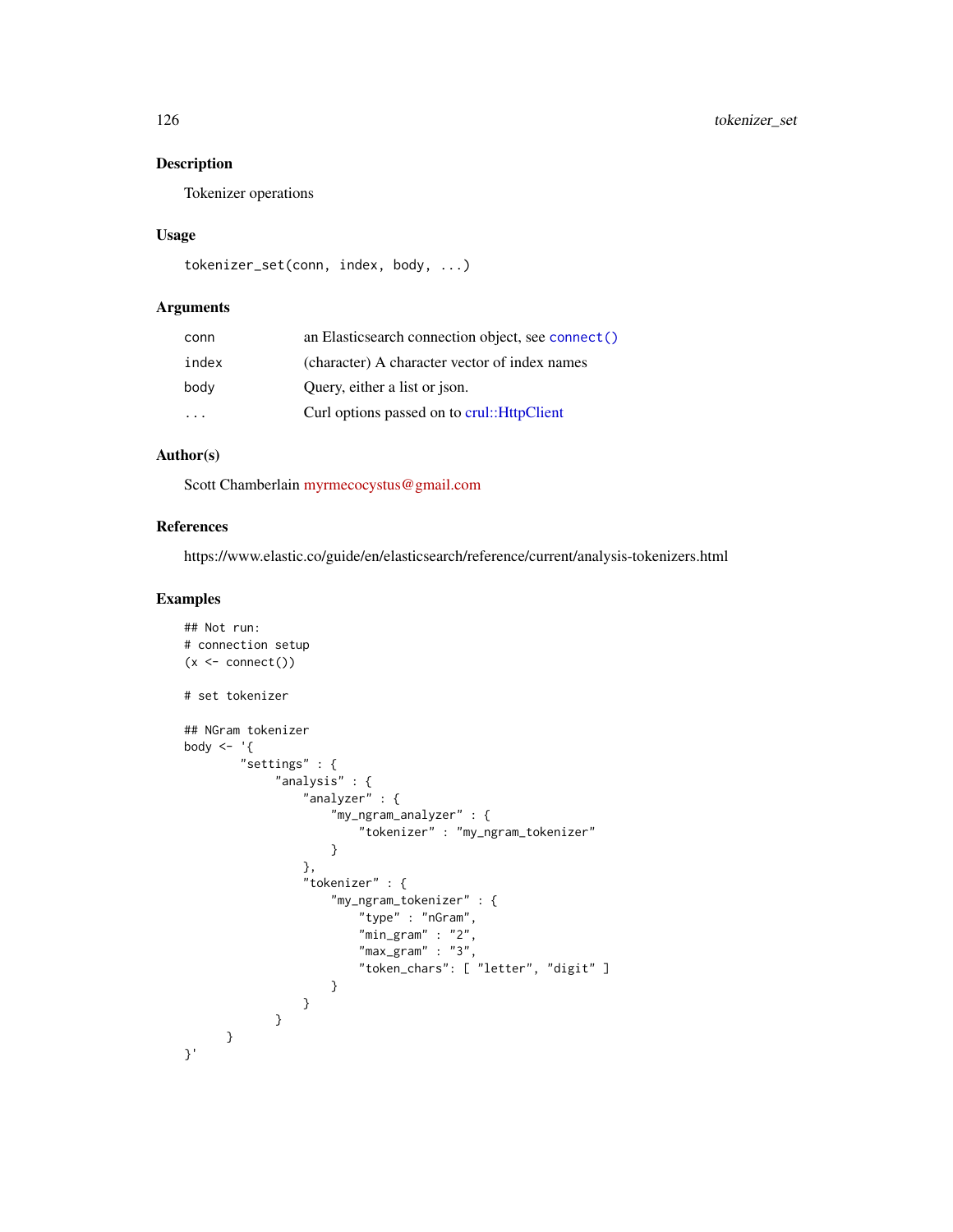```
if (index_exists('test1')) index_delete('test1')
tokenizer_set(index = "test1", body=body)
index_analyze(text = "hello world", index = "test1",
 analyzer='my_ngram_analyzer')
```
## End(Not run)

type\_remover *Utility function to remove 'type' from bulk load files*

#### Description

Types are being removed from Elasticsearch. This little function aims to help remove "\_type" fields from bulk newline-delimited JSON files. See Details.

#### Usage

type\_remover(file)

#### Arguments

file (character) a file path, required

# Details

Looks for any lines that have an "index" key, then drops any "\_type" keys in the hash given by the "index" key.

You can of course manually modify these files as an alternative, in a text editor or with command line tools like sed, etc.

#### Value

a file path for a temporary file with the types removed

```
## Not run:
z <- system.file("examples/omdb.json", package = "elastic")
readLines(z, 6)
ff <- type_remover(z)
readLines(ff, 6)
unlink(ff)
```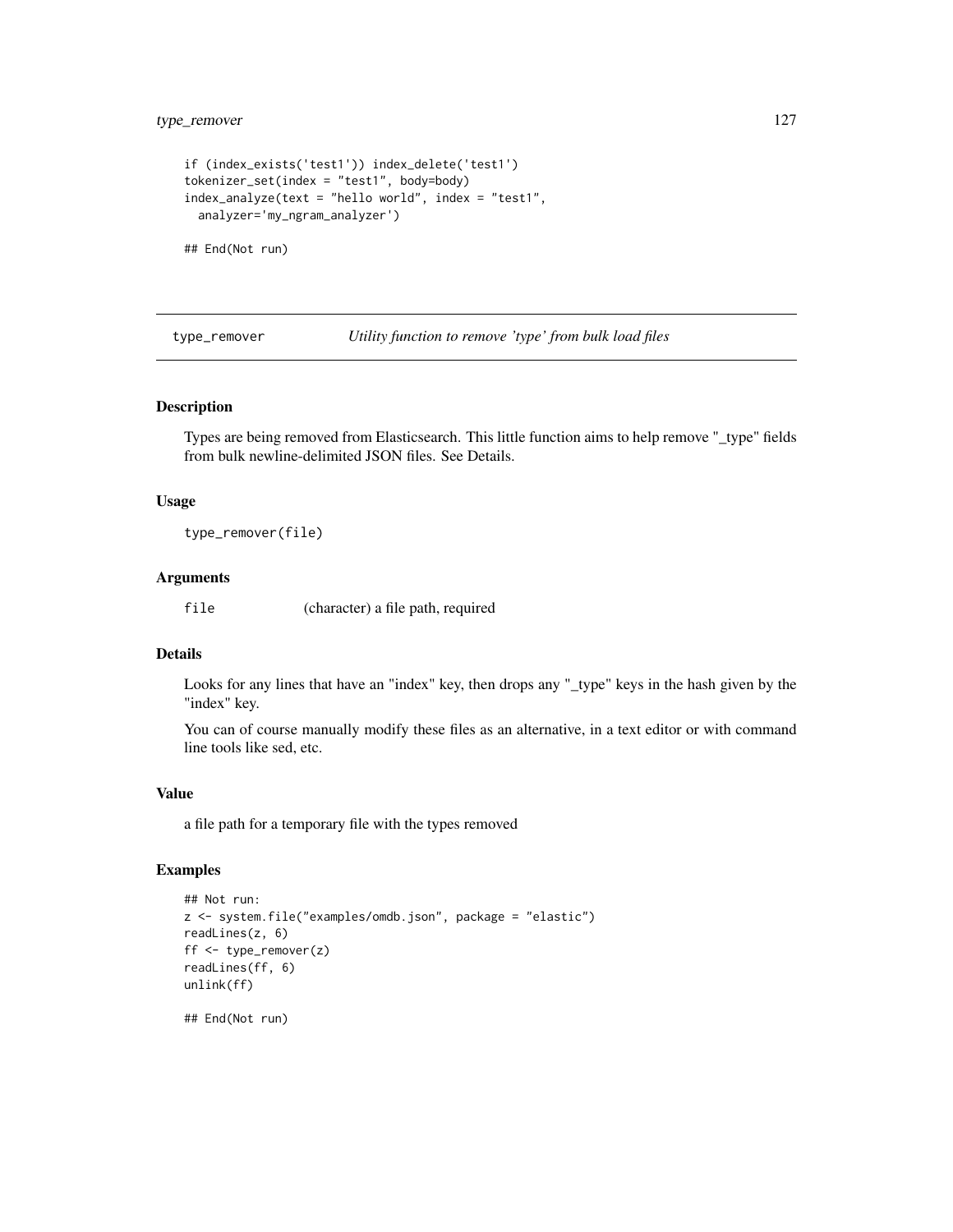<span id="page-127-2"></span><span id="page-127-1"></span>units-distance *Distance units*

# Description

Wherever distances need to be specified, such as the distance parameter in the Geo Distance Filter), the default unit if none is specified is the meter. Distances can be specified in other units, such as "1km" or "2mi" (2 miles).

#### Details

| mi or miles                            | Mile       |
|----------------------------------------|------------|
| yd or yards                            | Yard       |
| ft or feet                             | Feet       |
| in or inch                             | Inch       |
| km or kilometers                       | Kilometer  |
| m or meters                            | Meter      |
| cm or centimeters                      | Centimeter |
| mm or millimeters                      | Millimeter |
| NM, nmi or nauticalmiles Nautical mile |            |

The precision parameter in the Geohash Cell Filter accepts distances with the above units, but if no unit is specified, then the precision is interpreted as the length of the geohash.

#### See Also

[units-time](#page-127-0)

<span id="page-127-0"></span>units-time *Time units*

#### Description

Whenever durations need to be specified, eg for a timeout parameter, the duration can be specified as a whole number representing time in milliseconds, or as a time value like 2d for 2 days. The supported units are:

## Details

- y Year M Month w Week
- 
- d Day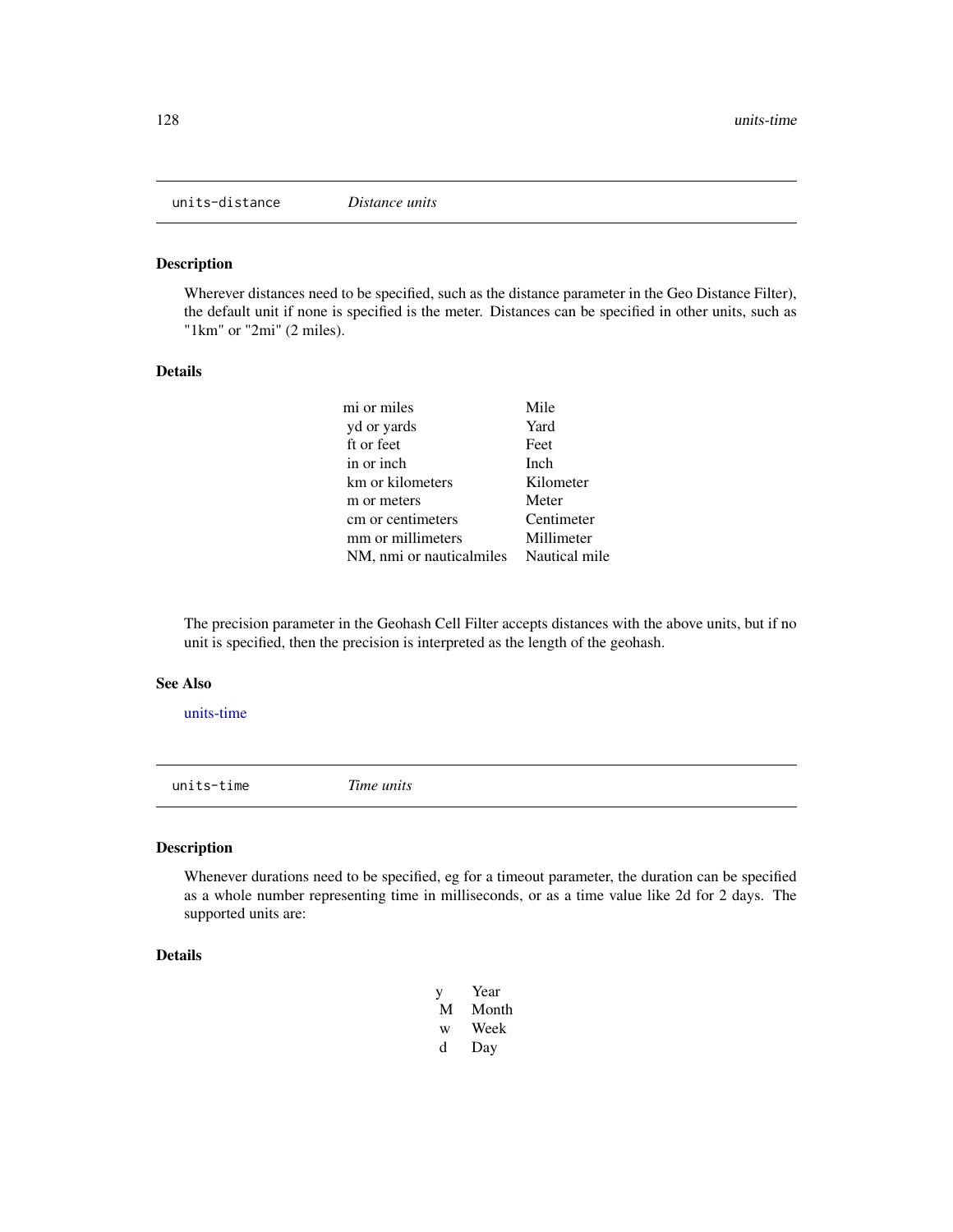#### <span id="page-128-1"></span>validate the contract of the contract of the contract of the contract of the contract of the contract of the contract of the contract of the contract of the contract of the contract of the contract of the contract of the c

- h Hour m Minute
- s Second

# See Also

[units-distance](#page-127-1)

<span id="page-128-0"></span>validate *Validate a search*

# Description

Validate a search

# Usage

validate(conn, index, type = NULL, ...)

# Arguments

| conn                    | an Elasticsearch connection object, see connect () |
|-------------------------|----------------------------------------------------|
| index                   | Index name. Required.                              |
| type                    | Document type. Optional.                           |
| $\cdot$ $\cdot$ $\cdot$ | Additional args passed on to Search()              |

#### See Also

[Search\(\)](#page-91-0)

```
## Not run:
x <- connect()
if (!index_exists(x, "twitter")) index_create(x, "twitter")
docs_create(x, 'twitter', id=1, body = list(
   "user" = "foobar",
   "post_date" = "2014-01-03",
   "message" = "trying out Elasticsearch"
)
\mathcal{L}validate(x, "twitter", q='user:foobar')
validate(x, "twitter", q='user:foobar')
```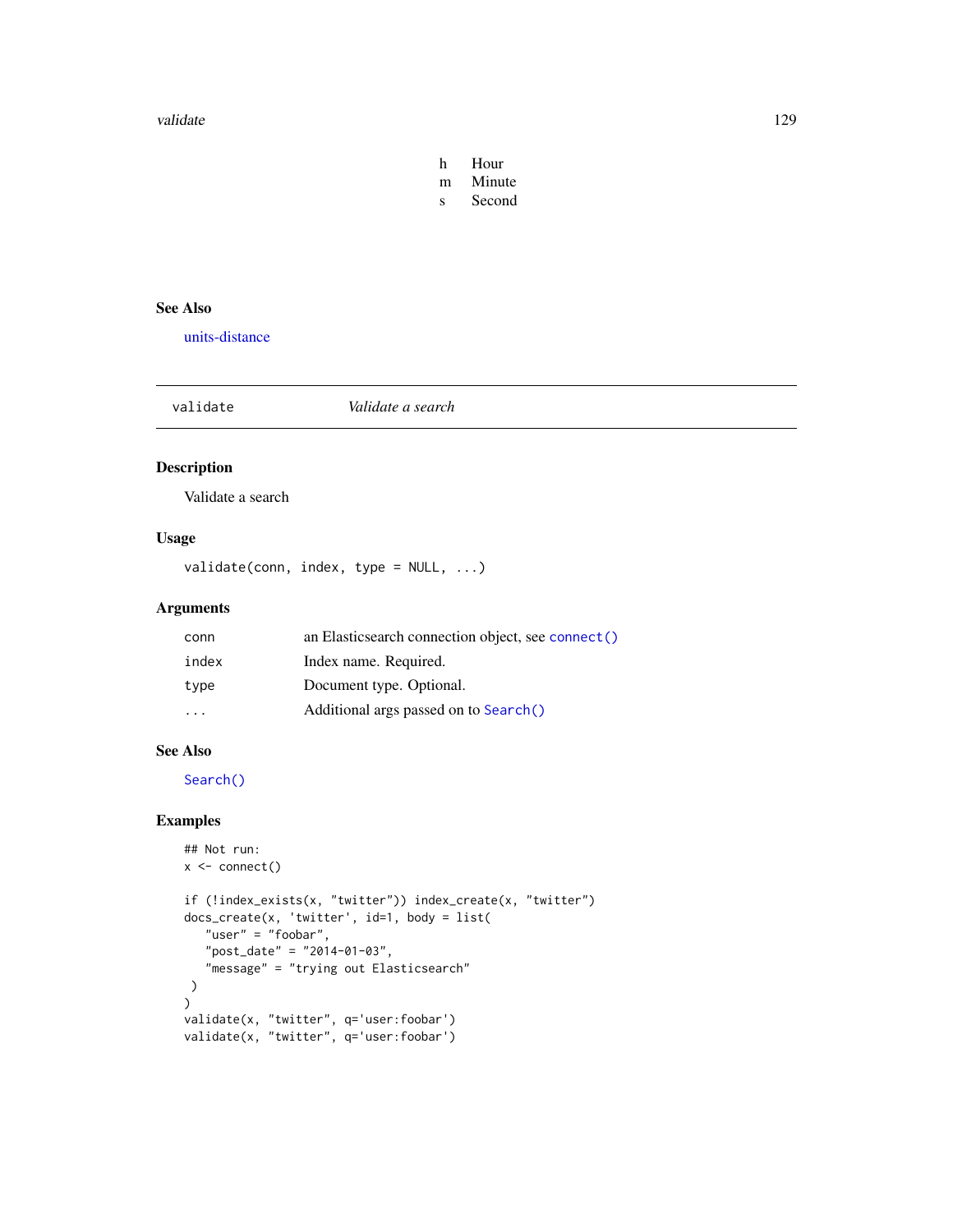130 validate values of the state of the state of the state values of the state values of the values of the values of the values of the values of the values of the values of the values of the values of the values of the val

```
body <- '{
"query" : {
  "bool" : {
    "must" : {"query_string" : {
         "query" : "*:{*}"}
    },
    "filter" : {
     "term" : { "user" : "kimchy" }
    }
 }
}<br>}'
validate(x, "twitter", body = body)
## End(Not run)
```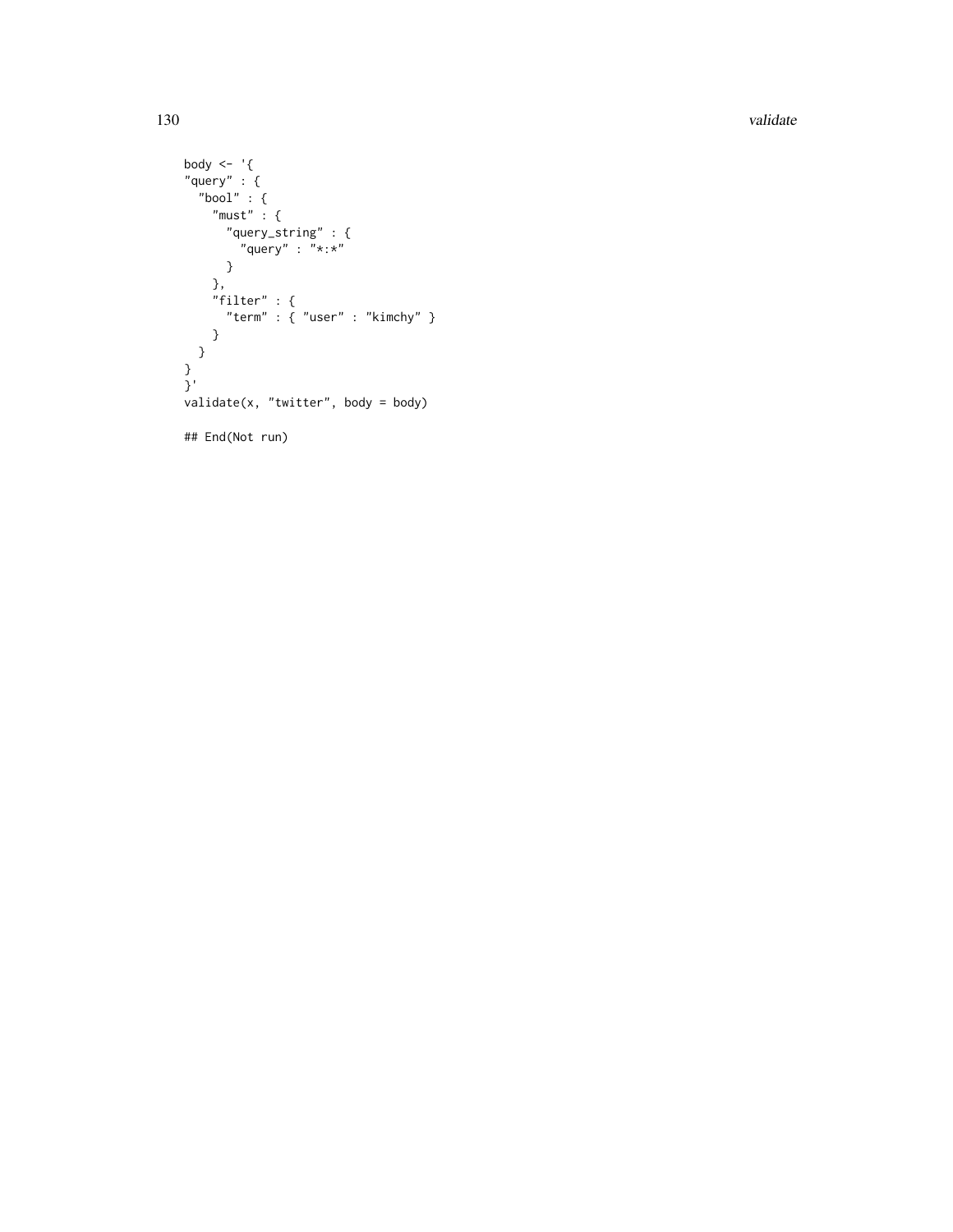# **Index**

```
∗ bulk-functions
    docs_bulk, 18
    docs_bulk_create, 23
    docs_bulk_delete, 25
    docs_bulk_index, 26
    docs_bulk_prep, 28
    docs_bulk_update, 32
alias, 3
alias_create (alias), 3
alias_delete (alias), 3
alias_exists (alias), 3
alias_get (alias), 3
alias_rename (alias), 3
aliases_get (alias), 3
base::cat(), 9, 78
cat, 5
cat_ (cat), 5
cat_(), 9
cat_aliases (cat), 5
cat_allocation (cat), 5
cat_count (cat), 5
cat_fielddata (cat), 5
cat_health (cat), 5
cat_indices (cat), 5
cat_master (cat), 5
cat_nodeattrs (cat), 5
cat_nodes (cat), 5
cat_pending_tasks (cat), 5
cat_plugins (cat), 5
cat_recovery (cat), 5
cat_segments (cat), 5
cat_shards (cat), 5
cat_thread_pool (cat), 5
cluster, 10
cluster_health (cluster), 11
cluster_pending_tasks (cluster), 11
cluster_reroute (cluster), 11
```

```
cluster_settings (cluster), 11
cluster_state (cluster), 11
cluster_stats (cluster), 11
connect, 14, 93, 118
connect(), 3, 9, 12, 17, 18, 23, 25, 27, 32, 34,
         36, 38, 40, 42, 44, 46, 50, 52, 54, 55,
         57, 61, 67, 70, 73, 74, 78, 80, 85, 87,
         88, 95, 113, 114, 119, 122, 124, 126,
         129
count, 16
count(), 95, 112, 119
crul::HttpClient, 9, 19, 24, 26, 27, 33, 35,
         36, 41, 45, 52, 55, 61, 126
crul::verb-DELETE, 3, 67
crul::verb-GET, 3, 17, 54, 67, 70, 78, 85,
         113, 123
crul::verb-HEAD, 3, 70
crul::verb-POST, 3, 12, 38, 47, 67, 73, 75,
         87, 88, 114, 123, 124
crul::verb-PUT, 67, 70
docs_bulk, 18, 24, 26, 28, 29, 33
docs_bulk(), 24, 26, 28, 33, 48, 73
docs_bulk_create, 20, 23, 26, 28, 29, 33
docs_bulk_delete, 20, 24, 25, 28, 29, 33
```

```
docs_bulk_index, 20, 24, 26, 26, 29, 33
docs_bulk_prep, 20, 24, 26, 28, 28, 33
docs_bulk_update, 20, 24, 26, 28, 29, 32
docs_create, 34
docs_create(), 48
docs_delete, 36
docs_delete(), 48
docs_delete_by_query, 37
docs_delete_by_query(), 47
docs_get, 40
docs_get(), 48
docs_mget, 42
docs_mget(), 48
docs_update, 44
docs_update_by_query, 46
```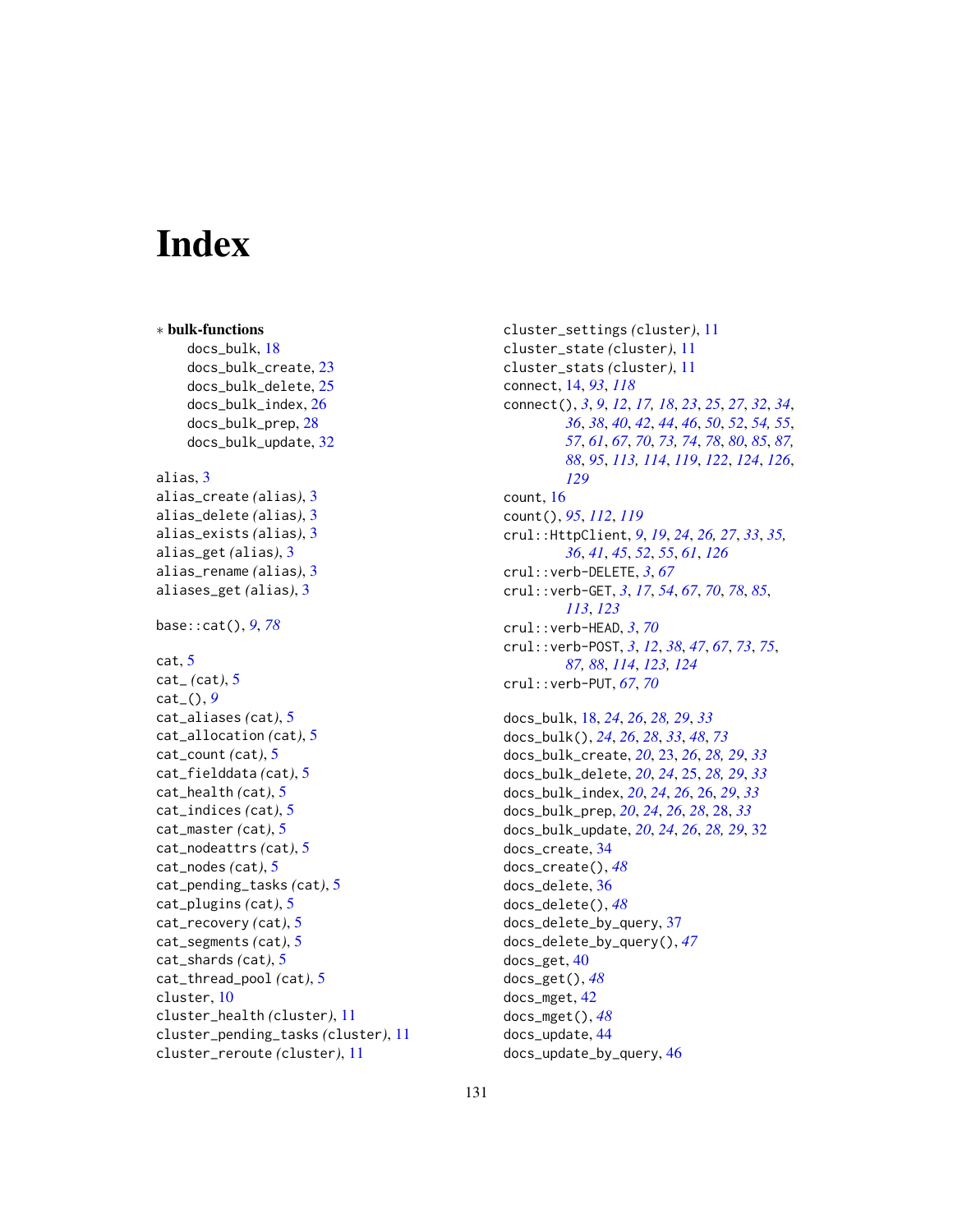#### 132 INDEX

docs\_update\_by\_query(), *[38](#page-37-0)* documents, [48](#page-47-0)

elastic, [49](#page-48-0) elastic-defunct, [51](#page-50-1) elastic-package *(*elastic*)*, [49](#page-48-0) explain, [51](#page-50-1) explain(), *[112](#page-111-0)*

field\_caps, [54](#page-53-0) field\_caps(), *[56](#page-55-0)* field\_mapping\_get *(*mapping*)*, [69](#page-68-0) field\_stats, [55](#page-54-1) field\_stats(), *[54](#page-53-0)*, *[112](#page-111-0)* fielddata, [53](#page-52-1) fielddata(), *[95](#page-94-0)*, *[119](#page-118-0)* fromJSON, *[55](#page-54-1)*, *[94](#page-93-0)*, *[119](#page-118-0)*

HttpClient, *[42](#page-41-0)*

index\_analyze *(*indices*)*, [58](#page-57-0) index\_clear\_cache *(*indices*)*, [58](#page-57-0) index\_close *(*indices*)*, [58](#page-57-0) index\_create *(*indices*)*, [58](#page-57-0) index\_create(), *[62](#page-61-0)* index\_delete *(*indices*)*, [58](#page-57-0) index\_exists *(*indices*)*, [58](#page-57-0) index\_flush *(*indices*)*, [58](#page-57-0) index\_forcemerge *(*indices*)*, [58](#page-57-0) index\_get *(*indices*)*, [58](#page-57-0) index\_open *(*indices*)*, [58](#page-57-0) index\_optimize *(*indices*)*, [58](#page-57-0) index\_recovery *(*indices*)*, [58](#page-57-0) index\_recovery(), *[62](#page-61-0)* index\_recreate *(*indices*)*, [58](#page-57-0) index\_segments *(*indices*)*, [58](#page-57-0) index\_settings *(*indices*)*, [58](#page-57-0) index\_settings\_update *(*indices*)*, [58](#page-57-0) index\_shrink *(*indices*)*, [58](#page-57-0) index\_stats *(*indices*)*, [58](#page-57-0) index\_status(), *[51](#page-50-1)* index\_template, [56](#page-55-0) index\_template\_delete *(*index\_template*)*, [56](#page-55-0) index\_template\_exists *(*index\_template*)*, [56](#page-55-0) index\_template\_get *(*index\_template*)*, [56](#page-55-0) index\_template\_put *(*index\_template*)*, [56](#page-55-0) index\_upgrade *(*indices*)*, [58](#page-57-0)

indices, [58](#page-57-0) ingest, [66](#page-65-0) invisible(), *[20](#page-19-0)* jsonlite::fromJSON(), *[73](#page-72-1)*, *[88](#page-87-0)* jsonlite::stream\_out(), *[88](#page-87-0)* jsonlite::toJSON(), *[19](#page-18-0)*, *[27](#page-26-0)*, *[29](#page-28-0)*, *[33](#page-32-0)* mapping, [69](#page-68-0) mapping\_create *(*mapping*)*, [69](#page-68-0) mapping\_delete(), *[51](#page-50-1)* mapping\_get *(*mapping*)*, [69](#page-68-0) mlt(), *[51](#page-50-1)* msearch, [73](#page-72-1) msearch(), *[112](#page-111-0)* mtermvectors, [74](#page-73-1) mtermvectors(), *[125](#page-124-0)* nodes, [77](#page-76-0) nodes\_hot\_threads *(*nodes*)*, [77](#page-76-0) nodes\_hot\_threads(), *[78](#page-77-0)* nodes\_info *(*nodes*)*, [77](#page-76-0) nodes\_shutdown(), *[51](#page-50-1)* nodes\_stats *(*nodes*)*, [77](#page-76-0) percolate, [79](#page-78-1) percolate(), *[112](#page-111-0)* percolate\_count *(*percolate*)*, [79](#page-78-1) percolate\_delete *(*percolate*)*, [79](#page-78-1) percolate\_list *(*percolate*)*, [79](#page-78-1) percolate\_match *(*percolate*)*, [79](#page-78-1) percolate\_register *(*percolate*)*, [79](#page-78-1) ping, [85](#page-84-0) pipeline\_attachment *(*ingest*)*, [66](#page-65-0) pipeline\_create *(*ingest*)*, [66](#page-65-0) pipeline\_delete *(*ingest*)*, [66](#page-65-0) pipeline\_get *(*ingest*)*, [66](#page-65-0) pipeline\_simulate *(*ingest*)*, [66](#page-65-0) preference, [86,](#page-85-1) *[113](#page-112-1)* reindex, [86](#page-85-1) scroll, [88](#page-87-0) scroll(), *[95](#page-94-0)* scroll\_clear *(*scroll*)*, [88](#page-87-0)

Search, [92](#page-91-1) Search(), *[17](#page-16-0)*, *[50,](#page-49-0) [51](#page-50-1)*, *[57](#page-56-0)*, *[73](#page-72-1)*, *[80](#page-79-0)*, *[88,](#page-87-0) [89](#page-88-0)*, *[112](#page-111-0)*, *[115](#page-114-0)*, *[119](#page-118-0)*, *[129](#page-128-1)* search\_shards, [113](#page-112-1) search\_shards(), *[112](#page-111-0)*